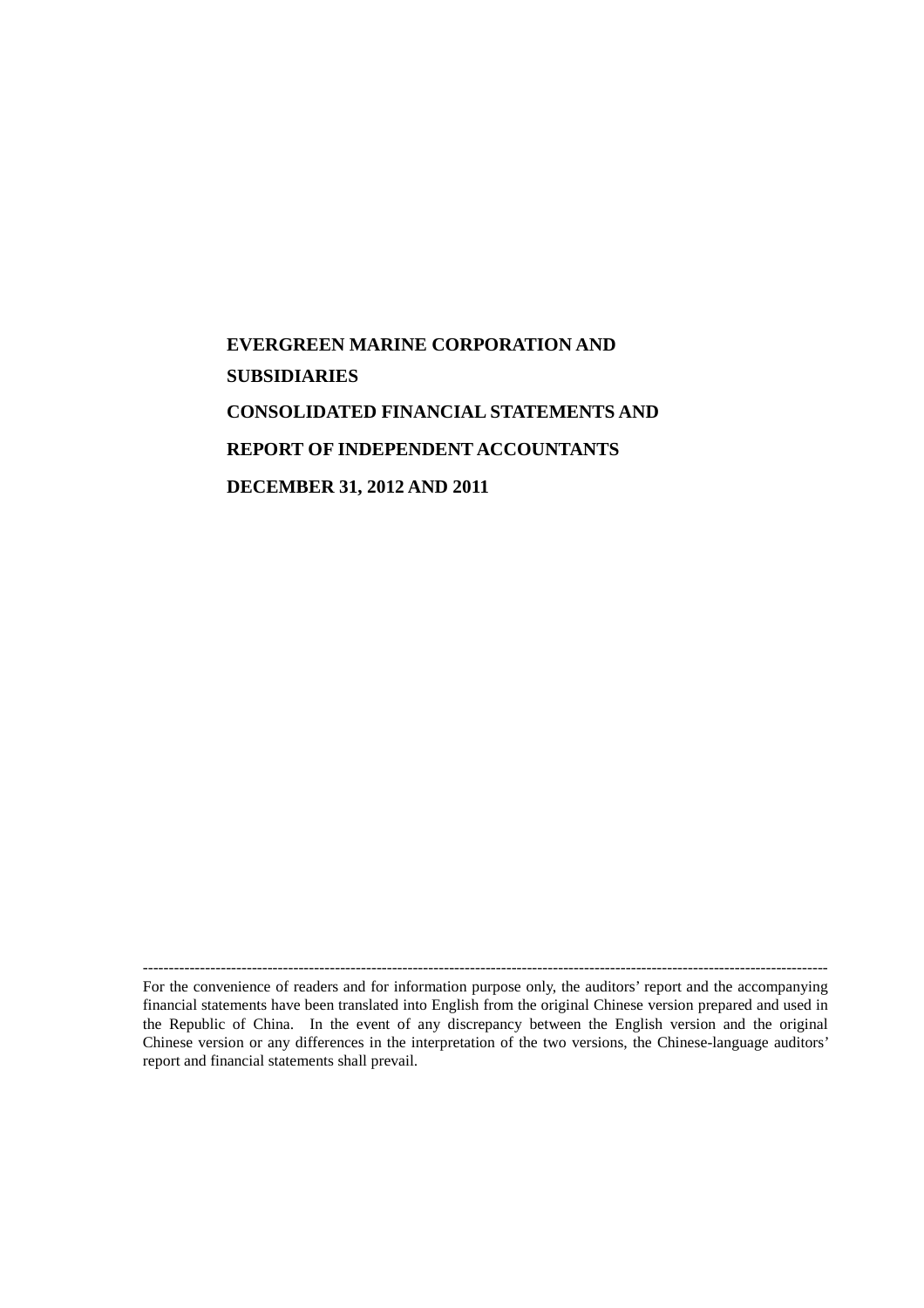#### REPORT OF INDEPENDENT ACCOUNTANTS TRANSLATED FROM CHINESE

To the Board of Directors and Shareholders of Evergreen Marine Corporation

We have audited the accompanying consolidated balance sheets of Evergreen Marine Corporation and its subsidiaries as of December 31, 2012 and 2011, and the related consolidated statements of income, of changes in stockholders' equity, and of cash flows for the years then ended. These financial statements are the responsibility of the Company's management. Our responsibility is to express an opinion on these consolidated financial statements based on our audits. We did not audit all the affiliated companies included in the consolidated financial statements of the Company's wholly owned subsidiary, Peony Investment S.A. as of December 31, 2012 and 2011 and the financial statements of Everport Terminal Services Inc. as of December 31, 2011, which statements reflect total assets of 54,654,010 and 49,203,361 thousand New Taiwan dollars, constituting 35.19% and 35.71% of the consolidated total assets as of December 31, 2012 and 2011, respectively, and net operating revenues of 42,863,196 and 32,773,492 thousand New Taiwan dollars, constituting 30.39% and 30.30% of the consolidated net operating revenues for the years then ended, respectively. In addition, we didn't audit the financial statements of all the investee companies accounted for under the equity method. Those statements were audited by other auditors whose reports thereon have been furnished to us, and our report expressed herein, insofar as it relates to the amounts included for those investee companies accounted for under the equity method and information disclosed in Note 11 relating to these long-term equity investments, is based solely on the reports of other auditors. Long-term investments in these investee companies amounted to 14,696,439 and 14,447,282 thousand New Taiwan dollars, constituting 9.46% and 10.49% of the consolidated total assets as of December 31, 2012 and 2011, respectively, and the related investment loss was 1,032,630 and 2,259,160 thousand New Taiwan dollars for the years then ended, respectively.

We conducted our audits in accordance with the "Rules Governing the Examination of Financial Statements by Certified Public Accountants" and generally accepted auditing standards in the Republic of China. Those standards require that we plan and perform the audit to obtain reasonable assurance about whether the financial statements are free of material misstatement. An audit includes examining, on a test basis, evidence supporting the amounts and disclosures in the financial statements. An audit also includes assessing the accounting principles used and significant estimates made by management, as well as evaluating the overall financial statement presentation. We believe that our audits and the reports of other auditors provide a reasonable basis for our opinion.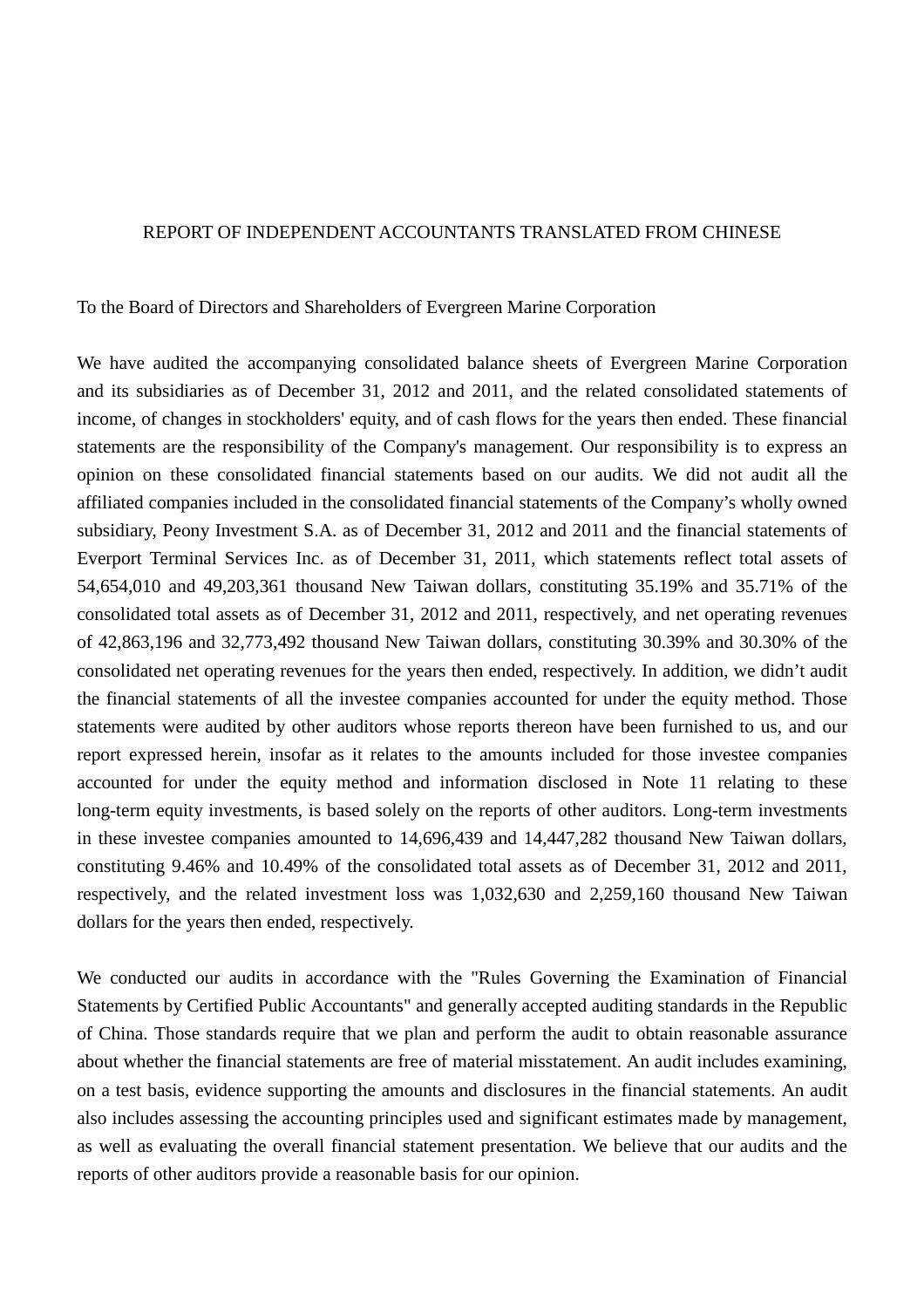In our opinion, based on our audits and the reports of other auditors, the consolidated financial statements referred to in the first paragraph present fairly, in all material respects, the financial position of Evergreen Marine Corporation and its subsidiaries as of December 31, 2012 and 2011, and the results of its operations and its cash flows for the years then ended in conformity with the "Rules Governing Preparation of Financial Statements by Securities Issuers" and generally accepted accounting principles in the Republic of China.

Evergreen Marine Corporation adopts International Financial Reporting Standards, International Accounting Standards, and Interpretations developed by the International Financial Reporting Interpretations Committee or the former Standing Interpretations Committee (collectively referred herein as the IFRSs) as recognized by the Financial Supervisory Commission, Executive Yuan, R.O.C (FSC) and the "Rules Governing the Preparation of Financial Statements by Securities Issuers" that will be applied in 2013 in the preparation of consolidated financial statements of Evergreen Marine Corporation and its subsidiaries starting from January 1, 2013. Information relating to the adoption of IFRSs by Evergreen Marine Corporation is disclosed in Note 13 to the financial statements in accordance with Jin-Guan-Zheng-Shen-Zi Letter No. 0990004943 of the FSC, dated February 2, 2010. The IFRSs may be subject to changes during the time of transition; therefore, the actual impact of IFRSs adoption on Evergreen Marine Corporation and its subsidiaries may also change.

PricewaterhouseCoopers, Taiwan March 26, 2013 Taipei, Taiwan Republic of China

<sup>-------------------------------------------------------------------------------------------------------------------------------------------------</sup> The accompanying consolidated financial statements are not intended to present the financial position and results of operations and cash flows in accordance with accounting principles generally accepted in countries and jurisdictions other than the Republic of China. The standards, procedures and practices in the Republic of China governing the audit of such financial statements may differ from those generally accepted in countries and jurisdictions other than the Republic of China. Accordingly, the accompanying consolidated financial statements and report of independent accountants are not intended for use by those who are not informed about the accounting principles or auditing standards generally accepted in the Republic of China, and their applications in practice.

As the financial statements are the responsibility of the management, PricewaterhouseCoopers cannot accept any liability for the use of, or reliance on, the English translation or for any errors or misunderstandings that may derive from the translation.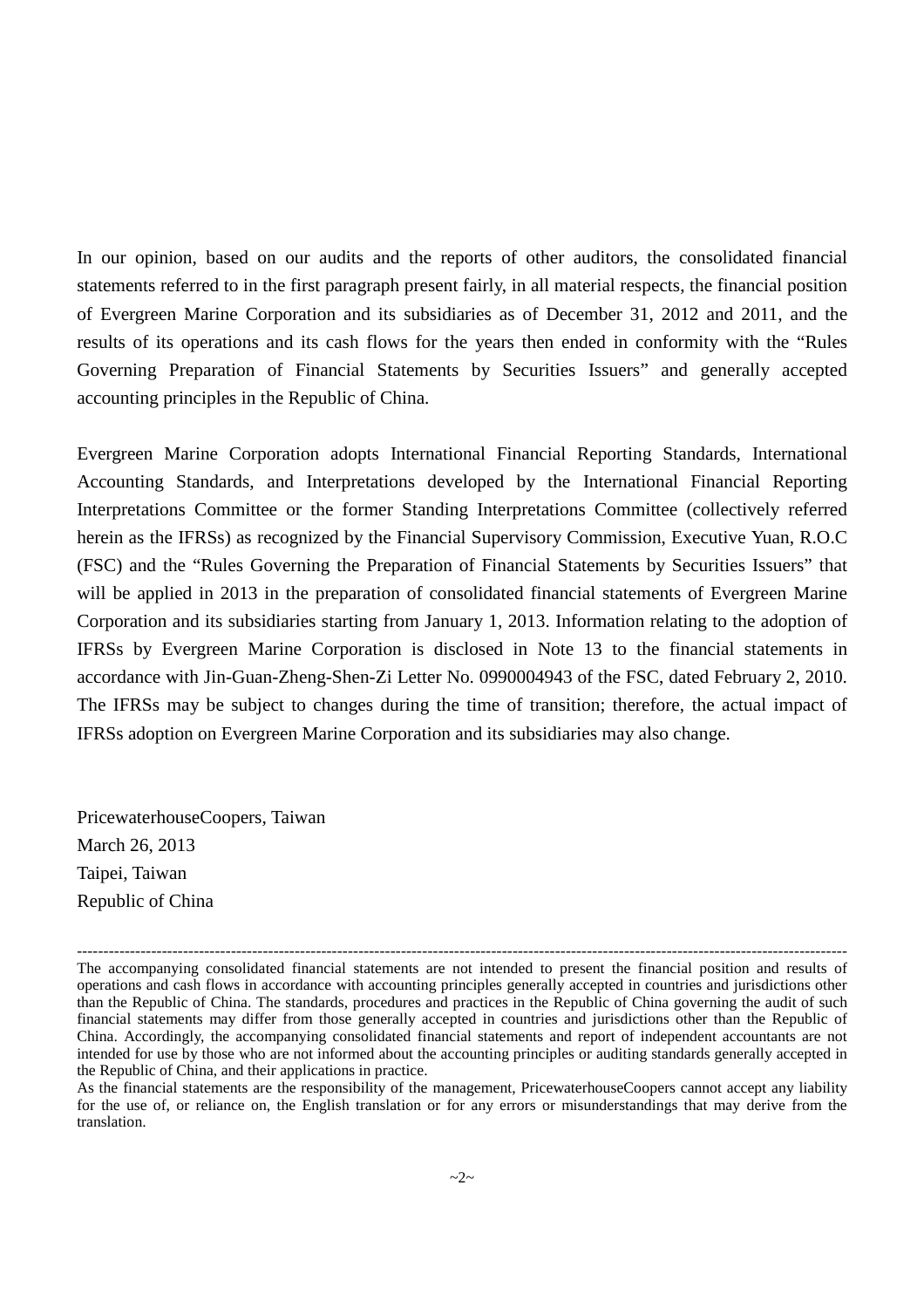#### EVERGREEN MARINE CORPORATION AND SUBSIDIARIES CONSOLIDATED BALANCE SHEETS DECEMBER 31,

(Expressed in thousands of New Taiwan dollars)

| <b>ASSETS</b>                                                       | <b>Notes</b>         | 2012                     |                           | 2011                     |
|---------------------------------------------------------------------|----------------------|--------------------------|---------------------------|--------------------------|
| <b>Current Assets</b>                                               |                      |                          |                           |                          |
| Cash and cash equivalents                                           | 4(1)                 | \$<br>31,984,708         | \$                        | 23,006,258               |
| Financial assets at fair value through profit or loss - current     | 4(2)                 | 1,407,989                |                           | 2,232,678                |
| Held-to-maturity financial assets - current                         | 4(4)                 |                          |                           | 951,382                  |
| Notes receivable, net                                               |                      | 131,332                  |                           | 93,263                   |
| Accounts receivable, net                                            | 4(6)                 | 12,984,094               |                           | 7,835,603                |
| Accounts receivable, net - related parties                          | 5                    | 172,326                  |                           | 151,270                  |
| Other receivables                                                   |                      | 618,997                  |                           | 1,601,761                |
| Other receivables - related parties                                 | 5                    | 239,489                  |                           | 520,638                  |
| Inventories                                                         | 4(7)                 | 5, 233, 026              |                           | 4,814,786                |
| Prepaid expenses                                                    |                      | 532,800                  |                           | 482,422                  |
| Prepayments                                                         |                      | 269,172                  |                           | 234,790                  |
| Deferred income tax assets - current                                | 4(21)                | 275,927                  |                           | 253,930                  |
| Restricted assets                                                   | 6                    | 550,214                  |                           | 520,132                  |
| Other current assets                                                | $4(8)$ and 5         | 1,368,992                |                           | 3,395,777                |
| <b>Total current assets</b>                                         |                      | 55,769,066               |                           | 46,094,690               |
| <b>Funds and Investments</b>                                        |                      |                          |                           |                          |
| Financial assets at fair value through profit or loss - non-current | 4(2)                 | 76,648                   |                           | 62,959                   |
| Available-for-sale financial assets - non-current                   | 4(3)                 | 640,209                  |                           | 602,904                  |
| Held-to-maturity financial assets - non-current                     | 4(4)                 | 370,000                  |                           | 370,000                  |
| Financial assets carried at cost - non-current                      | 4(5)                 | 1,505,358                |                           | 1,515,391                |
| Long-term equity investments accounted for under the equity         | 4(9)                 |                          |                           |                          |
| method                                                              |                      | 24,020,391               |                           | 23, 919, 745             |
| Other long-term investments                                         |                      | 312                      |                           | 312                      |
| <b>Total funds and investments</b>                                  |                      | 26,612,918               |                           | 311<br>26.471            |
| <b>Property, Plant and Equipment, Net</b>                           | $4(10)$ , 5, 6 and 7 |                          |                           |                          |
| Land                                                                |                      |                          |                           |                          |
| <b>Buildings</b>                                                    |                      | 2, 163, 427<br>2,850,633 |                           | 2, 177, 397<br>2,898,319 |
| Machinery and equipment                                             |                      |                          |                           |                          |
|                                                                     |                      | 706,861                  |                           | 724,077                  |
| Loading and unloading equipment                                     |                      | 6,408,130                |                           | 6,420,851                |
| Computer and communication equipment                                |                      | 333,742                  |                           | 319,673                  |
| Transportation equipment                                            |                      | 22,581,661               |                           | 25,093,249               |
| <b>Ships</b>                                                        |                      | 55, 425, 994             |                           | 53, 534, 978             |
| Office equipment                                                    |                      | 510,722                  |                           | 507,486                  |
| Leased assets                                                       |                      | 15, 176, 982             |                           | 2,489,407                |
| Leasehold improvements                                              |                      | 18,131                   |                           | 16,604                   |
| <b>Cost and revaluation increments</b>                              |                      | 106, 176, 283            |                           | 94, 182, 041             |
| Less: Accumulated depreciation                                      |                      | 47,957,422)(             |                           | 45, 942, 449)            |
| Construction in progress and prepayments for equipment              |                      | 13,725,227               |                           | 16,523,249               |
| Total property, plant and equipment, net                            |                      | 71,944,088               |                           | 64, 762, 841             |
| <b>Intangible Assets</b>                                            |                      |                          |                           |                          |
| Deferred pension costs                                              |                      | 458,670                  |                           | 61,058                   |
| <b>Other Assets</b>                                                 |                      |                          |                           |                          |
| Refundable deposits                                                 |                      | 117,260                  |                           | 118,412                  |
| Deferred expenses                                                   |                      | 395,641                  |                           | 274,235                  |
| Other assets - other                                                |                      | 195                      |                           | 2,912                    |
| <b>Total other assets</b>                                           |                      | 513,096                  |                           | 395.559                  |
| <b>TOTAL ASSETS</b>                                                 |                      | \$<br>155, 297, 838      | $\boldsymbol{\mathsf{S}}$ | 137, 785, 459            |
|                                                                     |                      |                          |                           |                          |

(Continued)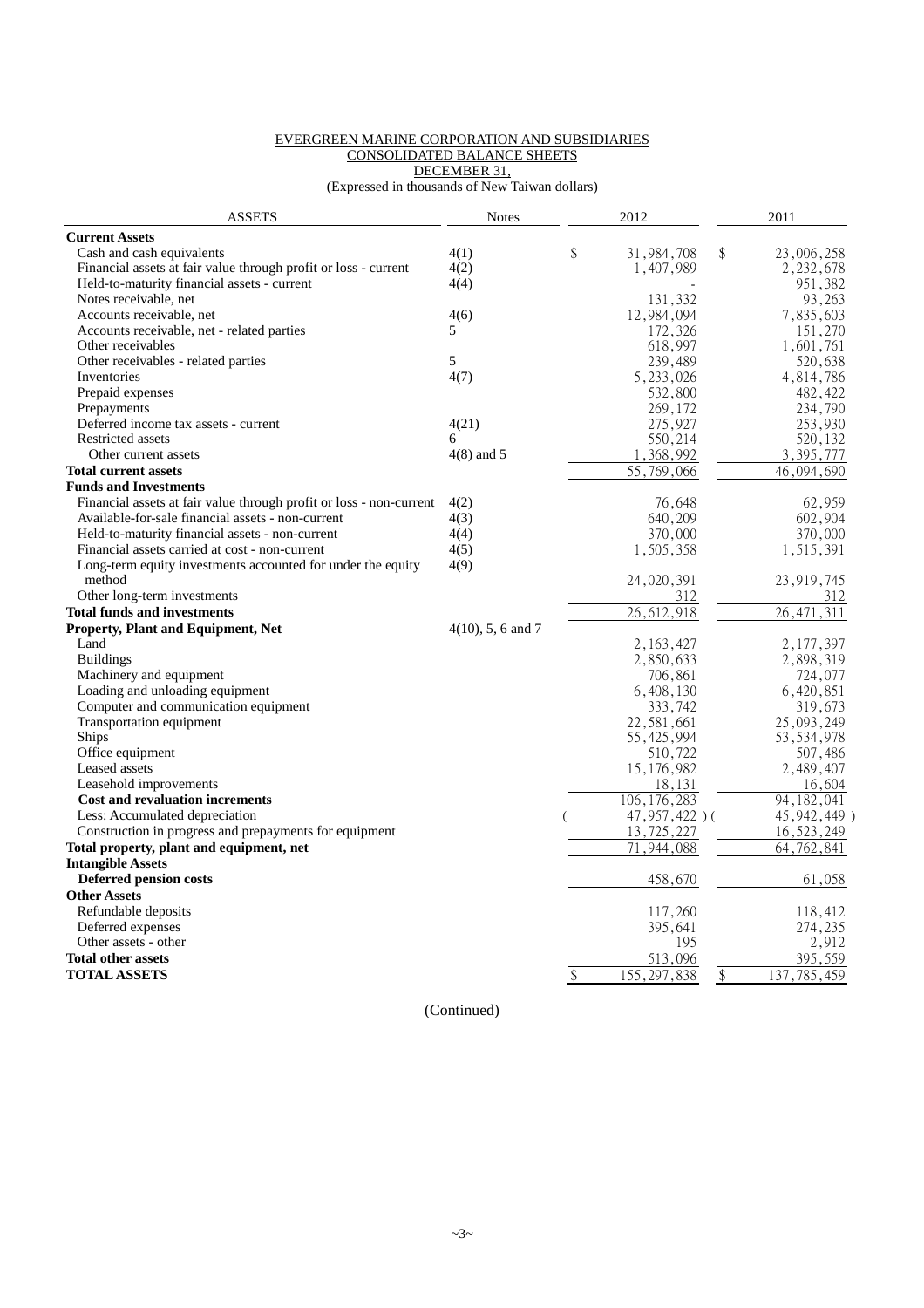#### EVERGREEN MARINE CORPORATION AND SUBSIDIARIES CONSOLIDATED BALANCE SHEETS DECEMBER 31,

(Expressed in thousands of New Taiwan dollars)

| LIABILITIES AND STOCKHOLDERS' EQUITY                                                          | <b>Notes</b> |               | 2012                             |               | 2011                   |
|-----------------------------------------------------------------------------------------------|--------------|---------------|----------------------------------|---------------|------------------------|
| <b>Current Liabilities</b>                                                                    |              |               |                                  |               |                        |
| Short-term loans                                                                              | 4(11)        | \$            | 1,452,400                        | \$            | 3,910,312              |
| Financial liabilities at fair value through profit or loss - current                          | 4(12)        |               |                                  |               | 255,246                |
| Accounts payable                                                                              |              |               | 4,326,591                        |               | 4,569,133              |
| Accounts payable - related parties                                                            | 5            |               | 687,299                          |               | 77,701                 |
| Income tax payable                                                                            | 4(21)        |               | 84,832                           |               | 184,138                |
| Accrued expenses                                                                              |              |               | 9,842,125                        |               | 8,817,050              |
| Other payables - related parties                                                              | 5            |               | 113,223                          |               | 148,623                |
| Other payables                                                                                |              |               | 1,176,187                        |               | 1,140,061              |
| Receipts in advance                                                                           |              |               | 39,720                           |               | 29,461                 |
| Long-term liabilities - current portion                                                       | 4(13)        |               | 6,540,126                        |               | 7,102,812              |
| Other current liabilities                                                                     | 5            |               | 5,781,879                        |               | 2,220,613              |
| <b>Total current liabilities</b>                                                              |              |               | 30,044,382                       |               | 28, 455, 150           |
| <b>Long-term Liabilities</b>                                                                  |              |               |                                  |               |                        |
| Bonds payable                                                                                 | 4(14)        |               | 3,548,791                        |               |                        |
| Long-term loans                                                                               | 4(15)        |               | 41,534,538                       |               | 37,863,525             |
| Long-term leases payable - non-current                                                        |              |               | 13,658,953                       |               | 1,953,360              |
| <b>Total long-term liabilities</b>                                                            |              |               | 58, 742, 282                     |               | 39,816,885             |
| <b>Other Liabilities</b>                                                                      |              |               |                                  |               |                        |
| Accrued pension liabilities                                                                   | 4(16)        |               | 2,288,158                        |               | 1,450,813              |
| Guarantee deposits received                                                                   |              |               | 39,712                           |               | 40,231                 |
| Deferred income tax liabilities - non-current                                                 | 4(21)        |               | 1,275,630                        |               | 1,316,628              |
| Other liabilities - other                                                                     |              |               | 478,833                          |               | 1,104,217              |
| <b>Total other liabilities</b>                                                                |              |               | 4,082,333                        |               | 3,911,889              |
| <b>Total Liabilities</b>                                                                      |              |               | 92,868,997                       |               | 72, 183, 924           |
| <b>Stockholders' Equity</b>                                                                   |              |               |                                  |               |                        |
| Capital                                                                                       | 4(17)        |               |                                  |               |                        |
| Common stock                                                                                  |              |               |                                  |               |                        |
|                                                                                               |              |               | 34, 749, 407                     |               | 34, 734, 581           |
| <b>Capital Surplus</b>                                                                        | 4(18)        |               |                                  |               |                        |
| Paid-in capital in excess of par value of common stock<br>Capital reserve from donated assets |              |               | 5,817,899                        |               | 5,805,861              |
|                                                                                               |              |               | 446                              |               | 372                    |
| Capital reserve from long-term investments<br>Capital reserve from stock warrants             |              |               | 1,606,562                        |               | 1,606,562<br>60,884    |
| Capital reserve - other                                                                       |              |               | 58,271                           |               |                        |
| <b>Retained Earnings</b>                                                                      |              |               | 6,713                            |               | 6,713                  |
| Legal reserve                                                                                 | 4(19)        |               | 9,102,785                        |               | 9,102,785              |
| Special reserve                                                                               |              |               |                                  |               |                        |
| Undistributed earnings                                                                        |              |               | 3,593,280<br>9,976,596           |               | 4,579,324<br>8,862,023 |
| <b>Other Adjustments to Stockholders' Equity</b>                                              |              |               |                                  |               |                        |
|                                                                                               |              |               |                                  |               | 2,656,053)             |
| Cumulative translation adjustments<br>Unrecognized pension cost                               |              |               | $4,877,940$ )(<br>$1,284,299$ )( |               |                        |
|                                                                                               |              |               |                                  |               | 1,229,959)             |
| Unrealized gain or loss on financial instruments                                              |              |               | 347,247                          |               | 292,733                |
| <b>Total Parent Company Stockholders' Equity</b>                                              |              |               | 59,096,967                       |               | 61, 165, 826           |
| Minority Interest                                                                             |              |               | 3, 331, 874                      |               | 4, 435, 709            |
| <b>Total stockholders' equity</b>                                                             |              |               | 62, 428, 841                     |               | 65,601,535             |
| <b>Commitments and Contingent Liabilities</b>                                                 | 7            |               |                                  |               |                        |
| <b>Subsequent Evevts</b>                                                                      | 9            |               |                                  |               |                        |
| TOTAL LIABILITIES AND STOCKHOLDERS' EQUITY                                                    |              | $\frac{1}{2}$ | <u>155, 297, 838</u>             | $\frac{1}{2}$ | <u>137, 785, 459</u>   |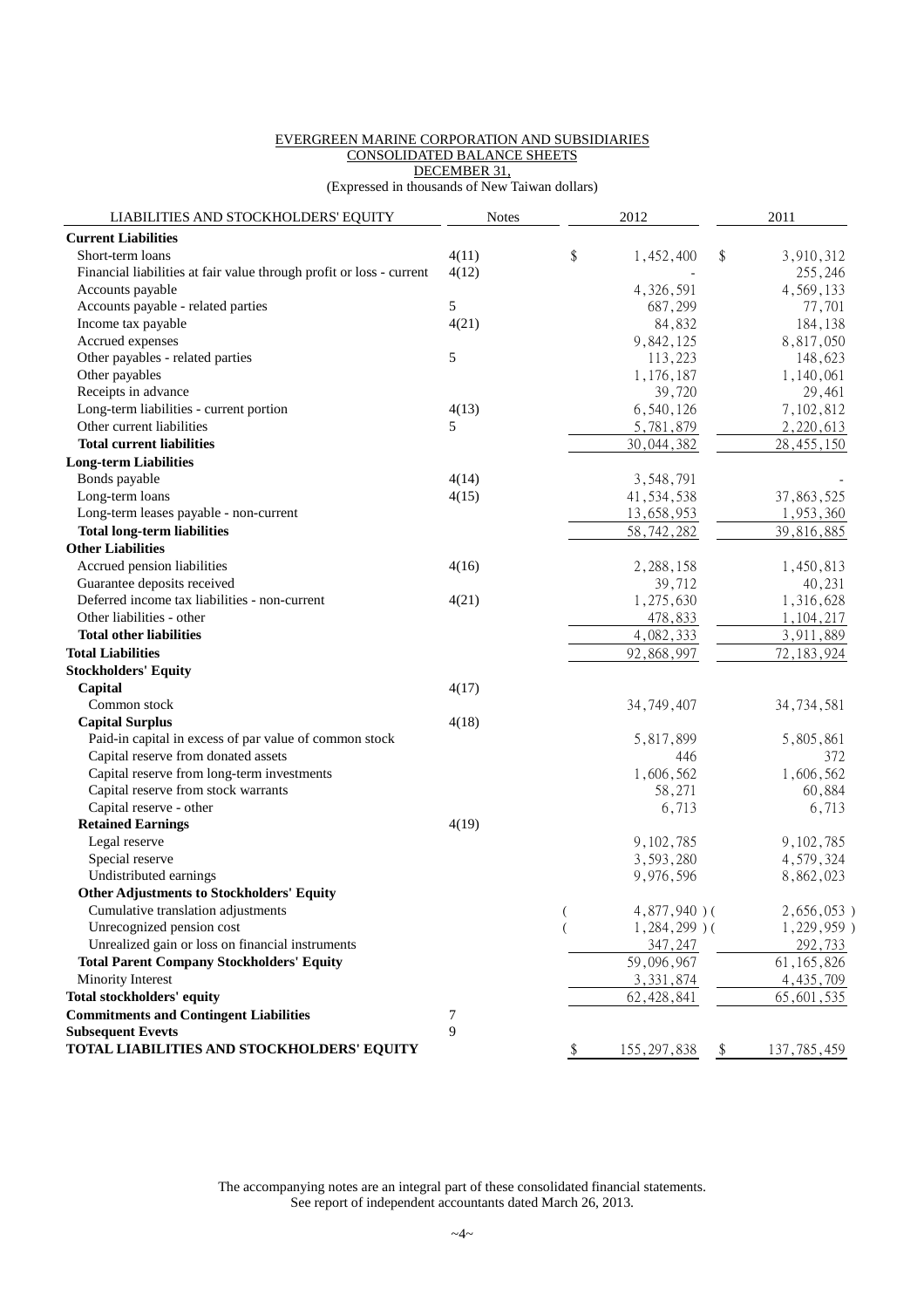#### EVERGREEN MARINE CORPORATION AND SUBSIDIARIES CONSOLIDATED STATEMENTS OF INCOME FOR THE YEARS ENDED DECEMBER 31,

(Expressed in thousands of New Taiwan dollars, except earnings (loss) per share)

| Items                                                 | <b>Notes</b>  |                   |                   | 2012          |                |               | 2011              |                |
|-------------------------------------------------------|---------------|-------------------|-------------------|---------------|----------------|---------------|-------------------|----------------|
| Operating income                                      | $4(20)$ and 5 | \$                |                   |               | 141,028,128    | \$            |                   | 108, 156, 058  |
| Operating costs                                       | $4(23)$ and 5 |                   |                   |               | 136, 948, 924) |               |                   | 108, 325, 035) |
| Gross profit (loss)                                   |               |                   |                   |               | 4,079,204      |               |                   | 168,977)       |
| <b>Operating Expenses</b>                             |               |                   |                   |               |                |               |                   |                |
| General and administrative expenses                   | $4(23)$ and 5 |                   |                   |               | 5,350,577      |               |                   | 4,948,726)     |
| <b>Operating loss</b>                                 |               |                   |                   |               | 1, 271, 373)   |               |                   | 5, 117, 703)   |
| <b>Non-operating Income and Gains</b>                 |               |                   |                   |               |                |               |                   |                |
| Interest income                                       |               |                   |                   |               | 233,049        |               |                   | 239,521        |
| Dividend income                                       |               |                   |                   |               | 148,093        |               |                   | 473,482        |
| Gain on disposal of property, plant and               | 5             |                   |                   |               |                |               |                   |                |
| equipment                                             |               |                   |                   |               | 1,315,465      |               |                   | 1,125,260      |
| Gain on disposal of investments                       |               |                   |                   |               | 154,154        |               |                   | 1,128,393      |
| Foreign exchange gain                                 |               |                   |                   |               | 171,820        |               |                   | 219,735        |
| Rental income                                         | 5             |                   |                   |               | 111,775        |               |                   | 119,773        |
| Gain on valuation of financial assets                 | 4(2)          |                   |                   |               | 16,340         |               |                   |                |
| Gain on valuation of financial liabilities            | 4(12)         |                   |                   |               |                |               |                   | 232,863        |
| Other non-operating income                            |               |                   |                   |               | 364,635        |               |                   | 640,726        |
| <b>Total Non-operating Income and Gains</b>           |               |                   |                   |               | 2,515,331      |               |                   | 4, 179, 753    |
| <b>Non-operating Expenses and Losses</b>              |               |                   |                   |               |                |               |                   |                |
| Interest expense                                      |               |                   |                   |               | 457,771) (     |               |                   | 415,765)       |
| Investment loss accounted for under the equity $4(9)$ |               |                   |                   |               |                |               |                   |                |
| method                                                |               |                   |                   |               | 799,691) (     |               |                   | $1,938,535$ )  |
| Loss on disposal of property, plant and               |               |                   |                   |               |                |               |                   |                |
| equipment                                             |               |                   |                   |               | $18,235$ ) (   |               |                   | 23,587)        |
| Financing charges                                     |               |                   |                   |               | $35,634$ ) (   |               |                   | $17,207$ )     |
| <b>Impairment</b> loss                                | 4(5)          |                   |                   |               | $1,844$ )      |               |                   |                |
| Loss on valuation of financial assets                 | 4(2)          |                   |                   |               |                |               |                   | 36,992)        |
| Loss on valuation of financial liabilities            | 4(12)         |                   |                   |               | 55,780)        |               |                   |                |
| Other non-operating losses                            |               |                   |                   |               | 30,181)        |               |                   | 49,119)        |
| <b>Total Non-operating Expenses and Losses</b>        |               |                   |                   |               | 1,399,136)     |               |                   | 2,481,205)     |
| Loss from continuing operations before                |               |                   |                   |               |                |               |                   |                |
| income tax                                            |               |                   |                   |               | $155, 178$ ) ( |               |                   | 3,419,155)     |
| Income tax expense                                    | 4(21)         |                   |                   |               | 263,459)       |               |                   | 260,647)       |
| <b>Consolidated net loss</b>                          |               | \$                |                   |               | 418,637        | $($ \$        |                   | 3,679,802)     |
| Attributable to:                                      |               |                   |                   |               |                |               |                   |                |
| Equity holders of the Company                         |               | $\boldsymbol{\$}$ |                   |               | 128,531        | $($ \$        |                   | 3,092,361)     |
| Minority interest                                     |               |                   |                   |               | 547,168)       |               |                   | 587,441)       |
|                                                       |               | $($ \$            |                   |               | 418,637)       | $($ \$        |                   | $3,679,802$ )  |
|                                                       |               |                   | <b>Before Tax</b> |               | After Tax      |               | <b>Before Tax</b> | After Tax      |
| Basic earnings (loss) per share                       | 4(22)         |                   |                   |               |                |               |                   |                |
| Net loss from continuing operations                   |               | $($ \$            | $0.04$ ) (\$      |               | $0.12$ )       | (             | $0.99$ ) (\$      | $1.06$ )       |
| Minority interest loss                                |               |                   | 0.06              |               | 0.16           |               | 0.16              | 0.17           |
| Net income (loss)                                     |               | \$                | 0.02              | $\frac{1}{2}$ | 0.04           | $\frac{1}{2}$ | $0.83)$ (\$       | $0.89$ )       |
| Diluted earnings (loss) per share                     | 4(22)         |                   |                   |               |                |               |                   |                |
| Net loss from continuing operations                   |               | $($ \$            | $0.04$ ) (\$      |               | $0.12$ )       | $($ \$        | $0.99$ ) (\$      | $1.06$ )       |
| Minority interest loss                                |               |                   | 0.06              |               | 0.16           |               | 0.16              | 0.17           |
| Net income (loss)                                     |               | \$                | 0.02              | \$            | 0.04           | $($ \$        | $0.83$ ) (\$      | $0.89$ )       |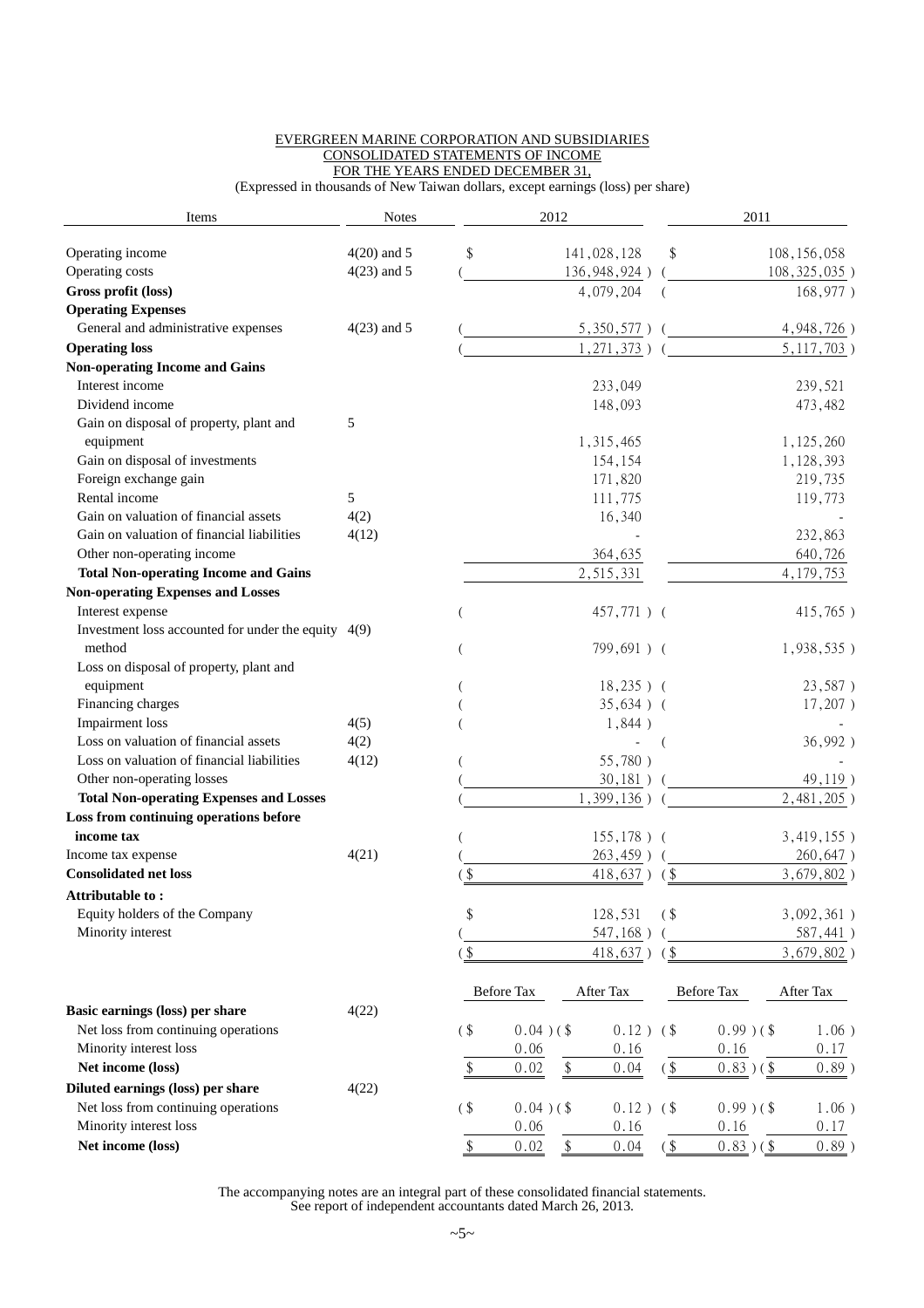#### EVERGREEN MARINE CORPORATION AND SUBSIDIARIES CONSOLIDATED STATEMENTS OF CHANGES IN STOCKHOLDERS' EQUITY FOR THE YEARS ENDED DECEMBER 31, (Expressed in thousands of New Taiwan dollars)

|                                                                                                           |                            |                 |               | <b>Retained Earnings</b> |                           |    |                                          |     | Other Adjustments to Stockholders' Equity |    |                                                           |                      |             |               |
|-----------------------------------------------------------------------------------------------------------|----------------------------|-----------------|---------------|--------------------------|---------------------------|----|------------------------------------------|-----|-------------------------------------------|----|-----------------------------------------------------------|----------------------|-------------|---------------|
|                                                                                                           | Common Stock               | Capital Surplus | Legal reserve | Special reserve          | Undistributed<br>earnings |    | Cumulative<br>translation<br>adjustments |     | Unrecognized<br>pension cost              |    | Unrealized gain<br>or loss on<br>financial<br>instruments | Minority<br>Interest |             | Total         |
|                                                                                                           |                            |                 |               |                          |                           |    |                                          |     |                                           |    |                                                           |                      |             |               |
| 2011<br>Balance at January 1, 2011                                                                        | 31, 248, 395<br>\$.        | \$7,202,990     | 7,586,240     | 957,344                  | \$23,407,874              | (S | $5,055,677$ ) (\$                        |     | 707,771                                   | -S | 1,184,125                                                 | \$4,398,045          |             | \$70,221,565  |
| Appropriations of 2010 earnings (Note)                                                                    |                            |                 |               |                          |                           |    |                                          |     |                                           |    |                                                           |                      |             |               |
| Legal reserve                                                                                             |                            |                 | 1,516,545     |                          | $1,516,545$ )             |    |                                          |     |                                           |    |                                                           |                      |             |               |
| Special reserve                                                                                           |                            |                 |               | 3,621,980                | $3,621,980$ )             |    |                                          |     |                                           |    |                                                           |                      |             |               |
| Stock dividends                                                                                           | 3,157,544                  |                 |               |                          | $3,157,544$ )             |    |                                          |     |                                           |    |                                                           |                      |             |               |
| Cash dividends                                                                                            |                            |                 |               |                          | 3,157,544                 |    |                                          |     |                                           |    |                                                           |                      |             | $3,157,544$ ) |
| Conversion of convertible bonds into common stock                                                         | 328,642                    | 349,337         |               |                          |                           |    |                                          |     |                                           |    |                                                           |                      |             | 677,979       |
| Stock warrants of convertible bonds                                                                       | $\sim$                     | $67,494$ )      |               |                          |                           |    |                                          |     |                                           |    |                                                           |                      |             | 67,494)       |
| Adjustments to stockholders' equity accounted for under the<br>equity method                              | $\overline{\phantom{a}}$   | $4,441$ )       |               |                          | 123                       |    | 318,021                                  |     | $212,794$ ) (                             |    | 539,536)                                                  |                      | $\sim$      | 438,627)      |
| Translation adjustments arising from investees' financial<br>statements denominated in foreign currencies |                            |                 |               |                          |                           |    | 2,081,603                                |     |                                           |    |                                                           |                      |             | 2,081,603     |
| Unrealized loss on available-for-sale financial assets                                                    |                            |                 |               |                          |                           |    |                                          |     |                                           |    | 351,856)                                                  |                      |             | 351,856)      |
| Unrecognized pension cost                                                                                 |                            |                 |               |                          |                           |    |                                          |     | 309,394)                                  |    |                                                           |                      |             | 309,394)      |
| Consolidated net loss for 2011                                                                            |                            |                 |               |                          | 3,092,361                 |    |                                          |     |                                           |    |                                                           |                      | $587,441$ ) | 3,679,802)    |
| Minority interest                                                                                         |                            |                 |               |                          |                           |    |                                          |     |                                           |    |                                                           | 625,105              |             | 625,105       |
| Balance at December 31, 2011                                                                              | $\overline{34}$ , 734, 581 | \$7,480,392     | 9,102,785     | 4,579,324                | 8,862,023                 |    | \$2,656,053                              |     | 1,229,959                                 |    | 292,733                                                   | \$4,435,709          |             | 65,601,535    |
| 2012                                                                                                      |                            |                 |               |                          |                           |    |                                          |     |                                           |    |                                                           |                      |             |               |
| Balance at January 1, 2012                                                                                | 34,734,581<br>\$           | \$7,480,392     | 9,102,785     | 4,579,324                | 8,862,023                 |    | (S, 2, 656, 053)                         | (\$ | 1,229,959)                                |    | 292,733                                                   | \$4,435,709          |             | \$65,601,535  |
| Appropriations of 2011 earnings                                                                           |                            |                 |               |                          |                           |    |                                          |     |                                           |    |                                                           |                      |             |               |
| Special reserve                                                                                           |                            |                 |               | 986,044)                 | 986,044                   |    |                                          |     |                                           |    |                                                           |                      |             |               |
| Donated assets                                                                                            |                            | 74              |               |                          | 2)                        |    |                                          |     |                                           |    |                                                           |                      |             | 72            |
| Conversion of convertible bonds into common stock                                                         | 14,826                     | 12,038          |               |                          |                           |    |                                          |     |                                           |    |                                                           |                      |             | 26,864        |
| Stock warrants of convertible bonds                                                                       |                            | $2,613$ )       |               |                          |                           |    |                                          |     |                                           |    |                                                           |                      |             | 2,613)        |
| Adjustments on stockholders' equity accounted for under the<br>equity method                              |                            |                 |               |                          |                           |    | $488,052$ )                              |     | $104, 160$ )                              |    | 15,686                                                    |                      | $\sim$      | 576,526)      |
| Translation adjustments arising from investees' financial<br>statements denominated in foreign currencies |                            |                 |               |                          |                           |    | $,733,835$ )                             |     |                                           |    |                                                           |                      |             | ,733,835)     |
| Unrealized gain on available-for-sale financial assets                                                    |                            |                 |               |                          |                           |    |                                          |     |                                           |    | 38,828                                                    |                      |             | 38,828        |
| Unrecognized pension cost                                                                                 |                            |                 |               |                          |                           |    |                                          |     | 49,820                                    |    |                                                           |                      |             | 49,820        |
| Consolidated net loss for 2012                                                                            |                            |                 |               |                          | 128,531                   |    |                                          |     |                                           |    |                                                           |                      | $547,168$ ) | 418,637)      |
| Minority interest                                                                                         |                            |                 |               |                          |                           |    |                                          |     |                                           |    |                                                           | 556,667              |             | 556,667       |
| Balance at December 31, 2012                                                                              | 34,749,407                 | \$7,489,891     | 9,102,785     | 3,593,280                | 9,976,596                 |    | $\sqrt{\$$ 4,877,940                     |     | 1,284,299                                 |    | 347,247                                                   | \$3,331,874          |             | 62,428,841    |

Note: Directors' and supervisors' remuneration of \$55,000 and employees' bonus of \$40,000 have been deducted from the statement of income.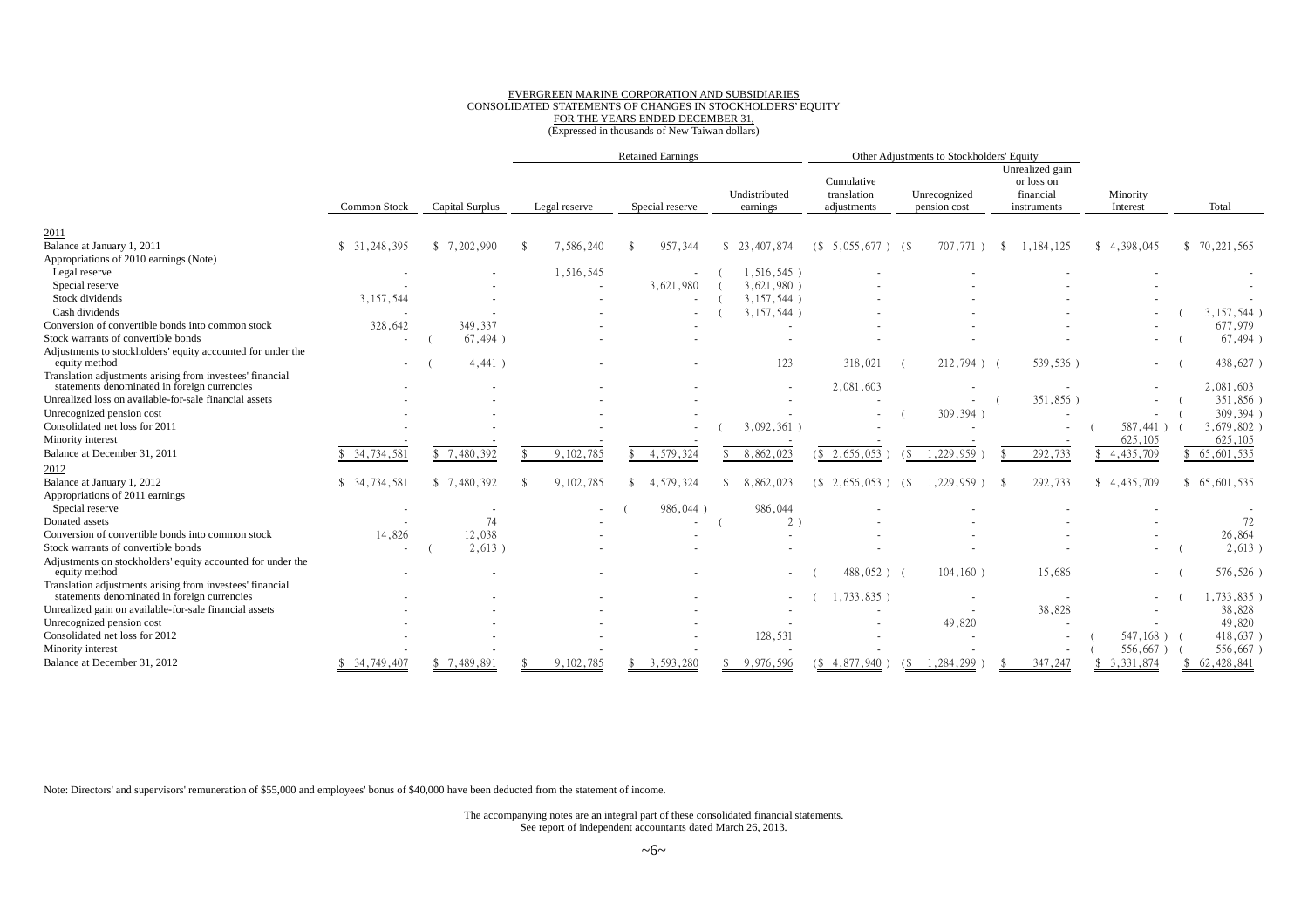#### EVERGREEN MARINE CORPORATION AND SUBSIDIARIES CONSOLIDATED STATEMENTS OF CASH FLOWS

FOR THE YEARS ENDED DECEMBER 31

(Expressed in thousands of New Taiwan dollars)

|                                                                  |   | 2012                      |                | 2011          |
|------------------------------------------------------------------|---|---------------------------|----------------|---------------|
| <b>CASH FLOWS FROM OPERATING ACTIVITIES</b>                      |   |                           |                |               |
| Consolidated net loss                                            | ( | $418,637$ ) (\$           |                | $3,679,802$ ) |
| Adjustments to reconcile net loss to net cash provided by        |   |                           |                |               |
| operating activities                                             |   |                           |                |               |
| Depreciation                                                     |   | 5,404,551                 |                | 5,264,002     |
| Amortization                                                     |   | 28,149                    |                | 28,480        |
| Reclassification of depreciation of loading and unloading        |   |                           |                |               |
| equipment to operating costs and others                          |   | 185,966                   |                | 248,744       |
| Reclassification of amortization of deferred charges to others   |   | 29,899                    |                | 43,029        |
| Net gain on disposal of property, plant and equipment            |   | $1,300,268$ ) (           |                | 1,101,673)    |
| Deficiency of equity-accounted investment (gain) / loss over     |   |                           |                |               |
| cash dividends                                                   |   | 1,087,017                 |                | 2,996,453     |
| Amortization of bond discounts                                   |   | 114,134                   |                | 190,021       |
| Gain on disposal of available-for-sale financial assets          |   | $20,889$ )                |                | $42,500$ )    |
| Gain on disposal of financial assets carried at cost             |   |                           | $\overline{ }$ | 752,975)      |
| Realized (loss) income from capital reduction of financial       |   |                           |                |               |
| assets carried at cost - non-current                             |   |                           |                |               |
|                                                                  |   | 1,844                     | €              | 61,631)       |
| (Loss) gain on disposal of long-term equity investments          |   |                           |                |               |
| accounted for under the equity method                            |   | 94,359                    | (              | 324,305)      |
| Loss on disposal of other long-term investments                  |   |                           |                | 2,557         |
| Changes in assets and liabilities                                |   |                           |                |               |
| Financial assets and liabilities at fair value through profit or |   |                           |                |               |
| loss                                                             |   | 807,258                   | (              | 535,106)      |
| Notes and accounts receivable.                                   | ( | 5,502,274)                |                | 2, 247, 384   |
| Other receivables                                                |   | 916,860                   | (              | 293,443)      |
| Other financial assets                                           |   |                           |                | 158,383       |
| Inventories                                                      |   | 599,696) (                |                | 1, 157, 338)  |
| Prepaid expenses and prepayments                                 |   | 107,277)                  |                | 9,783         |
| Restricted assets                                                |   | 46,245)                   |                | 52,245        |
| Agent accounts                                                   |   | 2,474,837                 |                | 349,234       |
| Agency reciprocal accounts                                       |   | 1,793,670                 |                | 1,325,894)    |
| Other current assets                                             |   | 667,550                   |                | 986,898)      |
| Refundable deposits                                              |   | $1,703$ )                 |                | 5,018)        |
| Other assets                                                     |   | 2,598                     |                | 1,586)        |
| Notes and accounts payable                                       |   | 493,328                   |                | 368,930)      |
| Income tax payable                                               |   | 93,039)                   |                | 4,094)        |
| Accrued expenses                                                 |   | 1,353,192                 |                | $1,829,157$ ) |
| Other payables                                                   |   | 3,428)                    |                | 520,958       |
| Receipts in advance                                              |   | 11,414                    | (              | 470,228)      |
| Other current liabilities                                        |   | 649,795                   |                | 179,778       |
| Accrued pension liabilites                                       |   | 469,309                   |                | 58,982        |
| Other liabilities                                                |   | 542,074)                  |                | 37,303        |
| Deferred income tax assets / liabilities                         |   | 60,758)                   |                | $117,855$ )   |
| Net cash provided by (used in) operating activities              |   | $\overline{7}$ , 889, 442 |                | 671,097)      |

(Continued)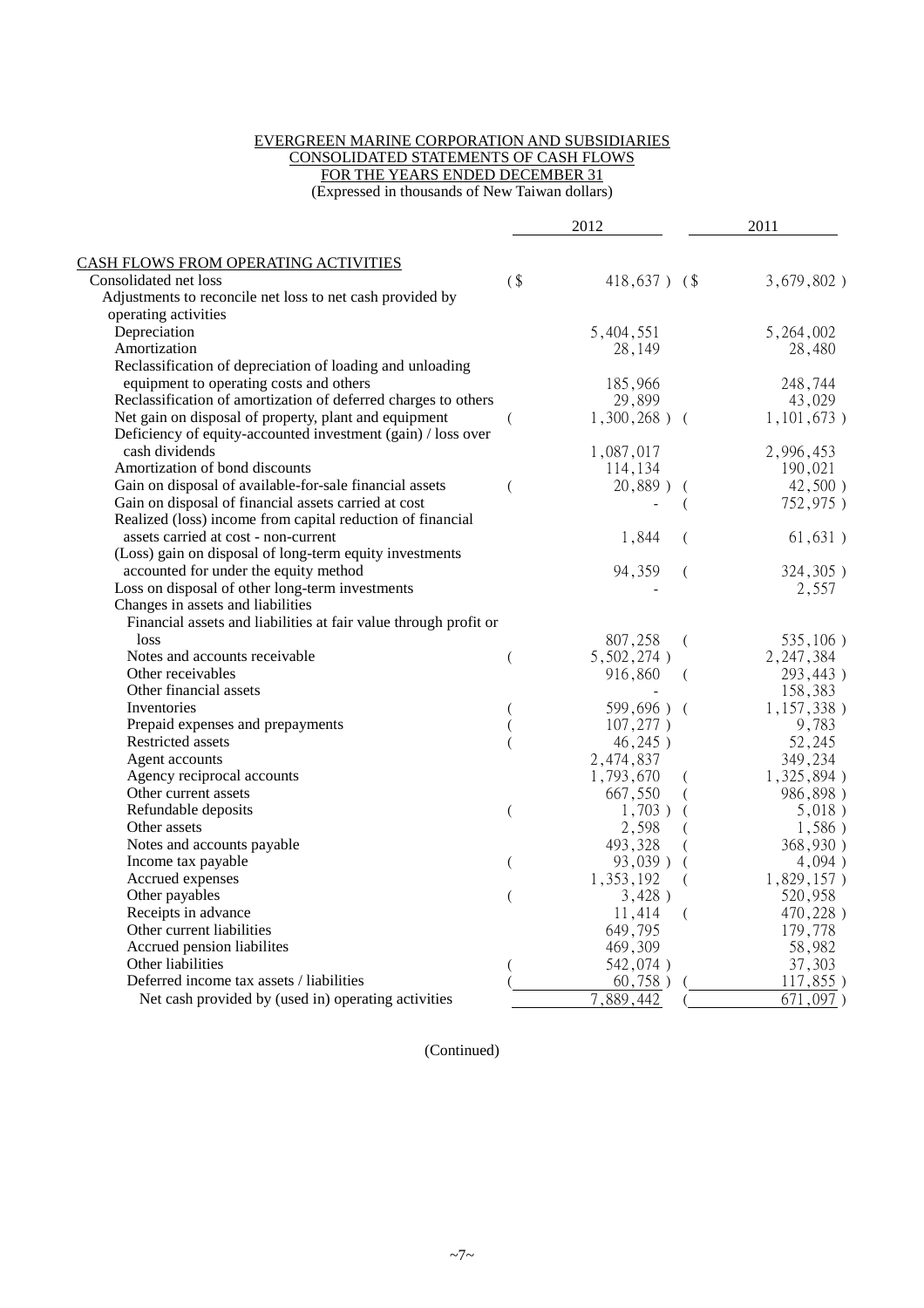#### EVERGREEN MARINE CORPORATION AND SUBSIDIARIES CONSOLIDATED STATEMENTS OF CASH FLOWS

FOR THE YEARS ENDED DECEMBER 31

(Expressed in thousands of New Taiwan dollars)

|                                                                       |                 | 2012             |                 | 2011                     |
|-----------------------------------------------------------------------|-----------------|------------------|-----------------|--------------------------|
| CASH FLOWS FROM INVESTING ACTIVITIES                                  |                 |                  |                 |                          |
| Financial assets and liabilities at fair value through profit or loss | (               | $238,184$ ) (\$  |                 | 337,054)                 |
| Decrease in other receivables                                         |                 | 281,813          |                 | 15,031                   |
| Proceeds from disposal of available-for-sale financial asset -        |                 |                  |                 |                          |
| non-current                                                           |                 | 22,412           |                 | 44,848                   |
| Proceeds from sale of held-to-maturity financial assets               |                 | 945,240          |                 | 1,820,000                |
| Acquisition of financial assets carried at cost - non-current         |                 | 2,927)           |                 |                          |
| Proceeds from capital reduction of financial assets carried at cost - |                 |                  |                 |                          |
| non-current                                                           |                 | 884              |                 | 62,107                   |
| Proceeds from disposal of financial assets carried at cost -          |                 |                  |                 |                          |
| non-current                                                           |                 |                  |                 | 3,761,685                |
| Acquisition of long-term equity investments accounted for under       |                 |                  |                 |                          |
| the equity method                                                     |                 | $2,024,986$ ) (  |                 | 710,377)                 |
| Proceeds from capital reduction of long-term equity investments       |                 |                  |                 |                          |
| accounted for under the equity method                                 |                 | 364,550          |                 |                          |
| Proceeds from disposal of long-term equity investments accounted      |                 |                  |                 |                          |
| for under the equity method                                           |                 |                  |                 | 1,152,233                |
| Proceeds from disposal of other long-term investments                 |                 |                  |                 | 752                      |
| Acquisition of property, plant and equipment                          |                 | $28,032,058$ ) ( |                 | 20,502,299)              |
| Proceeds from disposal of property, plant and equipment               |                 | 14, 521, 261     |                 | 5, 226, 423              |
| Increase in deferred expenses                                         |                 | 189,914)         |                 | 90,633)                  |
| Net cash used in investing activities                                 |                 | 14, 351, 909)    |                 | $\overline{9,557,284}$ ) |
| CASH FLOWS FROM FINANCING ACTIVITIES                                  |                 |                  |                 |                          |
| (Decrease) increase in short-term loans                               |                 | 2, 299, 247)     |                 | 1,307,140                |
| Increase (decrease) in other payables                                 |                 | 55,798           |                 | 144,882)                 |
| Increase in corporate bonds payable                                   |                 | 500,000          |                 |                          |
| Increase in long-term loans                                           |                 | 6,853,337        |                 | 11,408,325               |
| Increase in long-term leases payable - non-current                    |                 | 11,784,852       |                 | 1,953,360                |
| Increase in guarantee deposits received                               |                 | 1,112            |                 | 6,835                    |
| Payment of cash dividends                                             |                 |                  |                 | 3,157,544)               |
| Proceeds from disposal of donated treasury stock                      |                 | 72               |                 |                          |
| Net change in minority interest                                       |                 | 556,667)         |                 | 625,105                  |
| Net cash provided by financing activities                             |                 | 16, 339, 257     |                 | 11,998,339               |
| Effect of exchange rate changes                                       |                 | 898,340)         |                 | 1,618,446                |
| Effect of initial consolidation of subsidiaries                       |                 |                  |                 | 98,237)                  |
| Increase in cash and cash equivalents                                 |                 | 8,978,450        |                 | 3,290,167                |
| Cash and cash equivalents at beginning of year                        |                 | 23,006,258       |                 | 19,716,091               |
| Cash and cash equivalents at end of year                              | \$              | 31, 984, 708     | $\frac{1}{2}$   | 23,006,258               |
| SUPPLEMENTAL INFORMATION OF CASH FLOW                                 |                 |                  |                 |                          |
| Interest paid                                                         | \$              | 481,471          | \$              | 281,831                  |
| Less: interest capitalized                                            |                 | 160, 152)        |                 | 45,572)                  |
| Interest paid, excluding interest capitalized                         |                 | 321,319          | $\frac{1}{2}$   | 236,259                  |
|                                                                       | $\frac{\$}{\$}$ |                  |                 |                          |
| Income tax paid                                                       |                 | 439,009          | $\overline{\$}$ | 336,383                  |
| FINANCING ACTIVITIES NOT AFFECTING CASH FLOWS                         |                 |                  |                 |                          |
| Long-term liabilities - current portion                               | $\frac{\$}{\$}$ | 6,540,126        | $rac{1}{2}$     | 7,102,812                |
| Conversion of convertible bonds into common stock                     |                 | 25,500           |                 | 658,600                  |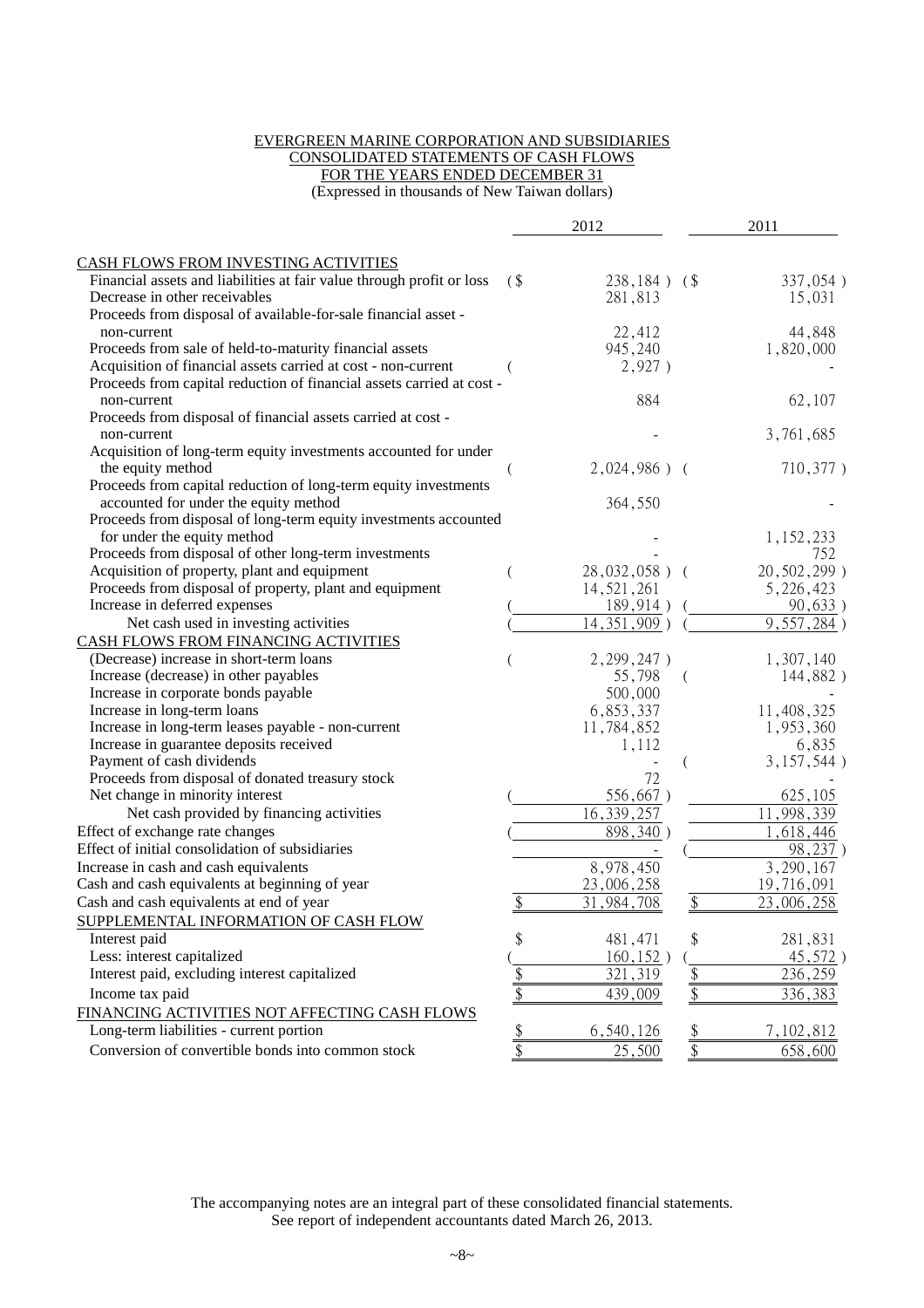## EVERGREEN MARINE CORPORATION AND SUBSIDIARIES NOTES TO THE CONSOLIDATED FINANCIAL STATEMENTS DECEMBER 31, 2012 AND 2011

(Expressed in thousands of New Taiwan Dollars, except as otherwise indicated)

### 1. HISTORY AND ORGANIZATION

### (1)The Company

- A.Established on September 25, 1968, Evergreen Marine Corporation (the "Company") is mainly engaged in domestic and international marine transportation, shipping agency services, and the distribution of containers. The Company was approved by the Securities and Futures Commission (SFC), Ministry of Finance (MOF) (currently known as the Securities and Futures Bureau (SFB), Financial Supervisory Commission, Executive Yuan, R.O.C.) to be a public company on November 2, 1982 and was further approved by the SFC to be a listed company on July 6, 1987. The Company's shares have been publicly traded on the Taiwan Stock Exchange since September 21, 1987. The Company and its subsidiaries included in the consolidated financial statements had 4,966 employees as of December 31, 2012.
- B.The Company and its subsidiaries are collectively referred herein as the Group.

### 2. SUMMARY OF SIGNIFICANT ACCOUNTING POLICIES

The accompanying consolidated financial statements of the Group are prepared in conformity with the "Rules Governing Preparation of Financial Reports by Securities Issuers" and accounting principles generally accepted in the Republic of China. The Group's significant accounting policies are summarized below:

- (1) Basis for preparation of consolidated financial statements
	- A.All majority-owned subsidiaries and controlled entities are included in the consolidated financial statements. Effective January 1, 2008, the Company prepares consolidated financial statements on a quarterly basis. Any entity acquired is consolidated starting the acquisition date; once the Company loses its controlling power over an entity, the entity is excluded from the consolidation, and any effect is not retrospective.
	- B.Significant inter-company transactions and assets and liabilities arising from inter-company transactions are eliminated.
	- C.Subsidiaries included in the consolidated financial statements and their changes in 2012: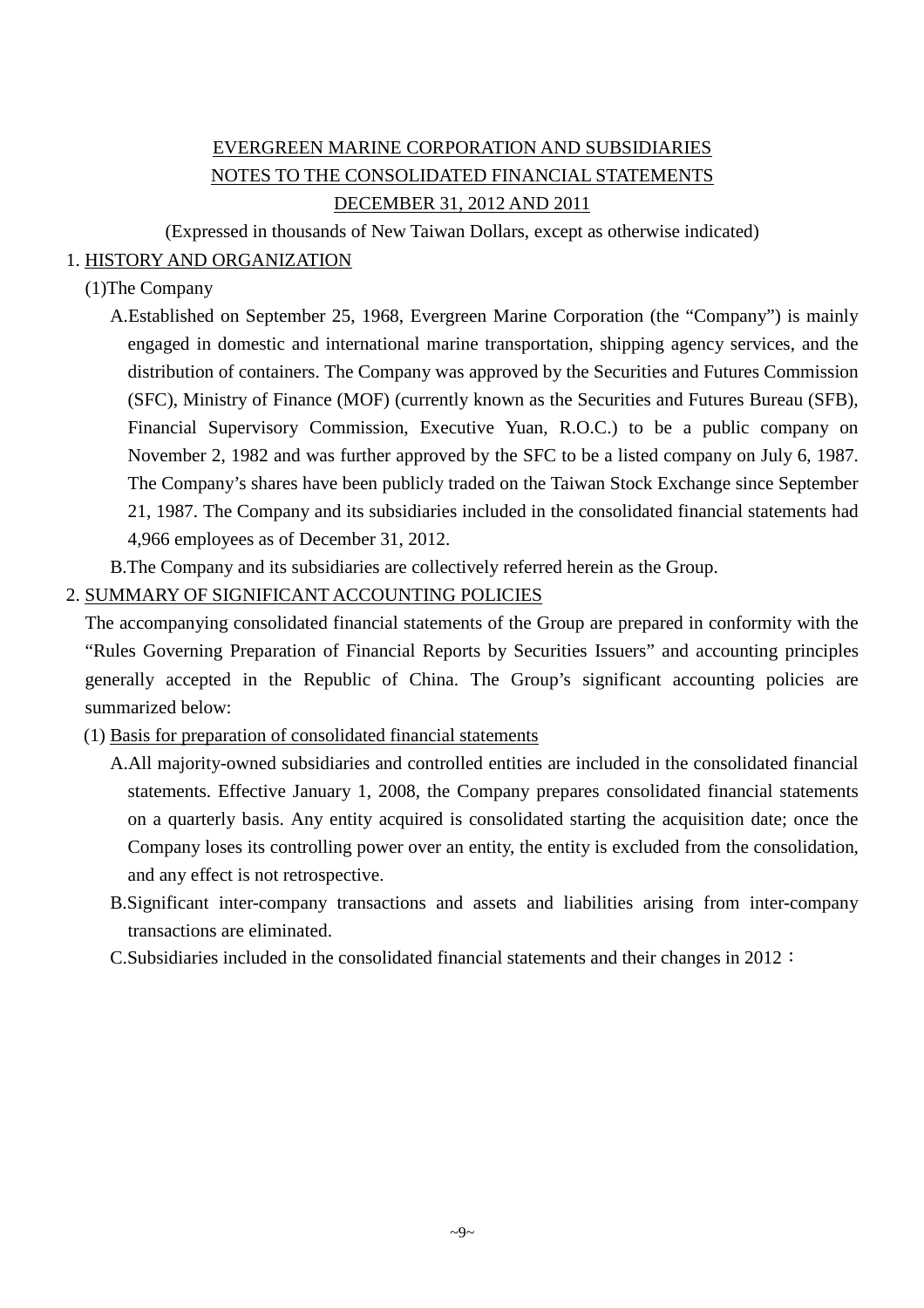|                               |             |                                                                                                         | Ownership (%)             |        |             |
|-------------------------------|-------------|---------------------------------------------------------------------------------------------------------|---------------------------|--------|-------------|
|                               |             |                                                                                                         | December 31, December 31, |        |             |
| Investor                      | Subsidiary  | Main activities                                                                                         | 2012                      | 2011   | Description |
| The<br>Company                | <b>TTSC</b> | Cargo loading<br>and discharging                                                                        | 55.00                     | 55.00  |             |
| $\prime\prime$                | Peony       | Investments in<br>transport-related<br>business                                                         | 100.00                    | 100.00 |             |
| $\prime\prime$                | <b>ETS</b>  | <b>Terminal services</b>                                                                                | 100.00                    | 100.00 |             |
| Peony                         | <b>GMS</b>  | Container shipping                                                                                      | 100.00                    | 100.00 |             |
| $\ensuremath{\mathnormal{H}}$ | Clove       | Investments in container<br>yards and port terminals                                                    | 100.00                    | 100.00 |             |
| $\prime\prime$                | Vigor       | Investments in container<br>manufacturing                                                               | 100.00                    | 100.00 |             |
| $\prime\prime$                | <b>EMU</b>  | Container shipping                                                                                      | 51.00                     | 51.00  |             |
| $^{\prime\prime}$             | EHIC(M)     | Manufacturing of<br>dry steel containers<br>and container parts                                         | 84.44                     | 84.44  |             |
| $\label{eq:1} \mathcal{W}$    |             | Armand N.V. Investments in container<br>yards and port terminals                                        | 70.00                     | 70.00  |             |
| $\prime\prime$                | <b>SGTC</b> | Loading,<br>discharging, storage,<br>repairs, cleaning<br>and inland<br>transportation of<br>containers |                           | 55.00  |             |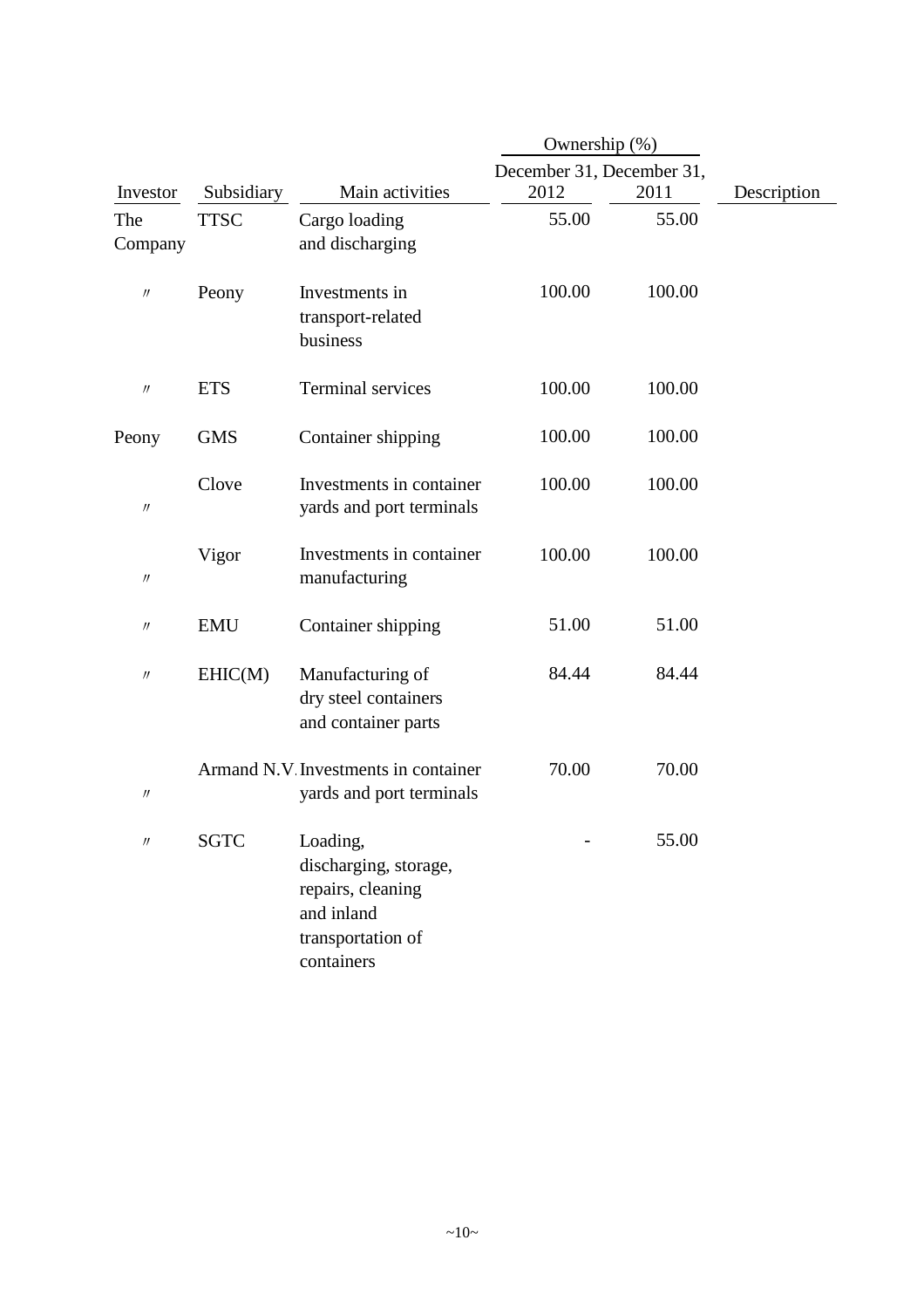|                               |             |                                                                                | Ownership (%)             |        |             |
|-------------------------------|-------------|--------------------------------------------------------------------------------|---------------------------|--------|-------------|
|                               |             |                                                                                | December 31, December 31, |        |             |
| Investor                      | Subsidiary  | Main activities                                                                | 2012                      | 2011   | Description |
| Peony                         | <b>KTIL</b> | Loading,<br>discharging, storage,<br>repairs and cleaning                      | 20.00                     | 20.00  |             |
| $\prime\prime$                | <b>MBPI</b> | Containers storage<br>and inspections of<br>containers at the<br>customs house | 95.03                     | 95.03  |             |
| $\prime\prime$                | <b>MBT</b>  | Inland transportation,<br>repairs and cleaning<br>of containers                | 17.39                     | 17.39  |             |
| $\prime\prime$                | <b>EGS</b>  | Agency services dealing<br>with port formalities                               | 51.00                     | 51.00  |             |
| $\prime\prime$                | EGK         | $\ensuremath{\mathnormal{H}}$                                                  | 100.00                    | 100.00 |             |
| $\prime\prime$                | <b>EMI</b>  | $\prime\prime$                                                                 | 51.00                     | 51.00  |             |
| $\prime\prime$                | <b>EGT</b>  | $^{\prime\prime}$                                                              | 51.00                     | 51.00  |             |
| $\prime\prime$                | EGI         | $^{\prime\prime}$                                                              | 99.99                     | 99.99  |             |
| $\prime\prime$                | <b>EMA</b>  | $\prime\prime$                                                                 | 67.50                     | 67.50  |             |
| $\ensuremath{\mathnormal{H}}$ | <b>EIT</b>  | $\ensuremath{\mathnormal{H}}$                                                  | 55.00                     | 55.00  |             |
| $\prime\prime$                | <b>EES</b>  | $\ensuremath{\mathnormal{II}}$                                                 | 55.00                     | 55.00  |             |
| $\prime\prime$                | <b>ERU</b>  | $\prime\prime$                                                                 | 51.00                     | 51.00  |             |
| $\prime\prime$                | ${\rm EGD}$ | $\ensuremath{\mathnormal{H}}$                                                  | 100.00                    | 100.00 |             |
| $\prime\prime$                | <b>EGUD</b> | $\prime\prime$                                                                 | 100.00                    | 100.00 |             |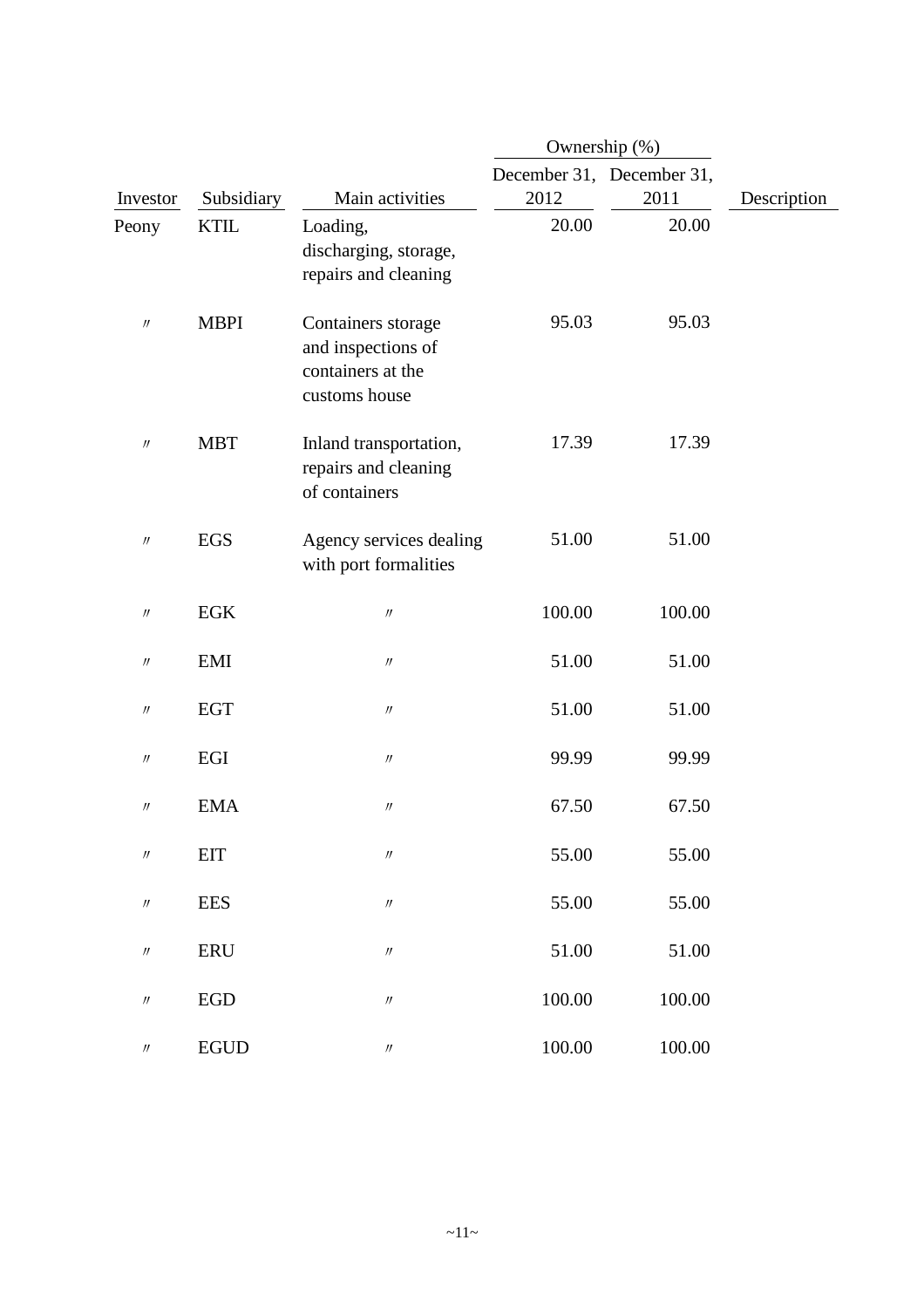|                   |                |                                                                             | Ownership (%)                     |        |             |
|-------------------|----------------|-----------------------------------------------------------------------------|-----------------------------------|--------|-------------|
| Investor          | Subsidiary     | Main activities                                                             | December 31, December 31,<br>2012 | 2011   | Description |
| Peony             | EGD-WWX        | Agency services dealing<br>with port formalities                            | 100.00                            | 100.00 |             |
| $^{\prime\prime}$ | EGF            | $\prime\prime$                                                              | 100.00                            | 100.00 |             |
| $^{\prime\prime}$ | <b>EGN</b>     | $\prime\prime$                                                              | 100.00                            | 100.00 |             |
| $\prime\prime$    | EGV            | $\prime\prime$                                                              | 51.00                             | 51.00  |             |
| $\prime\prime$    | <b>ESA</b>     | $\prime\prime$                                                              | 55.00                             | 55.00  |             |
| $\prime\prime$    | <b>EGB</b>     | Real estate leasing                                                         | 95.00                             | 95.00  |             |
| <b>EMU</b>        | <b>Island</b>  | Investments in<br>operating machinery<br>and equipment of<br>port terminals | 15.00                             | 15.00  |             |
| $\prime\prime$    | <b>KTIL</b>    | Loading,<br>discharging, storage,<br>repairs and cleaning                   | 20.00                             | 20.00  |             |
| $\prime\prime$    | <b>EGU</b>     | Agency services<br>dealing with port<br>formalities                         | 100.00                            | 100.00 |             |
| <b>EGD</b>        | <b>EGDL</b>    | $\prime\prime$                                                              | 100.00                            | 100.00 |             |
|                   | <b>EGDV</b>    | $\prime\prime$                                                              | 100.00                            | 100.00 |             |
| Clove             | Ample          | Investments in container<br>yards and port terminals                        |                                   | 90.00  |             |
| $\prime\prime$    | <b>Island</b>  | Investments in<br>operating machinery<br>and equipment of<br>port terminals | 36.00                             | 36.00  |             |
| Armand<br>N.V.    | Armand<br>B.V. | $\prime\prime$                                                              | 100.00                            | 100.00 |             |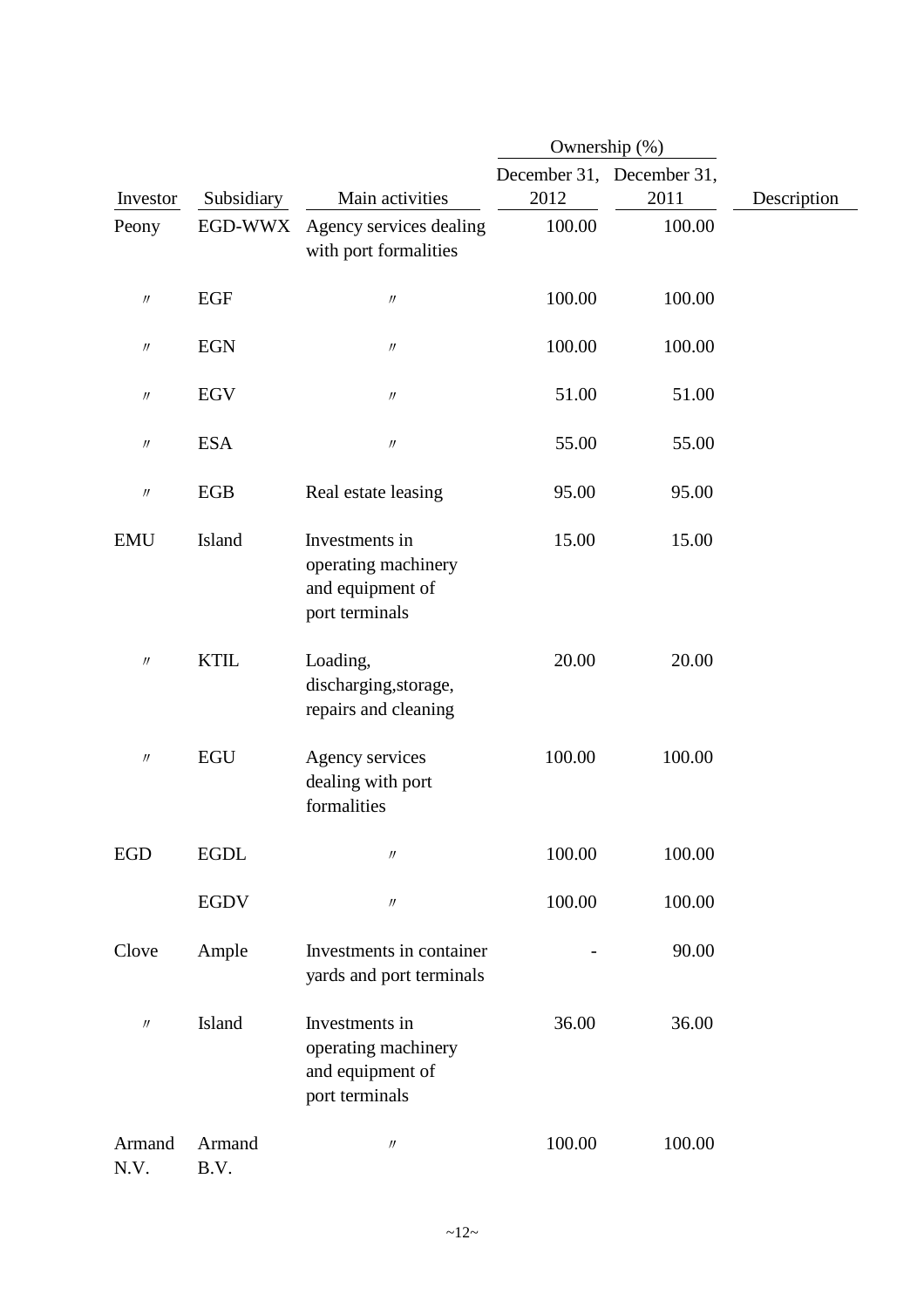|             |            |                                                                                           |        | Ownership $(\%)$                  |             |
|-------------|------------|-------------------------------------------------------------------------------------------|--------|-----------------------------------|-------------|
| Investor    | Subsidiary | Main activities                                                                           | 2012   | December 31, December 31,<br>2011 | Description |
| Island      | Whitney    | Investments and<br>leases of operating<br>machinery and<br>equipment of port<br>terminals | 100.00 | 100.00                            |             |
| $\prime$    | Hemlock    | $\prime$                                                                                  | 100.00 | 100.00                            |             |
| <b>MBPI</b> | <b>MBT</b> | Inland transportation,<br>repairs and cleaning<br>of containers                           | 72.95  | 72.95                             |             |

(a)For the information on investee companies included in the consolidated financial statements for the year ended December 31, 2012, please refer to Note 11.

(b)Detail of major changes in the subsidiaries is as follows:

- The indirect subsidiary, SGTC, initiated the liquidation procedures on October 30, 2009, as resolved by the stockholders, and completed the procedures on May 31, 2012.
- The indirect subsidiary, Ample, initiated the liquidation procedures on December 28, 2012, as resolved by the stockholders, and completed the procedures on December 31, 2012.

D.Subsidiary not included in the consolidated financial statements: None.

E.Adjustments for subsidiaries with different balance sheet dates: None.

F.Special operating risks in foreign subsidiaries: None.

G.Nature and extent of the restrictions on fund remittance from subsidiaries to the parent company: None.

H.Contents of subsidiaries' securities issued by the parent company: None.

I.Information on convertible bonds and common stock issued by subsidiaries: None.

(2) Translation of financial statements of foreign subsidiaries

Assets and liabilities of foreign subsidiaries are translated into New Taiwan dollars using the exchange rates at the balance sheet date. Equity accounts are translated at historical rates except for beginning retained earnings, which are carried forward from prior year's balance. Dividends are translated at the rates prevailing at the date of declaration. Profit and loss accounts are translated at weighted-average rates of the year. The resulting translation differences are included in "cumulative translation adjustments" under stockholders' equity.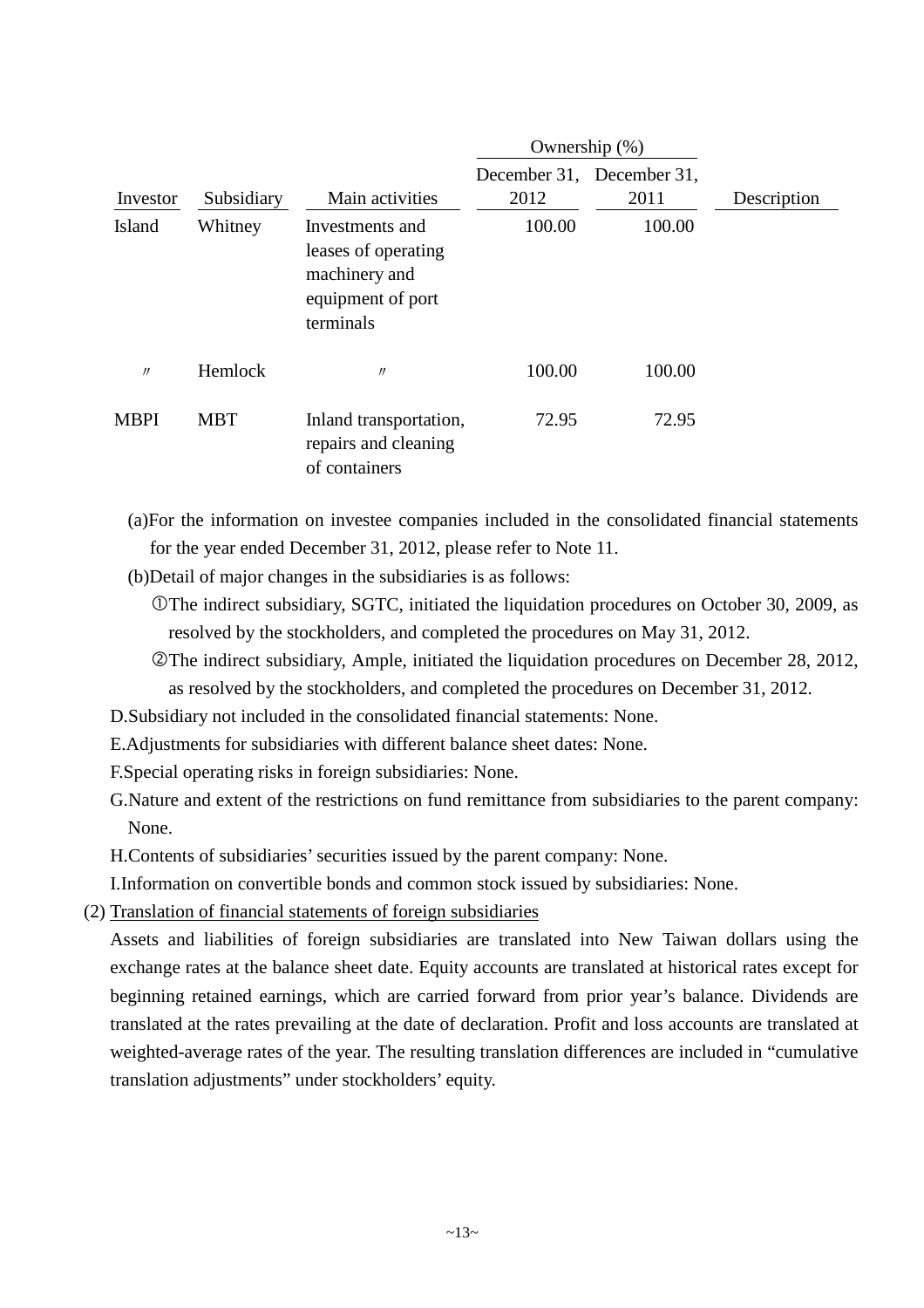#### (3) Foreign currency transactions

- A.Transactions denominated in foreign currencies are translated into New Taiwan Dollars and their functional currencies at the spot exchange rates prevailing at the transaction dates. Exchange gains or losses due to the difference between the exchange rate on the transaction date and the exchange rate on the date of actual receipt and payment are recognized in current year's profit or loss.
- B.Monetary assets and liabilities denominated in foreign currencies are translated at the spot exchange rates prevailing at the balance sheet date. Exchange gains or losses are recognized in profit or loss.
- C.When a gain or loss on a non-monetary item is recognized directly in equity, any exchange component of that gain or loss shall be recognized directly in equity. Conversely, when a gain or loss on a non-monetary item is recognized in profit or loss, any exchange component of that gain or loss shall be recognized in profit or loss. However, non-monetary items that are measured on a historical cost basis are translated using the exchange rate at the date of the transaction.
- (4) Classification of current and non-current items
	- A.Assets that meet one of the following criteria are classified as current assets; otherwise they are classified as non-current assets:
		- (a)Assets arising from operating activities that are expected to be realized or consumed, or are intended to be sold within the normal operating cycle;
		- (b)Assets held mainly for trading purposes;
		- (c)Assets that are expected to be realized within twelve months from the balance sheet date;
		- (d)Cash and cash equivalents, excluding restricted cash and cash equivalents and those that are to be exchanged or used to pay off liabilities more than twelve months after the balance sheet date.
	- B.Liabilities that meet one of the following criteria are classified as current liabilities; otherwise they are classified as non-current liabilities:
		- (a)Liabilities arising from operating activities that are expected to be paid off within the normal operating cycle;
		- (b)Liabilities arising mainly from trading activities;
		- (c)Liabilities that are to be paid off within twelve months from the balance sheet date;
		- (d)Liabilities for which the repayment date cannot be extended unconditionally to more than twelve months after the balance sheet date.
- (5) Cash and cash equivalents

Cash and cash equivalents include cash on hand and in banks and other short-term highly liquid investments which are readily convertible to known amount of cash and which are subject to insignificant risk of changes in value resulting from fluctuations in interest rates.

The consolidated statements of cash flows were prepared on the basis of cash and cash equivalents.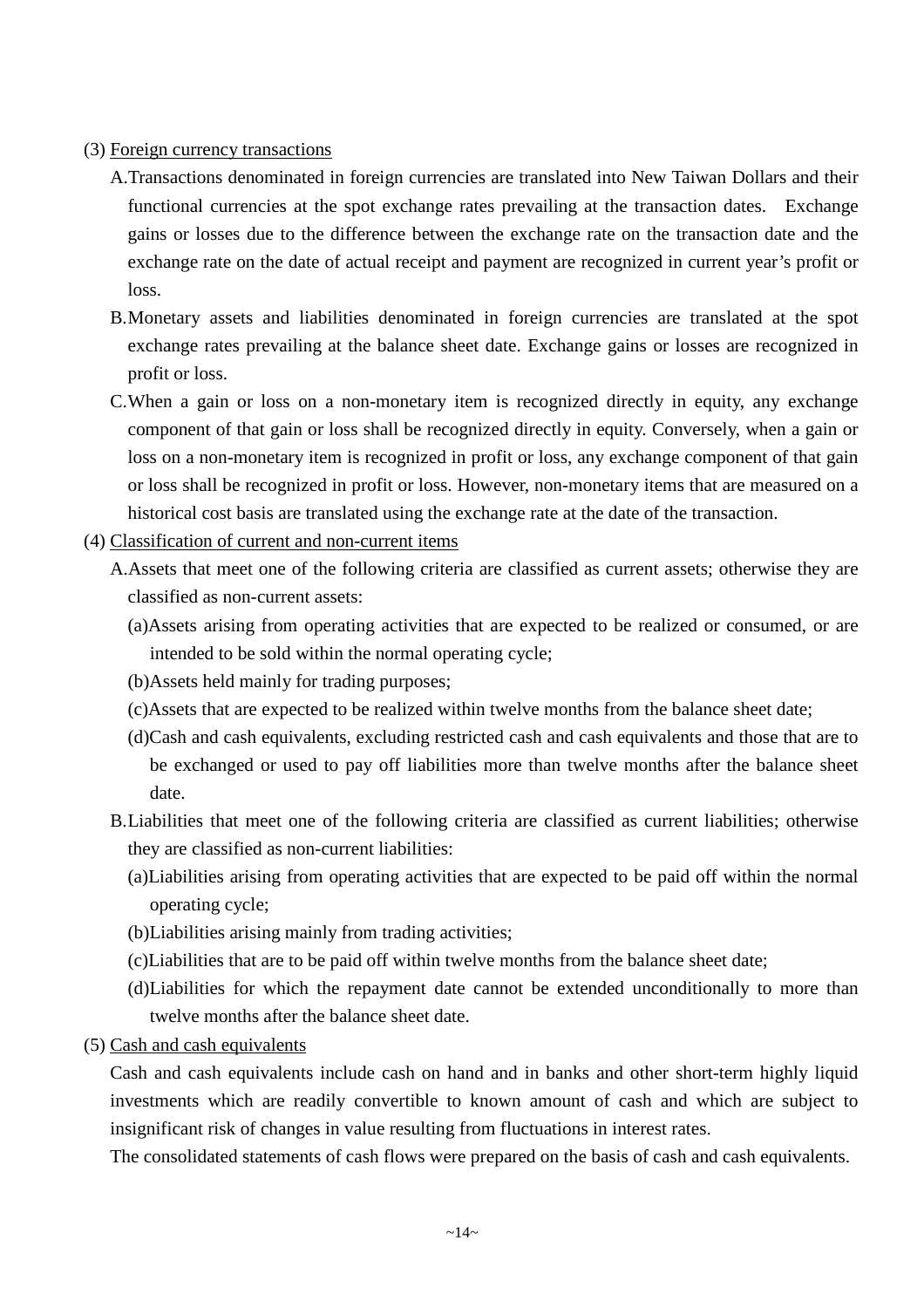- (6) Financial assets and financial liabilities at fair value through profit or loss
	- A.Equity financial instruments are recognized and derecognized using trade date accounting; whereas debt, beneficiary certificate, and derivative financial instruments are recognized and derecognized using settlement date accounting. These instruments are initially recognized at their fair values.
	- B.These financial instruments are subsequently remeasured and stated at fair value, and the gain or loss is recognized in profit or loss. The fair value of listed stocks, OTC stocks and closed-end mutual funds is based on latest quoted fair prices of the accounting period. The fair value of open-end and balanced mutual funds is based on the net asset value at the balance sheet date.
	- C.When a derivative is an ineffective hedging instrument, it is initially recognized at fair value on the date a derivative contract is entered into and is subsequently remeasured at its fair value. If a derivative is a non-option derivative, the fair value initially recognized is zero.
	- D.For call options, put options and conversion rights without character of equity, which are embedded in corporate bonds payable, please refer to Note 2 (16).
	- E.Financial assets and financial liabilities designated as at fair value through profit or loss at inception are those that conform to one of the following conditions: (a)Hybrid products.
		- (b)As a result of the designation, measurement and recognition inconsistency could be decreased significantly or eliminated.
		- (c)The financial products are managed under the method of risk management and investment strategy established by the Company and performance of the product is assessed by fair value.
- (7) Available-for-sale financial assets
	- A.Equity financial instruments are recognized and derecognized using trade date accounting. These instruments are initially recognized at their fair values plus transaction costs that are directly attributable to the acquisition.
	- B.The financial assets are remeasured and stated at fair value, and the gain or loss is recognized in equity, until the financial asset is derecognized, at which time the cumulative gain or loss previously recognized in equity shall be recognized in profit or loss. The fair values of listed stocks, OTC stocks and closed-end mutual funds are based on latest quoted fair prices of the accounting period. The fair values of open-end and balanced mutual funds are based on the net asset value at the balance sheet date.
	- C.If there is any objective evidence that the financial asset is impaired, the cumulative loss that has been recognized directly in equity shall be transferred from equity to profit or loss. When the fair value of an equity instrument subsequently increases, impairment losses recognized previously in profit or loss shall not be reversed. When the fair value of a debt instrument subsequently increases and the increase can be objectively related to an event occurring after the impairment loss was recognized in profit or loss, the impairment loss shall be reversed to the extent of the loss recognized in profit or loss.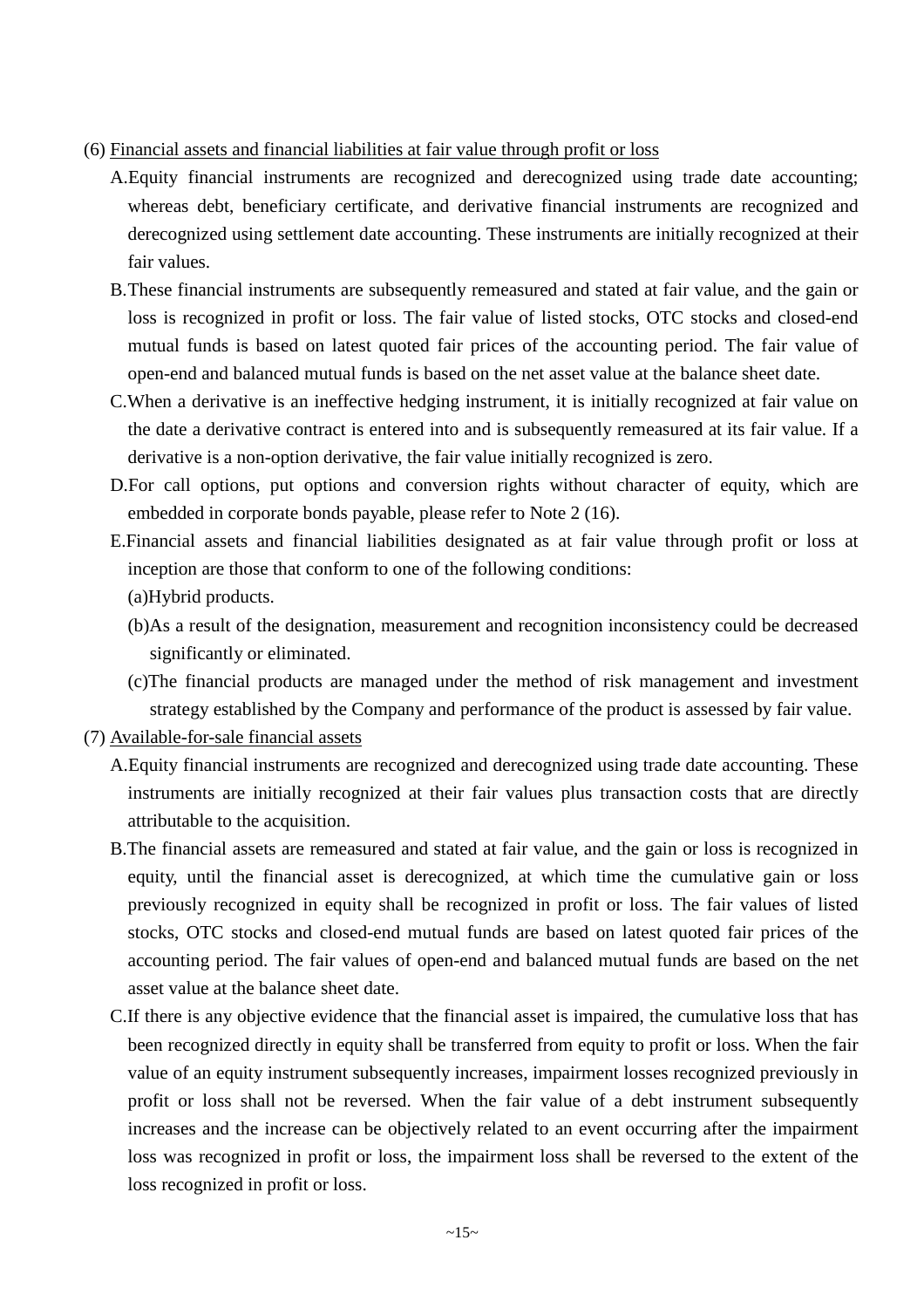#### (8) Held-to-maturity financial assets

- A.Held-to-maturity financial asset is recognized or derecognized using trade date accounting and is stated initially, at its fair value plus transaction costs that are directly attributable to the acquisition of the financial asset.
- B.The financial assets are carried at amortized cost.
- C.If there is any objective evidence that the financial asset is impaired, the impairment loss is recognized in profit or loss. If the fair value of the financial asset subsequently increases and the increase can be objectively related to an event occurring after the impairment loss was recognized in profit or loss, the impairment loss shall be reversed to the extent of the loss previously recognized in profit or loss. The book value after such reversal should not exceed the amortized cost had no impairment loss been recognized.
- (9) Financial assets and financial liabilities carried at cost
	- A.Financial assets and financial liabilities carried at cost are recognized or derecognized using trade date accounting and are stated initially at fair value plus transaction costs that are directly attributable to the acquisition of the financial asset.
	- B.If there is any objective evidence that the financial asset is impaired, the impairment loss is recognized in profit or loss. Such impairment loss shall not be reversed when the fair value of the asset subsequently increases.
- (10) Notes, accounts and other receivables
	- A.Notes and accounts receivable are claims resulting from the sale of goods or services. Receivables arising from transactions other than the sale of goods or services are classified as other receivables. Notes, accounts and other receivables are recognized initially at fair value and subsequently measured at amortized cost using the effective interest method, less provision for impairment.
	- B.The Group assesses at each balance sheet date whether there is any objective evidence that a financial asset or a group of financial assets is impaired. If such evidence exists, a provision for impairment of financial asset is recognized. The amount of impairment loss is determined based on the difference between the asset's carrying amount and the present value of estimated future cash flows, discounted at the original effective interest rate. When the fair value of the asset subsequently increases and the increase can be objectively related to an event occurring after the impairment loss was recognized in profit or loss, the impairment loss shall be reversed to the extent of the loss previously recognized in profit or loss. Such recovery of impairment loss shall not result to the asset's carrying amount greater than its amortized cost where no impairment loss was recognized. Subsequent recoveries of amounts previously written off are recognized in profit or loss.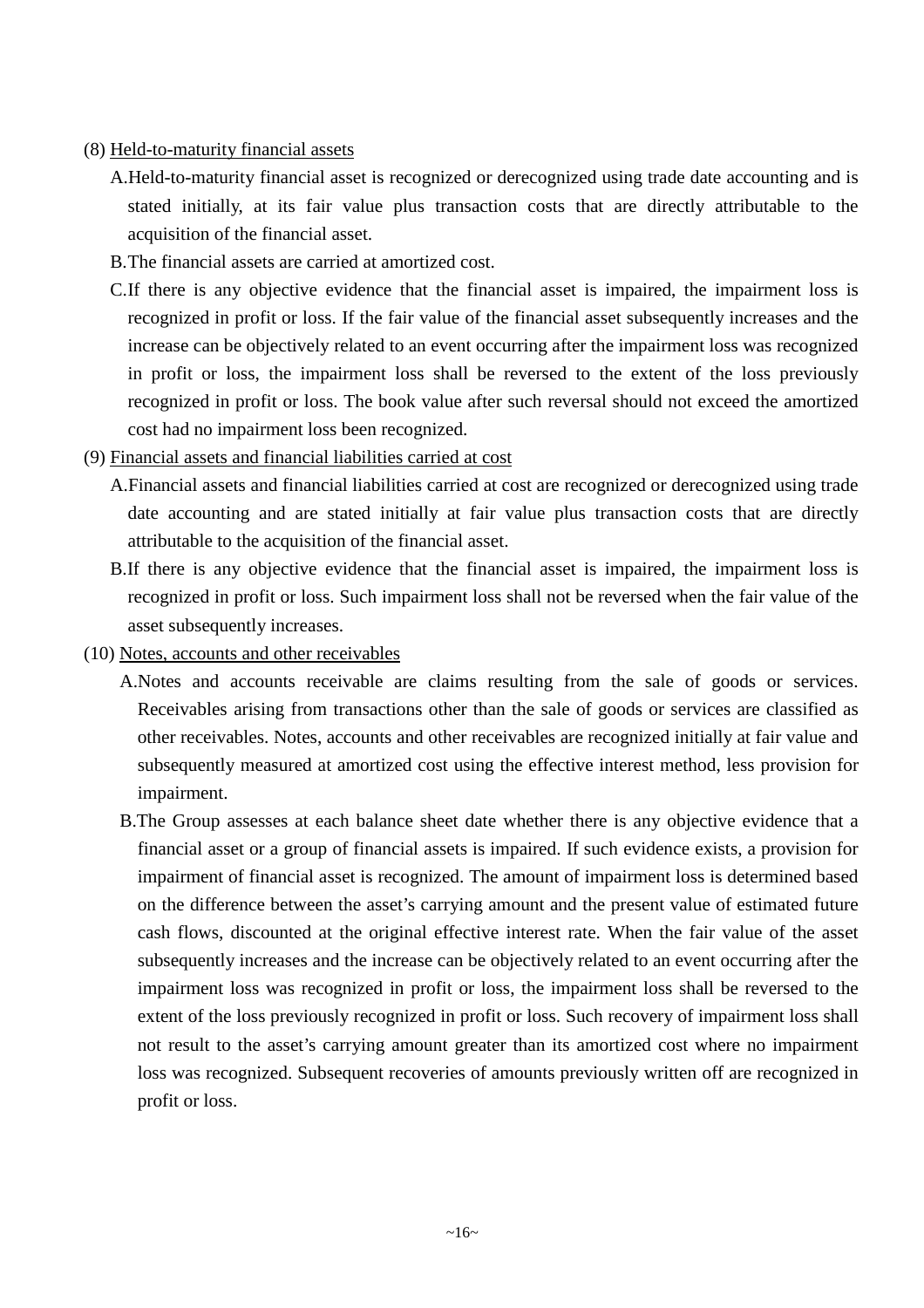#### (11) Inventories

Inventories refer to fuel inventories and steel inventories. Fuel inventories are physically measured by the crew of each ship and reported back to the Head Office through telegraph for recording purposes at the balance sheet date. Valuation of inventories is based on the exchange rate prevailing at balance sheet date. The perpetual inventory system is adopted for steel inventory recognition. Steel inventories are stated at cost. The cost is determined using the weighted-average method. At balance sheet date, inventories are evaluated at the lower of aggregate cost or net realizable value. The market value is based on the replacement cost for raw materials and supplies and net realizable value for work in process, finished goods and merchandise.

(12) Long-term equity investments accounted for under the equity method

A.Long-term equity investments in which the Group holds more than 20% of the investee company's voting shares or has significant influence on the investee's operational decisions are accounted for under the equity method. The excess of the initial investment cost over the acquired net asset value of the investee attributable to goodwill is no longer amortized, effective January 1, 2006. Retrospective adjustment of the amount of goodwill amortized in previous year is not required. The excess of acquired net asset value of investee over the initial investment cost is allocated proportionately and applied as a reduction to the book values of identifiable non-current assets, and any remaining amount of such excess after this allocation is credited to extraordinary gains. Negative goodwill, incurred before December 31, 2005, should still be amortized.

- B.Exchange differences arising from translation of financial statements of overseas investee companies accounted for under the equity method are recorded as "cumulative translation adjustments" under stockholders' equity.
- (13) Property, plant and equipment
	- A.Property, plant and equipment are stated at cost. Interests incurred on the loans used to bring the assets to the condition and location necessary for their intended uses are capitalized.
	- B.Depreciation is provided under the straight-line method based on the assets' estimated economic service lives. Salvage value of the fully depreciated assets that are still in use is depreciated based on the re-estimated economic service lives.
	- C.Major improvements and renewals are capitalized and depreciated accordingly. Maintenance and repairs are expensed as incurred.
	- D. Rents paid on capital leases are capitalized and depreciated accordingly. Lease assets whose ownerships are transferred at the end of the lease term or which contain a bargain purchase option are depreciated over the estimated useful lives; lease assets other than these are depreciated over the lease term.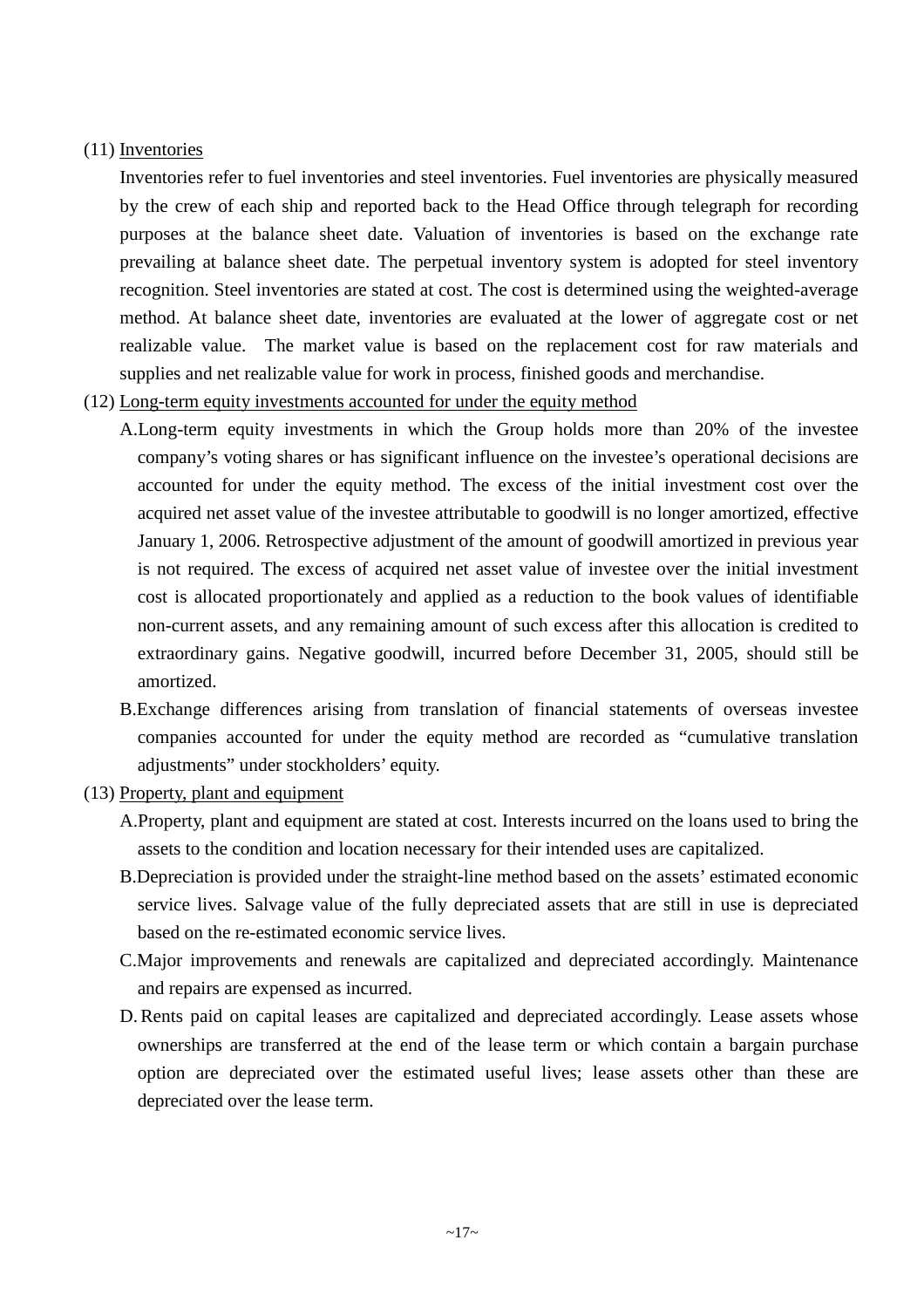#### (14) Deferred expenses

Deferred expenses refer to the expenses incurred for dock and wharf equipment, computer software and cable installation. The expenses incurred for dock and wharf equipment are amortized on a straight-line basis over the lease period while the other deferred expenses are amortized by 3 years.

#### (15) Impairment of non-financial assets

The Group recognizes impairment loss when there is an indication that the recoverable amount of an asset is less than its carrying amount. The recoverable amount is the higher of the fair value less costs to sell and value in use. When the impairment no longer exists, the impairment loss recognized in prior years shall be recovered.

#### (16) Corporate bonds payable

- A.The difference between the issue price and face value of corporate bonds is accounted for as premium or discount which is required to be amortized over the period from the date of issuance to maturity date using the interest method and is recorded as "interest expense".
- B.For the bonds payable issued after January 1, 2006, in which call option, put option and conversion rights are embedded, the issuer of a financial instrument shall classify the instrument, or its component parts, on initial recognition as a financial liability, a financial asset or an equity instrument in accordance with the substance of the contractual arrangement and the definitions of a financial liability, a financial asset and an equity instrument. These bonds are accounted for as follows:
	- (a)The difference between the issue price and face value of convertible corporate bonds is accounted for as premium or discount which is required to be amortized over the period from the date of issuance to maturity date using the interest method and is recorded as "interest expense".
	- (b)The value of any derivative features (such as a call option and put option) embedded in the compound financial instrument is recognized as "financial assets or financial liabilities at fair value through profit or loss". These derivative features are subsequently remeasured and stated at fair value on each balance sheet date, and the gain or loss is recognized in "gain or loss on valuation of financial assets or financial liabilities". At the expiration date, if the fair value of common stock exceeds the exercise price of put option, the fair value of the put option is recognized as "paid-in capital"; however, if the fair value of common stock is lower than the exercise price, the fair value of the put option is recognized as "gain or loss".
	- (c)A conversion option embedded in the bonds issued by the Company, which is convertible to an equity instrument, is recognized in "capital reserve from stock warrants". When a bondholder exercises his/her conversion rights, the liability component of the bonds (including corporate bonds and embedded derivatives) shall be revalued at fair value on the conversion date, and the resulting difference shall be recognized as "gain or loss" in the current period. The book value of the common stock issued due to the conversion shall be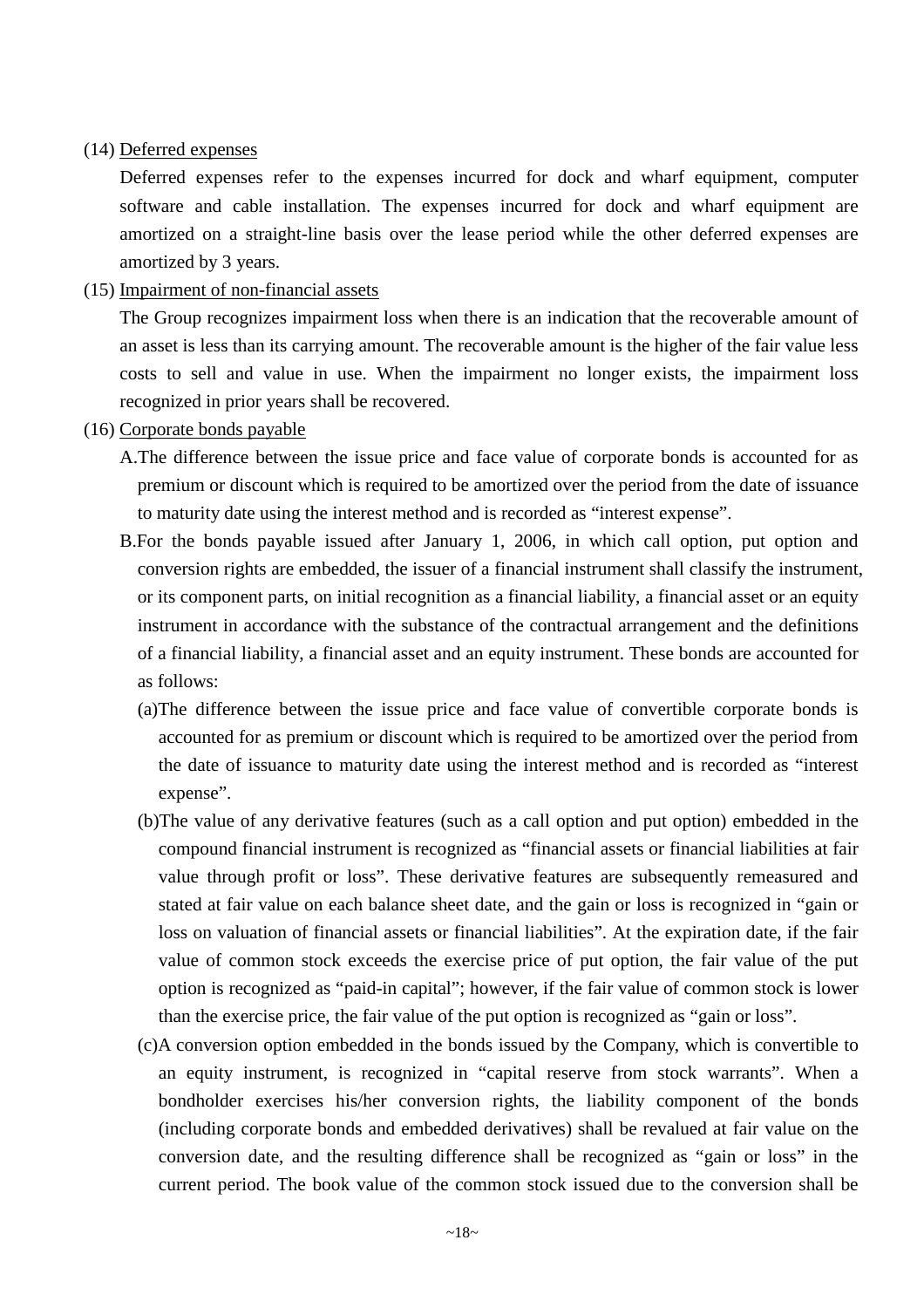based on the adjusted book value of the above-mentioned liability component plus the book value of the stock warrants.

- (d)Costs incurred on issuance of convertible bonds are proportionally charged to the liabilities and equities of the underlying instruments based on initial recognition costs.
- C.If the bondholders have the right, within one year, to exercise the put option embedded in bonds, the Company should classify the bond under current liability. After the right expires, the corporate bonds unconverted or not exchanged should be reclassified under non-current liability.

#### (17) Pensions

Under the defined benefit pension plan, net periodic pension costs are recognized in accordance with the actuarial calculations. Net periodic pension costs include service cost, interest cost, and expected return on plan assets, amortization of unrecognized net transition obligation and gains or losses on plan assets. Unrecognized net transition obligation is amortized on a straight-line basis over 15 years. Under the defined contribution pension plan, net periodic pension costs are recognized as incurred.

### (18) Income taxes

- A. Inter-period and intra-period income tax allocation methods are employed. Over or under provision of prior years' income tax liabilities is included in current year's income tax. When a change in the tax laws is enacted, the deferred tax liability or asset is recomputed accordingly in the period of change. The difference between the new amount and the original amount, that is, the effect of changes in the deferred tax liability or asset, is recognized as an adjustment to current income tax expense (benefit).
- B.Investment tax credits arising from expenditures incurred on acquisitions of equipment or technology, research and development, employees' training, and equity investments are recognized in the year the related expenditures are incurred.
- C.An additional 10% tax is levied on the unappropriated retained earnings and is recorded as income tax expense in the year the stockholders resolve to retain the earnings.
- (19) Employees' bonuses and directors' and supervisors' remuneration

Effective January 1, 2008, pursuant to EITF 96-052 of the Accounting Research and Development Foundation, R.O.C., dated March 16, 2007, "Accounting for Employees' Bonuses and Directors' and Supervisors' Remuneration", the costs of employees' bonuses and directors' and supervisors' remuneration are accounted for as expenses and liabilities, provided that such recognition is required under legal or constructive obligation and those amounts can be estimated reasonably. However, if the accrued amounts for employees' bonuses and directors' and supervisors' remuneration are significantly different from the actual distributed amounts resolved by the stockholders at their annual stockholders' meeting subsequently, the differences shall be recognized as gain or loss in the following year. In addition, according to EITF 97-127 of the Accounting Research and Development Foundation, R.O.C., dated March 31, 2008, "Criteria for Listed Companies in Calculating the Number of Shares of Employees' Stock Bonus", the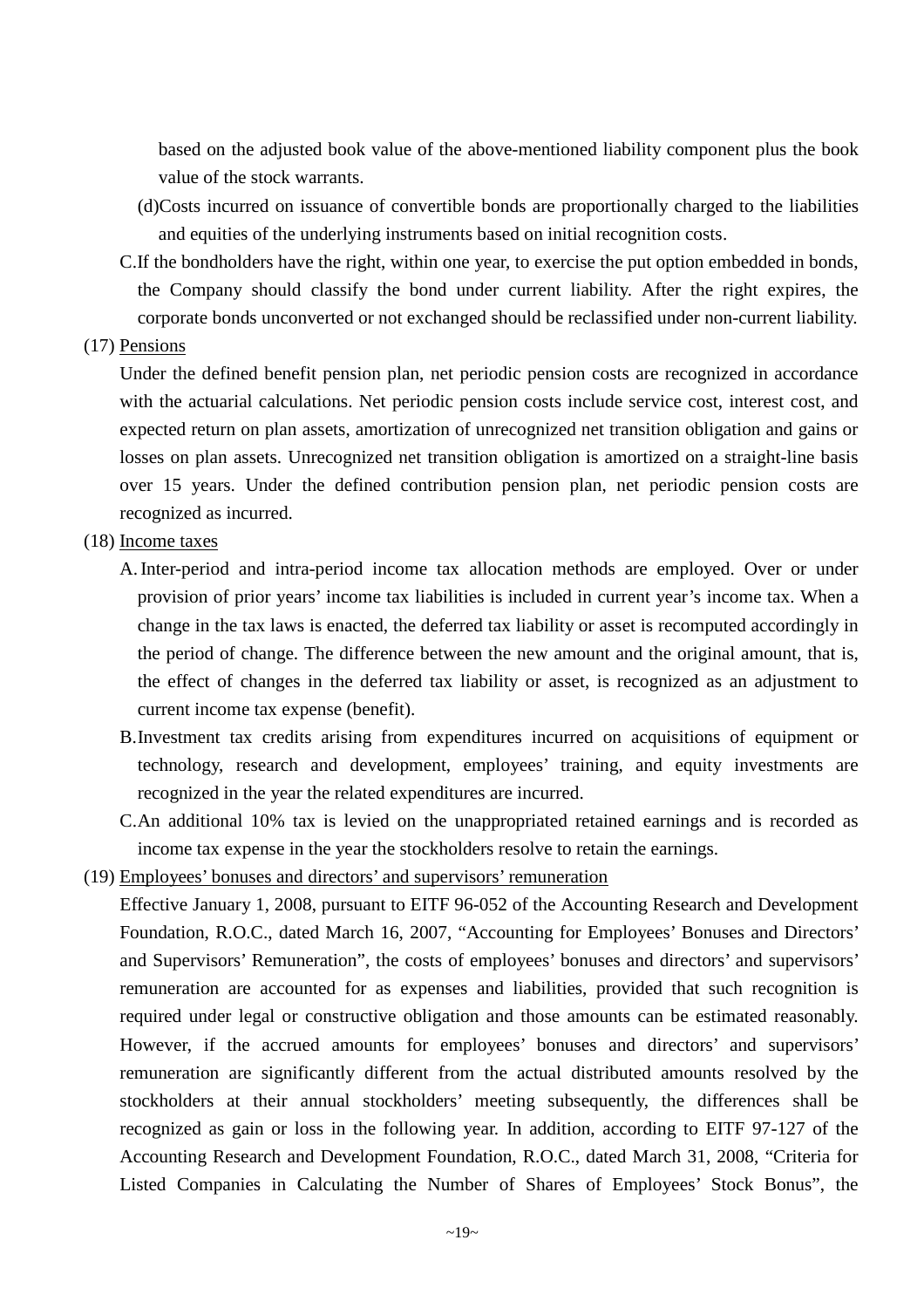Company calculates the number of shares of employees' stock bonus based on the closing price of the Company's common stock at the previous day of the stockholders' meeting held in the year following the financial reporting year, and after taking into account the effects of ex-rights and ex-dividends.

(20) Revenue, cost and expense recognition

Revenue is recognized when the earning process is substantially completed and are realized or realizable. Costs and expenses are recognized as incurred.

- (21) Use of estimates
	- A.The preparation of financial statements in conformity with generally accepted accounting principles requires management to make estimates and assumptions that affect the amounts of assets and liabilities and the disclosures of contingent assets and liabilities at the date of the financial statements and the amounts of revenues and expenses during the reporting period. Actual results could differ from those assumptions and estimates.
	- B.Accrued expenses are recorded at the amounts stated in the original supporting documents. Foreign port charges without supporting documents are estimated based on past records and period-end sailing schedules. Differences between the expenses actually incurred in the following year and the estimated accrued expenses are credited or charged to operating costs or expenses in the following year.
- (22) Operating segments

The information on operating segments is consistent with that of internal management reports provided to the chief operating decision-maker. The chief operating decision-maker is responsible for allocating resources and assessing performance of the operating segments.

In accordance with R.O.C. SFAS No. 41, "Operating Segments", the consolidated financial statements are required to disclose segment information. However, segment information is not required in the separate financial statements.

### 3. CHANGES IN ACCOUNTING PRINCIPLES

(1) Notes, accounts and other receivables

Effective January 1, 2011, the Group adopted the amendments to R.O.C. SFAS No. 34, "Financial Instruments: Recognition and Measurement". An impairment loss is recognized when there is objective evidence of impairment. This change in accounting principle had no effect on consolidated net loss and consolidated loss per share for the year ended December 31, 2011.

(2) Operating segments

Effective January 1, 2011, the Group adopted the newly issued R.O.C. SFAS No. 41, "Operating Segments" which replaced R.O.C. SFAS No. 20, "Segment Reporting". This change in accounting principle had no effect on consolidated net loss and consolidated loss per share for the year ended December 31, 2011.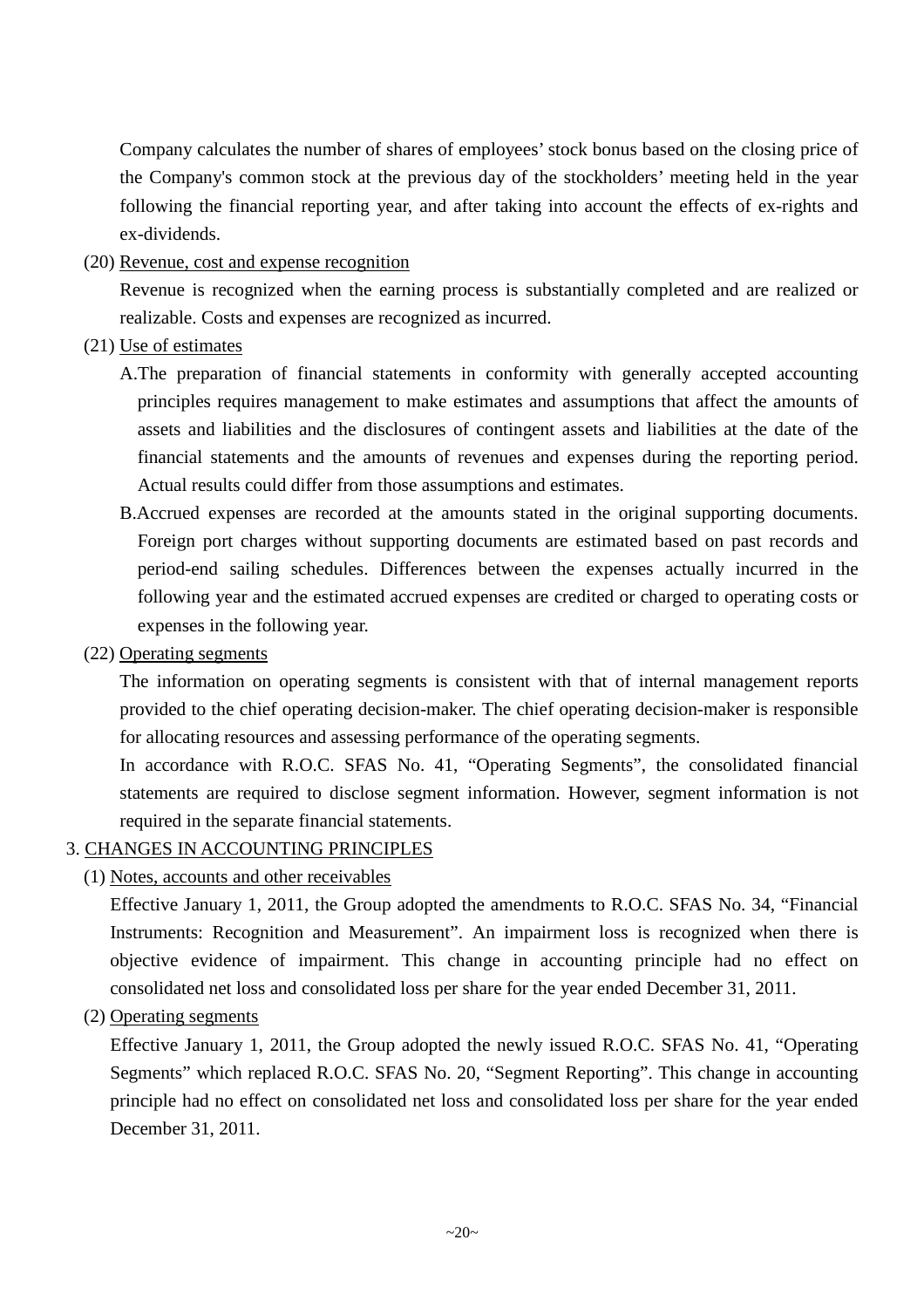## 4. DETAILS OF SIGNIFICANT ACCOUNTS

|  |  | (1) Cash and cash equivalents |  |
|--|--|-------------------------------|--|
|  |  |                               |  |

|                                                                     | December 31, 2012    |               | December 31, 2011     |
|---------------------------------------------------------------------|----------------------|---------------|-----------------------|
| Cash                                                                | \$<br>20,950         | $\mathcal{S}$ | 22,989                |
| Checking accounts                                                   | 352,068              |               | 1,017,506             |
| Demand deposits                                                     | 947,398              |               | 781,753               |
| Foreign currency deposits                                           | 3,821,416            |               | 3,508,988             |
| Time deposits (New Taiwan Dollars)                                  | 9,579,000            |               | 3,243,500             |
| Time deposits (Foreign currencies)                                  | 16,465,427           |               | 14,128,710            |
| Cash equivalents                                                    | 798,937              |               | 299,664               |
| (Less) Add: Unrealized foreign exchange                             |                      |               |                       |
| (loss) gain                                                         | 488)                 |               | 3,148                 |
|                                                                     | \$<br>31,984,708     | \$            | 23,006,258            |
| Interest rates on the above time deposits                           | $0.10\% \sim 9.00\%$ |               | $0.01\% \sim 14.00\%$ |
| (2) Financial assets at fair value through profit or loss           |                      |               |                       |
|                                                                     | December 31, 2012    |               | December 31, 2011     |
| Current items:                                                      |                      |               |                       |
| Trading financial assets                                            |                      |               |                       |
| Listed (TSE and OTC) stocks                                         | \$<br>290            | $\mathcal{S}$ | 10,292                |
| <b>Beneficiary certificates</b>                                     | 1,398,138            |               | 2,366,704             |
| <b>Embedded derivatives</b>                                         | 3,923                |               |                       |
| Cross currency swap (CCS)                                           |                      |               | 1,824                 |
|                                                                     | 1,402,351            |               | 2,378,820             |
| Adjustments                                                         | 5,638                |               | 146,142)              |
|                                                                     | \$<br>1,407,989      | \$            | 2,232,678             |
| Non-current item:                                                   |                      |               |                       |
| Financial assets designated as at fair value through profit or loss |                      |               |                       |
| Corporate bonds                                                     | 100,000              | \$            | 100,000               |
|                                                                     | 23,352)              |               | 37,041)               |
| Adjustments                                                         |                      |               |                       |

B.Hedge accounting for these derivative instruments held for hedging activities was not adopted.

<sup>(3)</sup> Available-for-sale financial assets

|                                   | December 31, 2012 |          | December 31, 2011 |  |
|-----------------------------------|-------------------|----------|-------------------|--|
| Non-current items:                |                   |          |                   |  |
| Listed (TSE and OTC) stocks       |                   |          |                   |  |
| Central Reinsurance Corp.         | \$<br>490,801     | <b>S</b> | 490,801           |  |
| Fubon Financial Holding Co., Ltd. |                   |          | 1,523             |  |
|                                   | 490,801           |          | 492,324           |  |
| Adjustments                       | 149,408           |          | 110,580           |  |
|                                   | 640,209           | S        | 602,904           |  |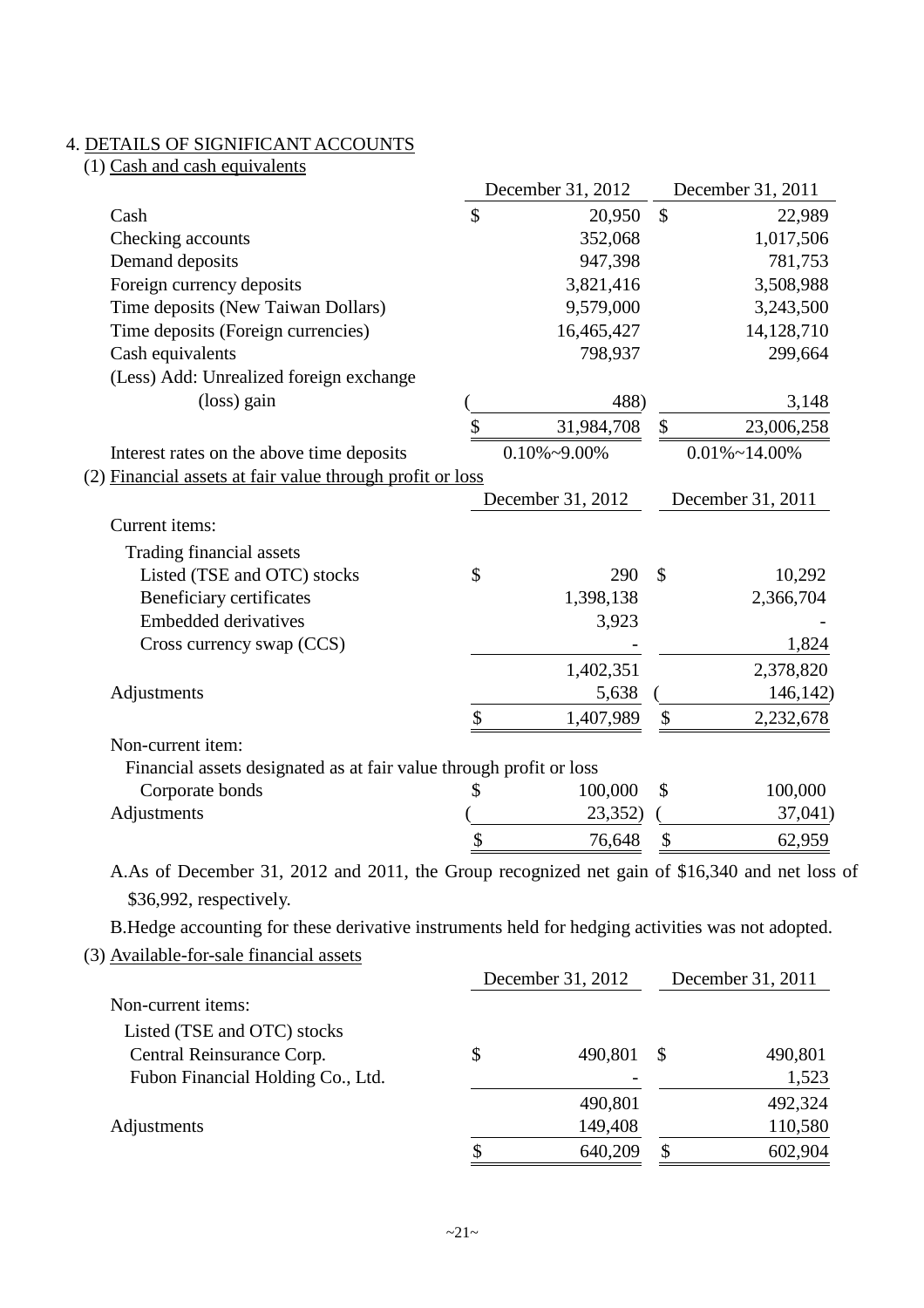#### (4) Held-to-maturity financial assets

| Current <i>item</i> :<br>\$<br>Financial bonds<br>S<br>$\overline{\phantom{a}}$<br>Non-current items:<br>Φ<br>370,000<br>Financial bonds<br>\$<br>December 31, 2012<br>December 31, 2011 | December 31, 2011 |  |  |
|------------------------------------------------------------------------------------------------------------------------------------------------------------------------------------------|-------------------|--|--|
| (5) Financial assets carried at cost                                                                                                                                                     |                   |  |  |
|                                                                                                                                                                                          | 951,382           |  |  |
|                                                                                                                                                                                          |                   |  |  |
|                                                                                                                                                                                          | 370,000           |  |  |
|                                                                                                                                                                                          |                   |  |  |
|                                                                                                                                                                                          |                   |  |  |
| Non-current item:                                                                                                                                                                        |                   |  |  |
| \$<br>1,507,202<br>Unlisted stocks<br>$\mathcal{S}$                                                                                                                                      | 1,515,391         |  |  |
| 1,844)<br>Accumulated impairment                                                                                                                                                         |                   |  |  |
| 1,505,358                                                                                                                                                                                | 1,515,391         |  |  |

A.In July 2012, Power World Fund Inc., an investee accounted for under the cost method, reduced its capital. The conversion rate on the capital reduction was 6.856%, and the amount returned to the stockholders was \$10 (in dollars) (par value) per share. As a result of the capital reduction, the proceeds received by the Company based on its proportionate equity interest in Power World Fund Inc. amounted to \$884 and the carrying amount of the Company's investment was reduced by \$884.

- B.In June 2011, Fu-Ji Management Consultancy Co., Ltd., an investee accounted for under the cost method, reduced its capital. The conversion rate on the capital reduction was 98.44%, and the amount returned to the stockholders was \$10 (in dollars) (par value) per share. As a result of the capital reduction, the proceeds received by the Company based on its proportionate equity interest in Fu-Ji Management Consultancy Co., Ltd. amounted to \$62,107 and the carrying amount of the Company's investment in Fu-Ji Management Consultancy Co., Ltd. was reduced by \$476. Accordingly, a gain of \$61,631 was generated, which was recorded under "non-operating income – others".
- C.The Board of Directors adopted a resolution of Clove Holding Ltd. ("Clove") held by the Classic Outlook Investment Ltd. ("Classic") and Everup Profit Ltd.("Everup") USD29 per share, all shares sold, a total of USD128,120, net of Classic and Everup equity book value, the disposition of this transactions Clove investment income for the USD25,761.
- D.The Company has evaluated the above financial assets and recognized impairment loss of \$1,844 for the year ended December 31, 2012.
- E.The Group's investments in unlisted securities were measured at cost since its fair value cannot be measured reliably.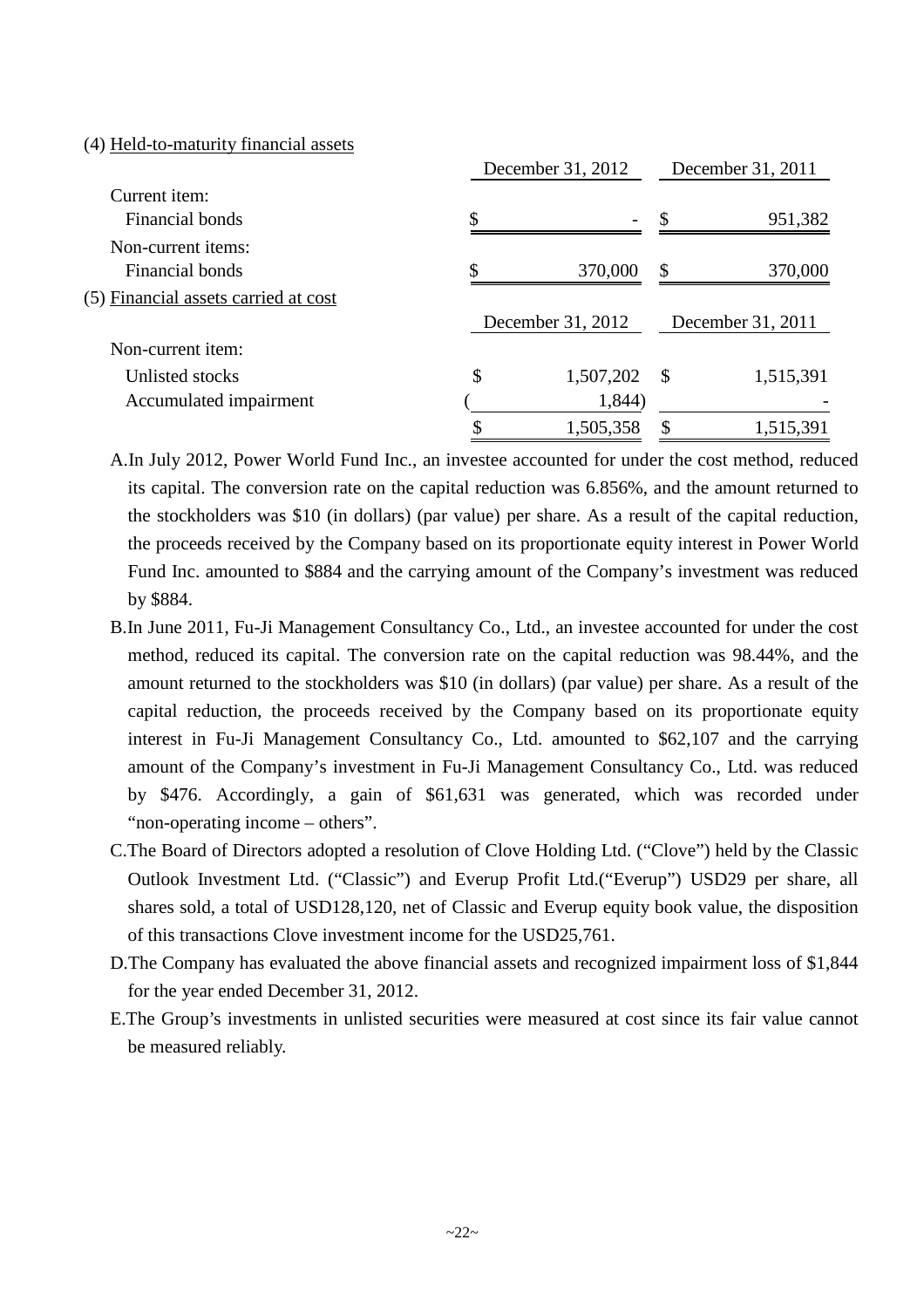#### (6) Accounts receivable, net

|                                                     | December 31, 2012 |               | December 31, 2011 |
|-----------------------------------------------------|-------------------|---------------|-------------------|
| Non-related parties                                 | \$<br>13,021,490  | $\mathbb{S}$  | 7,853,755         |
| (Less)Add : Unrealized foreign exchange (loss) gain | 1,683)            |               | 735               |
| Less: Allowance for doubtful accounts               | $35,713$ (        |               | 18,887)           |
|                                                     | 12,984,094        |               | 7,835,603         |
| Related parties                                     | 172,326           |               | 151,270           |
|                                                     | \$<br>13,156,420  | S             | 7,986,873         |
| (7) Inventories                                     |                   |               |                   |
|                                                     | December 31, 2012 |               | December 31, 2011 |
| Ship fuel                                           | \$<br>4,614,510   | $\mathbb{S}$  | 3,688,168         |
| Steel and others                                    | 618,516           |               | 1,126,618         |
|                                                     | \$<br>5,233,026   | \$            | 4,814,786         |
| (8) Other current assets                            |                   |               |                   |
|                                                     | December 31, 2012 |               | December 31, 2011 |
| Agent accounts                                      | \$<br>451,962     | $\mathcal{S}$ | 928,886           |
| Agency reciprocal accounts                          | 491,399           |               | 1,329,487         |
| Temporary debits                                    | 425,631           |               | 1,137,404         |
|                                                     | \$<br>1,368,992   | \$            | 3,395,777         |

#### A.Agency accounts

These accounts occur when domestic and foreign agencies, based on the agreement with the Group, deal with foreign port formalities regarding arrival and departure of ships, cargo loading, discharging, and forwarding, collection of freight, and payment of expenses incurred in the foreign port.

### B.Agency reciprocal accounts

These pertain to temporary accounts between the Group and Evergreen International S.A., Gaining Enterprise S.A., Italia Marittima S.p.A., Evergreen Marine (Hong Kong) Ltd. and Evergreen Marine (Singapore) Pte. Ltd. These accounts occur as these agencies incur foreign port expenses and related rental expenses.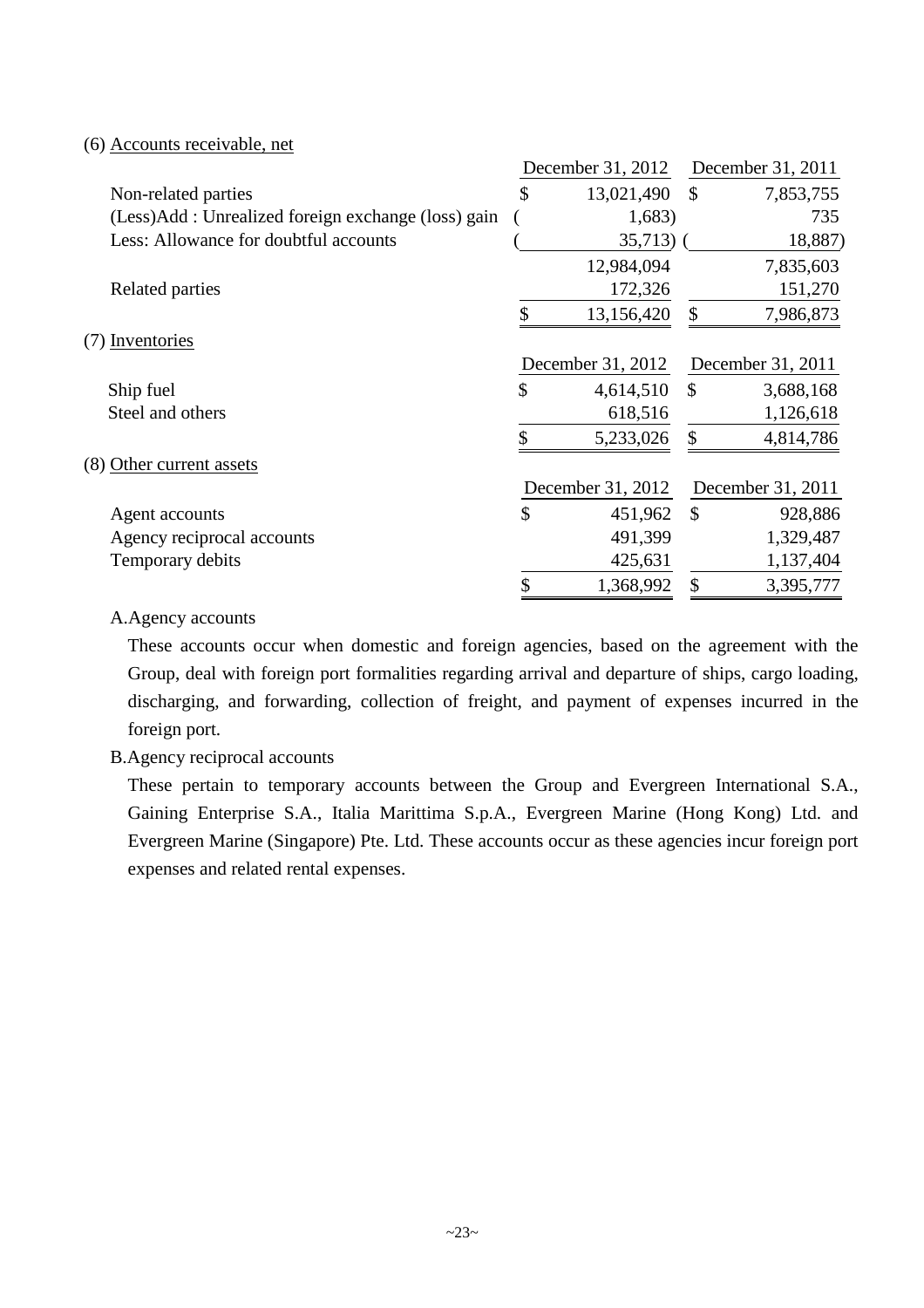### (9) Long-term equity investments accounted for under the equity method

A.Details of long-term equity investments accounted for under the equity method are set forth below:

|                                        | December 31, 2012 | Carrying amount |            |               |            |
|----------------------------------------|-------------------|-----------------|------------|---------------|------------|
|                                        | Percentage        |                 |            | December 31,  |            |
| Investee company                       | of ownership      |                 | 2012       |               | 2011       |
| Charng Yang Development Co.,           |                   |                 |            |               |            |
| Ltd.                                   | 40.00%            | \$              | 645,914    | $\mathcal{S}$ | 609,794    |
| <b>Evergreen International Storage</b> |                   |                 |            |               |            |
| and Transport Corporation              | 39.74%            |                 | 7,866,147  |               | 7,991,293  |
| <b>EVA Airways Corporation</b>         | 19.32%            |                 | 7,060,503  |               | 7,315,432  |
| Taipei Port Container Terminal         |                   |                 |            |               |            |
| Corporation                            | 27.87%            |                 | 1,155,667  |               | 1,180,746  |
| Luanta Investment (Netherlands)        |                   |                 |            |               |            |
| N.V.                                   | 50.00%            |                 | 2,487,697  |               | 2,522,258  |
| Balsam Investment (Netherlands)        |                   |                 |            |               |            |
| N.V.                                   | 49.00%            |                 | 1,791,291  |               | 1,434,080  |
| Colon Container Terminal S.A.          | 36.00%            |                 | 2,292,443  |               | 2,195,474  |
| Others                                 |                   |                 | 720,729    |               | 670,668    |
|                                        |                   | \$              | 24,020,391 | \$            | 23,919,745 |

B. Investment income (loss) accounted for under the equity method for the years ended December 31, 2012 and 2011 are set forth below:

|                                                                     |     | For the years ended December 31, |            |
|---------------------------------------------------------------------|-----|----------------------------------|------------|
| Investee company                                                    |     | 2012                             | 2011       |
| Charng Yang Development Co. Ltd.                                    | \$  | 63,059<br>$\mathbb{S}$           | 59,868     |
| Evergreen International Storage and<br><b>Transport Corporation</b> |     | 206,072                          | 305,923    |
| <b>EVA Airways Corporation</b>                                      |     | 97,353                           | 40,375     |
| Taipei Port Container Terminal Corporation                          |     | $25,079$ (                       | 28,011)    |
| Luanta Investment (Netherlands) N.V.                                |     | $133,748$ ) (                    | 153,568)   |
| Balsam Investment (Netherlands) N.V.                                |     | $1,392,733$ (                    | 2,375,158) |
| Colon Container Terminal S.A.                                       |     | 225,202                          | 118,642    |
| Others                                                              |     | 160,183                          | 93,394     |
|                                                                     | (\$ | 799,691) (\$                     | 1,938,535) |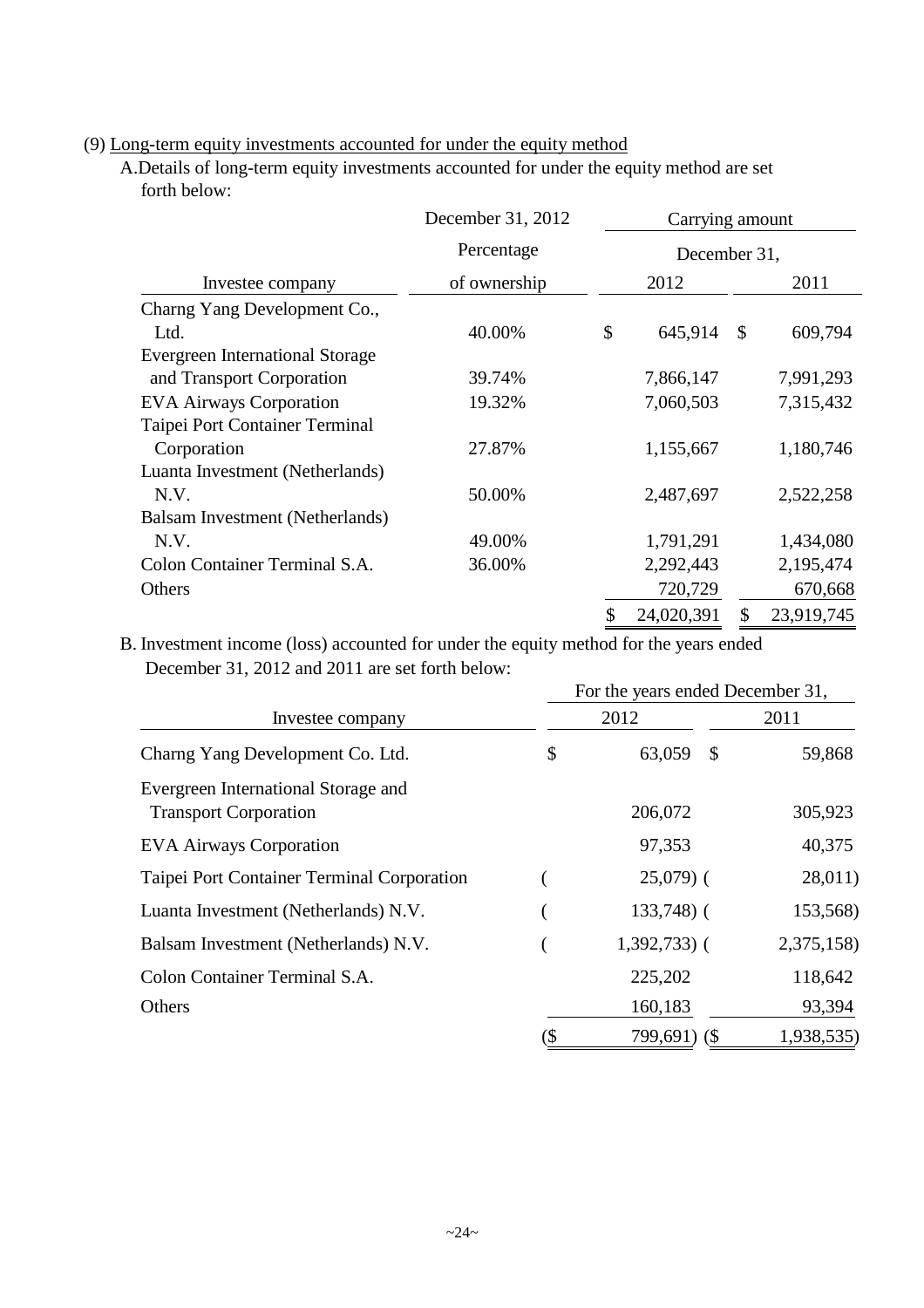- C.The Board of Directors on March 22, 2011 adopted a resolution of Peony Investment S.A. held by long-term equity investment Evergreen Container Terminal (Thailand) Ltd. USD4.27 per share, all shares sold, a total of USD39,200, net of ECTT equity book value, the disposition of this transaction Peony investment income for the USD10,754.
- D.On July 23, 2009, the Company issued its first domestic secured exchangeable bonds based on the resolution by the Board of Directors. Pursuant to the terms of issuance, the bondholders may exchange the exchangeable bonds into the common stocks of Evergreen International Storage and Transport Corporation (EITC) during the period from one month after the exchangeable bonds are issued to 10 days before the maturity of the exchangeable bonds. The Company has already appropriated 86,595 thousand shares of common stock of Evergreen International Storage and Transport Corporation to the account in Taiwan Depository and Clearing Corporation, for the use of exchange from exchangeable bonds to common stock of EITC. (For details of the issuance terms of the exchangeable bonds, please refer to Note 4(14)).
- E.As resolved by the Board of Directors, the Company's subsidiary, Peony Investment S.A. participated in the cash capital increase of Balsam Investment (Netherlands) N.V. on January 18 and March 21, 2012 according to its original ownership stake as an original shareholder. The capital increase amounts to EUR 19,600 and EUR 49,000, respectively, totaling EUR 68,600.
- F.As resolved by the Board of Directors, the Company's subsidiary, Peony Investment S.A. participated in the cash capital increase of Luanta Investment (Netherlands) N.V. for the year ended December 31, 2012 according to its original ownership stake as an original shareholder. The capital increase amounts to USD 6,560.
- G.As the Group considered the great potential for development in the market of Latin America in the future and for the requirement of business expansion in this market, the Board of Directors at their meeting on November 9, 2012 resolved to invest in a new company— Evergreen Marine (Latin America), S. A.. Evergreen Marine (Latin America), S. A. was incorporated with 600 thousand shares (par value of USD 1 per share). The Group totally holds 25.915% ownership in Evergreen Marine (Latin America), S. A. and accounts for this investee under the equity method.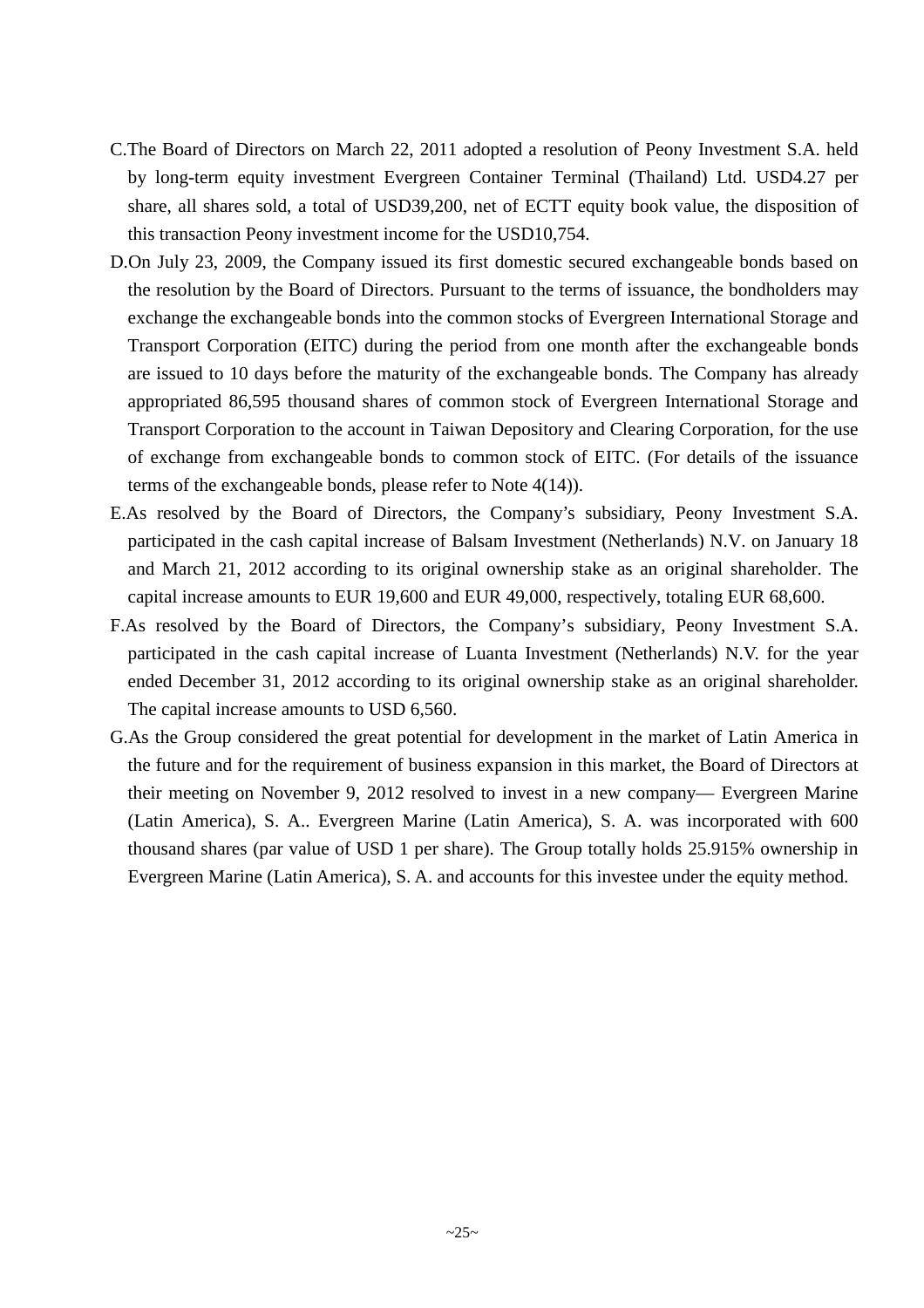## (10) Property, plant and equipment

|                                      | December 31, 2012 |                           |            |                          |               |                          |
|--------------------------------------|-------------------|---------------------------|------------|--------------------------|---------------|--------------------------|
|                                      | Accumulated       |                           |            |                          |               |                          |
| Asset                                |                   | Initial cost              |            | depreciation             |               | Net book value           |
| Land                                 | $\mathcal{S}$     | 2,163,427                 | \$         |                          | \$            | 2,163,427                |
| <b>Buildings</b>                     |                   | 2,850,633                 | $\left($   | 1,327,123                |               | 1,523,510                |
| Machinery equipment                  |                   | 706,861                   |            | 578,148)                 |               | 128,713                  |
| Loading and unloading equipment      |                   | $6,408,130$ (             |            | 4,788,983)               |               | 1,619,147                |
| Computer and communication equipment |                   | 333,742                   |            | 272,992)                 |               | 60,750                   |
| <b>Transportation equipment</b>      |                   | 22,581,661                |            | 14,062,343)              |               | 8,519,318                |
| Ships                                |                   | 55,425,994                |            | 25,986,103)              |               | 29,439,891               |
| Office equipment                     |                   | 510,722 (                 |            | 408,594)                 |               | 102,128                  |
| Lease assets                         |                   | 15,176,982                |            | 525,529)                 |               | 14,651,453               |
| Leasehold improvements               |                   | 18,131                    |            | 7,607)                   |               | 10,524                   |
|                                      |                   | 106, 176, 283             | - (        | 47,957,422)              |               | 58,218,861               |
| Construction in progress and         |                   |                           |            |                          |               |                          |
| prepayments for equipment            |                   | 13,725,227                |            |                          |               | 13,725,227               |
|                                      | \$                | 119,901,510               | $($ \$     | 47,957,422)              | \$            | 71,944,088               |
|                                      |                   |                           |            | December 31, 2011        |               |                          |
|                                      |                   |                           |            | Accumulated              |               |                          |
| Asset                                |                   | Initial cost              |            | depreciation             |               | Net book value           |
| Land                                 | $\mathcal{S}$     | 2,177,397                 | \$         | $\overline{\phantom{0}}$ | $\mathcal{S}$ | 2,177,397                |
| <b>Buildings</b>                     |                   | 2,898,319                 | $\left($   | 1,268,501)               |               | 1,629,818                |
| Machinery equipment                  |                   | 724,077                   |            | 572,786)                 |               | 151,291                  |
| Loading and unloading equipment      |                   | 6,420,851                 |            | 4,535,733)               |               | 1,885,118                |
| Computer and communication equipment |                   | 319,673                   | - (        | 262,469)                 |               | 57,204                   |
| <b>Transportation equipment</b>      |                   | 25,093,249                | $\left($   | 13,815,039)              |               | 11,278,210               |
| Ships                                |                   | 53,534,978 (              |            | 25,046,462)              |               | 28,488,516               |
| Office equipment                     |                   | 507,486                   | $\sqrt{ }$ | 385,401)                 |               | 122,085                  |
| Lease assets                         |                   | 2,489,407                 |            | 49,915)                  |               | 2,439,492                |
| Leasehold improvements               |                   | 16,604                    |            | 6,143)                   |               | 10,461                   |
|                                      |                   | 94,182,041                | $\left($   | 45,942,449)              |               | 48,239,592               |
| Construction in progress and         |                   |                           |            |                          |               |                          |
| prepayments for equipment            |                   |                           |            |                          |               |                          |
|                                      | \$                | 16,523,249<br>110,705,290 | $($ \$     | 45,942,449)              | \$            | 16,523,249<br>64,762,841 |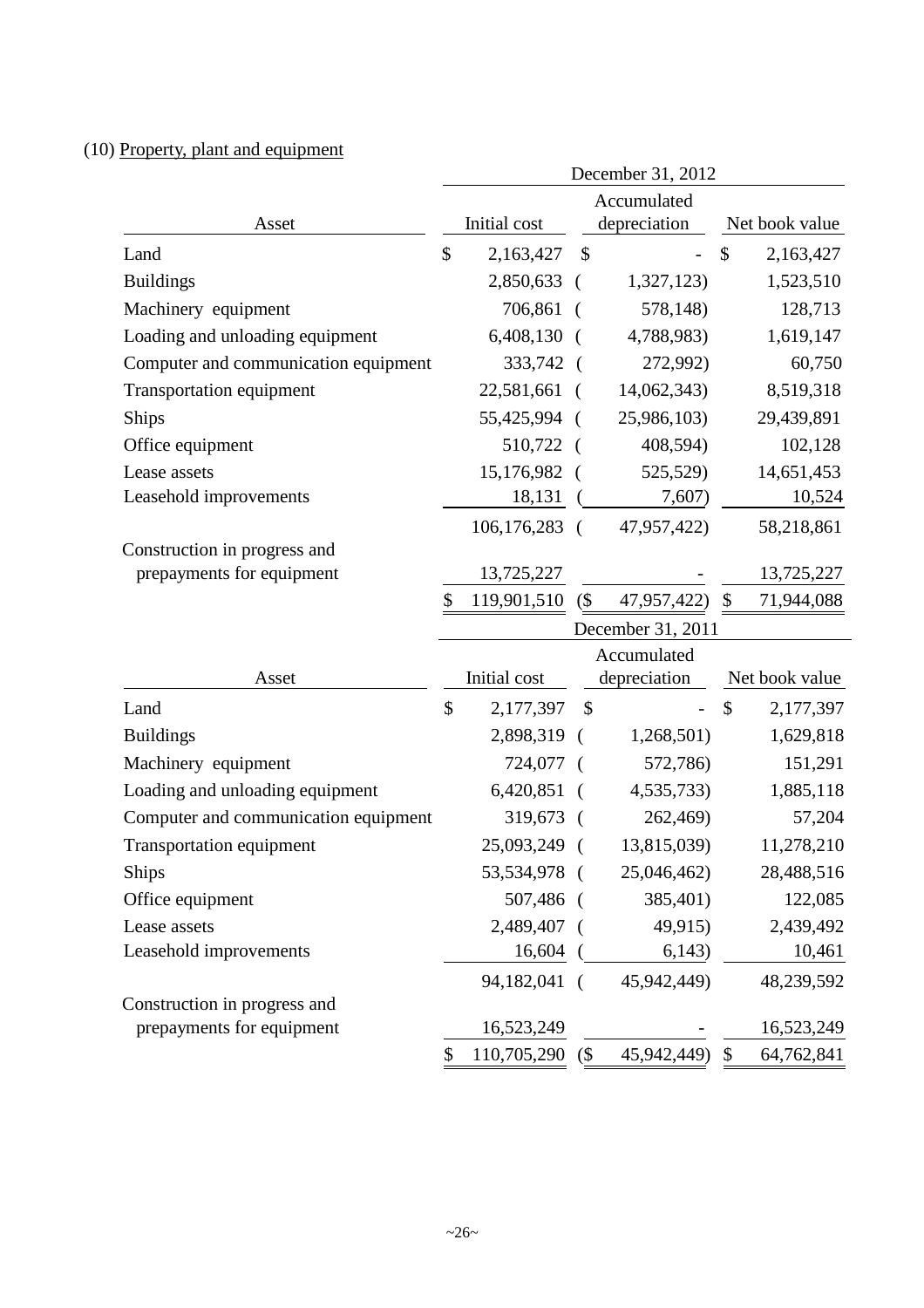- A. All the aforementioned ships have been insured based on the market value of each vessel or the requirement of the creditor banks. As of December 31, 2012 and 2011, the insurance coverage amounted to USD1,634,660 and USD1,337,820, respectively. In addition, the ships were covered by the protection and indemnity insurance with GARD. The indemnity amounts were unlimited except for oil pollution which was limited to USD41 billion and USD34 billion as of December 31, 2012 and 2011, respectively.
- B.The Group's loading and unloading equipment were covered by the general insurance for construction machinery with insurance coverage amounting to \$5,634,323 and \$6,004,878 as of December 31, 2012 and 2011, respectively; The fire and car insurance coverage for the office equipment and building was \$3,032,441 and \$4,313,542, respectively; Container facilities were insured with full coverage amounting to USD598,028 and USD631,663 as of December 31, 2012 and 2011, respectively.
- C.The interest capitalization of fixed assets for the years ended December 31, 2012 and 2011 were \$160,152 and \$45,572, respectively.
- (11) Short-term loans

|                                                                 |           |                                        | December 31, 2011 |  |
|-----------------------------------------------------------------|-----------|----------------------------------------|-------------------|--|
| \$                                                              | 1,452,400 | \$                                     | 3,632,932         |  |
|                                                                 |           |                                        | 277,380           |  |
|                                                                 | 1,452,400 | \$                                     | 3,910,312         |  |
| $1.31\% \sim 2.31\%$                                            |           | $1.29\% \sim 2.50\%$                   |                   |  |
| (12) Financial liabilities at fair value through profit or loss |           |                                        |                   |  |
|                                                                 |           |                                        | December 31, 2011 |  |
|                                                                 |           |                                        |                   |  |
|                                                                 |           |                                        |                   |  |
| \$                                                              |           | \$                                     | 250,083           |  |
|                                                                 |           |                                        | 5,163             |  |
|                                                                 |           |                                        | 255,246           |  |
|                                                                 |           | December 31, 2012<br>December 31, 2012 |                   |  |

A.As of December 31, 2012 and 2011, the Group recognized net loss of \$55,780 and net gain of \$232,863, respectively.

B.Hedge accounting for these derivative instruments held for hedging activities was not adopted.

(13) Long-term liabilities - current portion

|                         | December 31, 2012 | December 31, 2011 |             |  |
|-------------------------|-------------------|-------------------|-------------|--|
| Corporate bonds payable | $-$ S             |                   | 2,955,661   |  |
| Long-term bank loans    | 6,540,126         |                   | 4, 147, 151 |  |
|                         | 6,540,126         |                   | 7,102,812   |  |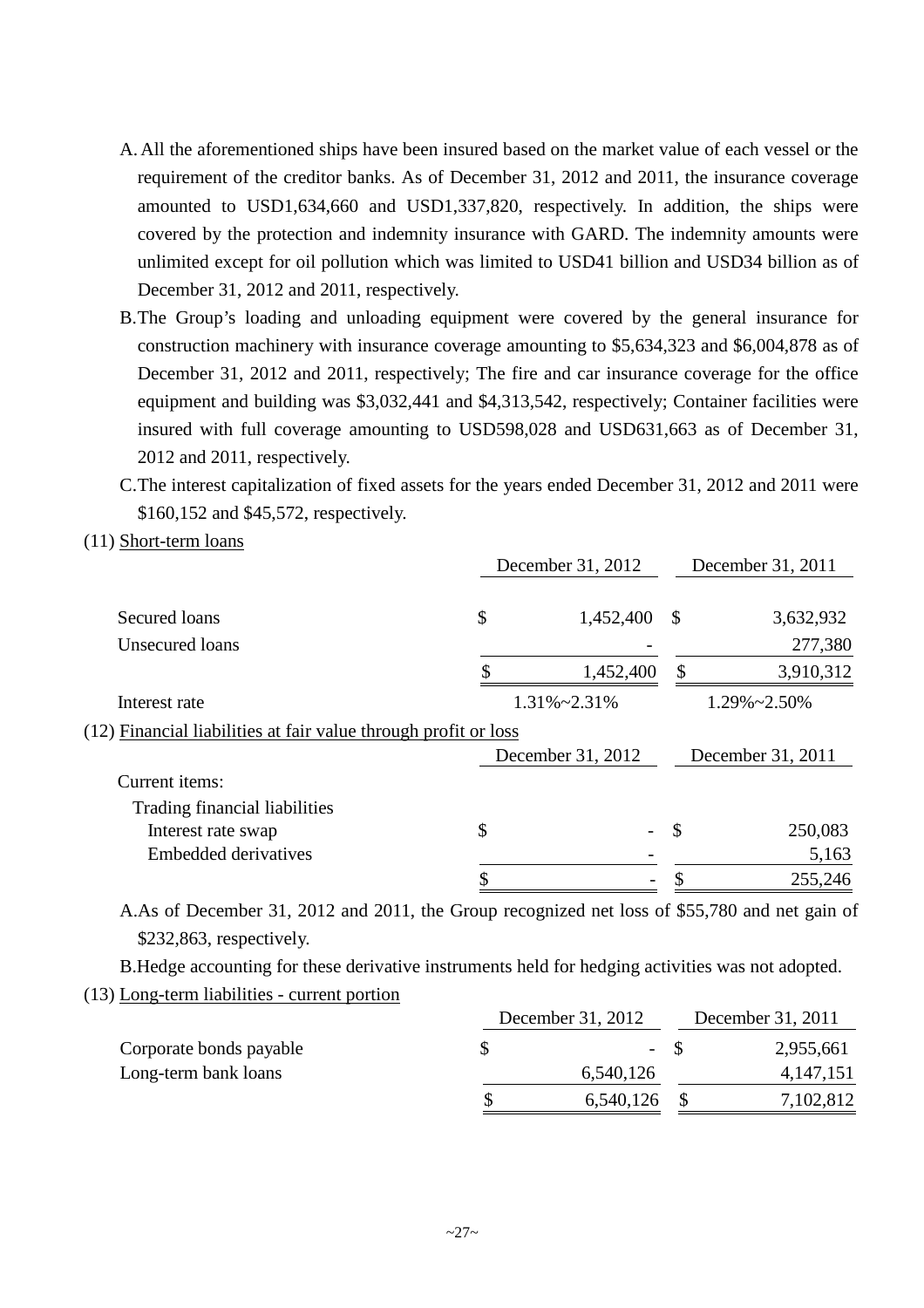#### (14) Corporate bonds payable

|                                      | December 31, 2012 |               | December 31, 2011 |
|--------------------------------------|-------------------|---------------|-------------------|
| Domestic unsecured convertible bonds | \$<br>568,600     | $\mathcal{S}$ | 594,100           |
| Domestic secured exchangeable bonds  |                   |               | 2,500,000         |
| Domestic secured corporate bonds     | 3,000,000         |               |                   |
| Less: Discount on corporate bonds    | 19,809)           |               | 138,439)          |
|                                      | 3,548,791         |               | 2,955,661         |
| Less: Current portion                | -                 |               | 2,955,661)        |
|                                      | 3,548,791         |               |                   |

A.On July 23, 2009, the Company issued its first domestic secured exchangeable bonds (referred herein as the "Exchangeable Bonds") at face value, totaling \$2,500,000. The major terms of the issuance are set forth below:

- a) Period: 3 years (July 23, 2009 to July 23, 2012)
- b) Coupon rate: 0% per annum
- c) Principal repayment and interest payment

Unless the Exchangeable Bonds are redeemed, exchanged or deregistered before maturity, or other events occur due to regulatory reasons, the principal of the Exchangeable Bonds shall be repaid in lump sum by cash at maturity based on the face value of the Bonds.

- d) Collaterals
	- (a)The redemption of the Exchangeable Bonds are guaranteed by Bank Sinopac and Credit Agricole Corporate and Investment Bank, referred herein as the "Guarantors". The guaranty period is from the issuance date of the Exchangeable Bonds to the date all the debts are repaid. Additionally, the portion the Guarantors insure includes principal plus accrued interest and debt ancillary to the main liability.
	- (b)If the bondholders file a claim with the Guarantors to redeem the Exchangeable Bonds, the Guarantors should pay within 14 days after being informed of the claim.
	- (c)During the guarantee period, if the Company is unable to repay the principal and interest on the bonds on schedule, violates the consignment contract with consigned bank or guaranty contract with the Guarantors, or violates events approved by official authority, to a certain extent that trespass on the bondholders' rights and interests happens, all the Exchangeable Bonds are deemed to be at maturity effective immediately.
- e) Object exchanged

Common stock of Evergreen International Storage and Transport Corporation (EITC) which belongs to the Company ( Related information is stated in Note 4 (9)).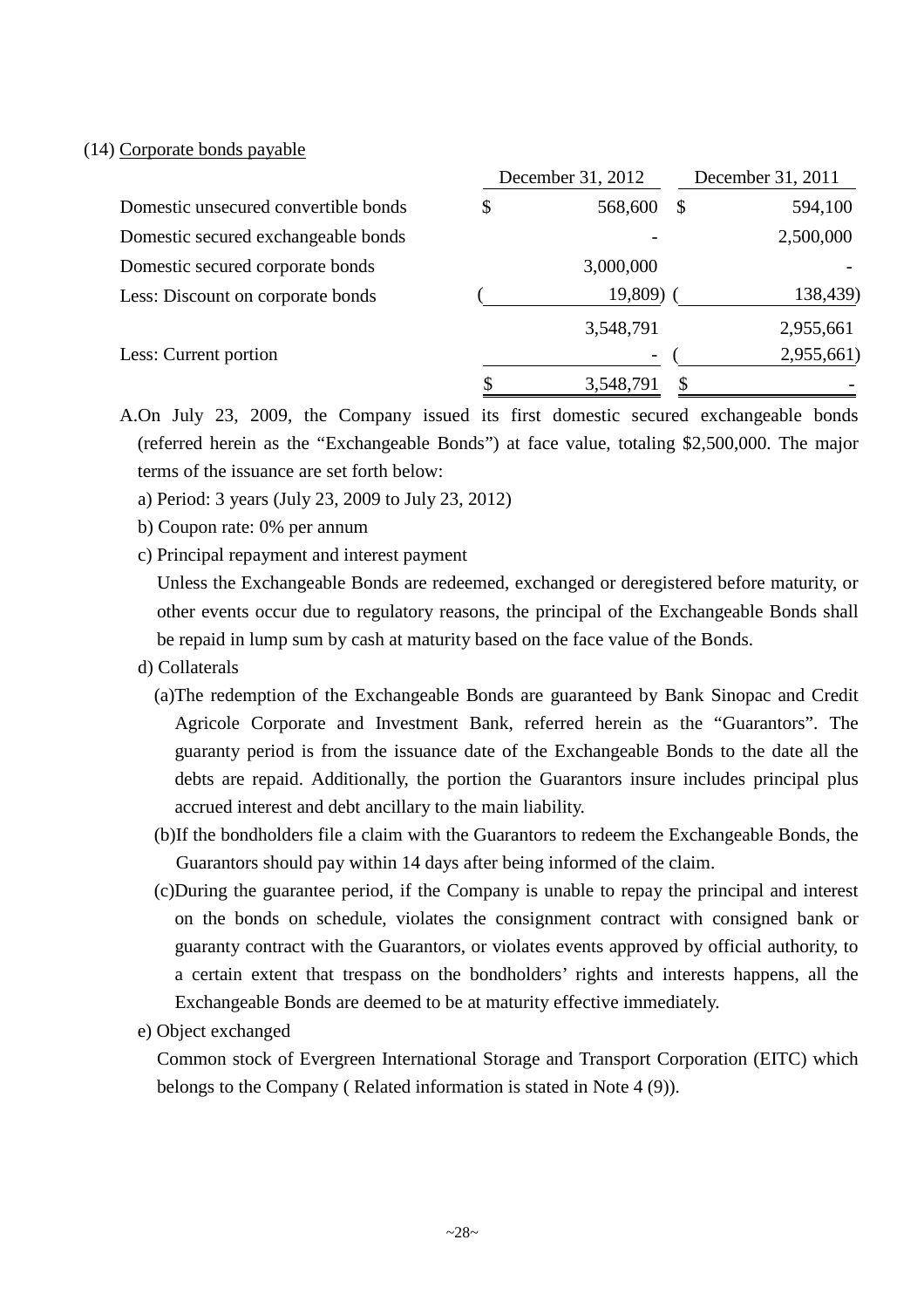- f) Redemption at the Company's option
	- (a)During the period from one month after the issuance of the Exchangeable Bonds to 40 days before the maturity of the Exchangeable Bonds, if the closing price of common stock of EITC at the block trade market is equal to or more than 30% of the exchange price for a period of 30 consecutive trading days, the Company may redeem the outstanding bonds in cash at the face value of the Exchangeable Bonds within 30 trading days after the abovementioned 30 consecutive trading days.
	- (b)During the period from one month after the Exchangeable Bonds are issued to 40 days before the maturity of the Exchangeable Bonds, if the total amount of the Exchangeable Bonds outstanding is less than 10% of the total issued amount, the Company may redeem the outstanding bonds in cash at their face value any time during the 40 days before the maturity of the Exchangeable Bonds.
	- (c)When the Company issues its redemption notice, and the bondholders do not reply in written form before the effective redemption date, the Company may convert the bonds held by those bondholders into common stock at the exchange price in effect at the expiration of the notice period.
- g) Terms of exchange
	- (a)Exchange period

The bondholders may exchange the Exchangeable Bonds into the common stock of EITC during the period from one month after the Exchangeable Bonds are issued to 10 days before the maturity of the Exchangeable Bonds.

The bondholders are prohibited from exercising their exchange right during the period from 3 trading days before the announcement of cash or stock dividends to the date of distribution of the cash or stock dividends.

(b)Exchange price

The base day for setting exchange price is July 15, 2009. The exchange price can be any of the three average closing prices of the common stock of EITC during the 1, 3 and 5 trading days before the base day multiplied by the number ranging from 101.00% to 110.00%. If any cash or stock dividends are distributed before the base day, the closing price used in the computation of the exchange price must be adjusted for the effect of the dividend distribution. If any cash or stock dividends are distributed during the period from the date on which the exchange price is set to the date on which the Exchangeable Bonds are issued, the exchange price is required to be adjusted in accordance with the adjusting formula specified in the bond agreement. The exchange price at the issuance of the Exchangeable Bonds was set at \$30.31 (in dollars).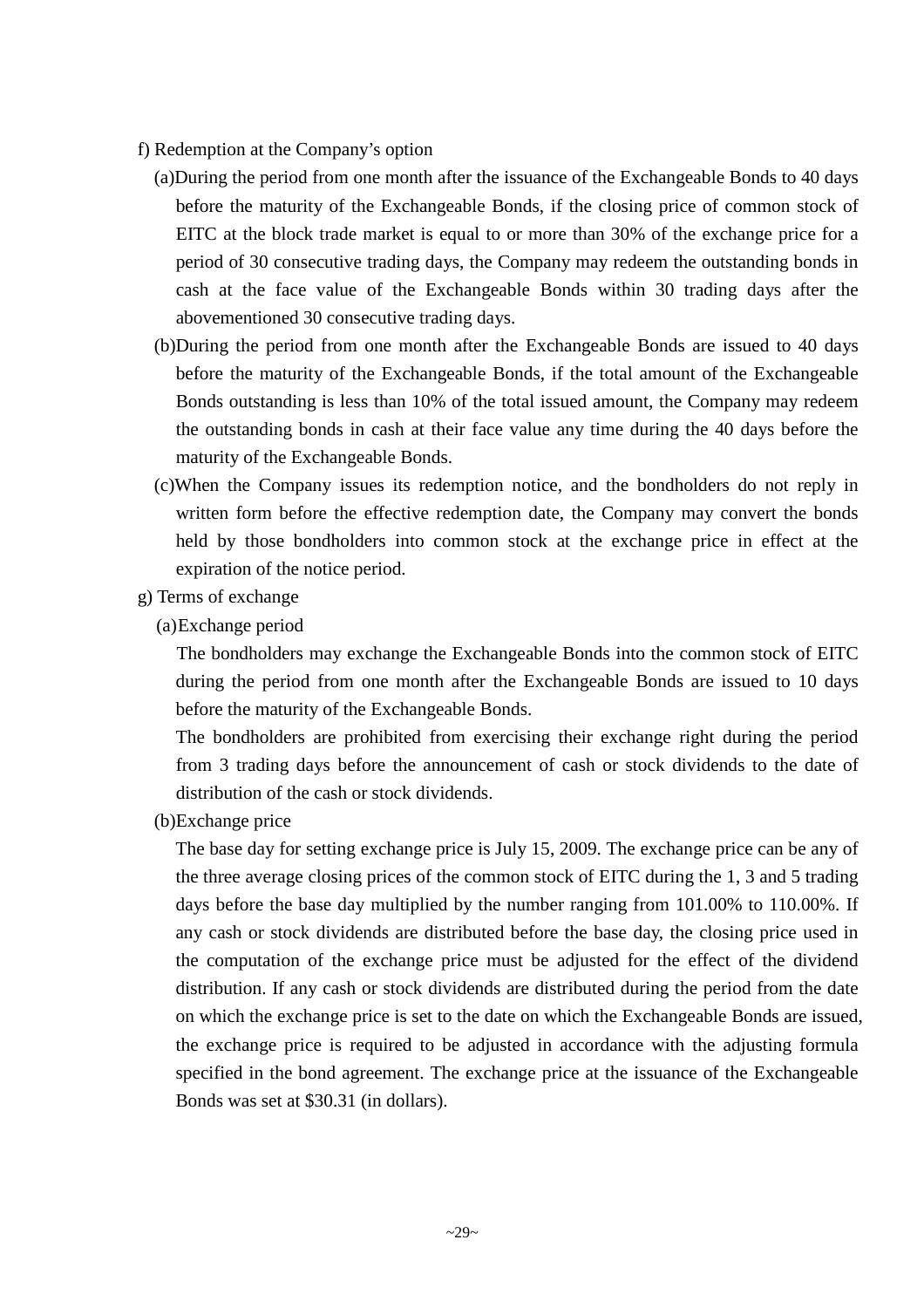h) Entitlement to cash dividends or stock dividends

The bondholders who request to exchange the Exchangeable Bonds during the period from January 1 of the current year to any date which is more than 3 trading days before the announcement of cash or stock dividends are entitled to the cash or stock dividends resolved by the stockholders in the current year. Exchange of the Exchangeable Bonds is prohibited during the period from 3 trading days before the announcement of cash or stock dividends to the ex-dividend date. The bondholders who request to exchange the Exchangeable Bonds during the period from the date following the ex-dividend date to December 31 of the current year are not entitled to the cash or stock dividends resolved by the stockholders in the current year, but are entitled to the cash or stock dividends resolved by the stockholders in the following year.

- B.On August 7, 2009, the Company issued its third domestic unsecured convertible bonds (referred herein as the "Third Bonds") at face value, totaling \$2,500,000. The major terms of the issuance are set forth below:
	- a) Period: 5 years (August 7, 2009 to August 7, 2014)
	- b) Coupon rate: 0% per annum
	- c) Principal repayment and interest payment

Unless the Third Bonds are redeemed, repurchased, resold, converted or deregistered before maturity, or other events occur due to regulatory reasons, the principal of the Third Bonds shall be repaid in lump sum by cash at maturity based on the face value of the Bonds.

d) Collaterals

The Third Bonds are unsecured. However, if the Company subsequently issues other convertible bonds secured with collaterals, the rights of the holders of the Third Bonds to claim their credits and the collaterals are set at the same rank as the holders of the convertible bonds issued subsequently.

- e) Redemption at the Company's option
	- (a)During the period from one month after the issuance of the Third Bonds to 40 days before the maturity of the Third Bonds, if the closing price of the Company's common stock at the Taiwan Stock Exchange is equal to or more than 30% of the conversion price for a period of 30 consecutive trading days, the Company may redeem the outstanding bonds in cash at the face value of the Third Bonds within 30 trading days after the abovementioned 30 consecutive trading days.
	- (b)During the period from one month after the Third Bonds are issued to 40 days before the maturity of the Third Bonds, if the total amount of the Third Bonds outstanding after the conversion by the bondholders is less than \$250,000 (10% of the total issued amount), the Company may redeem the outstanding bonds at their face value any time during the 40 days before the maturity of the Third Bond.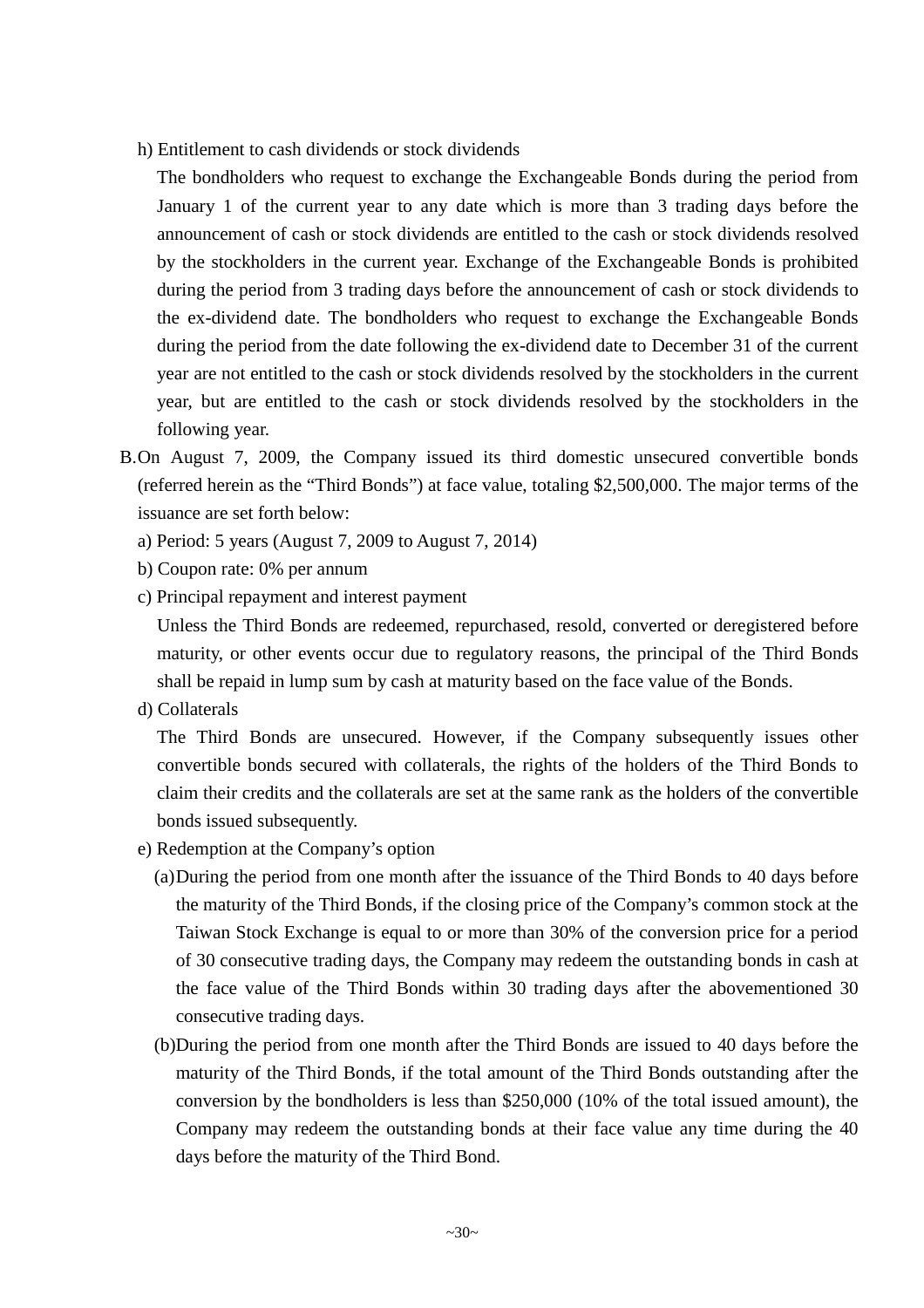(c)When the Company issues its redemption notice, if the bondholders do not reply before the effective redemption date, the Company may convert the bonds held by those bondholders into common stock at the conversion price in effect at the expiration of the notice period.

#### f) Redemption at the bondholders' option

During the period from 30 days before the 2-year maturity of the Third Bonds to the date of maturity, or from 30 days before the 3-year maturity of the Third Bonds to the date of maturity, the bondholders may require the Company to redeem their bonds in cash at the face value plus interest compensation. The redemption price for the former is 101.00% of the face value with a yield rate of 0.50% per annum, and 101.51% of the face value with a yield rate of 0.50% for the latter.

#### g) Terms of conversion

#### (a)Conversion period

The bondholders may convert the Third Bonds into the Company's common stock during the period from one month after the Third Bonds are issued to 10 days before the maturity of the Third Bonds.

The bondholders are prohibited from exercising their conversion right during the period from 3 trading days before the announcement of cash or stock dividends to the date of distribution of the cash or stock dividends.

(b)Conversion price

The base day for setting conversion price is July 30, 2009. The conversion price can be any of the three average closing prices of the Company's common stock during the 1, 3 and 5 trading days before the base day multiplied by 101.00%. If any cash or stock dividends are distributed before the base day, the closing price used in the computation of the conversion price must be adjusted for the effect of the dividend distribution. If any cash or stock dividends are distributed during the period from the date on which the conversion price is set to the date on which the Third Bonds are issued, the conversion price is required to be adjusted in accordance with the adjusting formula specified in the bond agreement. The conversion price at the issuance of the Third Bonds was set at \$20.40 (in dollars). Until the report release date, the conversion price of the Convertible Bonds was set at \$17.20 (in dollars).

h) Entitlement to cash dividends or stock dividends

The bondholders who request to convert the Third Bonds during the period from January 1 of the current year to any date which is more than 3 trading days before the announcement of cash or stock dividends are entitled to the cash or stock dividends resolved by the stockholders in the current year. Conversion of the Third Bonds is prohibited during the period from 3 trading days before the announcement of cash or stock dividends to the ex-dividend date. The bondholders who request to convert the Third Bonds during the period from the date following the ex-dividend date to December 31 of the current year are not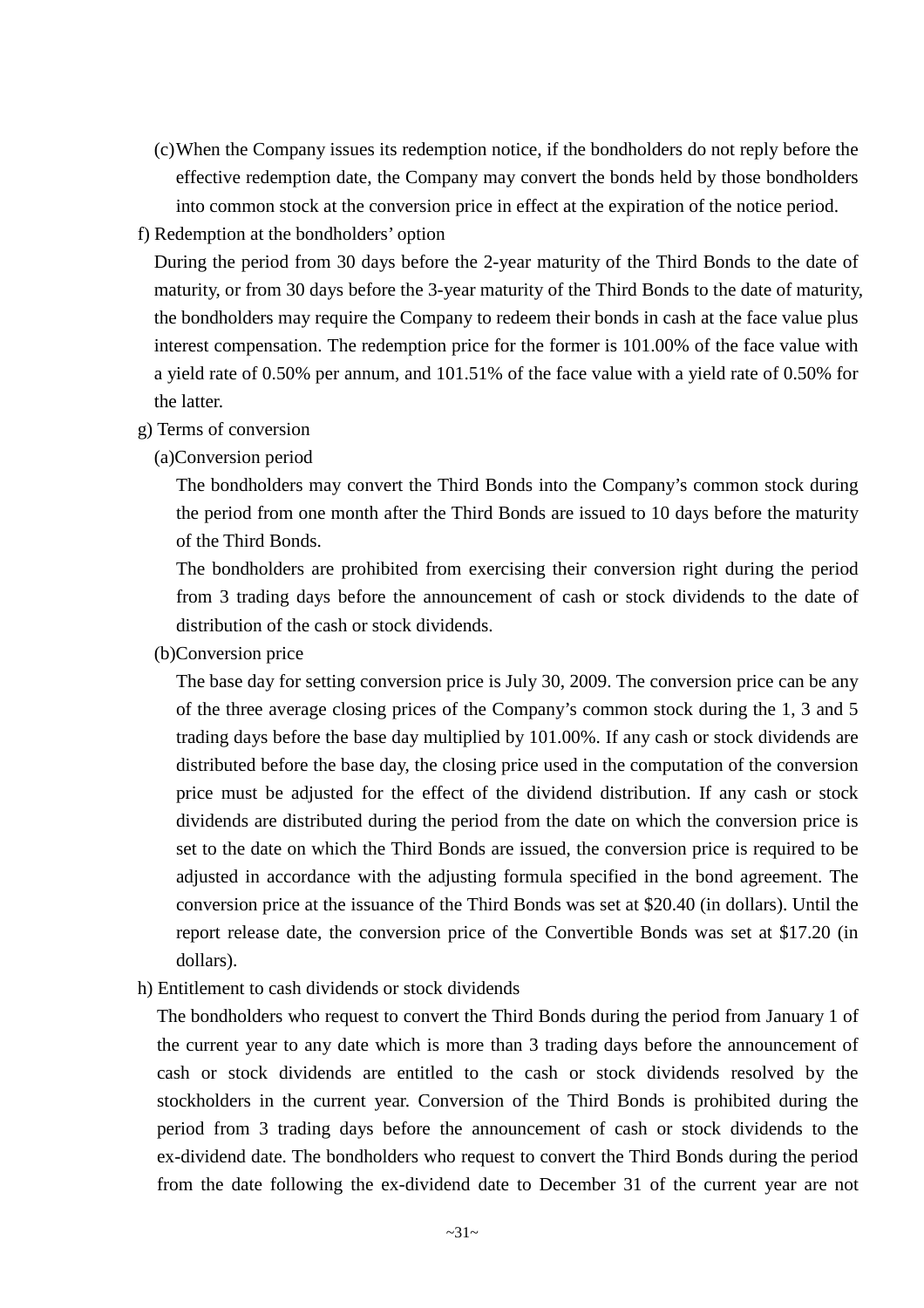entitled to the cash or stock dividends resolved by the stockholders in the current year, but are entitled to the cash or stock dividends resolved by the stockholders in the following year.

- i) As of December 31, 2012, the Third Bond holders to request convertible bonds of the Company common stock, total convertible bonds face value was \$1,931,400. Convertible for the Third Bonds to increase conversion transaction capital surplus - paid-in capital in excess of par value of common stock \$1,016,996, and reduce the capital reserves from stock warrants \$ 197,933.
- C.On April 26, 2012, the Company issued its twelfth domestic secured corporate bonds (referred herein as the "Twelfth Bonds"), totaling \$3,000,000. The Twelfth Bonds are categorized into Bond A and B, depending on the guarantee institution. Bond A and B amounted to \$2,000,000 and \$1,000,000, respectively. The major terms of the issuance are set forth below:
	- a) Period: 5 years (April 26, 2012 to April 26, 2017)
	- b) Coupon rate: 1.28% fixed per annum
	- c) Principal repayment and interest payment
		- Repayments for the Twelfth Bonds are paid annually on coupon rate, starting a year from the issuance date. The principal of the Twelfth Bonds shall be repaid in lump sum at maturity.
	- d) Collaterals

The Twelfth Bonds are secured. Bond A are guaranteed by Bank Sinopac, and Bond B are guaranteed by Far Eastern International Bank.

D. The conversion rights and debt component of the Third Bonds are recognized separately in accordance with R.O.C. SFAS No. 36. The issuance cost of the Third Bonds is allocated to debt and equity components by the amount initially recognized. Accordingly, the account of "capital reserve from stock warrants" amounted to \$256,205.

The net value of the rights of repurchase and resold embedded in bonds payable was separated from bonds payable, and was recognized in "financial liabilities at fair value through profit or loss" in accordance with R.O.C. SFAS No. 34.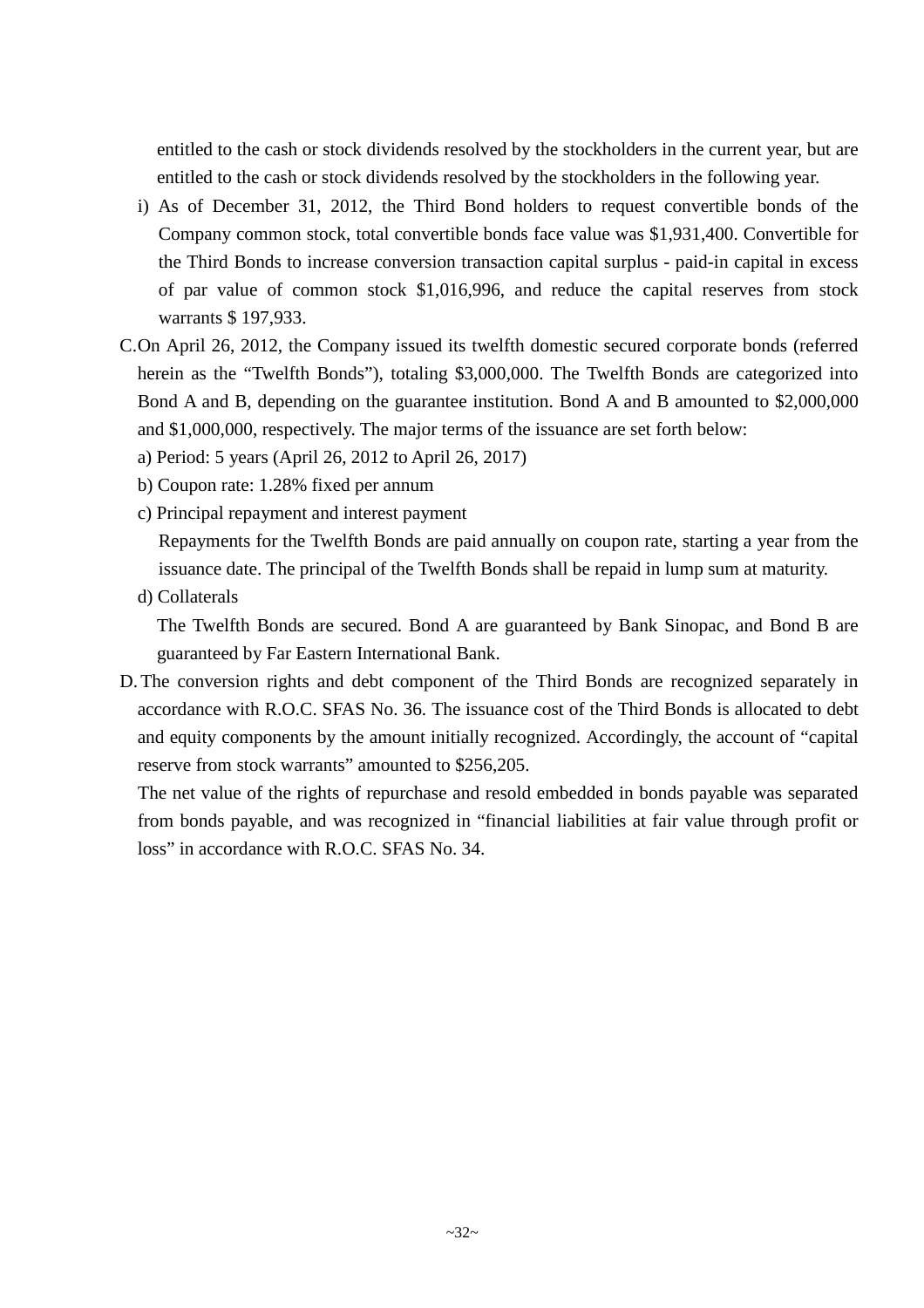#### (15) Long-term loans

|                                              | December 31, 2012 |                      |               | December 31, 2011    |  |  |
|----------------------------------------------|-------------------|----------------------|---------------|----------------------|--|--|
| Secured bank loans                           |                   | 25,969,135           | $\mathcal{S}$ | 21,587,369           |  |  |
| Unsecured bank loans                         |                   | 22, 231, 284         |               | 20,387,613           |  |  |
| (Less) Add: unrealized foreign exchange      |                   |                      |               |                      |  |  |
| $(gain)$ loss                                |                   | 113,228)             |               | 41,890               |  |  |
| Less: deferred expenses - hosting fee credit |                   | 12,527)              |               | 6,196)               |  |  |
|                                              |                   | 48,074,664           |               | 42,010,676           |  |  |
| Less: current portion                        |                   | 6,540,126            |               | 4,147,151)           |  |  |
|                                              |                   | 41,534,538           | \$            | 37,863,525           |  |  |
| Interest rate                                |                   | $0.95\% \sim 6.72\%$ |               | $0.95\% \sim 9.38\%$ |  |  |

Please refer to Note 6 for details of the collaterals pledged for the above long-term loans.

#### (16) Pension

- A.In accordance with the Labor Pension Act ("the Act"), effective July 1, 2005, which adopted a defined contribution scheme, employees of the Company and its subsidiary-TTSC may choose to be subject to either the Act, maintaining their seniority before the enforcement of the Act, or the pension mechanism of the Labor Standards Law. Under the defined benefit pension plan, two units are accrued for each year of service for the first 15 years and one unit for each additional year thereafter, subject to a maximum of 45 units. Pension benefits are based on the number of units accrued and the average monthly salaries and wages of the last 6 months prior to retirement. The Company and its subsidiary-TTSC contribute monthly an amount equal to 15% of the employees' monthly salaries and wages to the retirement fund deposited with the department of Trust of Bank of Taiwan under the name of the Labor Pension Fund Supervisory Committee.
- B.As of December 31, 2012, reserve of pension provided by overseas subsidiaries of the Company for their employees of ROC nationality under the defined benefit pension plan was \$831,727. The pension cost of \$169,540 was recognized by those overseas subsidiaries for 2012.

C.Information on recognition in conformity with actuarial report is set forth below:

a) Actuarial assumptions

|                                        | December 31, 2012       | December 31, 2011    |
|----------------------------------------|-------------------------|----------------------|
| Discount rate                          | $1.75\% \approx 5.25\%$ | 2.00%                |
| Increase in future salary level        | $1.00\% \sim 11.00\%$   | $1.00\% \sim 2.00\%$ |
| Expected rate of return on plan assets | $0.00\% \sim 6.00$      | 2.00%                |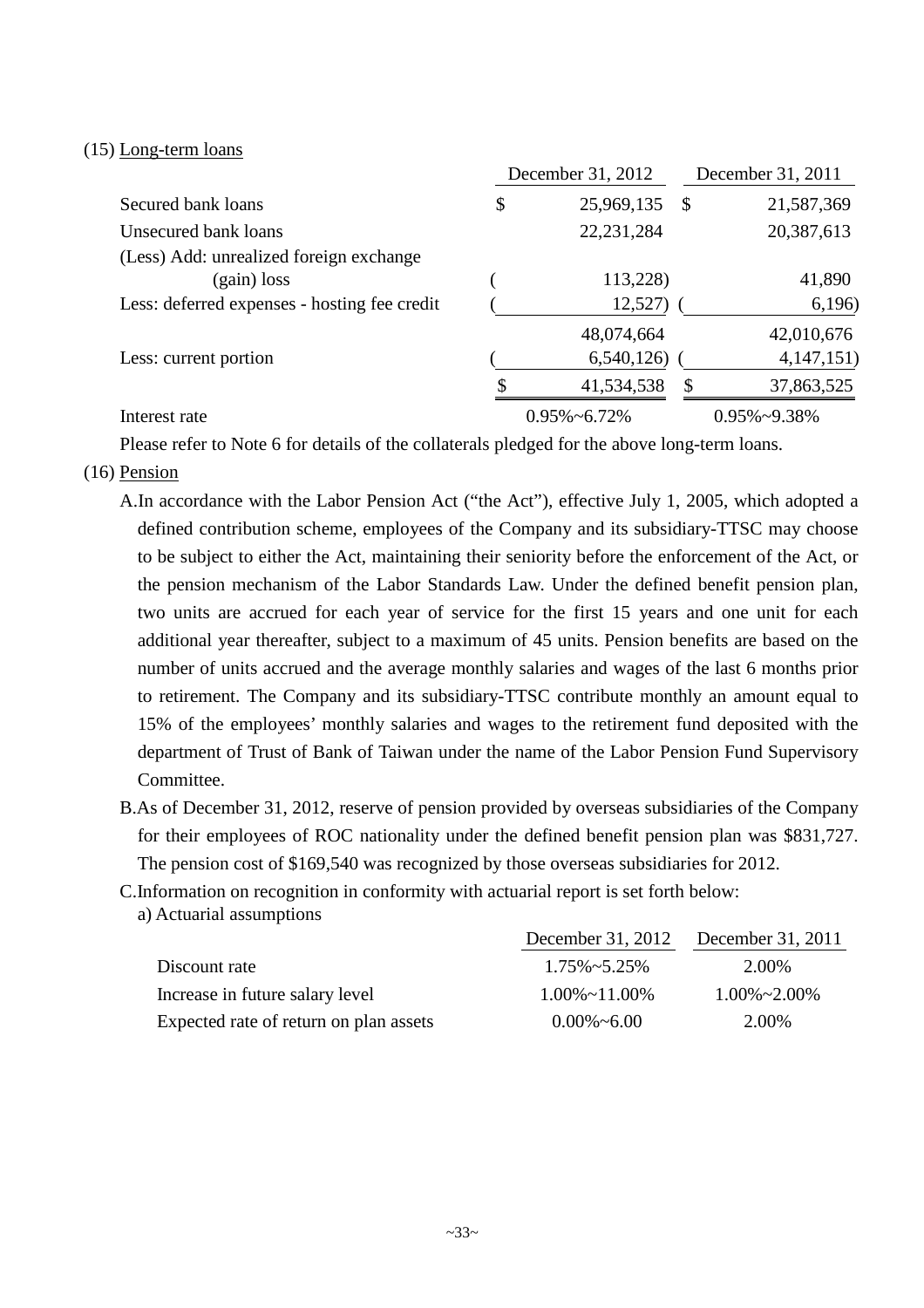b) Reconciliation of the funded status of the plan to the carrying amount of accrued pension liability is as follows:

|                                                     |                          | December 31, 2012 | December 31, 2011 |
|-----------------------------------------------------|--------------------------|-------------------|-------------------|
| Benefit obligations:                                |                          |                   |                   |
| Vested benefit obligation (VBO)                     | $($ \$                   | 498,680) (\$      | 284,443)          |
| Non-vested benefit obligation                       |                          | 2,556,783)        | 1,626,402)        |
| Accumulated benefit obligation (ABO)                |                          | $3,055,463$ (     | 1,910,845)        |
| Effects of future salary increments                 |                          | $427,664$ ) (     | 247,168)          |
| Projected benefit obligation (PBO)                  |                          | $3,483,127$ (     | 2,158,013)        |
| Fair value of plan assets                           |                          | 792,367           | 460,033           |
| <b>Funded status</b>                                |                          | $2,690,760$ (     | 1,697,980)        |
| Unrecognized net transaction obligation             |                          | 564,595           | 46,592            |
| Unamortized prior service cost                      |                          | 13,235            | 14,465            |
| Unrecognized loss on plan assets                    |                          | 1,208,182         | 1,157,923         |
| Additional accrued pension liability                |                          | 1,356,940)        | 971,813)          |
| Accrued pension liability                           | $\overline{\mathcal{S}}$ | $2,288,158$ (\$)  | 1,450,813)        |
| c) The pension costs is comprised of the following: |                          |                   |                   |
|                                                     |                          | 2012              | 2011              |
| Service cost                                        | \$                       | 98,507            | \$<br>34,801      |
| Interest cost                                       |                          | 78,371            | 41,563            |
| Expected return on plan assets                      |                          | $13,049$ (        | 11,404)           |
| Deferred amortization                               |                          |                   |                   |
| Unrecognized net transaction obligation             |                          | 50,962            | 5,824             |
| Prior service cost                                  |                          | 45,789            | 2,112             |
| Unrecognized loss on plan assets                    |                          | 66,981            | 57,199            |
| Net pension costs                                   | \$                       | 327,561           | \$<br>130,095     |

- D.Effective July 1, 2005, the Company and its subsidiary-TTSC established a funded defined contribution pension plan (the "New Plan") under the Labor Pension Act ("the Act"). Employees have the option to be covered under the New Plan. Under the New Plan, the Company and its subsidiary-TTSC contribute monthly an amount based on 6% of the employees' monthly salaries and wages to the employees' individual pension accounts at the Bureau of Labor Insurance. The benefits are to be paid monthly or in lump sum upon termination of employment.
- E.The pension costs under the defined benefit plan and the defined contribution plan for the years ended December 31, 2012 and 2011 were \$155,410 and \$159,394, respectively.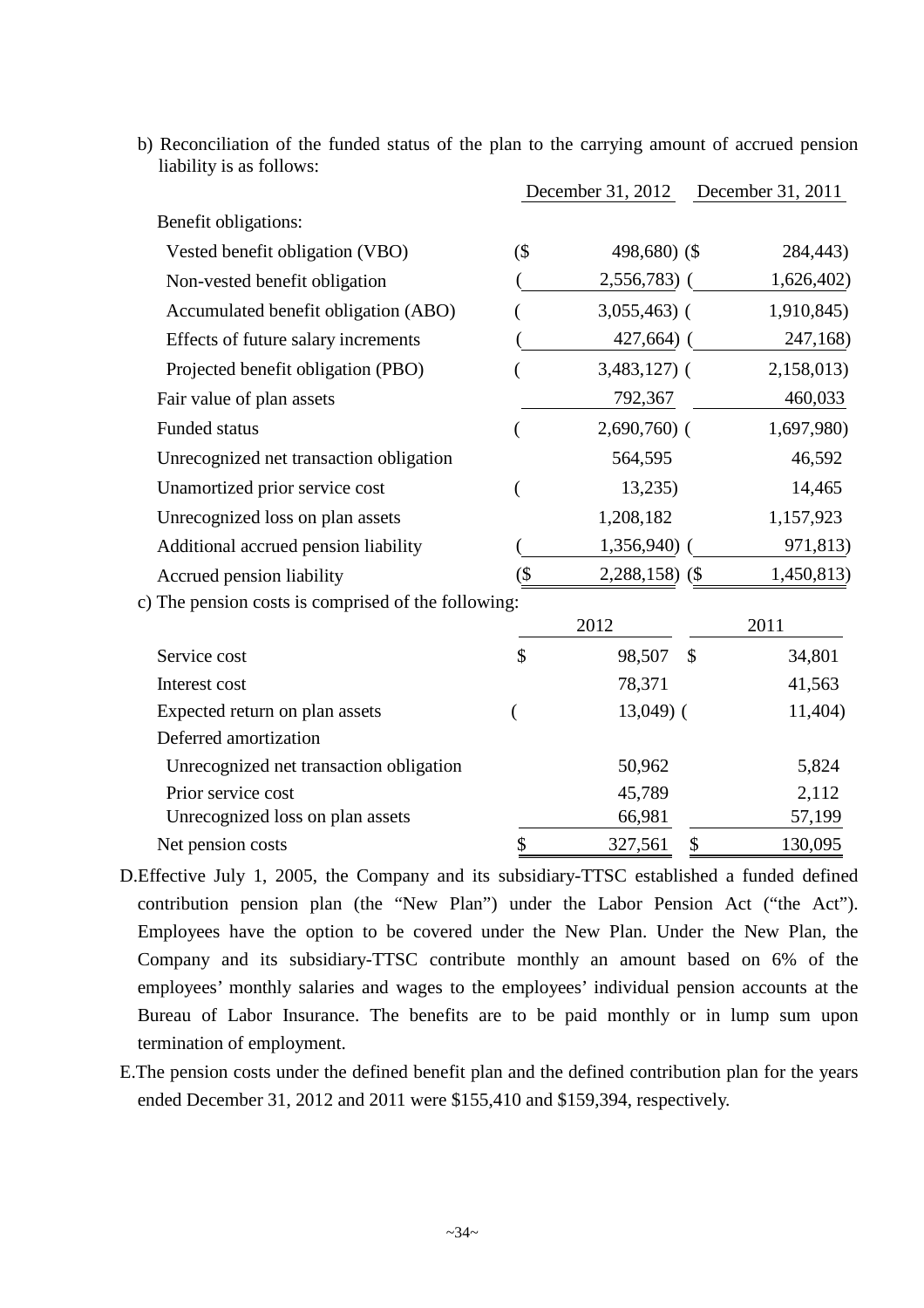### (17) Capital stock

- A.As of December 31, 2012, the Company's authorized capital was \$36,000,000, and the paid-in capital was \$34,749,407, divided into 3,474,941 thousand shares of common stocks with a par value of \$10 (in dollars) per share.
- B.Details of the common stock converted from the unsecured domestic convertible bonds issued by the Company for the years ended December 31, 2012 and 2011 are set forth below:

|                                      |               | For the years ended December 31, |        |               |          |         |  |
|--------------------------------------|---------------|----------------------------------|--------|---------------|----------|---------|--|
|                                      |               | 2012                             |        |               | 2011     |         |  |
|                                      | No. of Shares |                                  |        | No. of Shares |          |         |  |
|                                      | (in 000's)    |                                  | Amount | (in 000's)    |          | Amount  |  |
| Third unsecured<br>convertible bonds | 1,483         | S                                | 14,826 | 32,864        | <b>S</b> | 328,642 |  |

#### (18) Capital reserve

- A.The Securities and Exchange Act requires that capital reserve shall be exclusively used to cover accumulated deficits or to increase capital and shall not be used for any other purpose. However, capital reserve arising from paid-in capital in excess of par value on issuance of common stock and donations can be capitalized once a year, provided that the Company has no accumulated deficits and the amount to be capitalized does not exceed 10% of the paid-in capital.
- B.Information related to "capital reserve from stock warrants" is stated in Note 4(14).
- (19) Appropriation of retained earnings and dividend policy
	- A.According to the Company's Articles of Incorporation, if there is any profit for a fiscal year, the Company shall first make provision for income tax and cover prior years' losses, then appropriate 10% of the residual amount as legal reserve. Dividends shall be proposed by the Board of Directors and resolved by the stockholders. Bonuses paid to employees shall be at least 0.5% of the total distributed amount and the remuneration paid to the directors and supervisors shall not exceed 5% of the total distributed amount.
	- B.Dividend policy

The Company is currently at the stable growth stage. In order to facilitate future expansion plans, dividends to stockholders are distributed mutually in the form of both cash and stocks with the basic principle that the ratio of cash dividends to total stock dividends shall not be lower than 10%.

C.Legal reserve

Except for covering accumulated deficit or issuing new stocks or cash to shareholders in proportion to their share ownership, the legal reserve shall not be used for any other purpose. The use of legal reserve for the issuance of stocks or cash to shareholders in proportion to their share ownership is permitted, provided that the balance of the reserve exceeds 25% of the Company's paid-in capital.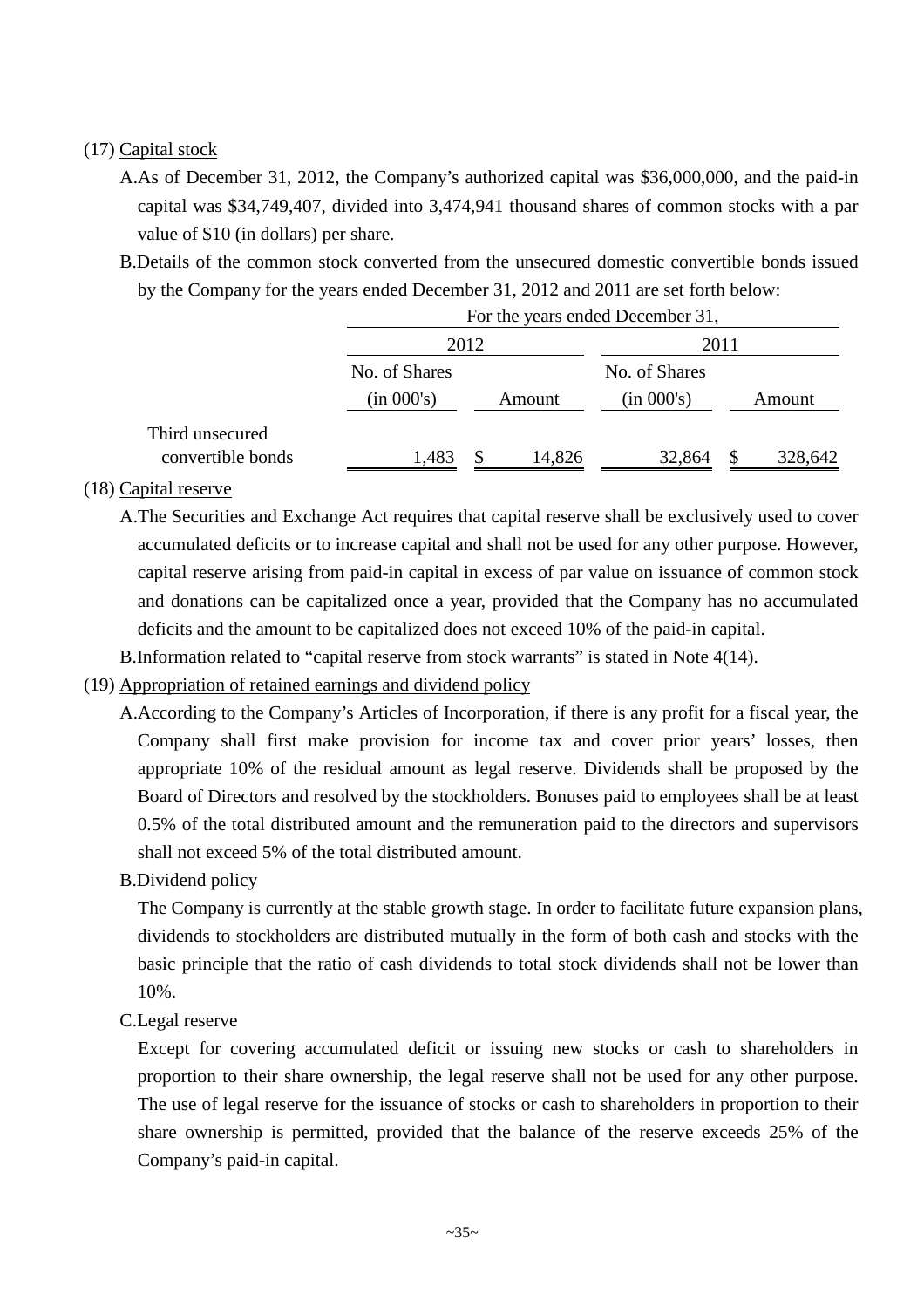#### D.Special reserve

If there is any negative stockholders' equity item recognized by the Company, such as unrealized loss on the decline in market value of long-term equity investments, cumulative translation adjustments and unrecognized pension cost, the Company is required to set aside an amount equal to the amount of the negative stockholders' equity item as special reserve from the after-tax net income. If the negative stockholders' equity items are subsequently reversed, an amount not exceeding the reversed amount can be appropriated from the special reserve.

E.Appropriations of the 2011 and 2010 earnings as resolved by the stockholders on June 15, 2012 and June 24, 2011, respectively, are set forth below:

|                 |                          | 2011                                                            | 2010        |              |  |  |  |
|-----------------|--------------------------|-----------------------------------------------------------------|-------------|--------------|--|--|--|
|                 |                          | Dividend per                                                    |             | Dividend per |  |  |  |
|                 |                          | Total Amount share (in dollars) Total Amount share (in dollars) |             |              |  |  |  |
| Legal reserve   | \$                       |                                                                 | \$1,516,545 |              |  |  |  |
| Special reserve | 986,044)                 |                                                                 | 3,621,980   |              |  |  |  |
| Cash dividends  | $\overline{\phantom{0}}$ | S                                                               | 3,157,544   | -S<br>1.0    |  |  |  |
| Stock dividends |                          |                                                                 | 3,157,544   |              |  |  |  |

F.The appropriation of 2012 earnings had been proposed by the Board of Directors on March 26, 2013. Details are summarized below:  $2012$ 

|                 | 2012      |
|-----------------|-----------|
| Legal reserve   | 12,853    |
| Special reserve | 2,221,713 |

The above-mentioned 2012 earnings appropriation had not been resolved by the stockholders.

- G.On June 15, 2012, the earnings available for appropriation had been resolved not to be appropriated by the Board of Directors in order to faciliate future operating plans.
- H.The information on the appropriation of the Company's employees' bonus and directors' and supervisors' remuneration as resolved by the Board of Directors and approved by the stockholders will be posted in the "Market Observation Post System" website of the Taiwan Stock Exchange.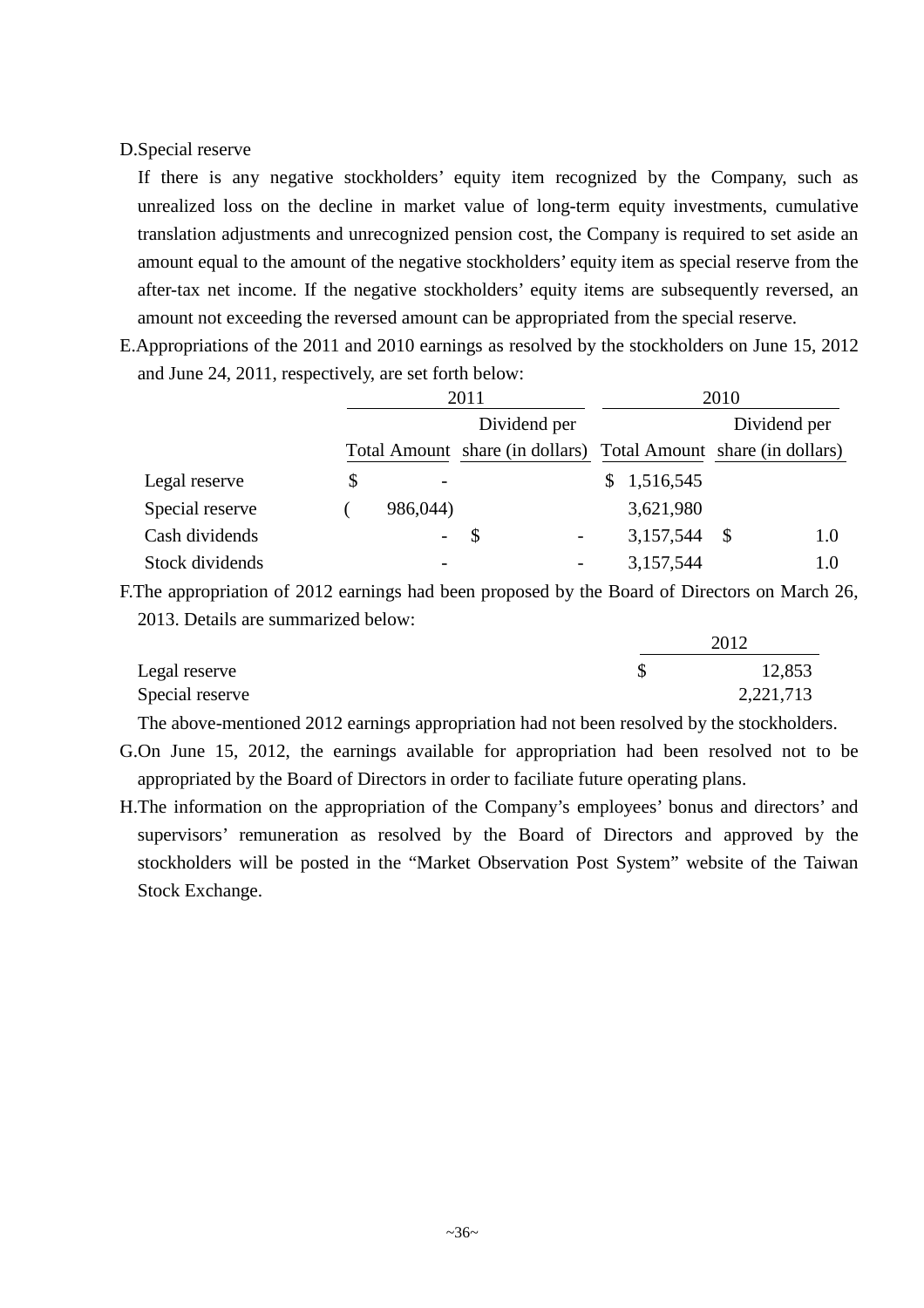# (20) Operating revenue

|                                | For the years ended December 31, |             |      |             |  |  |  |  |
|--------------------------------|----------------------------------|-------------|------|-------------|--|--|--|--|
|                                |                                  | 2012        | 2011 |             |  |  |  |  |
| Marine freight income          | \$                               | 131,327,612 | - \$ | 102,841,927 |  |  |  |  |
| Ship rental income             |                                  | 2,431,139   |      | 958,868     |  |  |  |  |
| Commission income and agency   |                                  |             |      |             |  |  |  |  |
| service income                 |                                  | 1,662,571   |      | 1,587,599   |  |  |  |  |
| Container manufacturing income |                                  | 2,281,567   |      | 289,147     |  |  |  |  |
| Container income and others    |                                  | 3,325,239   |      | 2,478,517   |  |  |  |  |
|                                | \$                               | 141,028,128 | S    | 108,156,058 |  |  |  |  |

## (21) Income tax

A.Income tax expense and income tax payable are reconciled as follows:

|                                                                                          |        | For the years ended December 31, |               |                   |  |
|------------------------------------------------------------------------------------------|--------|----------------------------------|---------------|-------------------|--|
|                                                                                          |        | 2012                             | 2011          |                   |  |
| Income tax expense                                                                       | \$     | 263,459                          | \$            | 260,647           |  |
| Add (Less):                                                                              |        |                                  |               |                   |  |
| Prepaid and withholding taxes                                                            |        | 273,802) (                       |               | 203,488)          |  |
| Separate income tax                                                                      |        | 7,071                            |               | 39,517            |  |
| Consolidated company tax refundable                                                      |        | 4,797                            |               | 1,719             |  |
| Adjustments for changes in tax estimates                                                 |        |                                  |               |                   |  |
| and effect of exchange rate changes                                                      |        | 22,549 (                         |               | 32,112)           |  |
| Net change in deferred income tax assets/                                                |        |                                  |               |                   |  |
| liabilities                                                                              |        | 60,758                           |               | 117,855           |  |
| Income tax payable                                                                       |        | 84,832                           | \$            | 184,138           |  |
| B. Deferred income tax assets and liabilities are as follows:                            |        |                                  |               |                   |  |
|                                                                                          |        | December 31, 2012                |               | December 31, 2011 |  |
| Deferred income tax assets - current                                                     | \$     | 291,408                          | $\mathcal{S}$ | 253,944           |  |
| Deferred income tax assets - non-current                                                 |        | 102,503                          |               | 96,582            |  |
| Deferred income tax liabilities - current                                                |        | $15,481$ ) (                     |               | 14)               |  |
| Deferred income tax liabilities - non-current<br>Valuation allowance for deferred income |        | $1,378,133$ (                    |               | 1,413,210)        |  |
| tax assets                                                                               |        |                                  |               |                   |  |
|                                                                                          | $($ \$ | 999,703) (\$                     |               | 1,062,698)        |  |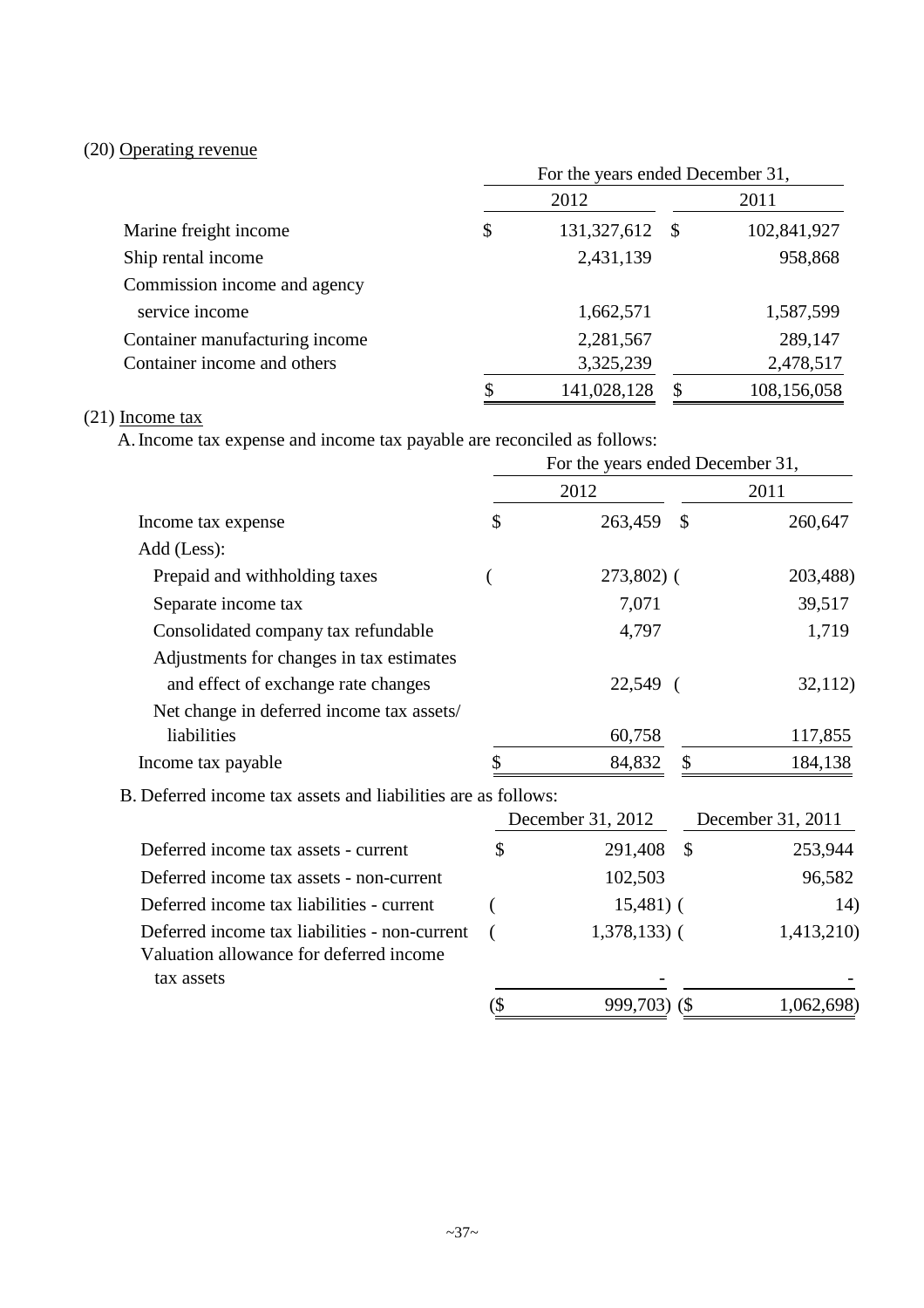|  |  | C. Details of temporary differences, loss carryforwards and investment tax credits resulting in |  |  |  |
|--|--|-------------------------------------------------------------------------------------------------|--|--|--|
|  |  | deferred income tax assets and liabilities are as follows:                                      |  |  |  |

|                                                                            |               | December 31, 2012 |              |                                                     |               | December 31, 2011 |              |               |  |
|----------------------------------------------------------------------------|---------------|-------------------|--------------|-----------------------------------------------------|---------------|-------------------|--------------|---------------|--|
|                                                                            |               | Amount            |              | Tax effect                                          |               | Amount            |              | Tax effect    |  |
| Current items:                                                             |               |                   |              |                                                     |               |                   |              |               |  |
| Bad debts expense                                                          | $\mathcal{S}$ | 2,377             | $\mathbb{S}$ | 404                                                 | $\mathbf{s}$  | 1,937             | $\mathbb{S}$ | 329           |  |
| Unrealized loss (gain)                                                     |               | 20,081            |              | 5,842                                               | $\left($      | $63)$ (           |              | 14)           |  |
| Unrealized foreign exchange (gain) loss (                                  |               | $91,869$ (        |              | 15,481)                                             |               | 28,042            |              | 4,727         |  |
| Loss on valuation of financial assets<br>Property, plant and equipment and |               | 131,424           |              | 22,342                                              |               | 131,424           |              | 22,342        |  |
| others                                                                     |               | 18,656            |              | 3,171                                               |               | 383               |              | 65            |  |
| Loss carryforwards                                                         |               | 853,459           |              | 145,088                                             |               | 1,186,162         |              | 201,648       |  |
| Investment tax credits                                                     |               |                   |              | 114,561                                             |               |                   |              | 24,833        |  |
|                                                                            |               |                   | \$           | 275,927                                             |               |                   |              | 253,930       |  |
| Non-current items:                                                         |               |                   |              |                                                     |               |                   |              |               |  |
| Unrealized expense and losses                                              | $\mathbb{S}$  | 54,259            | $\mathbb{S}$ | 15,512                                              | $\mathcal{S}$ | 52,344            | $\mathbb{S}$ | 15,120        |  |
| Pension expense                                                            |               | 510,215           |              | 86,991                                              |               | 479,144           |              | 81,462        |  |
| Equity-accounted investment income<br>Property, plant and equipment and    |               |                   |              | $(7,780,425)$ (1,327,992) $(7,936,746)$ (1,354,294) |               |                   |              |               |  |
| others                                                                     |               | $173,255$ ) (     |              | $50,141$ ) (                                        |               | $236,197$ ) (     |              | 58,916)       |  |
|                                                                            |               |                   |              | (\$1,275,630)                                       |               |                   |              | (\$1,316,628) |  |

D.The Company is eligible for investment tax credits under the Statute for Upgrading Industry. Details as of December 31, 2012 are as follows:

| Qualifying item          | Total tax credits |          | Unused tax credits | Final year tax<br>credits are due |
|--------------------------|-------------------|----------|--------------------|-----------------------------------|
| Equipment                | 18,398            | <b>S</b> | 18,398             | 2013                              |
| Personnel training       | 163               |          | 163                | 2013                              |
| Significant public works | 36,000            |          | 36,000             | 2015                              |
| Significant public works | 60,000            |          | 60,000             | 2016                              |
|                          | 114,561           | \$       | 114,561            |                                   |

E.As of December 31, 2012, losses available to be carried forward were as follows:

|                   |              |      | Losses available |               |             | Final year losses |
|-------------------|--------------|------|------------------|---------------|-------------|-------------------|
| Year in which     |              |      | to be            |               | Unused loss | can be            |
| loss was incurred | Amount filed |      | carried forward  | carryforwards |             | carried forward   |
| 2009              | 2,456,334    | - \$ | 417.577          |               | 145,088     | 2019              |

F. As of December 31, 2012, the Company's income tax returns through 2009 has been assessed and approved by the Tax Authority.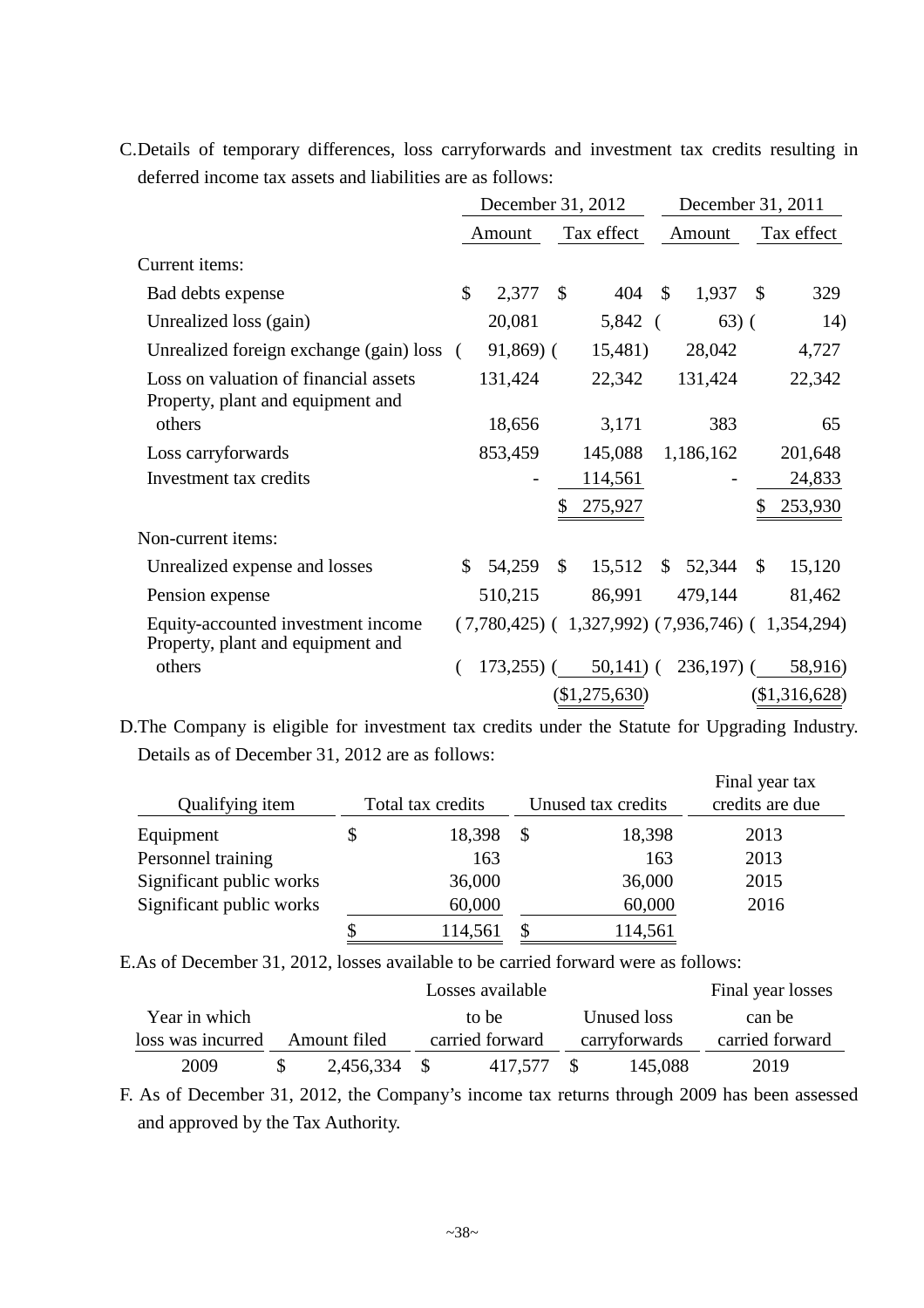### G. Undistributed retained earnings

|                                       |    | December 31, 2012 | December 31, 2011 |           |  |
|---------------------------------------|----|-------------------|-------------------|-----------|--|
| Earnings generated in and before 1997 |    | 6,527,940 \$      |                   | 5,570,596 |  |
| Earnings generated in and after 1998  |    | 3,448,656         |                   | 3,291,427 |  |
|                                       | -S | 9,976,596 \$      |                   | 8,862,023 |  |

H.As of December 31, 2012 and 2011, the balance of the imputation tax credit account were \$1,059,125 and \$1,013,143, respectively. The creditable tax rate was 30.78% for 2011 and is estimated to be 30.71% for 2012.

(22) Earnings (loss) per share

|                                                    |        |                |               | For the year ended December 31, 2012 |    |                                    |        |           |
|----------------------------------------------------|--------|----------------|---------------|--------------------------------------|----|------------------------------------|--------|-----------|
|                                                    |        | Amount         |               | Weighted-<br>average<br>outstanding  |    | Earnings per share<br>(in dollars) | (Loss) |           |
|                                                    |        | Before tax     | After tax     | common shares<br>(in thousands)      |    | Before tax                         |        | After tax |
| <b>Basic EPS</b>                                   |        |                |               |                                      |    |                                    |        |           |
| <b>Consolidated loss</b>                           | $($ \$ | $155,178$ (\$) | 418,637)      | 3,474,576                            | (  | $0.04)$ (\$)                       |        | 0.12)     |
| Minority interest                                  |        | 202,821        | 547,168       |                                      |    | 0.06                               |        | 0.16      |
| Consolidated net<br>income                         | \$     | 47,643         | \$<br>128,531 |                                      | \$ | 0.02                               | \$     | 0.04      |
| Dilutive effect of<br>common stock<br>equivalents: |        |                |               |                                      |    |                                    |        |           |
| Convertible bonds                                  |        | <b>Note</b>    | <b>Note</b>   | <b>Note</b>                          |    |                                    |        |           |
| Dilutive EPS                                       |        |                |               |                                      |    |                                    |        |           |
| Consolidated net                                   |        |                |               |                                      |    |                                    |        |           |
| income plus                                        |        |                |               |                                      |    |                                    |        |           |
| dilutive effect of                                 |        |                |               |                                      |    |                                    |        |           |
| common stock                                       |        |                |               |                                      |    |                                    |        |           |
| equivalents                                        | \$     | 47,643         | \$<br>128,531 | 3,474,576                            | \$ | 0.02                               | \$     | 0.04      |

Note: In accordance with R.O.C. SFAS No. 24, "Earnings Per Share", the potential common stock should not be considered in calculation of basic earnings per share, due to net loss from continuing operation, which leads to anti-dilutive effect.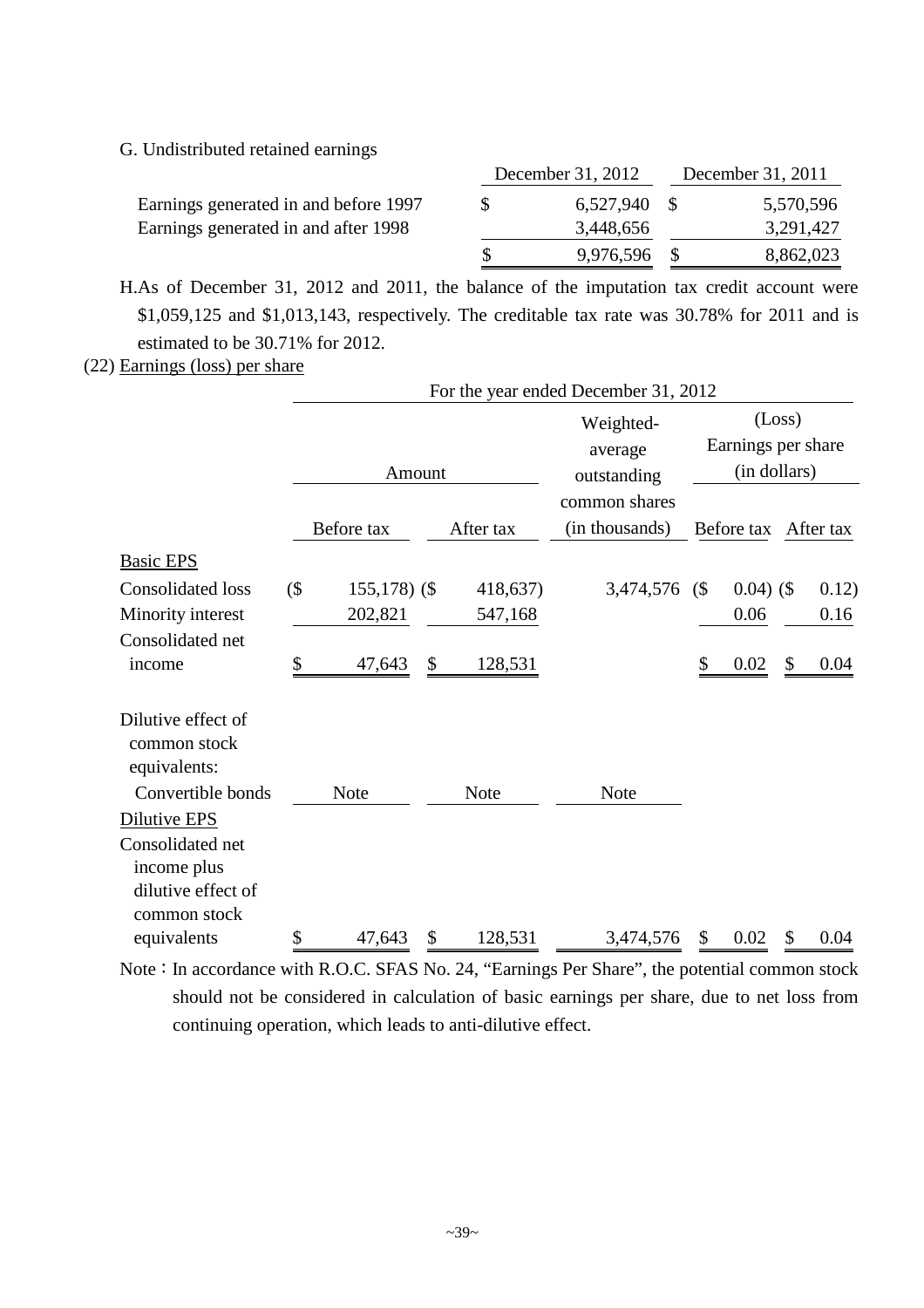|                                                                                                  |        |                  |  |                                 | For the year ended December 31, 2011 |                                |              |           |        |
|--------------------------------------------------------------------------------------------------|--------|------------------|--|---------------------------------|--------------------------------------|--------------------------------|--------------|-----------|--------|
|                                                                                                  |        | Amount           |  | Weighted-average<br>outstanding |                                      | Loss per share<br>(in dollars) |              |           |        |
|                                                                                                  |        |                  |  |                                 | common shares                        |                                |              |           |        |
|                                                                                                  |        | Before tax       |  | After tax                       | (in thousands)                       |                                | Before tax   | After tax |        |
| <b>Basic LPS</b>                                                                                 |        |                  |  |                                 |                                      |                                |              |           |        |
| <b>Consolidated loss</b>                                                                         | $($ \$ | $3,419,155$ (\$) |  | 3,679,802)                      | 3,469,771                            | (                              | $0.99)$ (\$  |           | 1.06)  |
| Minority interest                                                                                |        | 545,832          |  | 587,441                         |                                      |                                | 0.16         |           | 0.17   |
| Consolidated net                                                                                 |        |                  |  |                                 |                                      |                                |              |           |        |
| loss                                                                                             | (\$    | $2,873,323$ (\$) |  | 3,092,361)                      |                                      | (\$                            | $0.83)$ (\$) |           | (0.89) |
| Dilutive effect of<br>common stock<br>equivalents:                                               |        |                  |  |                                 |                                      |                                |              |           |        |
| Convertible bonds                                                                                |        | Note             |  | <b>Note</b>                     | <b>Note</b>                          |                                |              |           |        |
| Dilutive LPS<br>Consolidated net<br>loss plus<br>dilutive effect of                              |        |                  |  |                                 |                                      |                                |              |           |        |
| common stock                                                                                     |        |                  |  |                                 |                                      |                                |              |           |        |
| equivalents                                                                                      | (\$    | $2,873,323$ (\$) |  | 3,092,361)                      | 3,469,771                            | $($ \$                         | $0.83)$ (\$  |           | (0.89) |
| Note : In accordance with $R.O.C.$ SEAS No. 24. "Earnings Per Share", the notential common stock |        |                  |  |                                 |                                      |                                |              |           |        |

Note: In accordance with R.O.C. SFAS No. 24, "Earnings Per Share", the potential con should not be considered in calculation of basic loss per share, due to net loss from continuing operation, which leads to anti-dilutive effect.

## (23) Personnel expenses, depreciation and amortization

Personnel expenses, depreciation and amortization are summarized as follows:

|                            | For the year ended December 31, 2012 |                |    |                   |     |           |  |  |  |  |
|----------------------------|--------------------------------------|----------------|----|-------------------|-----|-----------|--|--|--|--|
|                            |                                      | Operating cost |    | Operating expense |     | Total     |  |  |  |  |
| Personnel expenses         |                                      |                |    |                   |     |           |  |  |  |  |
| <b>Salaries</b>            | \$                                   | 1,626,541      | -S | 2,682,748         | -\$ | 4,309,289 |  |  |  |  |
| Labor and health insurance |                                      | 50,385         |    | 243,720           |     | 294,105   |  |  |  |  |
| Pension                    |                                      | 182,128        |    | 266,512           |     | 448,640   |  |  |  |  |
| <b>Others</b>              |                                      | 156,012        |    | 114,660           |     | 270,672   |  |  |  |  |
| Depreciation               |                                      | 5,288,940      |    | 115,611           |     | 5,404,551 |  |  |  |  |
| Amortization               |                                      | 189,060        |    | 25,055            |     | 214,115   |  |  |  |  |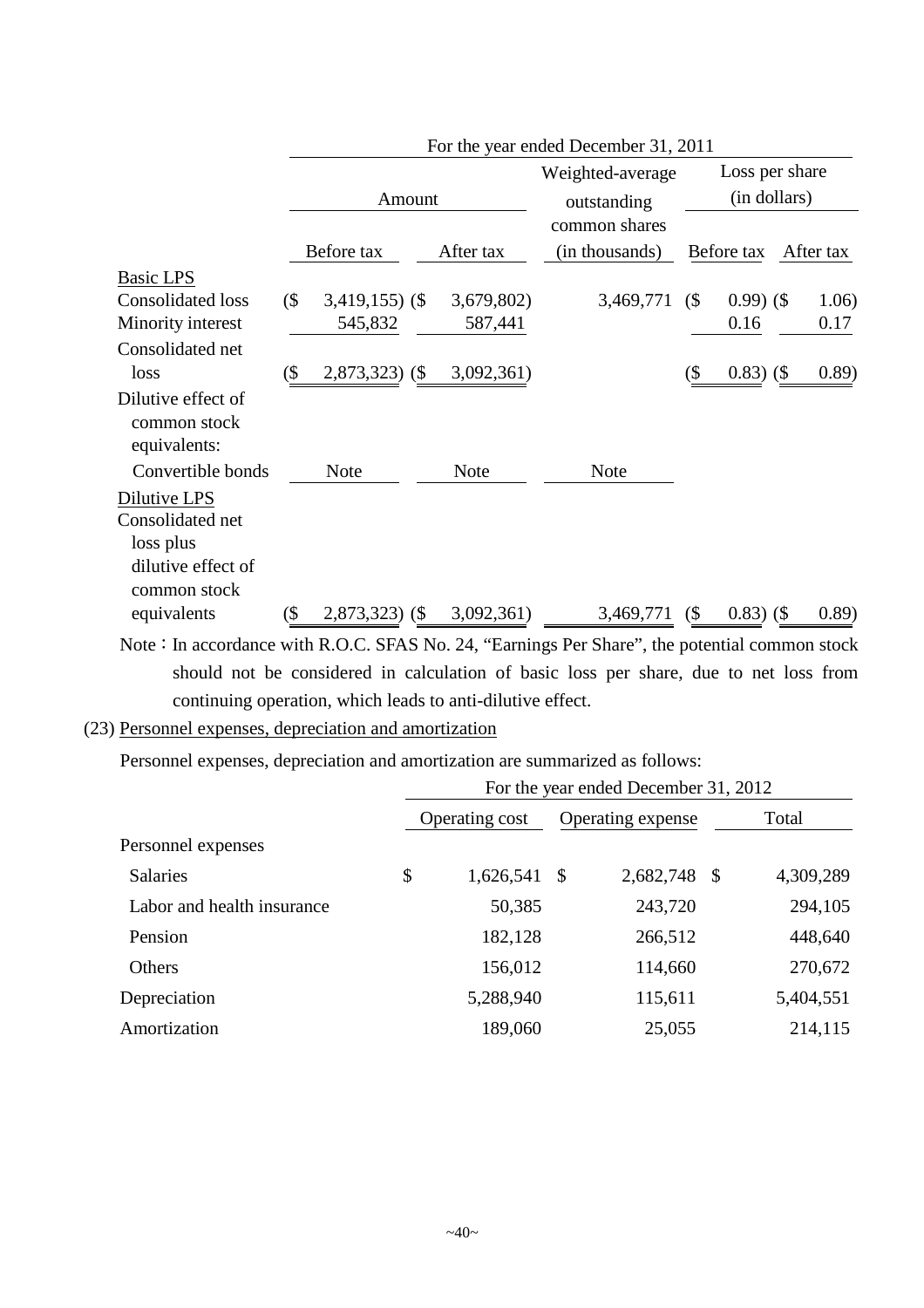|                            |                 | For the year ended December 31, 2011 |           |               |           |
|----------------------------|-----------------|--------------------------------------|-----------|---------------|-----------|
|                            | Operating cost  | Operating expense                    |           |               | Total     |
| Personnel expenses         |                 |                                      |           |               |           |
| <b>Salaries</b>            | \$<br>1,485,326 | \$                                   | 2,406,585 | $\mathcal{S}$ | 3,891,911 |
| Labor and health insurance | 44,388          |                                      | 229,191   |               | 273,579   |
| Pension                    | 203,208         |                                      | 275,608   |               | 478,816   |
| Others                     | 123,973         |                                      | 92,266    |               | 216,239   |
| Depreciation               | 5,149,181       |                                      | 114,821   |               | 5,264,002 |
| Amortization               | 248,744         |                                      | 28,480    |               | 277,224   |

# 5. RELATED PARTY TRANSACTIONS

(1) Names of the related parties and their relationship with the company

| Names of related parties                                                   | Relationship with the Company                                                    |
|----------------------------------------------------------------------------|----------------------------------------------------------------------------------|
| Evergreen International S.A. (EIS)                                         | Major stockholder of the Company                                                 |
| Evergreen International Storage and Transport                              | Investee accounted for under the equity method                                   |
| Corporation (EITC)                                                         |                                                                                  |
| EVA Airways Corporation (EVA)                                              | Investee accounted for under the equity method                                   |
| Evergreen Security Corporation (ESRC)                                      | Investee accounted for under the equity method                                   |
| Charng Yang Development Co., Ltd. (CYD)                                    | Investee accounted for under the equity method                                   |
| Taipei Port Container Terminal Corporation<br>(TPCT)                       | Investee accounted for under the equity method                                   |
| Evergreen Marine (Latin America), S.A.<br>(ELA)                            | Investee accounted for under the equity method<br>(Established in October, 2012) |
| Evergreen International Corporation (EIC)                                  | Investee of the Company's major stockholder                                      |
| <b>Evergreen Airline Service Corporation</b><br>(EGAS)                     | Investee of the Company's major stockholder                                      |
| Evergreen Marine (Hong Kong) Ltd. (EGH)                                    | Investee of the Company's major stockholder                                      |
| Evergreen Marine (Singapore) Pte. Ltd. (EMS)                               | Investee of the Company's major stockholder                                      |
| Seaside Transportation Service LLC. (STS)                                  | Investee of the Company's major stockholder                                      |
| Chang Yung-Fa Charity Foundation                                           | Its Chairman is a member of the Company's                                        |
|                                                                            | <b>Board of Directors</b>                                                        |
| Chang Yung-Fa Foundation                                                   | Its Chairman is a member of the Company's                                        |
|                                                                            | <b>Board of Directors</b>                                                        |
| Ningbo Victory Container Co., Ltd. (NVC)                                   | Investee of Peony                                                                |
| Qingdao Evergreen Container Storage and<br>Transportation Co., Ltd. (QECT) | <b>Investee of Peony</b>                                                         |
| Green Peninsula Agencies SDN. BHD. (GPA)                                   | <b>Investee of Peony</b>                                                         |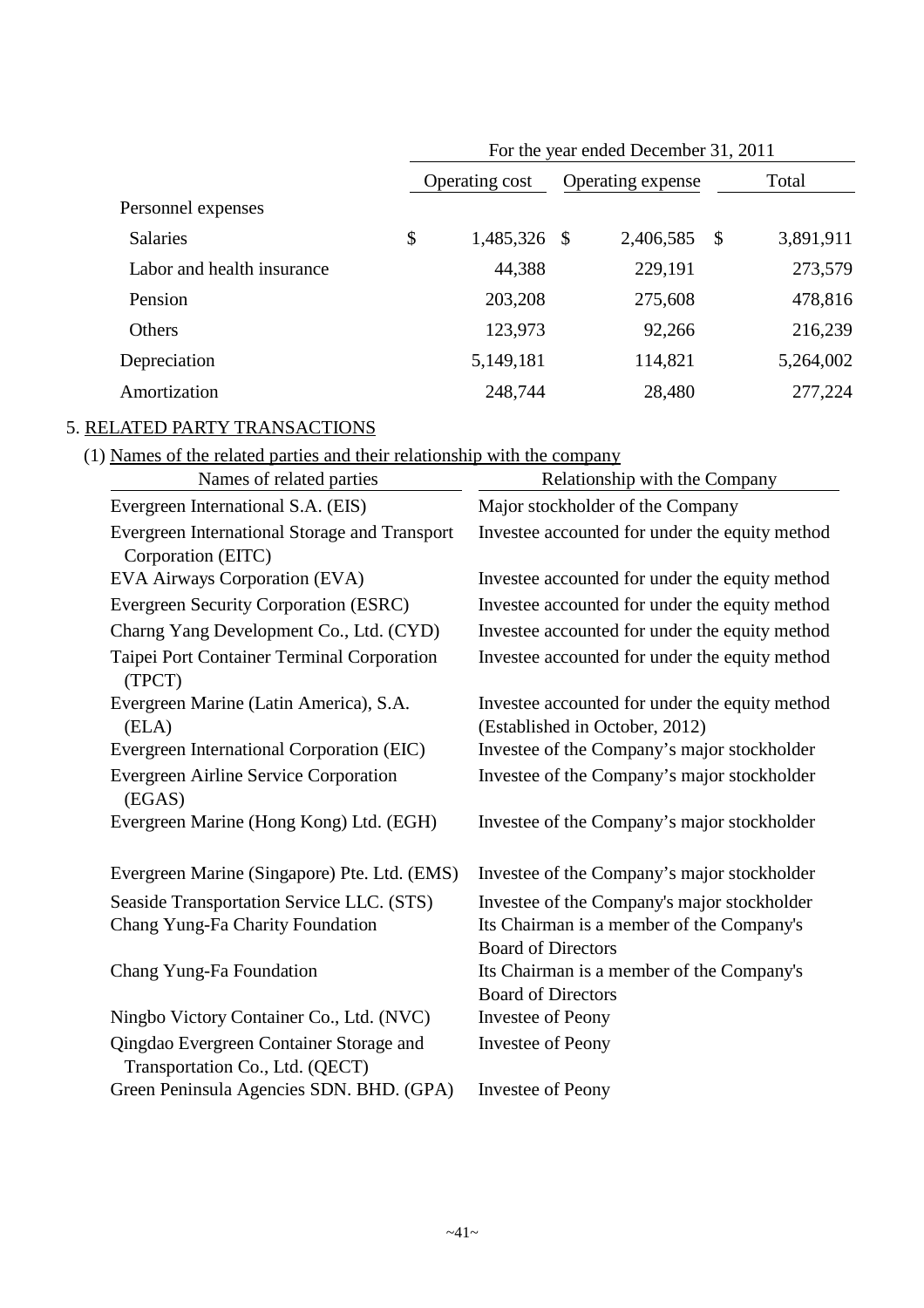| Names of related parties                               | Relationship with the Company                     |
|--------------------------------------------------------|---------------------------------------------------|
| Luanta Investment (Netherlands) N.V.<br>(Luanta)       | Investee of Peony                                 |
| Balsam Investment (Netherlands) N.V.<br>(Balsam)       | Investee of Peony                                 |
| Evergreen Shipping Agency Co. (U.A.E) LLC.<br>(UAE)    | Investee of Peony<br>(Acquired in December, 2011) |
| Evergreen Container Terminal (Thailand) Ltd.<br>(ECTT) | Investee of Peony<br>(Disposed in March, 2011)    |
| Colon Container Terminal S.A. (CCT)                    | Investee of Peony                                 |
| Taranto Container Terminal S.p.A. (TCT)                | Investee of Luanta                                |
| Italia Marittima S.p.A. (ITS)                          | Investee of Balsam                                |
| Gaining Enterprise S.A. (GESA)                         | Investee of EITC                                  |

(2) Significant transactions and balances with related parties

A. Operating revenues

|             |                 |                                     |   |    | For the years ended December 31, |                                     |  |  |
|-------------|-----------------|-------------------------------------|---|----|----------------------------------|-------------------------------------|--|--|
|             | 2012            |                                     |   |    | 2011                             |                                     |  |  |
|             | Amount          | % of Total<br>Operating<br>Revenues |   |    | Amount                           | % of Total<br>Operating<br>Revenues |  |  |
| <b>EIC</b>  | \$<br>1,723,388 |                                     |   | \$ | 1,905,287                        | $\overline{2}$                      |  |  |
| <b>EITC</b> | 91,676          |                                     |   |    | 91,125                           |                                     |  |  |
| <b>EMS</b>  | 1,323,534       |                                     |   |    | 860,756                          |                                     |  |  |
| <b>ITS</b>  | 730,719         |                                     |   |    | 614,043                          |                                     |  |  |
| <b>EGH</b>  | 444,295         |                                     |   |    | 447,607                          |                                     |  |  |
| <b>STS</b>  | 328,812         |                                     |   |    | 132,163                          |                                     |  |  |
| <b>EIS</b>  | 262,953         |                                     |   |    | 140,052                          |                                     |  |  |
| <b>GESA</b> | 32,888          |                                     |   |    | 31,026                           |                                     |  |  |
|             | \$<br>4,938,265 |                                     | 4 | \$ | 4,222,059                        | 4                                   |  |  |

The business terms on which the Group transacts with related parties are of no difference from those with non-related parties.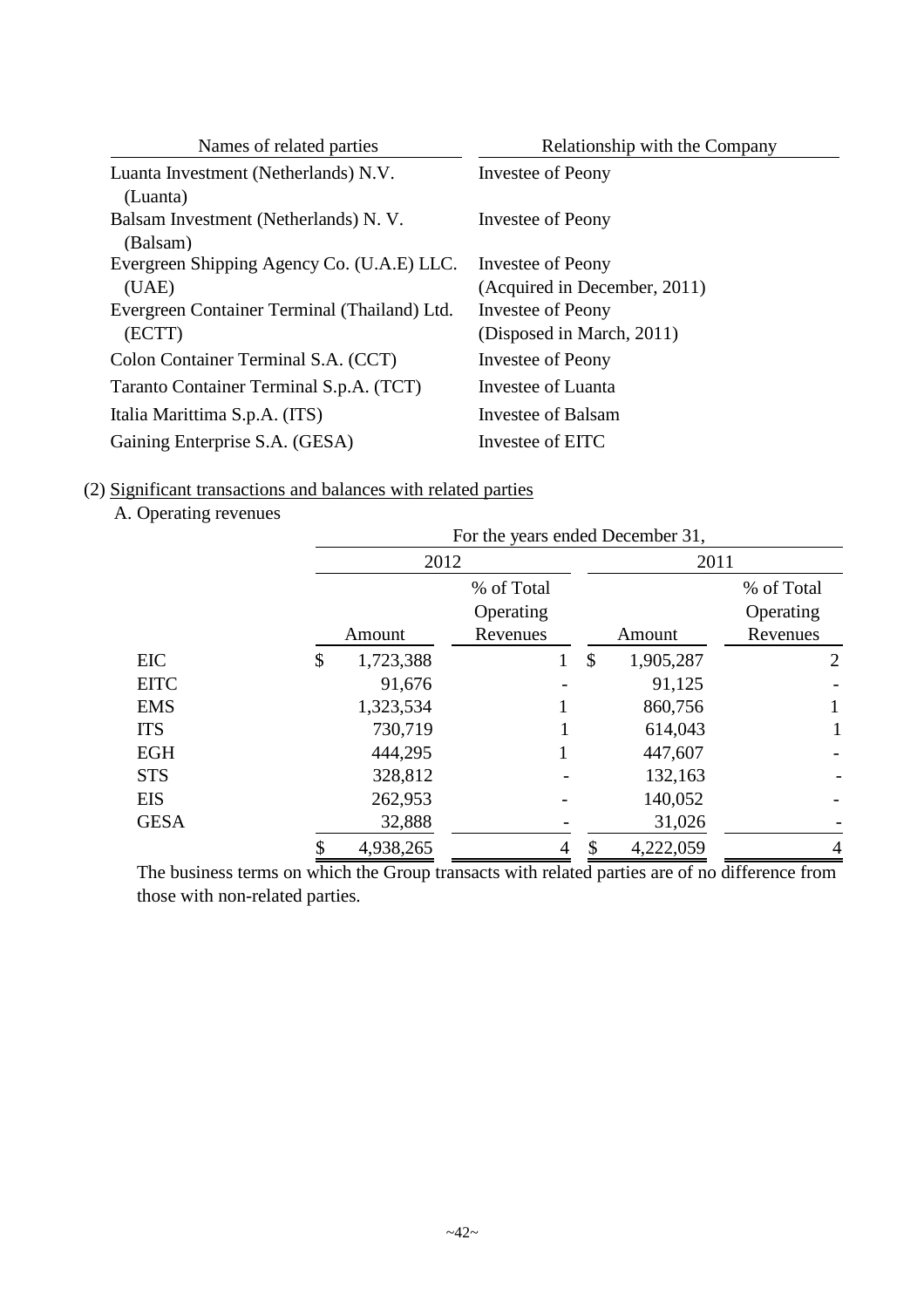## B. Expenditures on services

|             |                 |                | For the years ended December 31, |            |
|-------------|-----------------|----------------|----------------------------------|------------|
|             |                 | 2012           |                                  | 2011       |
|             |                 | % of Total     |                                  | % of Total |
|             |                 | Operating      |                                  | Operating  |
|             |                 | Costs and      |                                  | Costs and  |
|             | Amount          | Expenses       | Amount                           | Expenses   |
| EIC         | \$<br>778,860   | 1              | \$<br>621,673                    |            |
| <b>EITC</b> | 354,889         |                | 551,703                          |            |
| <b>TPCT</b> |                 | 73,237         | 77,080                           |            |
| <b>ESRC</b> |                 | 47,948         | 45,174                           |            |
| <b>GESA</b> | 1,539,802       |                | 1,552,673                        | 2          |
| EGH         | 1,215,654       |                | 964,448                          |            |
| EIS         | 756,794         |                | 939,662                          |            |
| EMS         | 360,088         |                | 515,969                          |            |
| ITS         |                 | 81,208         | 546,142                          |            |
| UAE         |                 | 32,689         |                                  |            |
| Others      |                 | 5,154          | 5,761                            |            |
|             | 5,246,323<br>\$ | $\overline{4}$ | 5,820,285<br>\$                  | 5          |

The business terms on which the Group transacts with related parties are of no difference from those with non-related parties.

# C. Asset transactions

a) Acquisitions of property, plant and equipment

|                   |                  | For the years ended December 31, |       |    |           |  |  |  |
|-------------------|------------------|----------------------------------|-------|----|-----------|--|--|--|
|                   | Items            |                                  | 2012  |    | 2011      |  |  |  |
| <b>ESRC</b>       | Office equipment |                                  | 3,563 | \$ |           |  |  |  |
| EIC               | Office equipment |                                  |       |    | 3,351     |  |  |  |
| <b>EITC</b>       | Vessel           |                                  |       |    | 502,254   |  |  |  |
| $^{\prime\prime}$ | Vessel           |                                  |       |    | 492,993   |  |  |  |
| $^{\prime\prime}$ | Vessel           |                                  |       |    | 470,324   |  |  |  |
|                   |                  |                                  | 3,563 |    | 1,468,922 |  |  |  |

b) Disposal of property, plant and equipment

|                   |                                 |          |          | For the years ended December 31, |          |
|-------------------|---------------------------------|----------|----------|----------------------------------|----------|
|                   |                                 | 2012     |          | 2011                             |          |
|                   |                                 |          | Gain on  |                                  | Gain on  |
|                   | Item                            | Price    | disposal | Price                            | disposal |
| <b>EITC</b>       | Loading and unloading equipment | \$2,508  | \$2,447  | \$<br>9,666                      | \$9,644  |
| 11                | Office equipment                | 5        | 3        | 32                               | 32       |
| $^{\prime\prime}$ | Computer and communication      |          |          |                                  |          |
|                   | equipment                       |          |          | 163                              | 21       |
| EIC               | Office equipment                | 134      | 6        |                                  |          |
| <b>EVA</b>        | Office equipment                |          |          | 1,626                            |          |
|                   |                                 | \$ 2,647 | \$2,456  | 11,487<br>S.                     | \$9,697  |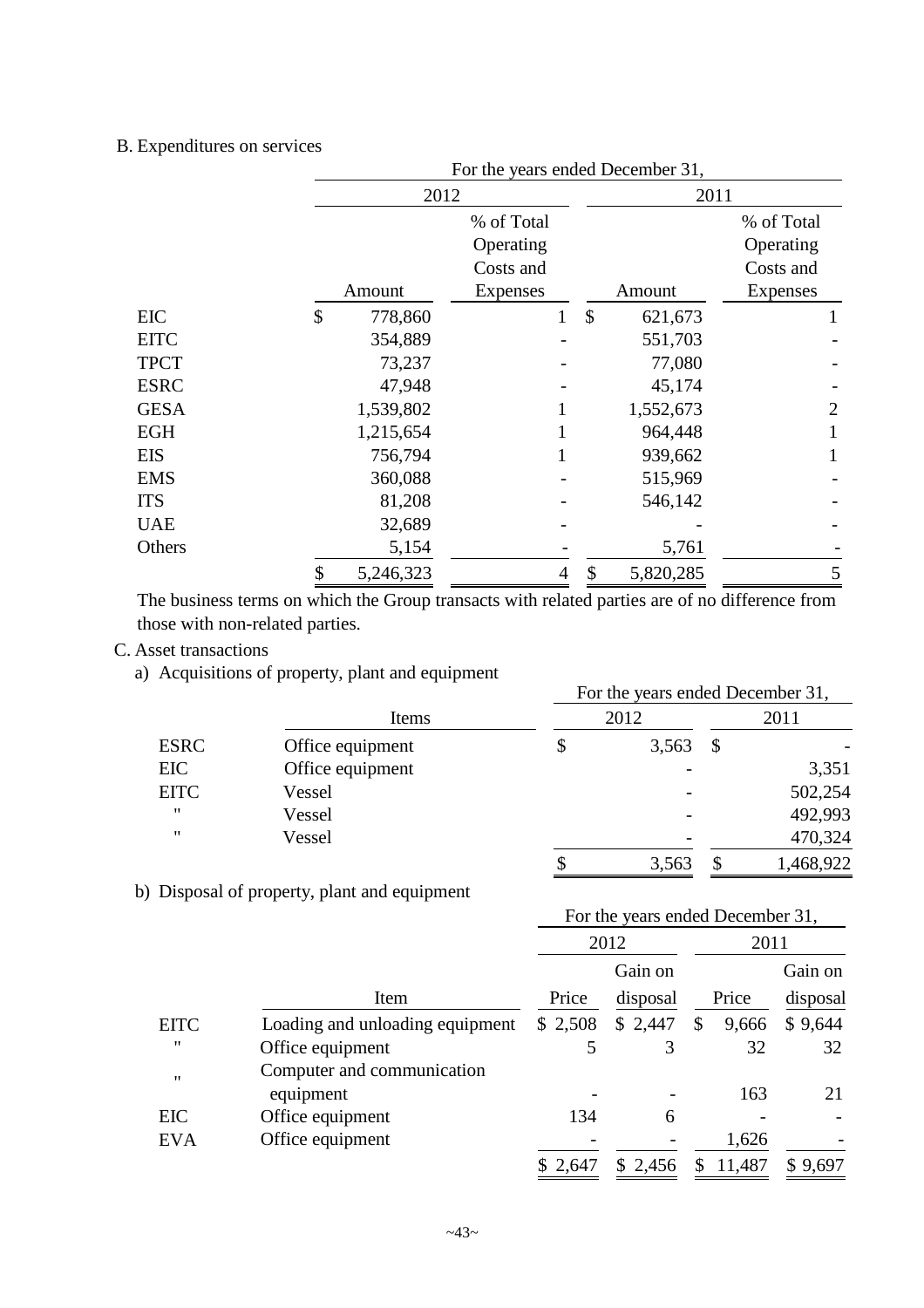## D.Lease

a) Rental income (recorded as non-operating income and gains) generated from the operating premises and parking lots leased to the related parties are as follows:

|                           |                                     | For the years ended December 31, |                      |                           |        |               |  |  |  |
|---------------------------|-------------------------------------|----------------------------------|----------------------|---------------------------|--------|---------------|--|--|--|
|                           |                                     | 2012                             |                      |                           | 2011   |               |  |  |  |
|                           | Leasehold                           | % of Total                       |                      |                           |        | % of Total    |  |  |  |
|                           | Property                            | Amount                           | <b>Rental Income</b> |                           | Amount | Rental Income |  |  |  |
| <b>EIC</b>                | Office building<br>and parking lots | \$<br>93,331                     | 83                   | $\boldsymbol{\mathsf{S}}$ | 95,040 | 80            |  |  |  |
| "                         | Vehicles                            | 681                              |                      |                           | 1,056  | 1             |  |  |  |
| <b>EVA</b>                | Office building                     | 2,961                            | 3                    |                           | 1,595  |               |  |  |  |
| <b>ESRC</b>               | Parking lots                        | 24                               |                      |                           | 96     |               |  |  |  |
| Chang Yung-<br>Fa Charity |                                     |                                  |                      |                           |        |               |  |  |  |
| Foundation                | Office building                     | 241                              |                      |                           | 218    |               |  |  |  |
|                           |                                     | \$<br>97,238                     | 87                   | \$                        | 98,005 | 82            |  |  |  |

b) Rental expense (recorded as general and administrative expenses) incurred for operating premises and parking lots leased from the related parties are as follows:

|            |                  | For the years ended December 31, |            |    |        |                 |  |  |  |  |
|------------|------------------|----------------------------------|------------|----|--------|-----------------|--|--|--|--|
|            |                  | 2012                             |            |    | 2011   |                 |  |  |  |  |
|            |                  |                                  | % of Total |    |        | % of Total      |  |  |  |  |
|            | Leasehold        |                                  | Rental     |    |        | Rental          |  |  |  |  |
|            | Property         | Amount                           | Expenses   |    | Amount | <b>Expenses</b> |  |  |  |  |
| EIC        | Office buildings | \$<br>45,325                     | 99         | \$ | 43,456 | 99              |  |  |  |  |
| <b>EVA</b> | Office buildings | 79                               |            |    | 53     |                 |  |  |  |  |
|            |                  | \$<br>45,404                     | 99         | \$ | 43,509 | 100             |  |  |  |  |

c) Rental expense incurred for the vessels and slot leased from the related parties are recorded as direct operating costs. Details are set forth below:

|             |        |           | For the years ended December 31, |               |           |             |  |  |
|-------------|--------|-----------|----------------------------------|---------------|-----------|-------------|--|--|
|             |        | 2012      |                                  |               | 2011      |             |  |  |
|             |        |           | % of Total                       |               |           | % of Total  |  |  |
|             |        |           | Charter and                      |               |           | Charter and |  |  |
|             |        |           | Slotting                         |               |           | Slotting    |  |  |
|             |        | Amount    | <b>Expenses</b>                  |               | Amount    | Expenses    |  |  |
| <b>EITC</b> | \$     | 192,368   | 5                                | $\mathcal{S}$ | 369,925   | 8           |  |  |
| <b>GESA</b> |        | 1,539,802 | 43                               |               | 1,552,673 | 35          |  |  |
| EIS         |        | 729,275   | 20                               |               | 939,662   | 21          |  |  |
| <b>EMS</b>  |        | 360,088   | 10                               |               | 515,969   | 11          |  |  |
| <b>ITS</b>  |        | 81,208    | $\overline{2}$                   |               | 546,142   | 12          |  |  |
| EGH<br>\$   | 16,346 |           |                                  | 4,232         |           |             |  |  |
|             |        | 2,919,087 | 81                               | \$            | 3,928,603 | 87          |  |  |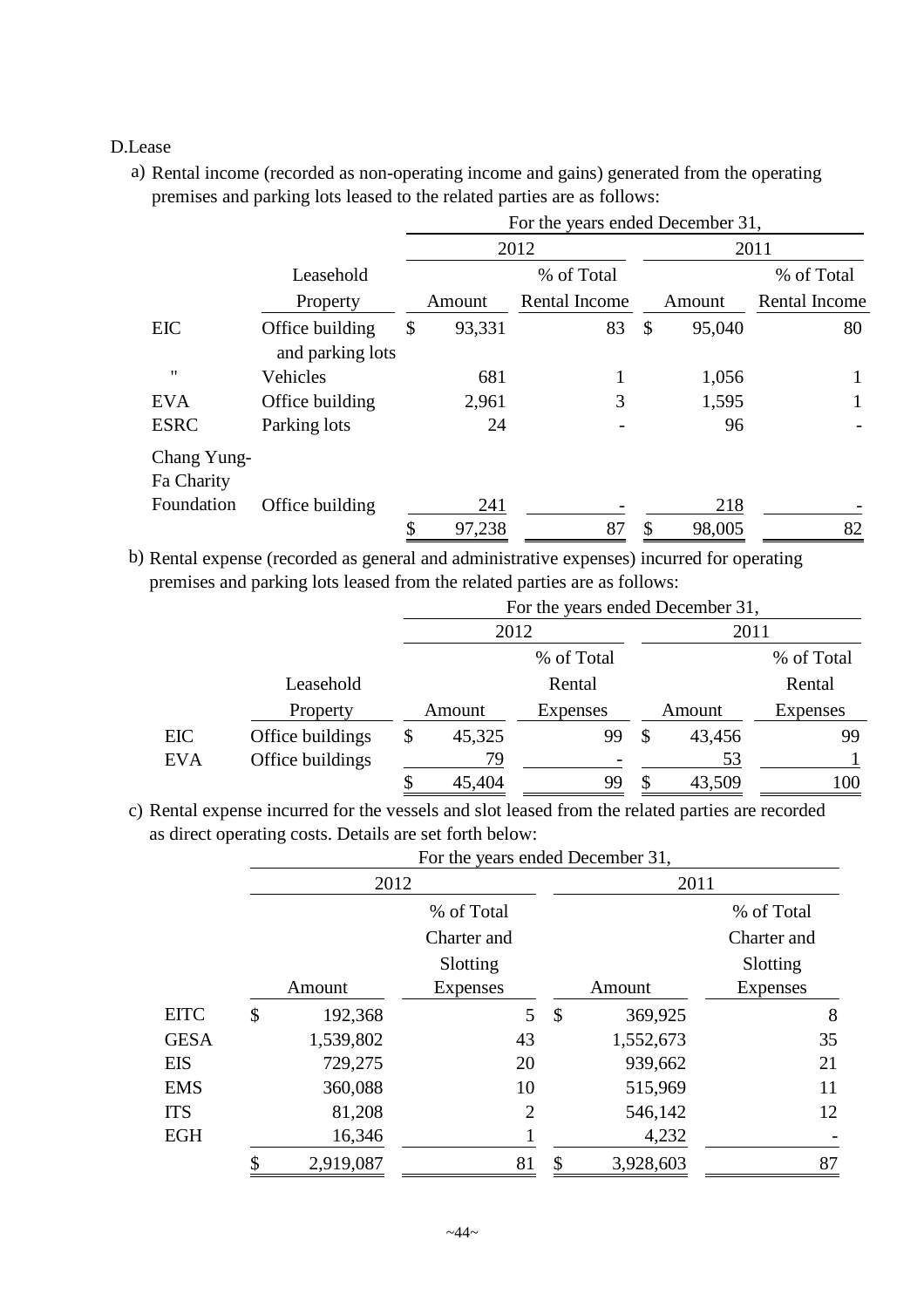# E.Receivables from and payables to related parties

The receivables from and payables to related parties bear no interest, and are set forth as follows:<br>December 31, 2012

|                     | December 31, 2012               |                | December 31, 2011            |                |
|---------------------|---------------------------------|----------------|------------------------------|----------------|
|                     |                                 | % of           |                              | % of           |
|                     |                                 | Account        |                              | Account        |
| Accounts receivable | Amount                          | <b>Balance</b> | Amount                       | <b>Balance</b> |
| <b>EIC</b>          | \$<br>85,641                    | $\mathbf{1}$   | \$<br>72,796                 | 1              |
| <b>EITC</b>         | 20,915                          |                | 22,889                       | 1              |
| <b>EMS</b>          | 21,914                          |                | 12,043                       |                |
| <b>ITS</b>          | 16,985                          |                | 30,371                       |                |
| <b>STS</b>          | 13,104                          |                | 281                          |                |
| Others              | 13,767                          |                | 12,890                       |                |
|                     | \$<br>172,326                   |                | $\boldsymbol{\$}$<br>151,270 |                |
|                     | December 31, 2012               |                | December 31, 2011            |                |
|                     |                                 | % of           |                              | $%$ of         |
|                     |                                 | Account        |                              | Account        |
| Other receivables   | Amount                          | <b>Balance</b> | Amount                       | <b>Balance</b> |
| <b>EIC</b>          | \$<br>66,828                    | 8              | \$<br>71,416                 | 4              |
| Others              | 16,910                          | $\overline{2}$ | 7,108                        |                |
|                     | \$<br>83,738                    | 10             | \$<br>78,524                 |                |
|                     | December 31, 2012               |                | December 31, 2011            |                |
|                     |                                 | % of           |                              | % of           |
|                     |                                 | Account        |                              | Account        |
| Accounts payable    | Amount                          | <b>Balance</b> | Amount                       | <b>Balance</b> |
| <b>EITC</b>         | \$<br>15,063                    |                | $\mathcal{S}$<br>9,018       |                |
| <b>EIS</b>          | 593,574                         | 12             | 7,610                        |                |
| <b>ITS</b>          | 30,384                          | 1              | 22,260                       |                |
| <b>EMS</b>          | 23,556                          | 1              | 27,411                       | 1              |
| <b>EGH</b>          | 15,233                          |                | 939                          |                |
| Others              | 9,489                           |                | 10,463                       |                |
|                     | \$<br>687,299                   | 14             | 77,701<br>\$                 | $\overline{2}$ |
|                     | December 31, 2012               |                | December 31, 2011            |                |
|                     |                                 | $%$ of         |                              | $%$ of         |
|                     |                                 | Account        |                              | Account        |
| Other payables      | Amount                          | <b>Balance</b> | Amount                       | <b>Balance</b> |
| <b>EIS</b>          | $\boldsymbol{\hat{\mathsf{S}}}$ |                | \$<br>19,586                 | $\overline{2}$ |
| Others              | 1,008                           |                |                              |                |
|                     | 1,008<br>\$                     |                | 19,586<br>\$                 | $\overline{2}$ |
|                     |                                 |                |                              |                |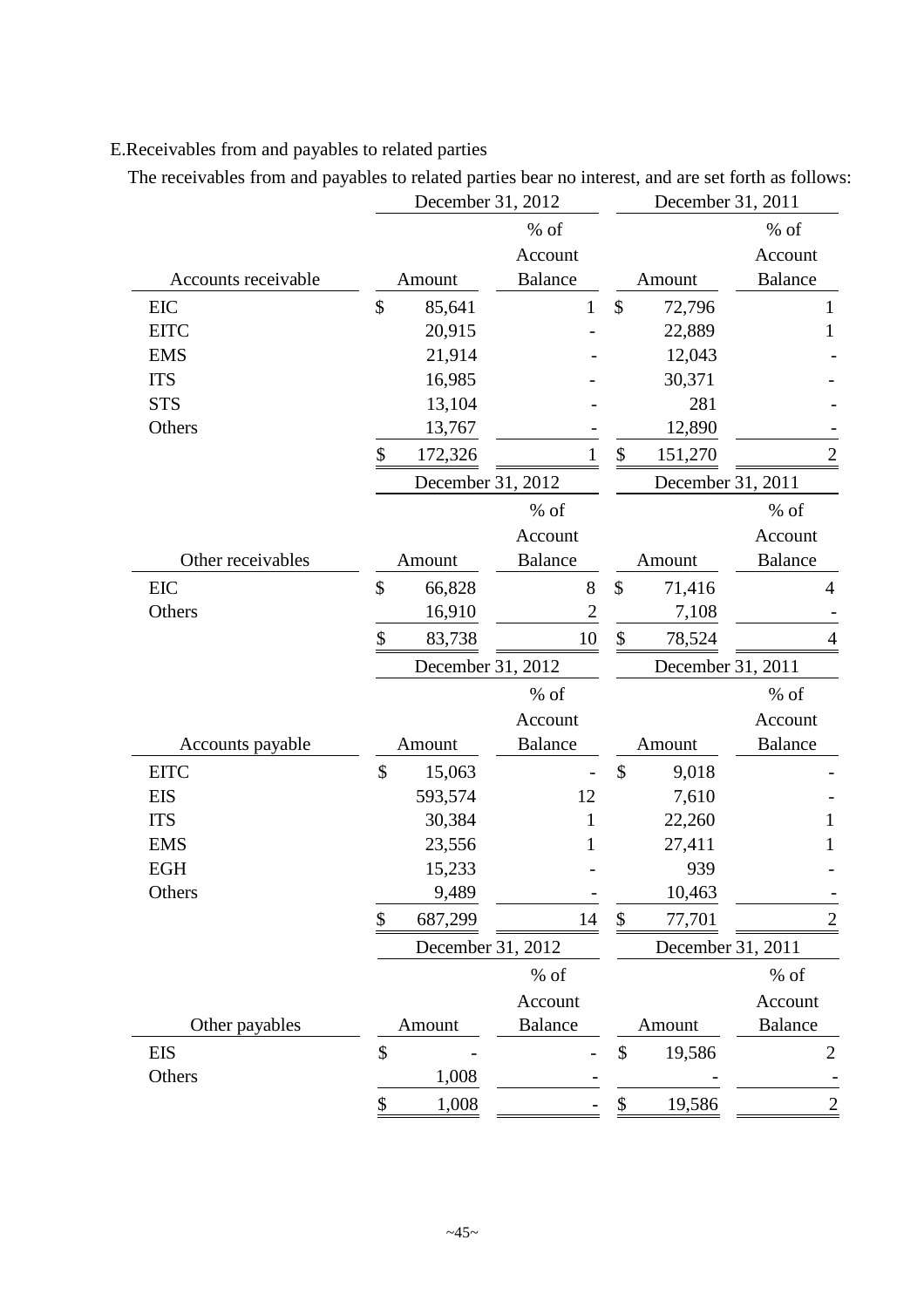## F. Loans receivable from and payable to related parties

Loans receivable from and payable to related parties as of December 31, 2012 and 2011 are as follows:

|                                                                                         |               |              | For the year ended December 31, 2012 |                      |                |                   |
|-----------------------------------------------------------------------------------------|---------------|--------------|--------------------------------------|----------------------|----------------|-------------------|
|                                                                                         | Maximum       |              |                                      | Annual interest      |                |                   |
|                                                                                         | balance       |              | <b>Ending balance</b>                | rate                 |                | Total interest    |
| Loans receivable from related parties (classified as other receivables-related parties) |               |              |                                      |                      |                |                   |
| Luanta                                                                                  | \$<br>439,665 |              | $\frac{\$}{155,751}$ 1.31%~2.18%     |                      | $\mathbb{S}$   | 2,418             |
| Loans payable to related parties (classified as other payables-related parties)         |               |              |                                      |                      |                |                   |
| <b>EIS</b>                                                                              | \$<br>68,643  | $\mathbb{S}$ | 68,643                               |                      | \$             |                   |
| <b>ITS</b>                                                                              | 43,572        |              | 43,572                               | $1.51\% \sim 1.73\%$ |                | 759               |
| <b>GESA</b>                                                                             | 580,960       |              |                                      | $1.46\% \sim 1.47\%$ |                | 2,226             |
|                                                                                         |               | \$           | 112,215                              |                      | \$             | 2,985             |
|                                                                                         |               |              | For the year ended December 31, 2011 |                      |                |                   |
|                                                                                         | Maximum       |              |                                      | Annual interest      |                |                   |
|                                                                                         | balance       |              | Ending balance                       | rate                 |                | Total interest    |
| Loans receivable from related parties (classified as other receivables-related parties) |               |              |                                      |                      |                |                   |
| Luanta                                                                                  | \$            |              | 483,527 \$ 442,114 1.35%~4.59%       |                      | $\mathbb{S}^-$ | 12,763            |
| Loans payable to related parties (classified as other payables-related parties)         |               |              |                                      |                      |                |                   |
| <b>EIS</b>                                                                              | \$<br>83,622  | \$           | 83,622                               |                      | \$             |                   |
| <b>ITS</b>                                                                              | 105,852       |              | 45,415                               | $1.25\% \sim 1.70\%$ |                | 1,035             |
|                                                                                         |               |              | 129,037                              |                      |                | 1,035             |
| (3) Endorsements and guarantees for related parties                                     |               |              |                                      |                      |                |                   |
| Endorsements and guarantees provided for its related parties are as follows:            |               |              |                                      |                      |                |                   |
|                                                                                         |               |              | December 31, 2012                    |                      |                | December 31, 2011 |
| <b>Balsam</b>                                                                           |               |              | <b>USD</b>                           | 78,400               | <b>USD</b>     | 49,000            |
| <b>CCT</b>                                                                              |               |              | <b>USD</b>                           | 9,600                | <b>USD</b>     | 9,600             |

TCT USD 24,167 USD 23,025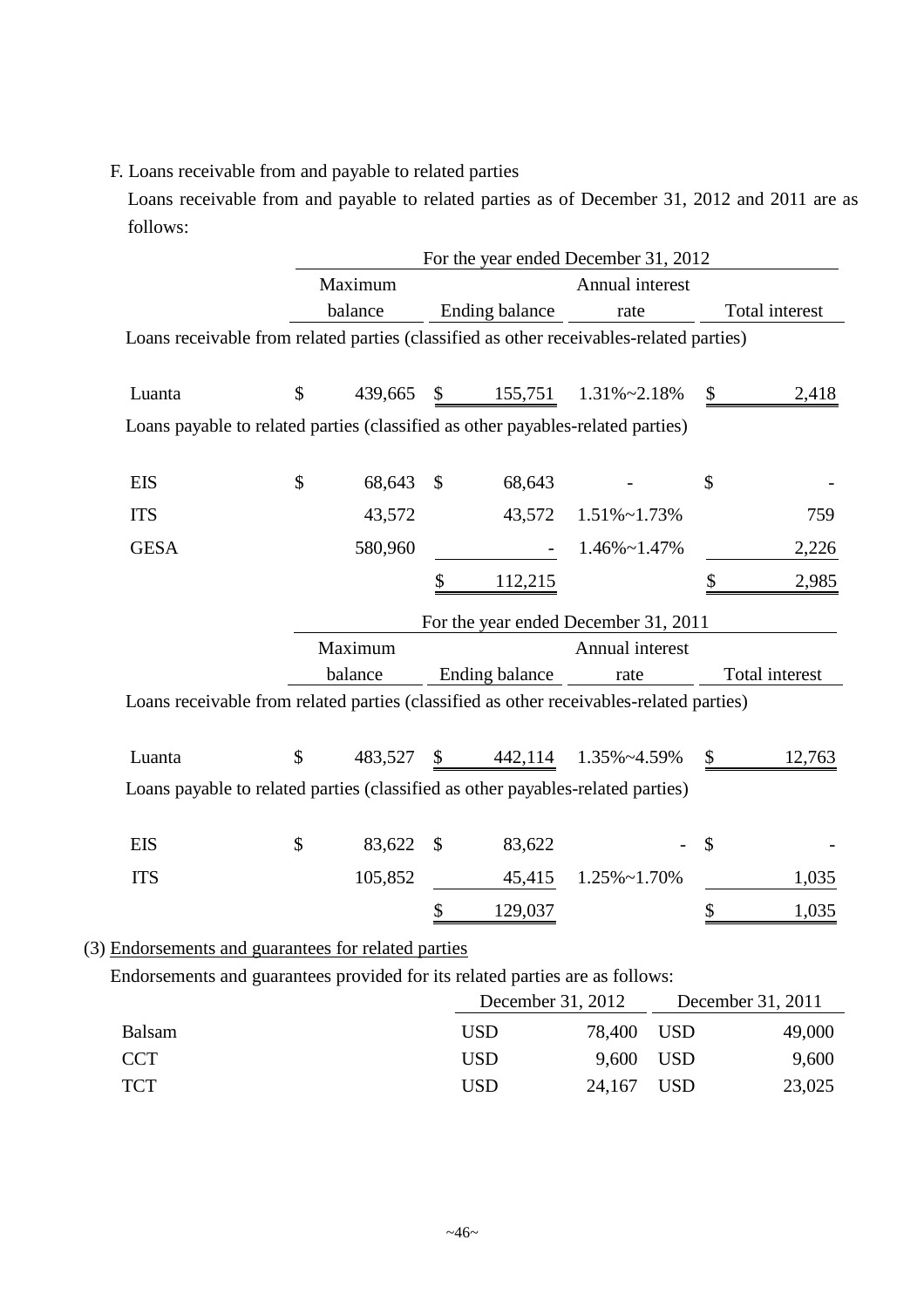- (4) Significant contracts with related parties
	- A.The Company entered into an agreement with EIC for consulting services on business management, computer information, and shipping affairs. Except for payments made on behalf of the Company which are charged on actual amounts, the remaining fees are charged on an hourly basis or by cost plus method. The contract took effect on July 1, 1996 and will remain effective unless terminated.
	- B.The Company entered into an agreement with EIC for services, such as cargo-forwarding and freight-collecting. As of December 31, 2012 and 2011, the receivables were \$84,612 and \$71,856, respectively. The contract took effect since 2002 unless terminated.
	- C.The Company entered into an agreement with ESRC for security service in the Taipei office, the Kaohsiung office, and the Kaohsiung container yards. The monthly service fees were \$940 for Taipei and \$1,614 for Kaohsiung.
	- D.The Group entered into agency agreements with its related parties to manage petty cash required by their vessels, and payments of Taiwanese crew salaries and insurance premiums. The transactions are recorded as "temporary debits". As of December 31, 2012 and 2011, the debit balances of the account are as follows:

|             | December 31, 2012 |   |        |
|-------------|-------------------|---|--------|
| <b>EMS</b>  | 13,396 \$         |   | 10,436 |
| <b>GESA</b> | 6,852             |   | 7,345  |
| EIS         | 5,503             |   | 3,468  |
| <b>EGH</b>  | 3,286             |   | 4,308  |
|             | 29,037            | S | 25,557 |

- E.The Group entered into agency agreements with its related parties, whereby the related parties act as the Group's domestic and overseas agents to deal with both domestic and foreign port formalities, such as arrival and departure of the Group's ships, cargo stevedoring and forwarding, freight collection, and payment of expenses incurred in domestic and foreign ports. The transactions are recorded as "agent accounts in other assets (liabilities) - current". As of December 31, 2012 and 2011, the details of the balances of the accounts are as follows:
	- a) Debit balance of agency reciprocal accounts

|            | December 31, 2012        | December 31, 2011 |
|------------|--------------------------|-------------------|
| EIC        | $\overline{\phantom{a}}$ | 43,760            |
| <b>UAE</b> | 34,039                   |                   |
|            | 34,039                   | ,760              |

b) Credit balance of agency reciprocal accounts

|            | December 31, 2012 | December 31, 2011 |                          |  |
|------------|-------------------|-------------------|--------------------------|--|
| EIC        | 141,046 \$        |                   | $\overline{\phantom{0}}$ |  |
| <b>UAE</b> |                   |                   |                          |  |
|            | 141,046           |                   |                          |  |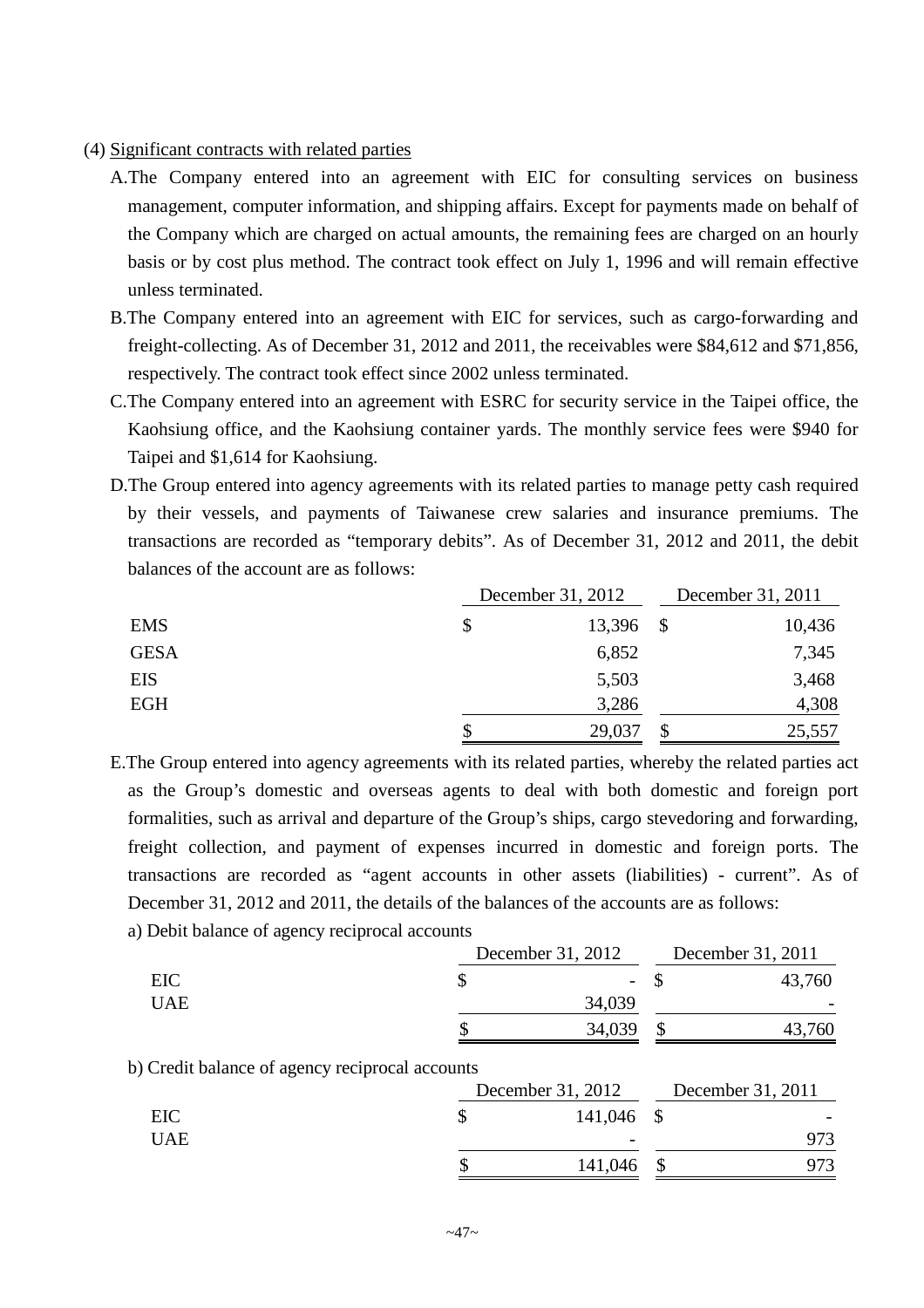F. Temporary accounts, between the Group and Evergreen International S.A., Gaining Enterprise S.A., Italia Marittima S.p.A., Evergreen Marine (Hong Kong) Ltd. and Evergreen Marine (Singapore) Pte. Ltd. incurred due to foreign port formalities and pier rental expenses are recognized as "agency reciprocal accounts" in other current assets (liabilities). Details of the balance as of December 31, 2012 and 2011 are as follows:

a) Debit balance of agency reciprocal accounts

|                                                 | December 31, 2012 |               | December 31, 2011 |
|-------------------------------------------------|-------------------|---------------|-------------------|
| <b>EIS</b>                                      | \$<br>414,083     | $\mathcal{S}$ | 1,091,251         |
| <b>GESA</b>                                     | 22,218            |               | 20,853            |
|                                                 | 436,301           | \$            | 1,112,104         |
| b) Credit balance of agency reciprocal accounts |                   |               |                   |
|                                                 |                   |               |                   |
|                                                 | December 31, 2012 |               | December 31, 2011 |
| <b>EMS</b>                                      | \$<br>359,823     | $\mathcal{S}$ | 55,716            |
| <b>EGH</b>                                      | 196,344           |               | 179,271           |
| <b>ITS</b>                                      | 22,149            |               | 93,208            |

G.The Company has been commissioned by its related parties to manage their vessel affairs. The management fees are charged monthly and are recorded as operating revenues. Details of the management fees recognized for the years ended December 31, 2012 and 2011 are as follows:

|                                                               | For the years ended December 31, |                                  |               |         |  |
|---------------------------------------------------------------|----------------------------------|----------------------------------|---------------|---------|--|
|                                                               |                                  | 2012                             |               | 2011    |  |
| <b>EITC</b>                                                   | \$                               | 84,849                           | $\mathcal{S}$ | 85,711  |  |
| <b>EIS</b>                                                    |                                  | 57,052                           |               | 54,520  |  |
| <b>EMS</b>                                                    |                                  | 33,744                           |               | 29,423  |  |
| <b>GESA</b>                                                   |                                  | 24,810                           |               | 23,088  |  |
| EGH                                                           |                                  | 21,520                           |               | 21,243  |  |
| <b>ITS</b>                                                    |                                  | 8,465                            |               | 9,073   |  |
|                                                               | \$                               | 230,440                          | \$            | 223,058 |  |
| (5) Disclosure of managements salaries, bonuses and allowance |                                  |                                  |               |         |  |
|                                                               |                                  | For the years ended December 31, |               |         |  |
|                                                               |                                  | 2012                             |               | 2011    |  |
| Salary and bonuses                                            | \$                               | 131,200                          | $\mathcal{S}$ | 128,837 |  |
| Administrative fees                                           |                                  | 6,017                            |               | 3,635   |  |
| Directors' and supervisors'<br>remuneration and employees'    |                                  |                                  |               |         |  |
| bonuses                                                       |                                  | 5,768                            |               | 3,510   |  |
|                                                               | \$                               | 142,985                          | \$            | 135,982 |  |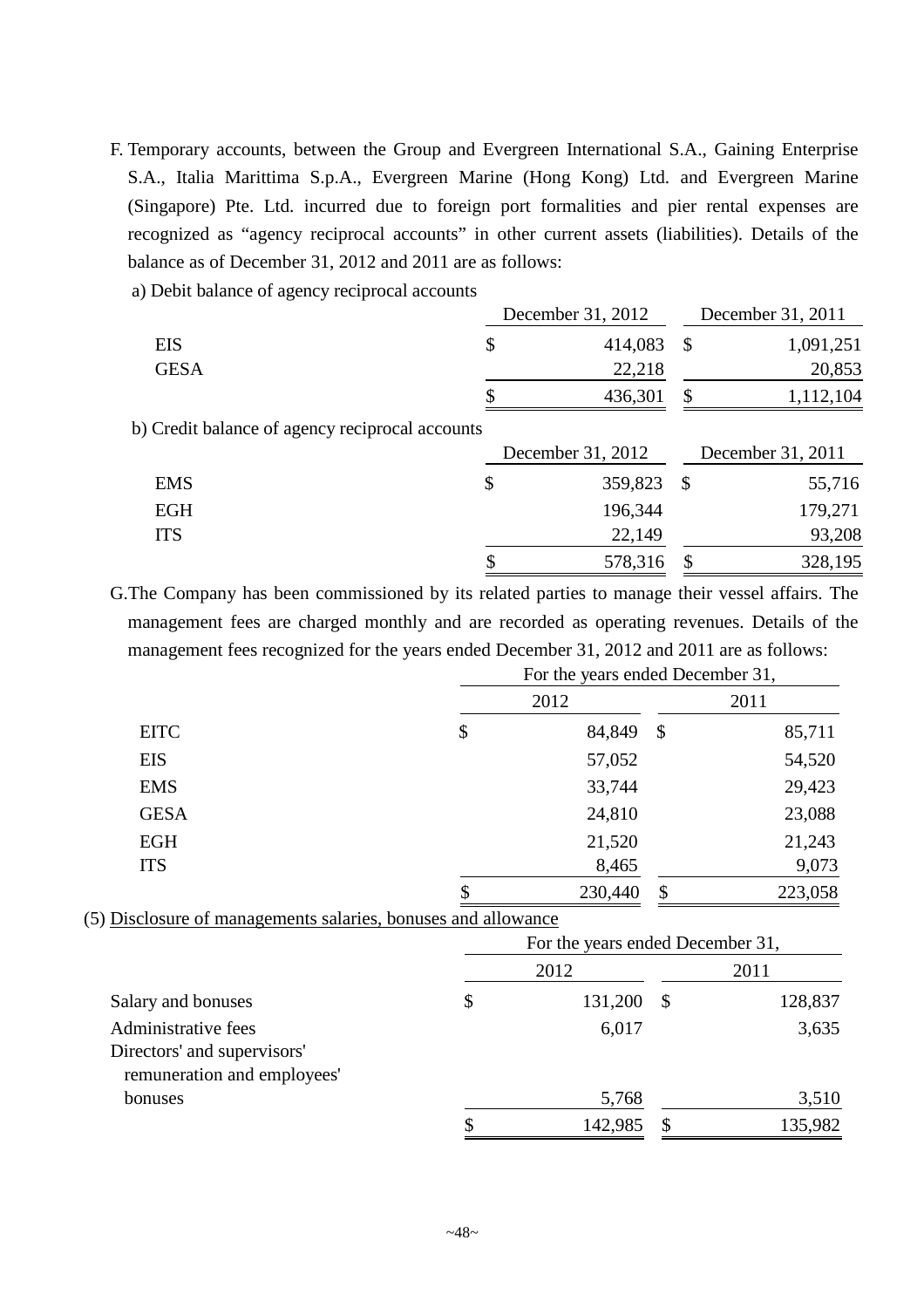- A.Salaries and bonuses includes salaries, premiums, pensions, severance pay, bonuses, and incentives.
- B.Administrative fees include travel allowances, discretionary allowances, stipends, and provision of vehicles and housing, etc.
- C.Employees' bonuses and directors' and supervisors' remuneration is estimated in statement of income in this period.

#### 6. PLEDGED ASSETS

The Group's assets pledged as collateral as of December 31, 2012 and 2011 are as follows:

|                                               |    |                   | Book value        |            |                    |  |
|-----------------------------------------------|----|-------------------|-------------------|------------|--------------------|--|
| Pledged assets                                |    | December 31, 2012 | December 31, 2011 |            | Purpose            |  |
| <b>Restricted assets</b>                      |    |                   |                   |            | Performance        |  |
| -Pledged time deposits<br>Refundable deposits | \$ | 550,214           | $\mathbb{S}$      | 520,132    | guarantee          |  |
| -Pledged time deposits                        |    | 2,000             |                   | 2,000      | $^{\prime\prime}$  |  |
| Property, plant and equipment                 |    |                   |                   |            |                    |  |
| -Land                                         |    | 1,800,093         |                   | 1,800,093  | Long-term loan     |  |
| -Buildings                                    |    | 788,120           |                   | 813,889    | "                  |  |
| -Loading and unloading equipment              |    | 1,154,395         |                   | 1,337,866  | $^{\prime\prime}$  |  |
| -Ships                                        |    | 17,541,412        |                   | 13,362,686 | $^{\prime\prime}$  |  |
| -Transportation equipment                     |    | 593,267           |                   | 1,642,626  | $^{\prime\prime}$  |  |
| long-term equity investments accounted for    |    |                   |                   |            | Exchange           |  |
| under the equity method -EITC                 |    |                   |                   | 1,631,851  | corporate bonds    |  |
|                                               |    | 22,429,501        | \$                | 21,111,143 | payable as subject |  |

#### 7. COMMITMENTS AND CONTINGENT LIABILITIES

- A. As of December 31, 2012, the Company had delegated Deutsche Bank to issue Letter of Credit amounting to USD 5,000.
- B. As for the list and amount of the Group's endorsement and guarantee, please refer to Note 5, Related Party Transactions.
- C. A former stockholder of the Company sold some of its shares through issuance of global depository receipts (GDRs). The issuance of GDRs was approved by the SEC on June 19, 1996 as per Letter (85) Tai-Cai-Zheng (1) No. 35410. On August 2, 1996, the GDRs were approved by the UK governing authority to be listed on the London Stock Exchange and were issued in Asia, Europe and the US. The initial number of units issued was 5,449,592, representing 54,495,920 shares of the Company's common stock at \$50.50 (in dollars) per share, and the number of supplementary units issued was 817,438. In total, the number of units issued was 6,267,030, representing 62,670,300 shares of the Company's common stock at \$50.50 (in dollars) per share, and the GDRs issued amounted to USD115,000. Another 2,085,856 units, representing 20,858,634 shares of the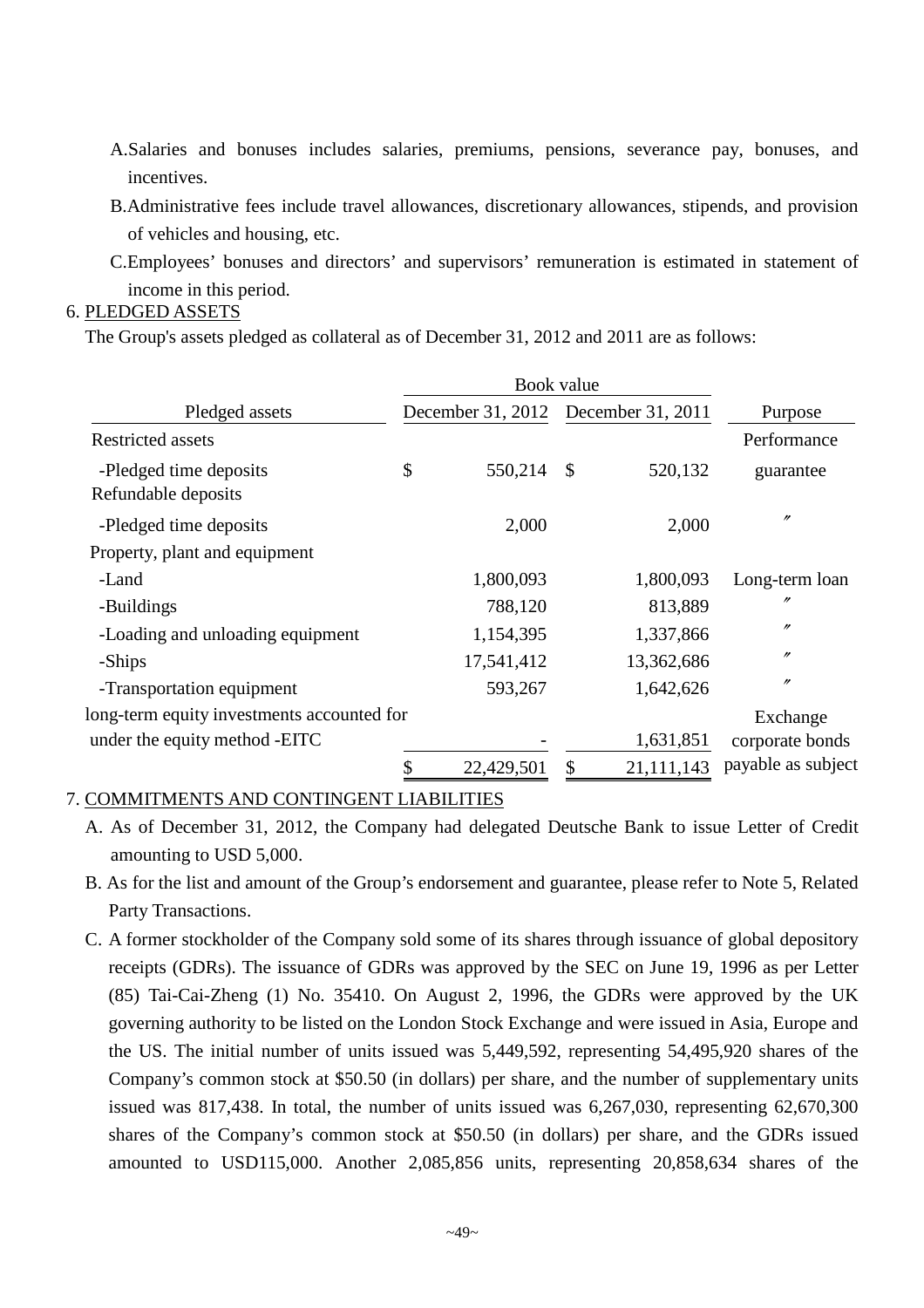Company's common stock, were issued during the period from 1997 to December 31, 2012. As of December 31, 2012, 7,996,386 units were redeemed and 356,500 units were outstanding, representing 3,565,074 shares of the Company's common stock.

- D. As of December 31, 2012, the long-term and medium-term loan facilities granted by the financial institutions with the resolution from the Board of Directors to finance the Company's purchase of new ships and general working capital requirement amounted to \$41,995,249 and the unutilized credits was \$13,924,302.
- E. As of December 31, 2012, the estimated amount of charter expense in the following years under long-term contracts is set forth as follows:

| Year          |            | Amount  |
|---------------|------------|---------|
| within 1 year | <b>USD</b> | 180,943 |
| $1 - 2$ years |            | 45,841  |
| $2-3$ years   |            | 40,177  |
| $3 - 4$ years |            | 12,730  |
| $4-5$ years   |            | 7,121   |
|               | USD        | 286,812 |

- F. As of December 31, 2012, the amount of guaranteed notes issued by the Company for loans borrowed was \$28,457,441.
- G. To meet operational needs, the Group signed the shipbuilding contracts with Samsung Heavy Industries Co., Ltd. As of December 31, 2012, the total price of shipbuilding contracts amounted to USD1, 339,000, USD 463,500 of which remain unpaid.
- H. To meet operational needs, the Group signed shipbuilding contracts for seven container vessels with Taiwan Shipbuilding Co., Ltd. As of December 31, 2012, the total price of shipbuilding contracts amounted to USD721,000, USD628,300 of which remain unpaid.

## 8. SIGNIFICANT CATASTROPHE

None.

## 9. SUBSEQUENT EVENTS

The Company's Board of Directors proposed the appropriation of earnings on March 26, 2013 and the related information is described in Note 4(19).

- 10. OTHERS
	- (1) Financial statement presentation

Certain accounts in the 2011 financial statements were reclassified to conform with the 2012 financial statement presentation.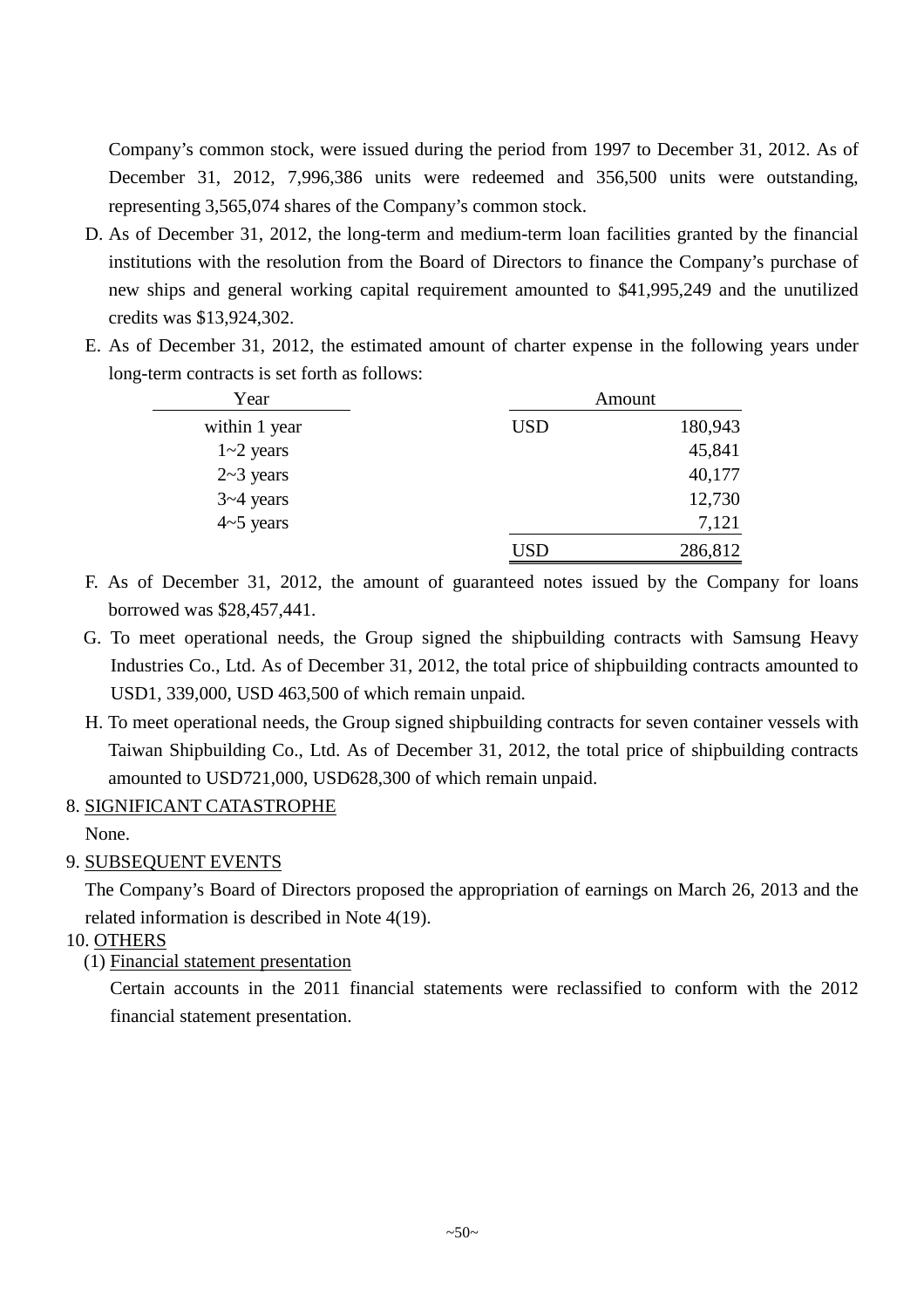## (2) Fair value information of financial instruments

|                                                       | December 31, 2012 |               |                      |  |  |
|-------------------------------------------------------|-------------------|---------------|----------------------|--|--|
|                                                       |                   | Fair value    |                      |  |  |
|                                                       |                   | Quotations    | Estimated<br>using a |  |  |
|                                                       | <b>Book</b>       | in an active  | valuation            |  |  |
|                                                       | value             | market        | technique            |  |  |
| Non-derivative financial instruments:                 |                   |               |                      |  |  |
| Assets                                                |                   |               |                      |  |  |
| Cash and cash equivalents                             | \$31,984,708      | $\mathcal{S}$ | \$31,984,708         |  |  |
| Notes and accounts receivable                         | 14,146,238        |               | 14,146,238           |  |  |
| Financial assets at fair value through profit or loss |                   |               |                      |  |  |
| <b>Equity securities</b>                              | 243               | 243           |                      |  |  |
| Beneficiary certificates                              | 1,403,823         | 1,403,823     |                      |  |  |
| Corporate bonds                                       | 76,648            |               | 76,648               |  |  |
| <b>Restricted assets</b>                              | 550,214           |               | 550,214              |  |  |
| Available-for-sale financial assets - non-current     | 640,209           | 640,209       |                      |  |  |
| Held-to-maturity financial assets - non-current       | 370,000           |               | 370,000              |  |  |
| Financial assets carried at cost - non-current        | 1,505,358         |               |                      |  |  |
| Refundable deposits                                   | 117,260           |               | 117,260              |  |  |
| Liabilities                                           |                   |               |                      |  |  |
| Short-term loans                                      | 1,452,400         |               | 1,452,400            |  |  |
| Notes and accounts payable                            | 16, 145, 425      |               | 16, 145, 425         |  |  |
| Bonds payable (including current<br>portion)          | 3,548,791         |               | 3,548,791            |  |  |
| Long-term loans (including current portion)           | 48,074,664        |               | 48,074,664           |  |  |
| Guarantee deposits received                           | 39,712            |               | 39,712               |  |  |
| Derivative financial instruments:                     |                   |               |                      |  |  |
| Assets                                                |                   |               |                      |  |  |
| <b>Embedded derivatives</b>                           | 3,923             |               | 3,923                |  |  |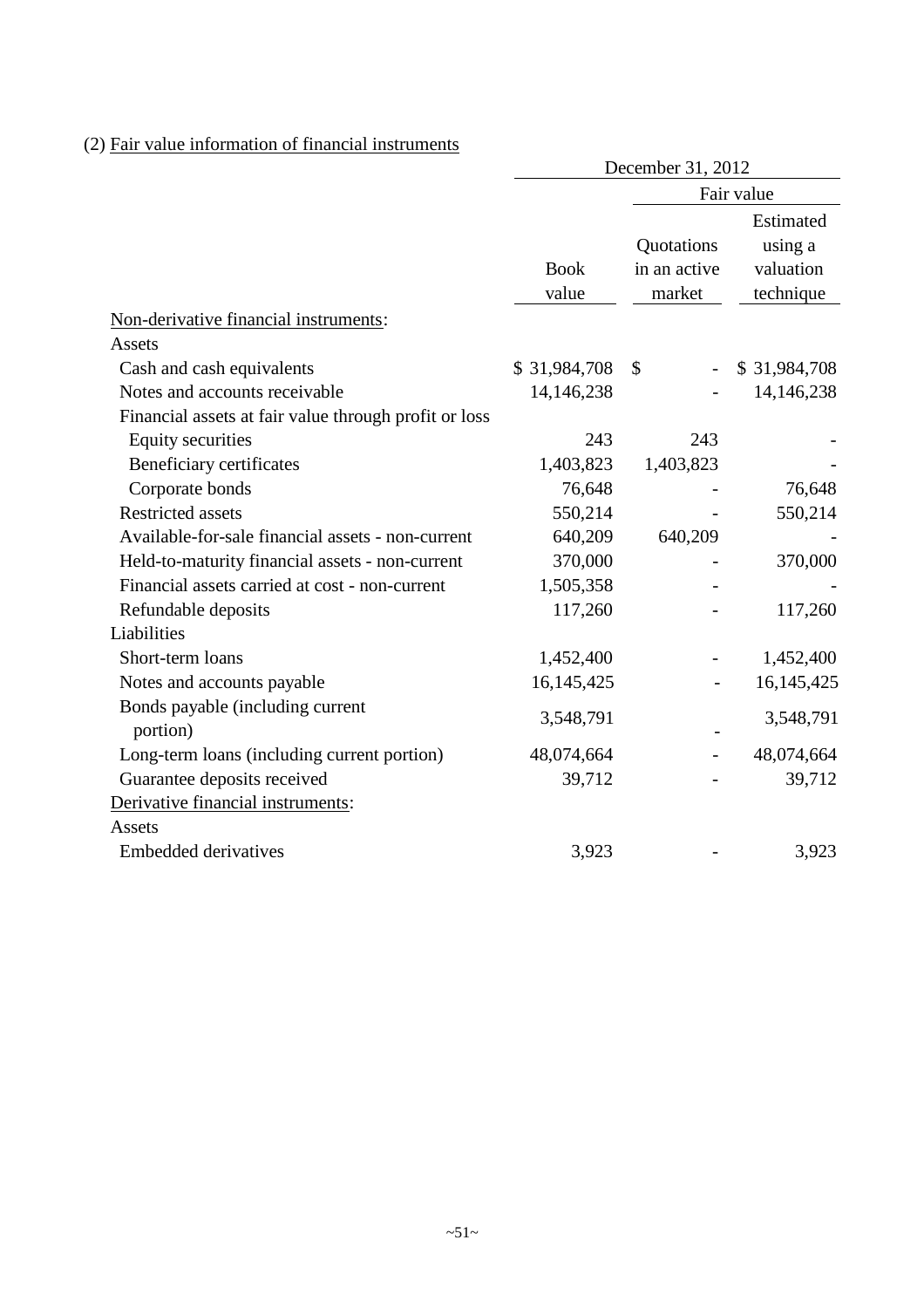|                                                       | December 31, 2011    |                                      |                                                |  |
|-------------------------------------------------------|----------------------|--------------------------------------|------------------------------------------------|--|
|                                                       |                      |                                      | Fair value                                     |  |
|                                                       | <b>Book</b><br>value | Quotations<br>in an active<br>market | Estimated<br>using a<br>valuation<br>technique |  |
| Non-derivative financial instruments:                 |                      |                                      |                                                |  |
| Assets                                                |                      |                                      |                                                |  |
| Cash and cash equivalents                             | \$23,006,258         | \$                                   | \$23,006,258                                   |  |
| Notes and accounts receivable                         | 10,202,535           |                                      | 10,202,535                                     |  |
| Financial assets at fair value through profit or loss |                      |                                      |                                                |  |
| <b>Equity securities</b>                              | 10,003               | 10,003                               |                                                |  |
| Beneficiary certificates                              | 2,220,851            | 2,220,851                            |                                                |  |
| Corporate bonds                                       | 62,959               |                                      | 62,959                                         |  |
| Held-to-maturity financial assets - current           | 951,382              |                                      | 951,382                                        |  |
| <b>Restricted assets</b>                              | 520,132              |                                      | 520,132                                        |  |
| Available-for-sale financial assets - non-current     | 602,904              | 602,904                              |                                                |  |
| Held-to-maturity financial assets - non-current       | 370,000              |                                      | 370,000                                        |  |
| Financial assets carried at cost - non-current        | 1,515,391            |                                      |                                                |  |
| Refundable deposits                                   | 118,412              | $\overline{a}$                       | 118,412                                        |  |
| Liabilities                                           |                      |                                      |                                                |  |
| Short-term loans                                      | 3,910,312            |                                      | 3,910,312                                      |  |
| Notes and accounts payable                            | 14,752,568           |                                      | 14,752,568                                     |  |
| Bonds payable (including current                      |                      |                                      |                                                |  |
| portion)                                              | 2,955,661            |                                      | 2,955,661                                      |  |
| Long-term loans (including current portion)           | 42,010,676           |                                      | 42,010,676                                     |  |
| Guarantee deposits received                           | 40,231               |                                      | 40,231                                         |  |
| Derivative financial instruments:                     |                      |                                      |                                                |  |
| Assets                                                |                      |                                      |                                                |  |
| Cross currency swap                                   | 1,824                |                                      | 1,824                                          |  |
| Liabilities                                           |                      |                                      |                                                |  |
| Interest rate swap                                    | 250,083              |                                      | 250,083                                        |  |
| <b>Embedded derivatives</b>                           | 5,163                |                                      | 5,163                                          |  |

The methods and assumptions used to estimate the fair value of the above financial instruments are summarized below:

- A.The fair values of short-term financial instruments were determined using their carrying value because of the short maturities of these instruments. This method applies to cash and cash equivalents, notes and accounts receivable/payable, refundable deposits, restricted assets, short-term loans and guarantee deposits received.
- B.For financial assets at fair value through profit or loss and available-for-sale financial assets with quoted market price available in an active market, the fair value is determined using the quoted market price. When there is no quoted market price for reference, a substitute valuation technique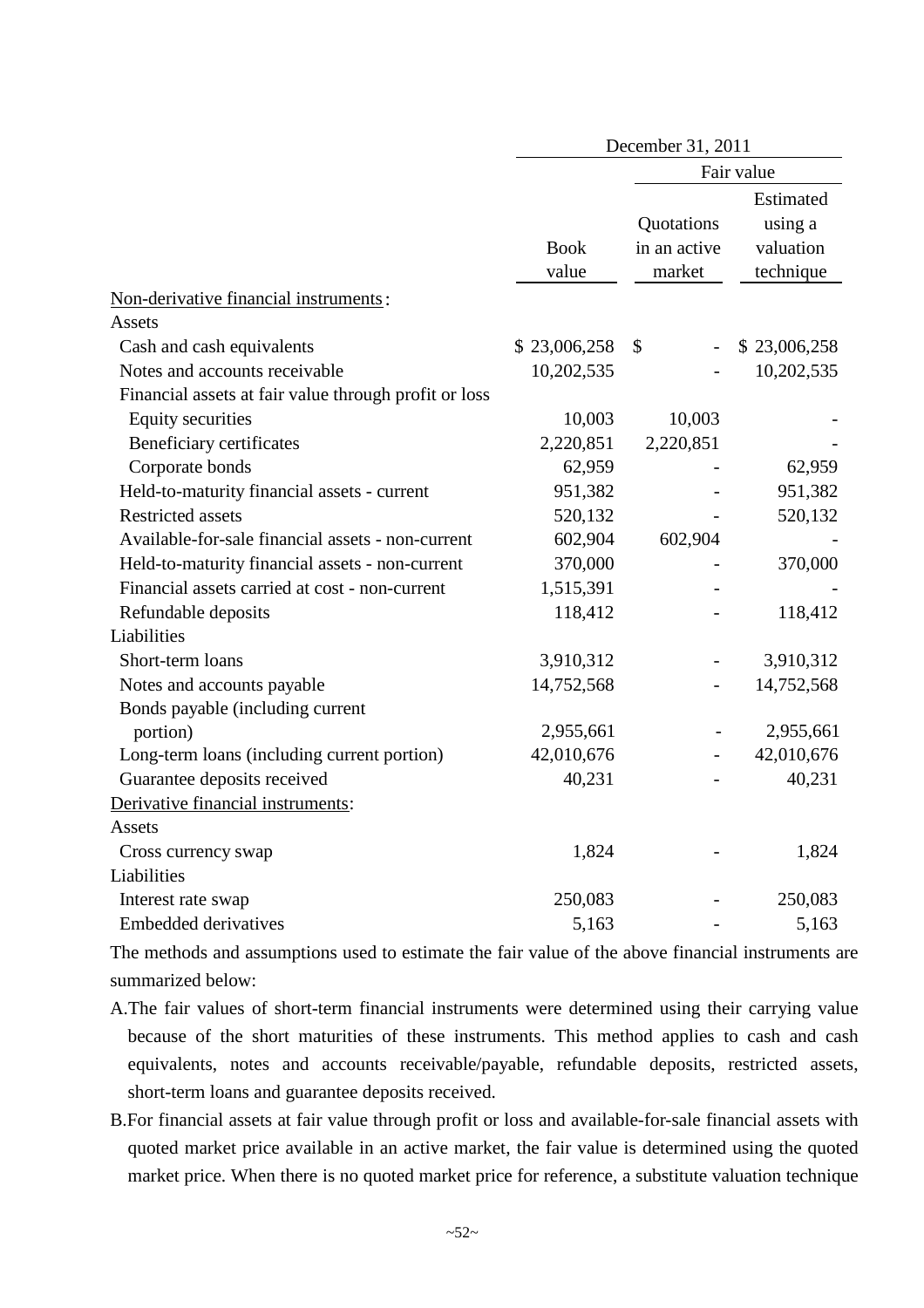is used to measure the fair value which incorporates all factors that market participants would consider in making estimations and assumptions for setting a price and wherein such information is available to the Group.

- C.Held-to-maturity financial assets are those with fixed or determinable payments and a fixed time-to-maturity which the Group has positive intent and ability to hold. Upon measurement, held-to-maturity financial assets are carried at amortized cost. Any profits or losses incurred due to changes in fair value should be recognized in the income statement when the financial asset is derecognized, impaired or amortized.
- D.Financial assets carried at the cost, consists of unlisted stocks or those not actively traded in an active market. Their fair value could not be measured reliably; hence, such instruments are measured at cost in compliance with applicable accounting standards.
- E.Fair values of long-term loans are estimated based on the present values of future cash flows. For bank loans associated with floating interest rate, the carrying value represents its fair value.
- F.Fair values of corporate bonds payable are determined as the quoted market prices when available. When the quoted market prices are not available, fair values are estimated based on financial information or other information.
- G.The fair values of derivative financial instruments are determined based on the estimated amounts to be received or paid if the Group terminates the contract on the balance sheet date. Unrealized gains or losses arising from unsettled contracts are generally included. Ask price from counterparties are available for reference in setting fair values for the Group's derivative financial instruments.
- (3) Information on significant gain/loss and equity items on financial instruments
	- A.For the years ended December 31, 2012 and 2011, total interest income for financial assets and financial liabilities that are not at fair value through profit or loss amounted to \$229,049 and 235,521, respectively whereas the total interest expense amounted to \$457,771 and \$415,765, respectively.
	- B.For the years ended December 31, 2012 and 2011, the adjustment of shareholders' equity resulting from available-for-sale financial assets was credit \$38,828 and debit \$387,812, respectively; whereas the total loss or gain deducted from the adjustment of shareholders' equity resulting from available-for-sale financial assets were \$19,373 and \$35,957, respectively.
- (4) Information on interest rate risk positions

As of December 31, 2012 and 2011, the financial liabilities with fair value risk due to the change of interest rate amounted to \$0 and \$250,083, respectively. The financial assets with cash flow risk due to the change of interest rate amounted to \$4,768,347 and \$4,290,110, respectively; whereas the financial liabilities with cash flow risk due to the change of interest amounted to \$44,739,591 and \$42,927,184, respectively.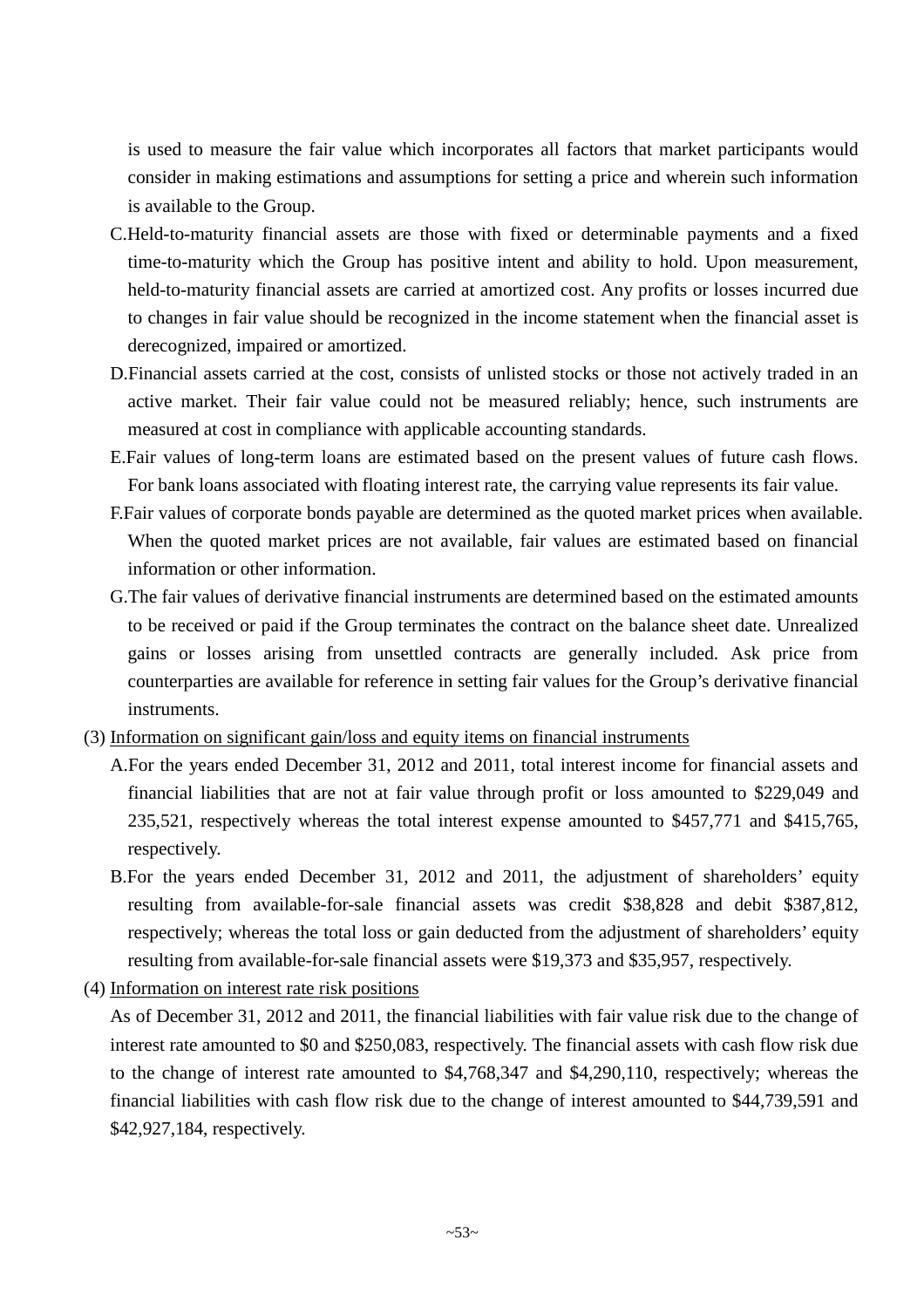#### (5) Risk policy and hedging strategy

The financial instruments held by the Group, other than derivative instruments, are composed of cash and cash equivalents, stocks, funds, bank loan, and corporate bonds. Such financial instruments are held for maintaining adequate operating capital. The Group also held other financial assets and liabilities, such as accounts receivable and payable generated from operating activities.

The transactions associated with derivative instruments mainly include interest rate swaps, cross currency swaps, foreign exchange options and oil swaps. The primary objective is to avoid the interest rate risk, exchange rate risk and fuel price variation arising from operating and financing activities.

The primary risks of financial instruments are cash flow risk associated with interest rate fluctuations, exchange rate risk, credit risk, and liquidity risk. The risk management policies are set forth below:

Cash flow risk associated with interest rate fluctuations

The Group's major exposure to cash flow risk associated with interest rate variations come primarily from long-term financing with floating interest. The Group adopts a combination of fixed and floating interest rate loans to manage such interest rate risks. In addition, the Group also engages in interest rate swaps to minimize cost of borrowings.

As of December 31, 2012, the carrying values of the Group's financial instruments exposed to interest rate are summarized in the order of maturity as follows:

A. Fixed interest rate

|                           | Within 1 year            |     | $1-2$ years                     | 2-3 years                | over 3 years  |    | Total       |
|---------------------------|--------------------------|-----|---------------------------------|--------------------------|---------------|----|-------------|
| Cash and cash equivalents | 26,843,379               | -S  | -\$<br>$\sim$                   | $\mathcal{L}^{\pm}$      | -\$<br>$\sim$ | \$ | 26,843,379  |
| Restricted assets         | 550,214                  |     | ۰                               |                          |               |    | 550,214     |
| Bank loan                 | $200,000$ (              |     | $200,000$ (                     | $2,200,000$ (            | $2,200,000$ ( |    | 4,800,000)  |
| Bonds payable             | $\overline{\phantom{a}}$ |     |                                 | $\sim$                   | $3,000,000$ ( |    | 3,000,000)  |
| B. Floating interest rate |                          |     |                                 |                          |               |    |             |
|                           | Within 1 year            |     | $1-2$ years                     | 2-3 years                | over 3 years  |    | Total       |
| Cash and cash equivalents | 4,768,347                | \$. | -\$<br>$\overline{\phantom{a}}$ | $\overline{\phantom{a}}$ | -S<br>$\sim$  | -S | 4,768,347   |
| Bank loan                 | 7,792,525) (             |     | $9,833,944$ ) (                 | $7,615,173$ (            | 19,497,949) ( |    | 44,739,591) |

The interest of financial instruments associated with the floating interest rates is remeasured within one year period and the interest for financial instruments associated with the fixed interest rate is fixed to maturity. The financial instruments not included in the preceding table are not subject to interest payments and thus, do not have inherent interest rate risk.

#### Exchange rate risk

Although the Group is exposed to exchange rate risk, the Group has stable cash inflows denominated in foreign currencies for meeting cash outflows denominated in foreign currency due to the fact that the Group operates in international transportation industry. In order to minimize exchange rate risk, the Group also engages in activities, such as borrowing of US Dollar loans, etc.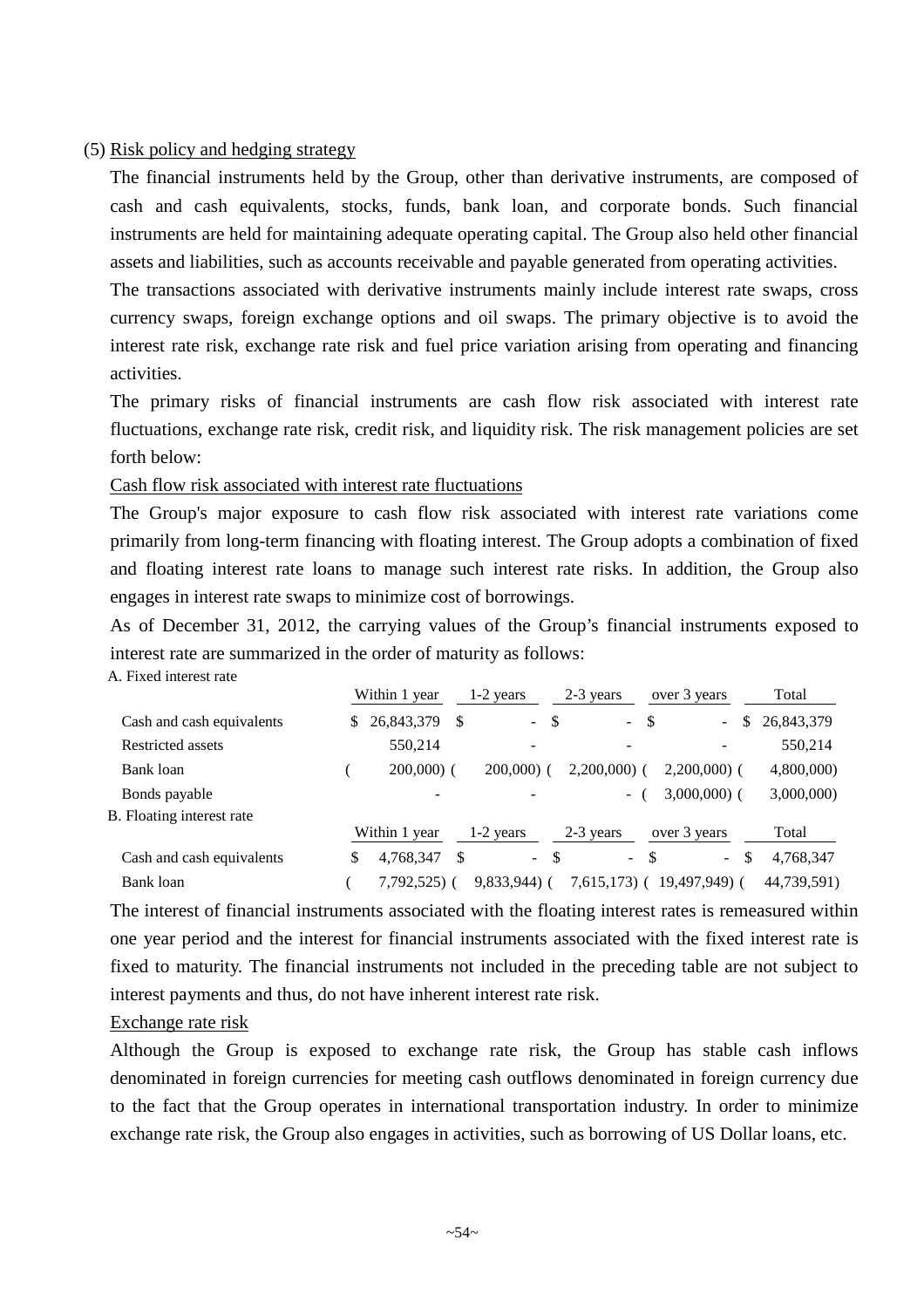|                          | December 31, 2012 |                   | December 31, 2011 |                           |                   |               |  |
|--------------------------|-------------------|-------------------|-------------------|---------------------------|-------------------|---------------|--|
|                          |                   | Foreign currency  |                   |                           | Foreign currency  |               |  |
|                          |                   | amount            | Exchange rate     |                           | amount            | Exchange rate |  |
| Financial assets:        |                   |                   |                   |                           |                   |               |  |
| Monetary items           |                   |                   |                   |                           |                   |               |  |
| <b>USD</b>               | \$                | 498,076           | 29.0480           | $\boldsymbol{\mathsf{S}}$ | 383,590           | 30.2765       |  |
| <b>EUR</b>               |                   | 53,414            | 38.4741           |                           | 37,013            | 39.2156       |  |
| <b>KRW</b>               |                   | 10,782,238        | 0.0271            |                           | 6,045,981         | 0.0262        |  |
| <b>THB</b>               |                   | 174,400           | 0.9482            |                           | 232,636           | 0.9533        |  |
| <b>GBP</b>               |                   | 6,900             | 46.8021           |                           |                   | 46.6455       |  |
| <b>IDR</b>               |                   | 57,874,455        | 0.0030            |                           |                   | 0.0032        |  |
| <b>CNY</b>               |                   |                   | 4.6581            |                           | 67,487            | 4.7913        |  |
| <b>ZAR</b>               |                   |                   | 3.4206            |                           | 29,530            | 3.7076        |  |
| <b>VND</b>               |                   |                   | 0.0014            |                           | 79,624,998        | 0.0014        |  |
| <b>INR</b>               |                   |                   | 0.5302            |                           | 152,971           | 0.5722        |  |
| Non-monetary items       |                   |                   |                   |                           |                   |               |  |
| <b>USD</b>               |                   | 170,840           | 29.0480           |                           | 101,064           | 30.2765       |  |
| <b>MYR</b>               |                   | 63,195            | 9.4820            |                           | 115,524           | 9.5532        |  |
| <b>GBP</b>               |                   |                   | 46.8021           |                           | 20,261            | 46.6455       |  |
| Long-term equity         |                   |                   |                   |                           |                   |               |  |
| investment accounted for |                   |                   |                   |                           |                   |               |  |
| under the equity method  |                   |                   |                   |                           |                   |               |  |
| <b>USD</b>               |                   | 351,671           | 29.0480           |                           | 234,740           | 30.2765       |  |
|                          |                   | December 31, 2012 |                   |                           | December 31, 2011 |               |  |
|                          |                   | Foreign currency  |                   |                           | Foreign currency  |               |  |
|                          |                   | amount            | Exchange rate     |                           | amount            | Exchange rate |  |
| Financial liabilities:   |                   |                   |                   |                           |                   |               |  |
| Monetary items           |                   |                   |                   |                           |                   |               |  |
| <b>USD</b>               | \$                | 1,194,764         | 29.0480           | \$                        | 759,064           | 30.2765       |  |
| <b>EUR</b>               |                   | 30,165            | 38.4741           |                           | 25,165            | 39.2156       |  |
| <b>GBP</b>               |                   | 96,763            | 46.8021           |                           | 192,632           | 46.6455       |  |
| <b>THB</b>               |                   | 198,333           | 0.9482            |                           | 343,006           | 0.9533        |  |
| <b>KRW</b>               |                   |                   | 0.0271            |                           | 4,439,096         | 0.0262        |  |
| <b>CNY</b>               |                   |                   | 4.6581            |                           | 43,649            | 4.7913        |  |
| <b>ZAR</b>               |                   |                   | 3.4206            |                           | 21,092            | 3.7076        |  |
| <b>INR</b>               |                   |                   | 0.5302            |                           | 277,364           | 0.5722        |  |

The Group is engaged in the business which involves a number of non-functional currency. Details of the foreign currency and exchange rate are as follows: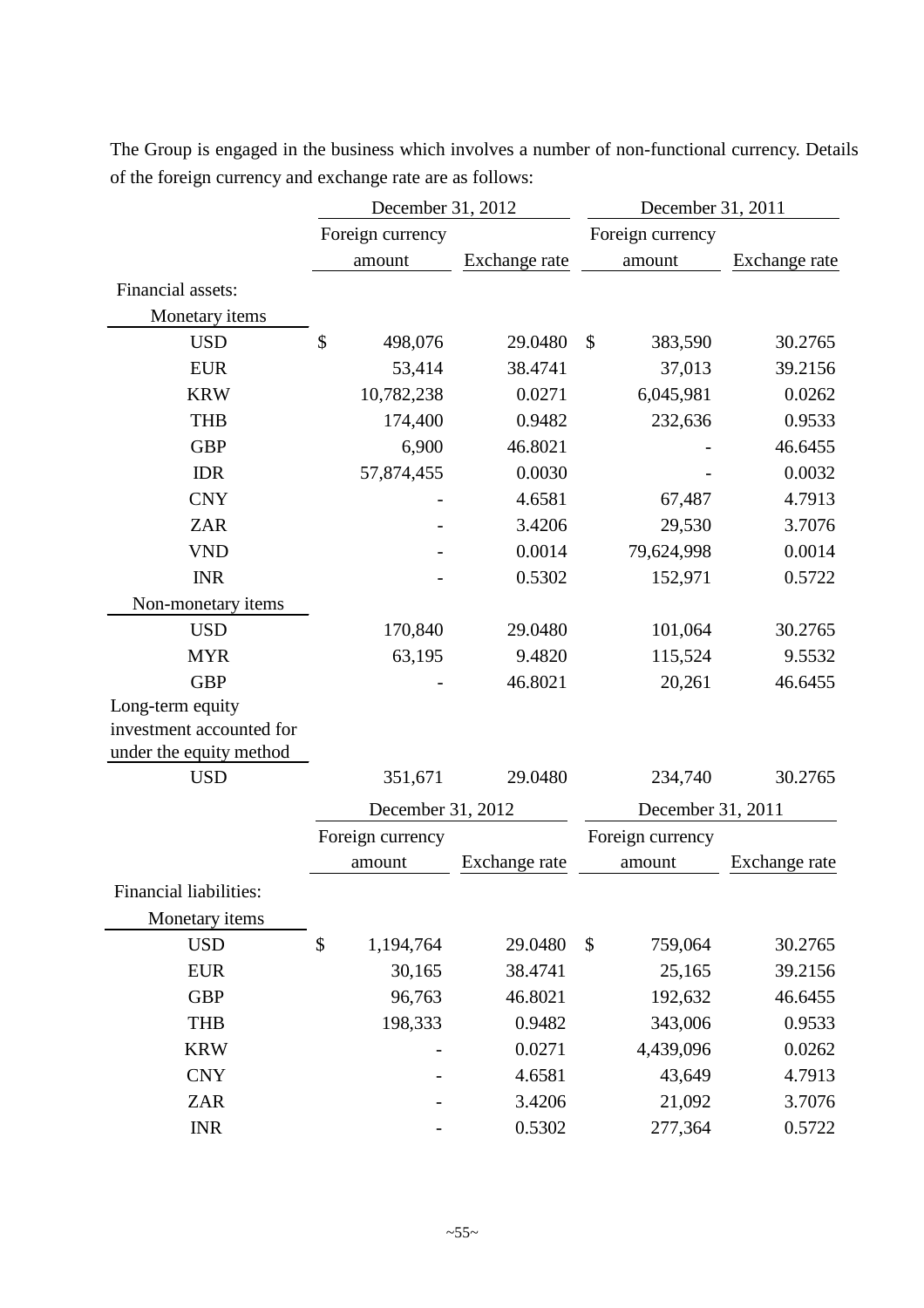### Credit risk

The Group only deals with third parties with good credit standings. In compliance with the Group's policies, strict credit assessment is to be performed by the Group prior to providing credit to customers. The occurrence of bad debts is also minimized by the Group's practices in continuously monitoring and assessing collections on notes and accounts receivables and making adjustments to the credit terms granted for each customer based on the conclusion drawn from such assessment. Moreover, the Group is restricted from engaging in credit trading with other business units operating under other functional currencies unless permission from the highest instruction unit has been received.

Other financial instruments held by the Group are subject to credit risk arising from the failure of counterparty to settle their contractual obligations as and when they fall due. Since the Group only deals with third parties with qualifying credit standings, no collateral is required by the Group which also represents that the maximum credit exposure amount equals to the relative carrying value. The maximum credit exposure amount for various financial assets held by the Group is analyzed as follows:

|                                                          |    |              | December 31, 2012 |  |
|----------------------------------------------------------|----|--------------|-------------------|--|
|                                                          |    |              | Maximum credit    |  |
| <b>Financial instruments</b>                             |    | Book value   | exposure amount   |  |
| Financial assets at fair value through<br>profit or loss |    |              |                   |  |
| Trading financial assets                                 | \$ | 1,404,066 \$ | 1,404,066         |  |
| Financial assets designated as at fair value             |    |              |                   |  |
| through profit or loss                                   |    | 76,648       | 76,648            |  |
| Held-to-maturity financial assets                        |    |              |                   |  |
| Financial bonds                                          |    | 370,000      | 370,000           |  |
| Available-for-sale financial assets                      |    |              |                   |  |
| Equity security                                          |    | 640,209      | 640,209           |  |
| Financial assets carried at cost                         |    |              |                   |  |
| Equity security                                          |    | 1,505,358    | 1,505,358         |  |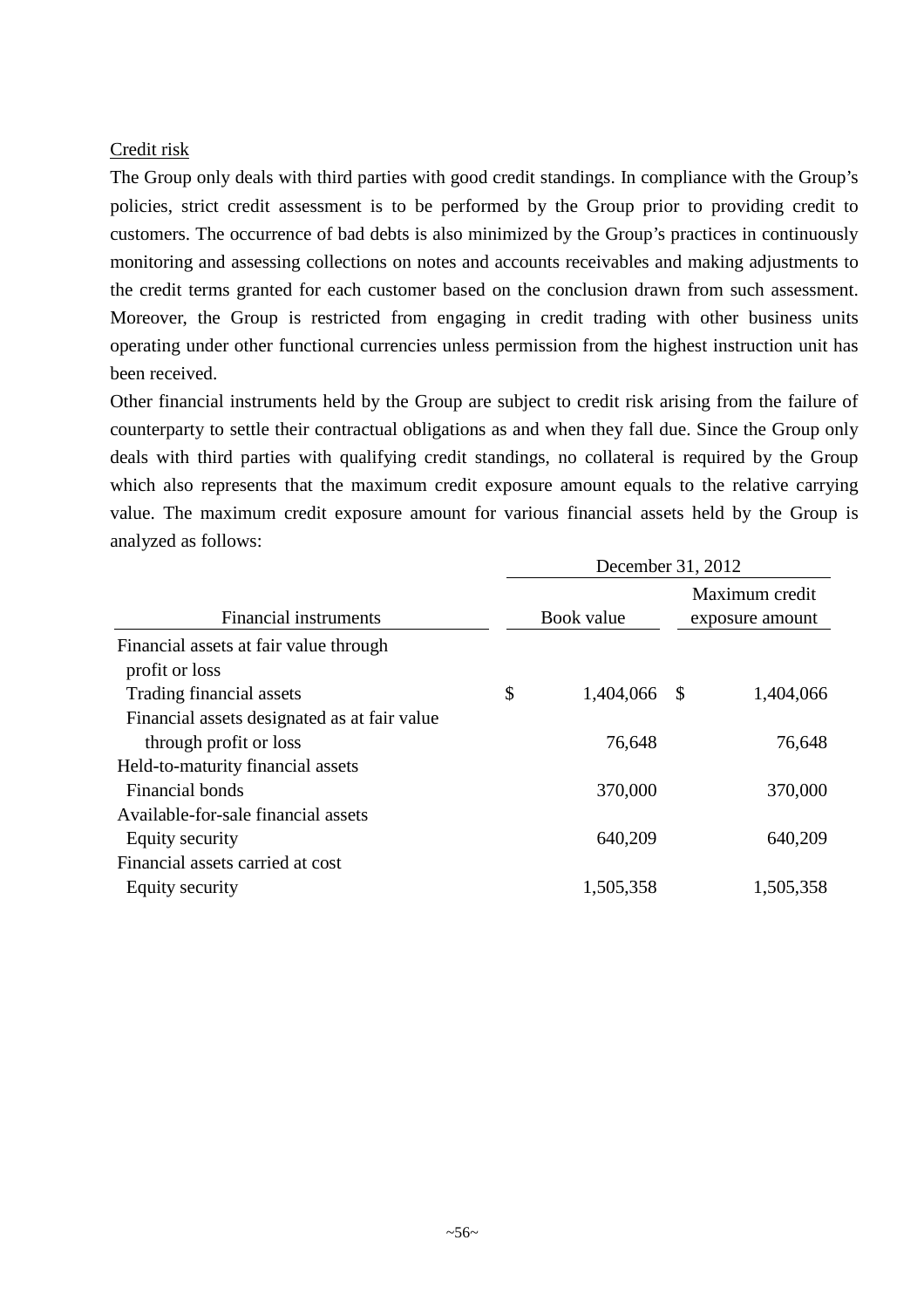|                                                                        |                    | December 31, 2011                 |
|------------------------------------------------------------------------|--------------------|-----------------------------------|
| <b>Financial instruments</b>                                           | Book value         | Maximum credit<br>exposure amount |
| Financial assets at fair value through<br>profit or loss               |                    |                                   |
| Trading financial assets                                               | \$<br>2,232,678 \$ | 2,232,678                         |
| Financial assets designated as at fair value<br>through profit or loss | 62,959             | 62,959                            |
| Held-to-maturity financial assets                                      |                    |                                   |
| Financial bonds                                                        | 1,321,382          | 1,321,382                         |
| Available-for-sale financial assets                                    |                    |                                   |
| Equity security                                                        | 602,904            | 602,904                           |
| Financial assets carried at cost                                       |                    |                                   |
| Equity security                                                        | 1,515,391          | 1,515,391                         |

Credit risk refers to the risk of counterparty's failure to settle contractual obligations as and when they fall due. The credit risk presented in the preceding table is the positive net amount of all contracts with positive fair values at the balance sheet date. The credit risk amount presented is the loss that may be incurred by the Group in the case of counterparty's default. Since the counterparties of the Group are business enterprises or financial institutions with good credit rating, the potential credit risk event is remote. In addition, since the Group is not concentrated in transactions with one individual or counterparty, no concentration of credit risk is evident. Liquidity risk

The Group achieves the objectives of effective use of capital and stabilization of capital by adjusting capital through the use of cash and cash equivalents, financial instruments held for trading, bank loans and corporate bonds, etc. The operating capital of the Group is sufficient in meeting capital on demand; therefore, no significant liquidity risk is expected.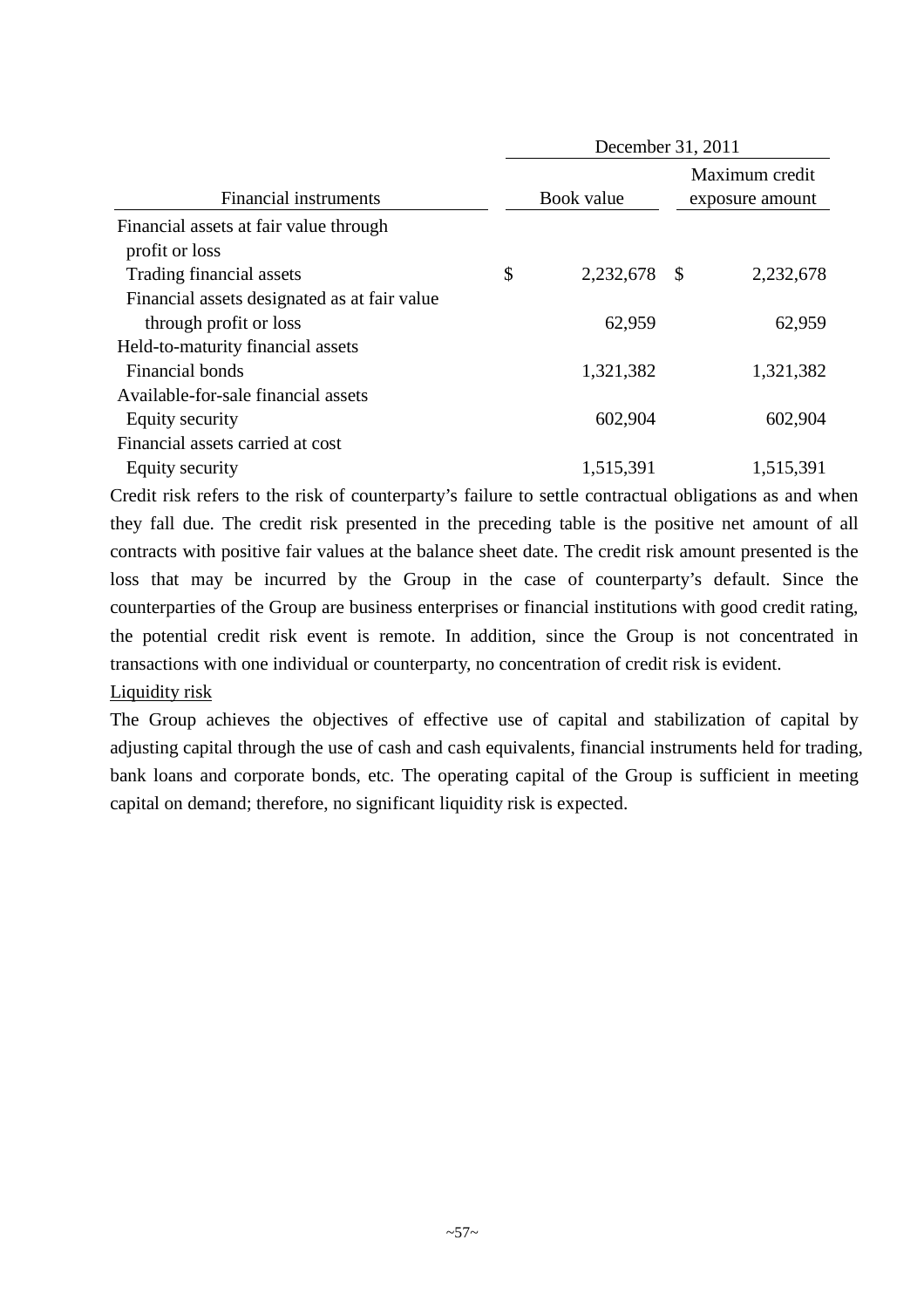#### 10. ADDITIONAL DISCLOSURES REQUIRED BY THE SECURITIES AND FUTURES

(1) Related information of significant transactions

A. Loans granted during the year ended December 31, 2012 : None.

B. Endorsements and guarantees provided during the year ended December 31, 2012

| Number<br>(Note 1) | Endorser/guarantor              | Party being<br>endorsed/guaranteed   | Relationship<br>with the<br>endorser/<br>guarantor<br>(Note 2) | Limit on<br>endorsements/<br>guarantees<br>provided for a<br>single party | Maximum outstanding<br>endorsement/<br>guarantee<br>amount during<br>the year ended<br>December 31, 2012 | Outstanding<br>endorsement/<br>guarantee<br>amount at<br>December 31, 2012 | Amount of<br>endorsement/<br>guarantee<br>secured with<br>collateral | Ratio of accumulated<br>endorsement/guarantee<br>amount to net asset<br>value of the Company | Ceiling on<br>total amount of<br>endorsements/<br>guarantees<br>provided<br>(Notes $3$ and $4$ ) |
|--------------------|---------------------------------|--------------------------------------|----------------------------------------------------------------|---------------------------------------------------------------------------|----------------------------------------------------------------------------------------------------------|----------------------------------------------------------------------------|----------------------------------------------------------------------|----------------------------------------------------------------------------------------------|--------------------------------------------------------------------------------------------------|
| $\Omega$           | Evergreen Marine<br>Corporation | Greencompass Marine S.A.             | 3                                                              | $119,130,434$ \$<br>$\mathcal{S}$                                         | 28,413,877<br><b>USD 948,837</b>                                                                         | $27,561,822$ \$<br>$\mathbf{s}$<br><b>USD 948.837</b>                      |                                                                      | 46.27%                                                                                       | 148,913,043<br>l \$                                                                              |
| $\theta$           | Evergreen Marine<br>Corporation | Peony Investment S.A.                | 2                                                              | 119,130,434                                                               | 444,792<br><b>USD 14,800</b>                                                                             | 429,910<br><b>USD 14,800</b>                                               |                                                                      | 0.72%                                                                                        |                                                                                                  |
| $\Omega$           | Evergreen Marine<br>Corporation | Evergreen Marine (UK) Ltd.           | 3                                                              | 119,130,434                                                               | 52,281,888<br>USD 1,769,973                                                                              | 46,034,200<br>USD 1,584,763                                                |                                                                      | 77.28%                                                                                       |                                                                                                  |
| $\Omega$           | Evergreen Marine<br>Corporation | Taranto Container Terminal S.p.A.    | 6                                                              | 29,782,609                                                                | 608,583<br><b>USD 20,250</b>                                                                             | 588,222<br><b>USD 20,250</b>                                               |                                                                      | 0.99%                                                                                        |                                                                                                  |
| $\theta$           | Evergreen Marine<br>Corporation | Whitney Equipment LLC.               | 3                                                              | 119,130,434                                                               | 3,141,948<br><b>USD 108,164</b>                                                                          | 3,141,948<br><b>USD 108,164</b>                                            |                                                                      | 5.27%                                                                                        |                                                                                                  |
| $\Omega$           | Evergreen Marine<br>Corporation | Hemlock Equipment LLC.               | 3                                                              | 119,130,434                                                               | 1,737,393<br><b>USD 57,810</b>                                                                           | 1,679,265<br><b>USD 57,810</b>                                             |                                                                      | 2.82%                                                                                        |                                                                                                  |
| $\theta$           | Evergreen Marine<br>Corporation | Colon Container Terminal S.A.        | 6                                                              | 29,782,609                                                                | 288,514<br><b>USD 9.600</b>                                                                              | 278,861<br><b>USD 9.600</b>                                                |                                                                      | 0.47%                                                                                        |                                                                                                  |
| $\theta$           | Evergreen Marine<br>Corporation | Balsam Investment (Netherlands) N.V. | 6                                                              | 29,782,609                                                                | 2,356,194<br><b>USD 78,400</b>                                                                           | 2,277,363<br><b>USD 78,400</b>                                             |                                                                      | 3.82%                                                                                        |                                                                                                  |

Unit: Thousands of New Taiwan Dollars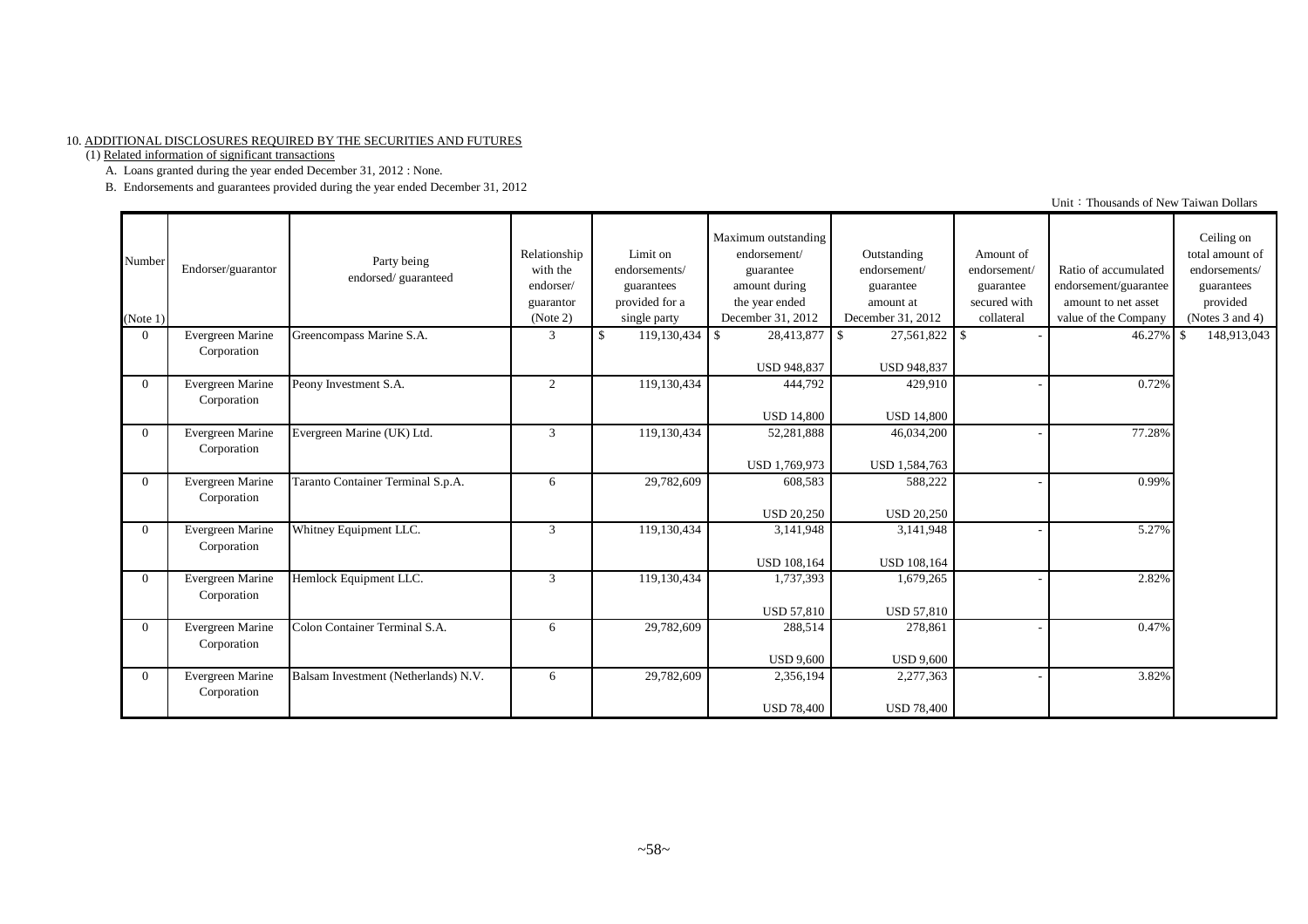#### Note 1: The number is assigned as follows:

"0" denotes issuer

The investee is numbered from "1" in sequence by different company.

Note 2: Nature of the counterparty's relationship with the Company or its subsidiaries

"1" denotes the endorsements/guarantees provided to the companies which have transactions with the Company or its subsidiaries.

"2" denotes the endorsements/guarantees provided to the subsidiaries of which the Company holds more than 50% of the common stock.

"3" denotes the endorsements/guarantees provided to the investees of which the Company together with its subsidiaries hold more than 50% of the common stock.

"4" denotes the endorsements/guarantees provided to the companies which directly or indirectly hold more than 50% of the Company's common stock.

"5" denotes the endorsements/guarantees provided pursuant to construction contracts.

"6" denotes the endorsements/guarantees provided to joint venture companies based on the Company's or its subsidiaries proportionate equity interest in the Company.

Note 3: The method of calculating upper limit and the amount of the upper limit should be noted. If there is any contingent loss is recognized in the financial statements, such loss amount is also required to be noted.

Note 4: In accordance with the Company's credit policy, the total amount of endorsements or guarantees provided by the Company should not exceeded 250% of the net worth stated in the latest

financial statements.

The calculation is as follows: The Company: 59,565,217\*250% = 148,913,043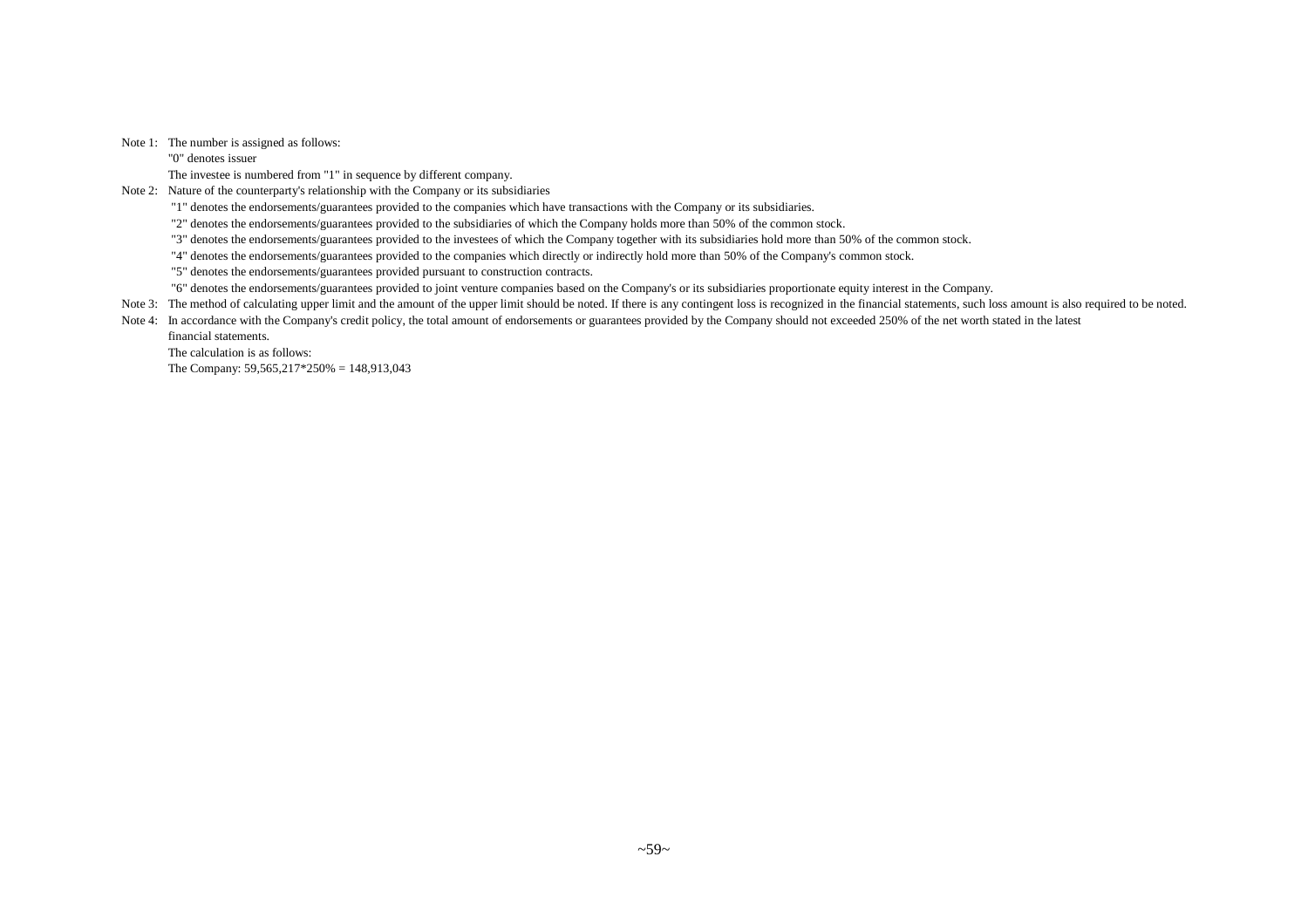#### C. Marketable securities held as of December 31, 2012

Unit:Thousands of New Taiwan Dollars/ Thousands of shares

|                                 |                                                        | Relationship of the securities                            |                                                                         |                                       |                   | December 31, 2012 |                            |                                                       |
|---------------------------------|--------------------------------------------------------|-----------------------------------------------------------|-------------------------------------------------------------------------|---------------------------------------|-------------------|-------------------|----------------------------|-------------------------------------------------------|
| Securities held by              | Marketable securities                                  | issuer<br>with the Company                                | General ledger account                                                  | Number of<br>shares<br>(in thousands) | Book value        | Ownership (%)     | Market value               | Remark                                                |
| Evergreen Marine<br>Corporation | Stock:                                                 |                                                           |                                                                         |                                       |                   |                   |                            |                                                       |
|                                 | Peony Investment S.A.                                  | Subsidiary of the Company                                 | Long-term equity<br>investment accounted for<br>under the equity method | 4,765                                 | 42,401,968<br>-\$ | 100.00            | $\mathbb{S}$<br>42,546,435 | (Note)                                                |
|                                 | Taiwan Terminal Services Co., Ltd.                     | $^{\prime\prime}$                                         |                                                                         | 5,500                                 | 68,318            | 55.00             | 68,318                     | (Note)                                                |
|                                 | Everport Terminal Services Inc.                        | $\boldsymbol{''}$                                         | $\prime\prime$                                                          |                                       | 12,370            | 100.00            | 12,370                     | (Note)                                                |
|                                 | Charng Yang Development Co., Ltd.                      | Investee company accounted<br>for under the equity method | $\theta$                                                                | 49,898                                | 645,914           | 40.00             | 645,914                    |                                                       |
|                                 | Evergreen International Storage and<br>Transport Corp. |                                                           | $\prime\prime$                                                          | 424,062                               | 7,866,147         | 39.74             | 8,544,856                  |                                                       |
|                                 | <b>Evergreen Security Corporation</b>                  | $\overline{''}$                                           | $\prime\prime$                                                          | 6,336                                 | 100,851           | 31.25             | 100,851                    |                                                       |
|                                 | <b>EVA Airways Corporation</b>                         | $^{\prime\prime}$                                         | $^{\prime\prime}$                                                       | 629,483                               | 7,060,503         | 19.32             | 10,701,215                 |                                                       |
|                                 | Taipei Port Container Terminal<br>Corporation          | $^{\prime\prime}$                                         | $^{\prime\prime}$                                                       | 88,344                                | 789,878           | 21.03             | 788,329                    |                                                       |
|                                 | Evergreen Marine<br>(Latin America), S.A.              | $^{\prime\prime}$                                         | $\prime\prime$                                                          | 105                                   | 3,089             | 17.50             | 3,089                      |                                                       |
|                                 | Power World Fund Inc.                                  | None                                                      | Financial assets carried at<br>cost - non-current                       | 1,017                                 | 10,170            | 5.68              | 5,969                      |                                                       |
|                                 | Fu-Ji Management Consultancy Co., Ltd.                 | $\overline{''}$                                           | $\prime\prime$                                                          | 99                                    |                   | 4.93              | 5,666                      |                                                       |
|                                 | Taiwan HSR Consortium                                  | $^{\prime\prime}$                                         | $\overline{''}$                                                         | 126,735                               | 1,250,000         | 1.95              | 633,675                    |                                                       |
|                                 | Ever Accord Construction Corp.                         | $^{\prime\prime}$                                         | $^{\prime\prime}$                                                       | 7,700                                 | 43,749            | 17.50             | 96,711                     |                                                       |
|                                 | Linden Technologies, Inc.                              | $\theta$                                                  | $\theta$                                                                | 50                                    | 15,372            | 2.53              |                            | Convertible<br>Preferred<br>Stocks (no fair<br>value) |
|                                 | Toplogis, Inc.                                         | $^{\prime\prime}$                                         | $\overline{v}$                                                          | 2,464                                 | 22,100            | 17.48             | 17,457                     |                                                       |
|                                 | Central Reinsurance Corp.                              |                                                           | Available-for-sale financial<br>assets - non-current                    | 46,561                                | 640,209           | 8.45              | 640,209                    |                                                       |
|                                 | China Man-Made Fiber Corporation                       | $^{\prime\prime}$                                         | Financial assets at fair<br>value through profit or loss-<br>current    | 22                                    | 243               |                   | 243                        |                                                       |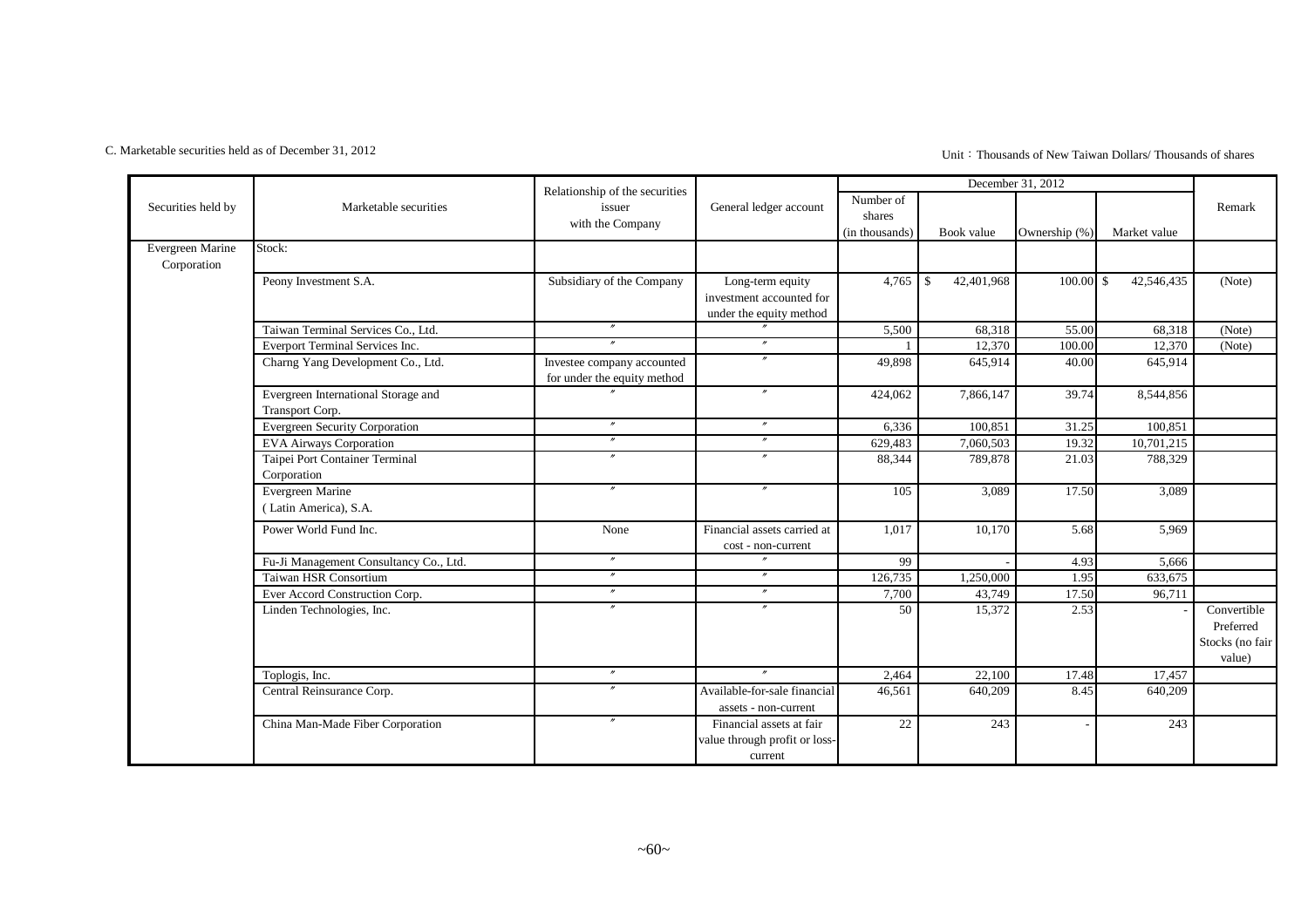|                                 |                                                                                            | Relationship of the securities |                                                                          |                                       |                         | December 31, 2012 |               |        |
|---------------------------------|--------------------------------------------------------------------------------------------|--------------------------------|--------------------------------------------------------------------------|---------------------------------------|-------------------------|-------------------|---------------|--------|
| Securities held by              | Marketable securities                                                                      | issuer<br>with the Company     | General ledger account                                                   | Number of<br>shares<br>(in thousands) | Book value              | Ownership (%)     | Market value  | Remark |
| Evergreen Marine<br>Corporation | Beneficiary certificates:                                                                  |                                |                                                                          |                                       |                         |                   |               |        |
|                                 | Mega Diamond Money Market Fund                                                             | None                           | Financial assets at fair<br>value through profit or loss-<br>current     | 40,849                                | $\mathbb{S}$<br>496,520 |                   | 496,520<br>-S |        |
|                                 | FSITC Taiwan Money Market Fund                                                             | $\overline{u}$                 |                                                                          | 12,158                                | 180,474                 |                   | 180,474       |        |
|                                 | Eastspring Investments Well Pool Money Market<br>Fund                                      | $\mathbf{r}$                   | $^{\prime\prime}$                                                        | 16,104                                | 212,654                 |                   | 212,654       |        |
|                                 | Yuanta Wan Tai Money Market Fund                                                           | $\overline{''}$                | $\mathbf{v}$                                                             | 26,075                                | 383,688                 |                   | 383,688       |        |
|                                 | Yuanta De-Bao Money Market Fund                                                            | $\overline{u}$                 | $\mathbf{m}$                                                             | 11,178                                | 130,487                 |                   | 130,487       |        |
|                                 | Financial bonds:                                                                           |                                |                                                                          |                                       |                         |                   |               |        |
|                                 | TLG Private Placement Subordinated<br>Mandatory Convertible Bond at Maturity               | $\mathbf{r}$                   | Financial assets at fair<br>value through profit or loss<br>-non-current |                                       | 76,648                  |                   | 76,648        |        |
|                                 | Bank of Taichung Unsecured Subordinated Financial<br>Debentures                            |                                | Held-to-Maturity Securities<br>- non-current                             |                                       | 220,000                 |                   | 220,000       |        |
|                                 | Ta Chong Commercial Bank 1st Unsecured<br>Subordinate Financial Debentures-B Issue in 2009 | $\overline{''}$                | $^{\prime\prime}$                                                        |                                       | 100,000                 |                   | 100,000       |        |
|                                 | Sunny Bank 1st Subordinate Financial Debentures-B<br>Issue in 2010                         | $\mathbf{r}$                   | $^{\prime\prime}$                                                        |                                       | 50,000                  |                   | 50,000        |        |

Note: This investment was written off when the consolidated financial statement was prepared.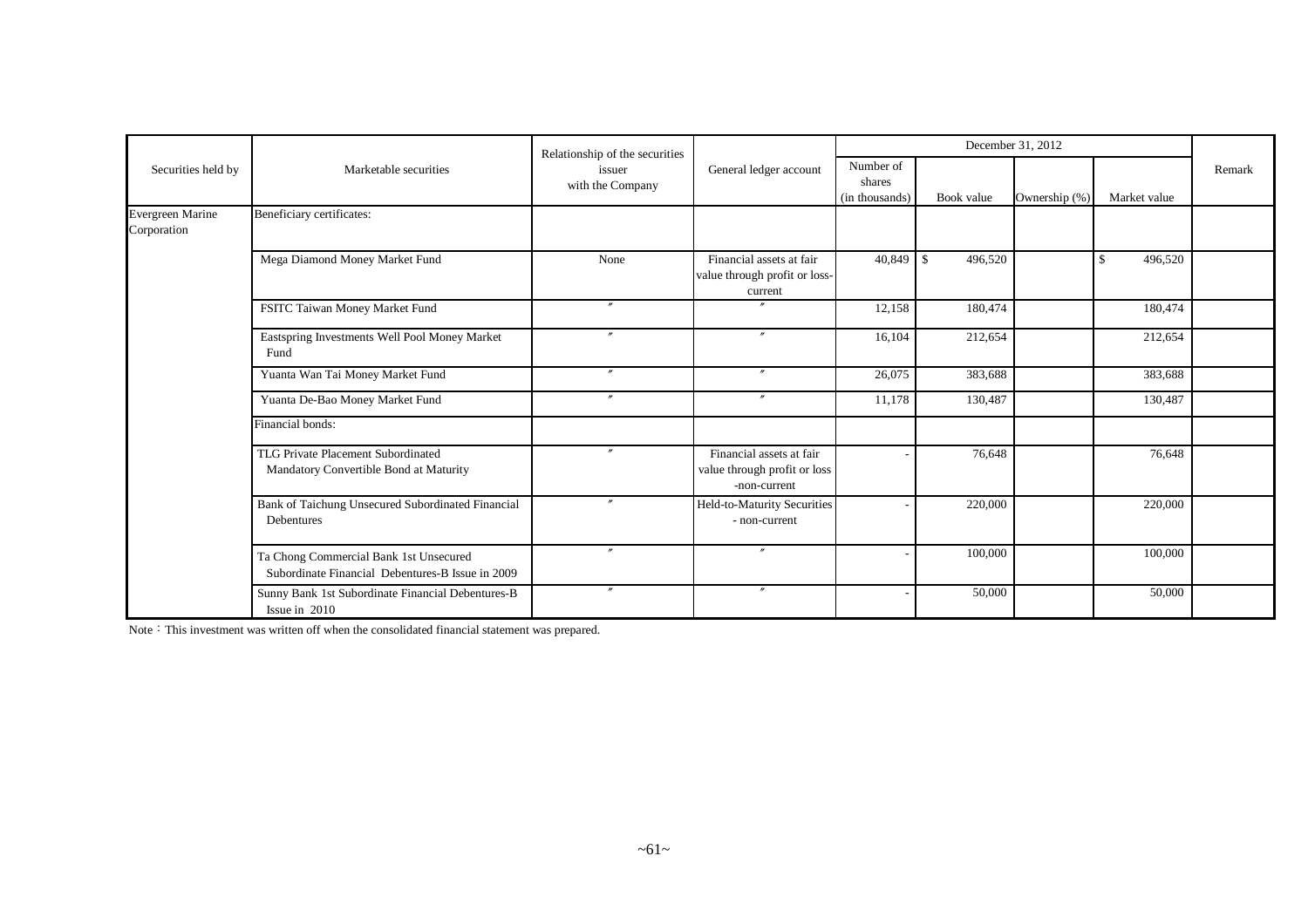D. Acquisition or disposal of the same security with the accumulated cost exceeding \$100 million or 20% of the Company's paid-in capital for the year ended December 31, 2012

|                                    |                                                             | General                                                        |                            | Relationship        |                                       | Beginning balance | Addition                              |                                           |                                       |                               | Disposal      |                            |                                       | Ending balance |
|------------------------------------|-------------------------------------------------------------|----------------------------------------------------------------|----------------------------|---------------------|---------------------------------------|-------------------|---------------------------------------|-------------------------------------------|---------------------------------------|-------------------------------|---------------|----------------------------|---------------------------------------|----------------|
| Securities held<br>by              | Marketable<br>securities                                    | ledger<br>account                                              | Counterparty               | with the<br>Company | Number of<br>shares (in<br>thousands) | Amount            | Number of<br>shares (in<br>thousands) | Amount                                    | Number of<br>shares (in<br>thousands) | Selling price                 | Book value    | Gain (loss)<br>on disposal | Number of<br>shares (in<br>thousands) | Amount         |
| Evergreen<br>Marine<br>Corporation | Beneficary<br>Certificates:                                 |                                                                |                            |                     |                                       |                   |                                       |                                           |                                       |                               |               |                            |                                       |                |
|                                    | Fubon Chi-Hsiang<br><b>Money Market</b><br>Fund             | Financial<br>assets at fair<br>value through<br>profit or loss | Open market<br>transaction | None                | 37,185                                | 561,122<br>\$     |                                       | $\mathcal{S}$<br>$\overline{\phantom{a}}$ | 37,185                                | $\mathbf{\hat{S}}$<br>565,318 | 561,122<br>-S | $\mathbb{S}$<br>4,196      |                                       | $\mathbb{S}$   |
|                                    | Mega Diamond<br>Money Market<br>Fund                        |                                                                | $\boldsymbol{''}$          | $^{\prime\prime}$   | 25,879                                | 311,129           | 61,899                                | 750,000                                   | 46,929                                | 570,000                       | 567,219       | 2,781                      | 40,849                                | 493,910        |
|                                    | <b>FSITC Money</b><br>Market Fund                           | $\prime\prime$                                                 |                            |                     | 4,318                                 | 740,246           | 3,185                                 | 550,000                                   | 7,503                                 | 1,298,144                     | 1,290,246     | 7,898                      |                                       |                |
|                                    | <b>FSITC Taiwan</b><br><b>Money Market</b><br>Fund          | $\prime\prime$                                                 | $^{\prime\prime}$          | $\prime$            |                                       |                   | 22,263                                | 330,000                                   | 10,105                                | 150,000                       | 149,787       | 213                        | 12,158                                | 180,213        |
|                                    | Eastspring<br>Investments Well<br>Pool Money<br>Market Fund | $^{\prime\prime}$                                              | $^{\prime\prime}$          | $\prime$            | 4,609                                 | 60,021            | 53,182                                | 700,000                                   | 41,687                                | 550,000                       | 548,178       | 1,822                      | 16,104                                | 211,843        |
|                                    | Yuanta Wan Tai<br><b>Money Market</b><br>Fund               | $^{\prime\prime}$                                              | $\prime\prime$             | $^{\prime\prime}$   | 8,944                                 | 130,000           | 44,315                                | 650,000                                   | 27,184                                | 400,000                       | 398,121       | 1,879                      | 26,075                                | 381,879        |
|                                    | Yuanta De-Li<br><b>Money Market</b><br>Fund                 | $^{\prime\prime}$                                              | $\prime$                   | $\prime\prime$      | 26,155                                | 410,055           |                                       |                                           | 26,155                                | 411,795                       | 410,055       | 1,740                      |                                       |                |
|                                    | Yuanta De-Bao<br><b>Money Market</b><br>Fund                | $^{\prime\prime}$                                              | $^{\prime\prime}$          | $\prime$            |                                       |                   | 28,312                                | 330,000                                   | 17,134                                | 200,000                       | 199,707       | 293                        | 11,178                                | 130,293        |

Unit: Thousands of New Taiwan Dollars/ Thousands of shares

E. Aquisition of real estate properties exceeding \$100 million or 20% of the Company's paid-in capital for the year ended December 31, 2012 : None

F. Disposal of real estate properties exceeding \$100 million or 20% of the Company's paid-in capital for the year ended December 31, 2012 : None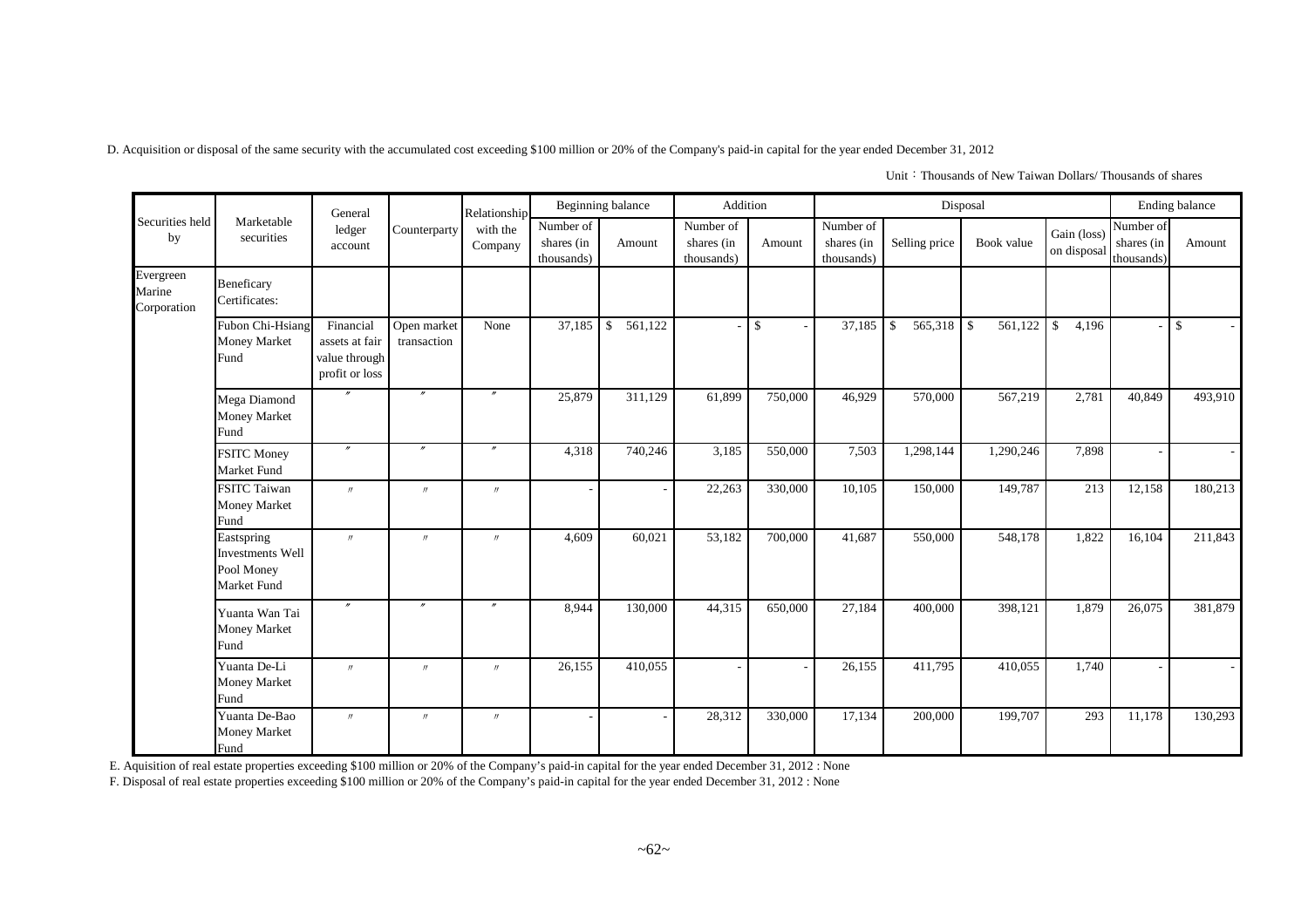G. Purchases from or sales to related parties exceeding \$100 million or 20% of the Company's paid-in capital for the year ended December 31, 2012

#### Unit: Thousands of New Taiwan Dollars

|                                        |                                                                                                                                                                  |                                                            |                            | Transaction   |                               |                | Differences in transaction | terms compared to third party<br>transactions |            | Notes/accounts receivable<br>(payable)                  |        |
|----------------------------------------|------------------------------------------------------------------------------------------------------------------------------------------------------------------|------------------------------------------------------------|----------------------------|---------------|-------------------------------|----------------|----------------------------|-----------------------------------------------|------------|---------------------------------------------------------|--------|
| Purchaser/seller                       | Counterparty                                                                                                                                                     | Relationship with the<br>Company                           | Purchases/<br><b>Sales</b> | Amount        | % of total<br>purchases/sales | Credit term    | Unit price                 | Credit term                                   | Balance    | % of total<br>notes/accounts<br>receivable<br>(payable) | Remark |
| <b>Evergreen Marine</b><br>Corporation | Evergreen International<br>Investee accounted for<br>Storage & Transport<br>under equity method<br>Corp.<br>Investee of the Company's<br>Evergreen International |                                                            | Purchases                  | \$<br>354,889 | 2%                            | $30 - 60$ Days | I \$                       |                                               | 15,051     | 1%                                                      |        |
|                                        | Corp.                                                                                                                                                            | major shareholder                                          | Purchases                  | 348,239       | 2%                            | $30 - 60$ Days |                            |                                               | 7,160      | 1%                                                      |        |
|                                        |                                                                                                                                                                  | $\boldsymbol{''}$                                          | <b>Sales</b>               | 1,718,039     | 11%                           | $30 - 60$ Days |                            |                                               | 84,612     | 9%                                                      |        |
|                                        | Taiwan Terminal<br>Services Co., Ltd.                                                                                                                            | Subsidiary of the<br>Company                               | Purchases                  | 724,580       | $4\%$                         | $30 - 60$ Days |                            |                                               | $50,001$ ) | 5%                                                      | (Note) |
|                                        | Gaining Enterprise S.A.                                                                                                                                          | Subsidiary of EITC<br>accounted for under equity<br>method | Purchases                  | 1,539,802     | 9%                            | $30 - 60$ Days |                            |                                               |            |                                                         |        |
|                                        | Greencompass Marine<br>S.A.                                                                                                                                      | Subsidiary of the<br>Company                               | <b>Sales</b>               | 126,057       | 1%                            | $30 - 60$ Days |                            |                                               | 9,577      | 1%                                                      | (Note) |

Note: This transaction was written off when the consolidated financial statement was prepared.

H. Receivables from related parties exceeding \$100 million or 20% of the Company's paid-in capital for the year ended December 31, 2012

Unit: Thousands of New Taiwan Dollars

|                                        |                                  |                                                  |         |               | Overdue receivables |                     | Amount                                                 |                            |
|----------------------------------------|----------------------------------|--------------------------------------------------|---------|---------------|---------------------|---------------------|--------------------------------------------------------|----------------------------|
| Creditor                               | Counterparty                     | Relationship with the<br>Company                 | Balance | Turnover rate | Amount              | <b>Action Taken</b> | received<br>subsequent to<br>the balance<br>sheet date | Allowance for<br>bad debts |
| <b>Evergreen Marine</b><br>Corporation | Evergreen International<br>Corp. | Investee of the Company's S<br>major shareholder | 151.440 |               |                     |                     | 143,162                                                |                            |

I. Derivative financial instruments undertaken for the year ended December 31, 2012 : For related information, please see Note 10(2).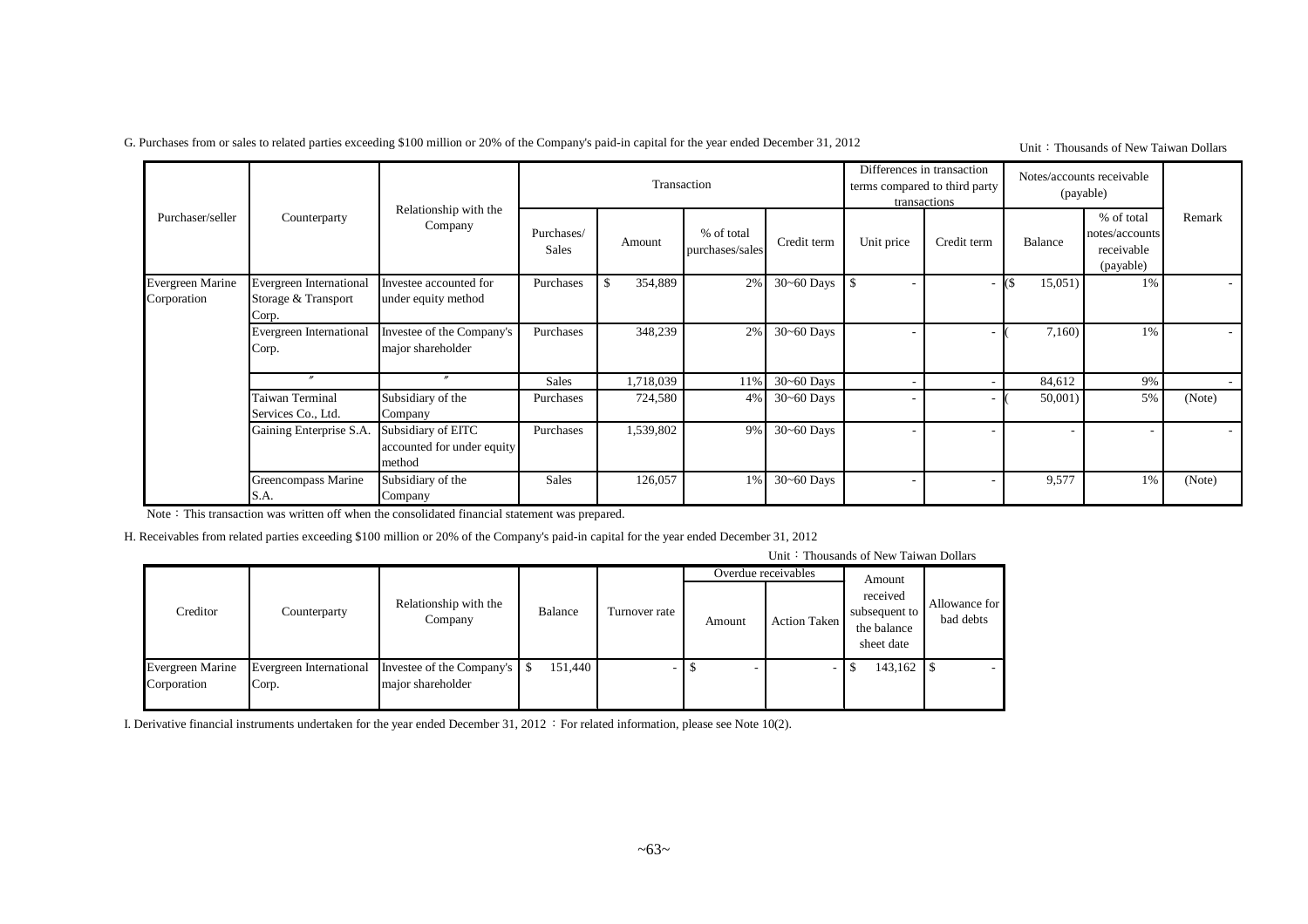#### (2)Disclosure information of investee company

A. Disclosure of location and related information of investee companies:

#### Unit: Thousands of New Taiwan Dollars/ Thousands of shares

|                                    |                                                                       |                                                                                                            |                                                                                  |                       | Initial investment amount |                                 | Shares held as of December 31, 2012 |                   | Net income (loss) | Investment income                   |                                                         |
|------------------------------------|-----------------------------------------------------------------------|------------------------------------------------------------------------------------------------------------|----------------------------------------------------------------------------------|-----------------------|---------------------------|---------------------------------|-------------------------------------|-------------------|-------------------|-------------------------------------|---------------------------------------------------------|
| Investor                           | Investee                                                              | Location                                                                                                   | Main activities                                                                  | <b>Ending Balance</b> | Beginning<br>balance      | No. of shares<br>(in thousands) | Ownership (%)                       | Book value        | of the investee   | (loss) recognized by<br>the Company | Remark                                                  |
| Evergreen<br>Marine<br>Corporation | Peony<br>Investment S.A.                                              | East 53rd Street,<br>Marbella, MMG<br>Building, 2nd Floor,<br>Panama, Republic of<br>Panama                | Investment activities                                                            | USD 476,500           | <b>USD</b><br>476,500     | 4,765                           | $100.00$ \$                         | $42,401,968$ (\$) | $650,689$ (\$)    | 633,989                             | Subsidiary of<br>the Company<br>(Note)                  |
|                                    | Taiwan Terminal<br>Services Co<br>Ltd.                                | 2F No. 177 Szu Wei<br>4th Rd. Lingya District,<br>Kaohsiung, Taiwan                                        | Loading and<br>discharging<br>operations of<br>container yards                   | 55,000                | 55,000                    | 5,500                           | 55.00                               | 68,318            | 11,429            | 6,286                               | (Note)                                                  |
|                                    | Everport<br>Terminal<br>Services Inc.                                 | 1209 Orange Street in<br>the City of Wilmington,<br>Country of New Castle                                  | <b>Terminal Services</b>                                                         | <b>USD</b><br>100     | <b>USD</b><br>100         |                                 | 100.00                              | 12,370            | 9,635             | 9,635                               | (Note)                                                  |
|                                    | Charng Yang<br>Development<br>Co., Ltd.                               | 2F, No. 369, Jingguo<br>Rd., Taoyuan City,<br>Taoyuan County,<br>Taiwan                                    | Development, rental<br>and sale of<br>residential and<br>commercial<br>buildings | 320,000               | 320,000                   | 49,898                          | 40.00                               | 645,914           | 157,648           | 63.059                              | Investee<br>accounted for<br>under the<br>equity method |
|                                    | Evergreen<br>International<br>Storage and<br>Transport<br>Corporation | No. 899, Jingguo Rd.,<br>Taoyuan City, Taoyuan<br>County, Taiwan                                           | Container<br>transportation and<br>gas stations                                  | 4,753,514             | 4,753,514                 | 424,062                         | 39.74                               | 7,866,147         | 511,398           | 206,072                             |                                                         |
|                                    | Evergreen<br>Security<br>Corporation                                  | 4&5F, No. 111.<br>Sungjiang Rd., Taipei,<br>Taiwan                                                         | General security<br>guards services                                              | 25,000                | 25,000                    | 6,336                           | 31.25                               | 100,851           | 37,570            | 11,740                              |                                                         |
|                                    | <b>EVA Airways</b><br>Corporation                                     | 11F, No. 376, Section<br>1, Hsinnan Rd., Lu Chu passenger and cargo<br>Township, Taoyuan<br>County, Taiwan | International<br>transportation                                                  | 10,767,879            | 10,767,879                | 629,483                         | 19.32                               | 7,060,503         | 504,012           | 97,353                              |                                                         |
|                                    | Taipei Port<br>Container<br>Terminal<br>Corporation                   | No. 25 Siajhuwei,<br>Syuntang Village, Bali<br>District, New Taipei<br>City, Taiwan                        | Container<br>distribution and<br>cargo stevedoring                               | 883,731               | 883,731                   | 88,344                          | 21.03                               | 789,878           | 81,440)           | 17,130                              |                                                         |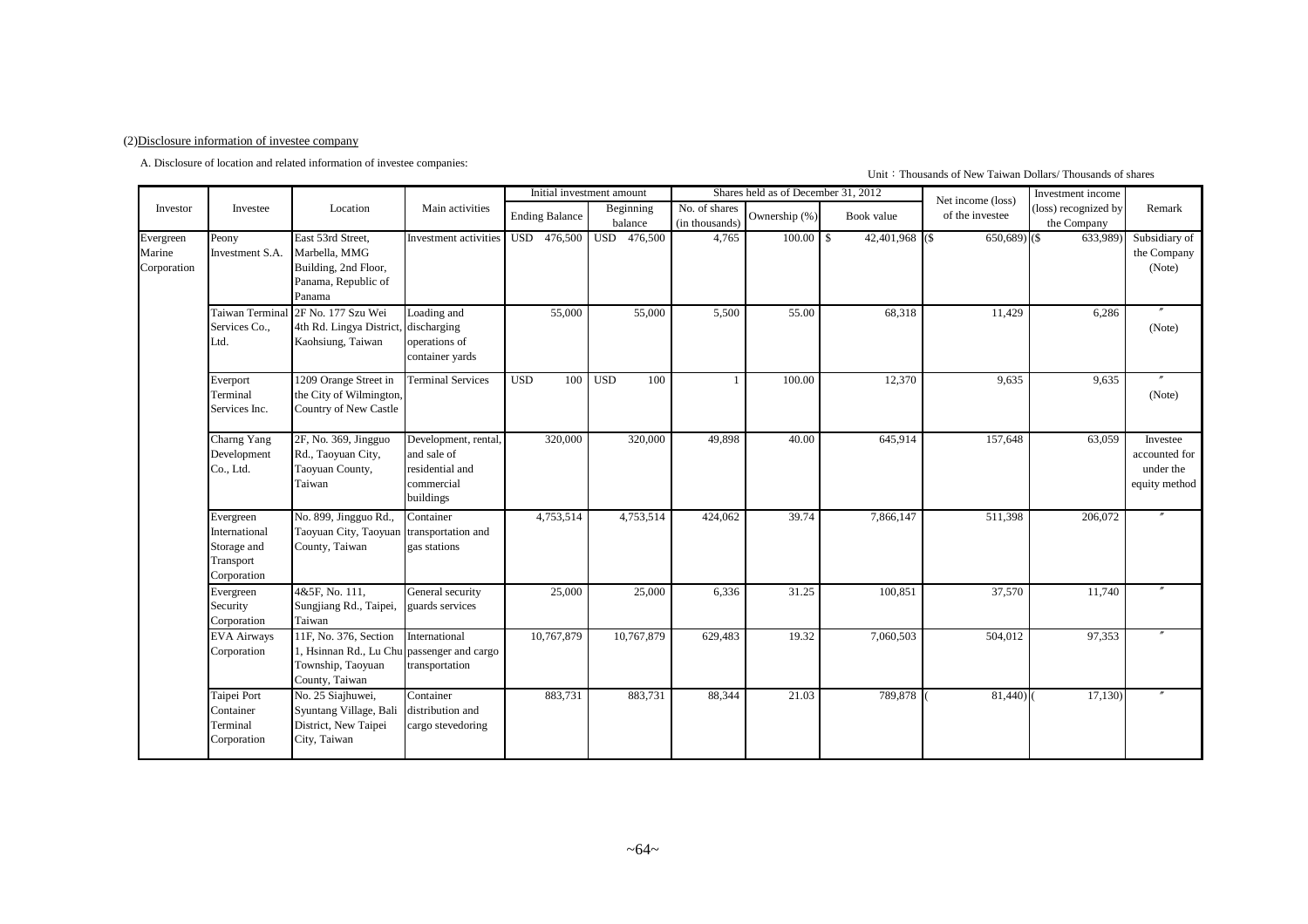|                                    |                                                                        |                                                                                                                                  |                               |                  | Initial investment amount |                  |                      |                                 | Shares held as of December 31, 2012 |                  |            |               | Net income (loss) |                  | Investment income                   |                                                         |
|------------------------------------|------------------------------------------------------------------------|----------------------------------------------------------------------------------------------------------------------------------|-------------------------------|------------------|---------------------------|------------------|----------------------|---------------------------------|-------------------------------------|------------------|------------|---------------|-------------------|------------------|-------------------------------------|---------------------------------------------------------|
| Investor                           | Investee                                                               | Location                                                                                                                         | Main activities               |                  | <b>Ending Balance</b>     |                  | Beginning<br>balance | No. of shares<br>(in thousands) | Ownership (%)                       |                  | Book value |               | of the investee   |                  | (loss) recognized by<br>the Company | Remark                                                  |
| Evergreen<br>Marine<br>Corporation | Evergreen<br>Marine (Latin<br>America), S.A.                           | <b>EVERGREEN</b><br><b>BUILDING 11TH</b><br>FLOOR. 5TH B AVE<br><b>AND 78 EAST</b><br>STREET, SAN<br>FRANCISCO,<br><b>PANAMA</b> | Management<br>consultancy     | <b>USD</b>       | 105                       | <b>USD</b>       |                      | 105                             |                                     |                  | 3,089      | $\mathcal{S}$ | 227               | $\mathbb{S}$     | 40                                  | Investee<br>accounted for<br>under the<br>equity method |
| Peony<br>Investment<br>S.A.        | Clove Holding<br>Ltd.                                                  | Craigmuir Chambers,<br>P. O. Box 71, Road<br>Town, Tortola, B.V.I.                                                               | Investment holding<br>company | <b>USD</b>       | 52,549                    | <b>USD</b>       | 52,549               | 10                              | 100.00                              | <b>USD</b>       | 75,235     | <b>USD</b>    | 11,210            | <b>USD</b>       | 11.210                              | Indirect<br>subsidiary of<br>the Company<br>(Note)      |
|                                    | Evergreen<br>(Deutschland)<br>GmbH                                     | <b>Evergreen Building</b><br>Shipping Agency Amsinckstrasse 55<br>20097 Hamburg,<br>Germany                                      | Shipping agency               | <b>USD</b>       | 8,316                     | $\overline{USD}$ | 8,316                |                                 | 100.00                              | <b>USD</b>       | 7,562      | <b>USD</b>    | 978               | <b>USD</b>       | 978                                 | (Note)                                                  |
|                                    | Evergreen<br>Shipping Agency Dublin 2, Ireland<br>(Ireland) Ltd.       | 22 Fiztwilliam Place.                                                                                                            | Shipping agency               | $\overline{USD}$ | 95                        | $\overline{USD}$ | 95                   | 0.1                             | 100.00                              | $\overline{USD}$ | 227        | <b>USD</b>    | 17                | $\overline{USD}$ | 17                                  | (Note)                                                  |
|                                    | Evergreen<br>Shipping Agency 5, Dangju-Dong,<br>(Korea)<br>Corporation | 12FL, Royal Building<br>Chongro-Ku Seoul<br>Korea                                                                                | Shipping agency               | <b>USD</b>       | 2,426                     | <b>USD</b>       | 2,426                | 121                             | 100.00                              | <b>USD</b>       | 2,615      | <b>USD</b>    | 1.071             | <b>USD</b>       | 1.071                               | (Note)                                                  |
|                                    | Evergreen<br>(Netherlands)<br>B.V.                                     | PortCity II -<br>Shipping Agency Havennummer 2235<br>Waalhaven ZZ 19 3089<br>JH Rotterdam, The<br>Netherlands                    | Shipping agency               | <b>USD</b>       | 3,977                     | <b>USD</b>       | 3,977                | 0.047                           | 100.00                              | <b>USD</b>       | 5,618      | <b>USD</b>    | 539               | <b>USD</b>       | 539                                 | (Note)                                                  |
|                                    | Evergreen<br>(Poland) SP.<br>ZO. O                                     | UL.SOLEC 22,00-410<br>Shipping Agency Warszawa, Poland                                                                           | Shipping agency               | <b>USD</b>       | 662                       | <b>USD</b>       | 662                  | $\mathcal{D}$                   | 100.00                              | <b>USD</b>       | 622        | <b>USD</b>    | 10 <sup>1</sup>   | <b>USD</b>       | 10                                  | (Note)                                                  |
|                                    | Greencompass<br>Marine S. A.                                           | East 53rd Street,<br>Marbella, MMG<br>Building, 2nd Floor,<br>Panama, Republic of<br>Panama                                      | Marine<br>transportation      | <b>USD</b>       | 353,500                   | <b>USD</b>       | 353,500              | 3,535                           | 100.00                              | <b>USD</b>       | 903,083    |               | 22,696            |                  | 22,696                              | (Note)                                                  |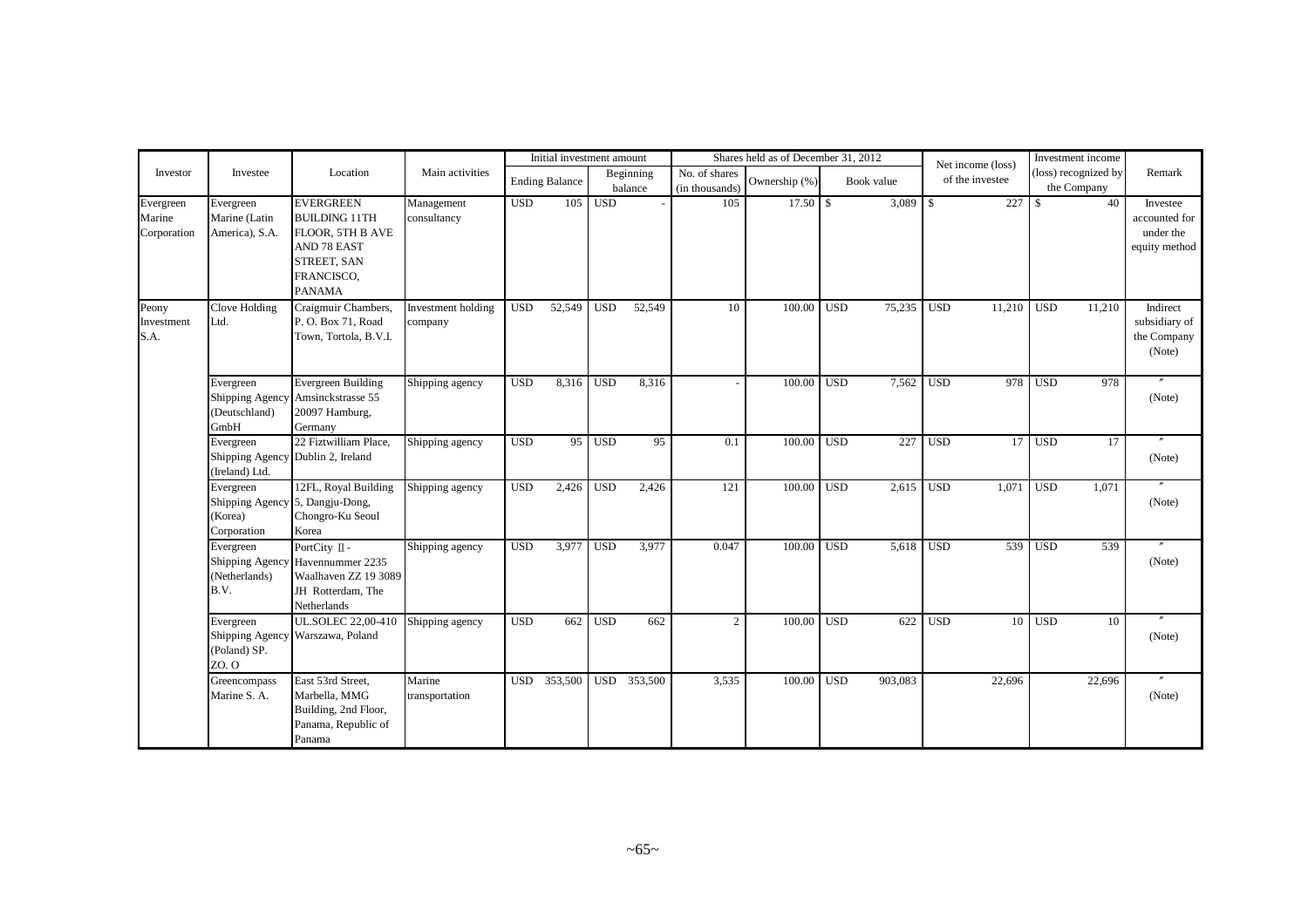|                             |                                         |                                                                                                                                                             |                                                                                             |            | Initial investment amount |                  |                      |                                 | Shares held as of December 31, 2012 |                  |            |            | Net income (loss) |                  | Investment income                   |                                                    |
|-----------------------------|-----------------------------------------|-------------------------------------------------------------------------------------------------------------------------------------------------------------|---------------------------------------------------------------------------------------------|------------|---------------------------|------------------|----------------------|---------------------------------|-------------------------------------|------------------|------------|------------|-------------------|------------------|-------------------------------------|----------------------------------------------------|
| Investor                    | Investee                                | Location                                                                                                                                                    | Main activities                                                                             |            | <b>Ending Balance</b>     |                  | Beginning<br>balance | No. of shares<br>(in thousands) | Ownership (%)                       |                  | Book value |            | of the investee   |                  | (loss) recognized by<br>the Company | Remark                                             |
| Peony<br>Investment<br>S.A. | S.A.                                    | Vigor Enterprise East 53Rd Street,<br>Marbella, MMG<br>Building, 2nd Floor,<br>Panama, Republic of<br>Panama                                                | Investment holding<br>company                                                               | <b>USD</b> | 500                       | <b>USD</b>       | 500                  |                                 | 100.00                              | USD <sub>1</sub> |            | $498$ (USD |                   | $14)$ (USD       | 14)                                 | Indirect<br>subsidiary of<br>the Company<br>(Note) |
|                             | Evergreen<br>(India) Pvt. Ltd.          | Mararhon Nextgon<br>Shipping Agency Innova"A"G01, Opp.Pe<br>ninsula Corporate<br>Park, Off G.K.Marg.<br>Lower Parel (W),<br>MUMBAI 400 013,<br><b>INDIA</b> | Shipping agency                                                                             | <b>USD</b> | 1,177                     | $\overline{USD}$ | 184                  | 100                             | 99.99                               | USD <sub>1</sub> | 6,012      | USD        | 2,314             | <b>USD</b>       | 2,314                               | (Note)                                             |
|                             | Evergreen<br>Argentina S.A.             | Pie. Carabelas 344,<br>(C1009AAD), Buenos<br>Aires. Argentina                                                                                               | Leasing                                                                                     | <b>USD</b> | 140                       | <b>USD</b>       | 140                  | 150                             | 95.00                               | <b>USD</b>       | 153        | (USD)      |                   | $271)$ (USD      | 258                                 | $^{\prime\prime}$<br>(Note)                        |
|                             | Evergreen<br>France S.A.S.              | Tour Franklin-La<br>Shipping Agency Defense 8, 92042 Paris<br>La Defense Cedex-<br>France.                                                                  | Shipping agency                                                                             | <b>USD</b> | 907                       | $\overline{USD}$ | 907                  | $\overline{\phantom{0}}$        | 100.00                              | $\overline{USD}$ | 1,729      | <b>USD</b> | 210               | <b>USD</b>       | 210                                 | $\prime\prime$<br>(Note)                           |
|                             | PT. Multi Bina<br>Pura<br>International | JL. Raya Cakung<br>Cilincing, KM.4,<br>Jakarta Utara 14260,<br>Indonesia                                                                                    | Loading and<br>discharging<br>operations of<br>container yards and<br>inland transportation | <b>USD</b> | 7,841                     | <b>USD</b>       | 20,204               | 17                              | 95.03                               | <b>USD</b>       | 10.000     | <b>USD</b> | 2,776             | $\overline{USD}$ | 2,638                               | (Note)                                             |
|                             | PT. Multi Bina<br>Transport             | JL. Raya Cakung<br>Cilincing, KM.4,<br>Jakarta Utara 14260.<br>Indonesia                                                                                    | Container repair,<br>cleaning and inland<br>transportation                                  | <b>USD</b> | 804                       | <b>USD</b>       | 804                  | $\mathfrak{D}$                  | 17.39                               | <b>USD</b>       | 448        | <b>USD</b> | 474               | <b>USD</b>       | 83                                  | $\prime\prime$<br>(Note)                           |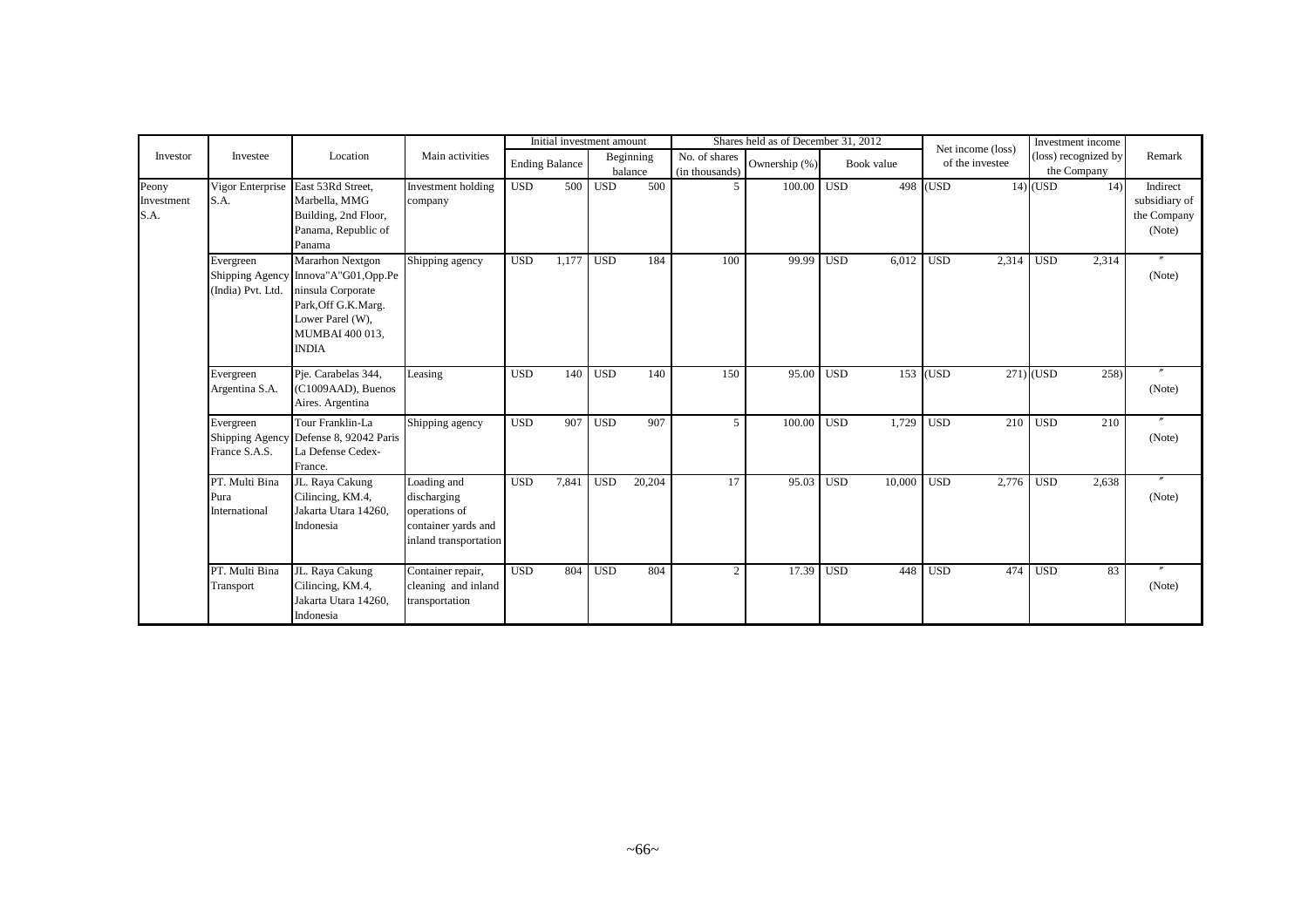|                             |                                                                    |                                                                                                                                        |                                                                                              |                  | Initial investment amount |            |                      |                                 | Shares held as of December 31, 2012 |                  |            |            | Net income (loss) |                  | Investment income                   |                                                    |
|-----------------------------|--------------------------------------------------------------------|----------------------------------------------------------------------------------------------------------------------------------------|----------------------------------------------------------------------------------------------|------------------|---------------------------|------------|----------------------|---------------------------------|-------------------------------------|------------------|------------|------------|-------------------|------------------|-------------------------------------|----------------------------------------------------|
| Investor                    | Investee                                                           | Location                                                                                                                               | Main activities                                                                              |                  | <b>Ending Balance</b>     |            | Beginning<br>balance | No. of shares<br>(in thousands) | Ownership (%)                       |                  | Book value |            | of the investee   |                  | (loss) recognized by<br>the Company | Remark                                             |
| Peony<br>Investment<br>S.A. | Evergreen Heavy<br>Industrial Corp.<br>(Malaysia)<br><b>Berhad</b> | Lot 139, Jalan, Cecair,<br>Phase 2 Free Trade<br>Zone Johor Port<br>Authority, 81700 Pasir<br>Gudang, Johor, Johore<br>Bahru, Malaysia | Container<br>manufacturing                                                                   | <b>USD</b>       | 27,295                    | <b>USD</b> | 27,295               | 42,120                          | 84.44                               | <b>USD</b>       | 48,158     | <b>USD</b> | 774               | <b>USD</b>       | 653                                 | Indirect<br>subsidiary of<br>the Company<br>(Note) |
|                             | Armand<br>Investment<br>(Netherlands)<br>N.V.                      | Van Engelenweg 23<br>Curacao Netherlands<br>Antilles                                                                                   | Investment holding<br>company                                                                | <b>USD</b>       | 9,203                     | <b>USD</b> | 9,203                |                                 | 70.00                               | <b>USD</b>       | 8,871      | (USD       |                   | 322) (USD        | 226                                 | $\boldsymbol{r}$<br>(Note)                         |
|                             | Evergreen<br>S.L.                                                  | Calle Siete Aguas, 11<br>Shipping (Spain) Entlo. 46023 Valencia,<br>Spain                                                              | Shipping agency                                                                              | <b>USD</b>       | 3,870                     | <b>USD</b> | 3,870                | 3                               | 55.00                               | <b>USD</b>       | 3,330      | <b>USD</b> | 3,291             | <b>USD</b>       | 1,810                               | $\overline{v}$<br>(Note)                           |
|                             | Evergreen<br>Shipping Agency Italy<br>(Italy) S.p.A.               | Scali Cerere, 9 Livorno Shipping agency                                                                                                |                                                                                              | <b>USD</b>       | 2,352                     | <b>USD</b> | 2,352                | 0.55                            | 55.00 USD                           |                  | 1.939      | <b>USD</b> | 164               | <b>USD</b>       | 90                                  | $^{\prime\prime}$<br>(Note)                        |
|                             | ShenZhen<br>Greentrans<br>Transportation<br>Co., Ltd.              | San Jiao Long<br>Warehouse & Storage<br>Zone, Fu kang Rd.,<br>Hengang town,<br>Shenzhen, China                                         | Loading,<br>discharging, storage,<br>repair, cleaning and<br>transportation of<br>containers | $\overline{USD}$ |                           | <b>USD</b> | 3,134                |                                 |                                     | $\overline{USD}$ |            | <b>USD</b> |                   | $\overline{USD}$ |                                     | Completely<br>Liquidated on<br>May 31, 2012        |
|                             | Evergreen<br>Marine (UK)<br>Ltd.                                   | 160 Euston Road,<br>London NW 12 DX.<br>U.K.                                                                                           | Marine<br>transportation                                                                     | <b>USD</b>       | 1,503                     | <b>USD</b> | 1,503                | 765                             | 51.00                               | <b>USD</b>       | 67,690     | (USD       | 59,839) (USD      |                  | 30,518)                             | Indirect<br>subsidiary of<br>the Company<br>(Note) |
|                             | Evergreen<br>(Australia) Pty.<br>Ltd.                              | Level 13.181 Miller<br>Shipping Agency Street, North Sydney<br>NSW 2060 Australia                                                      | Shipping agency                                                                              | <b>USD</b>       | 247                       | <b>USD</b> | 247                  | 0.675                           | 67.50                               | <b>USD</b>       | 614        | <b>USD</b> | 698               | <b>USD</b>       | 471                                 | (Note)                                             |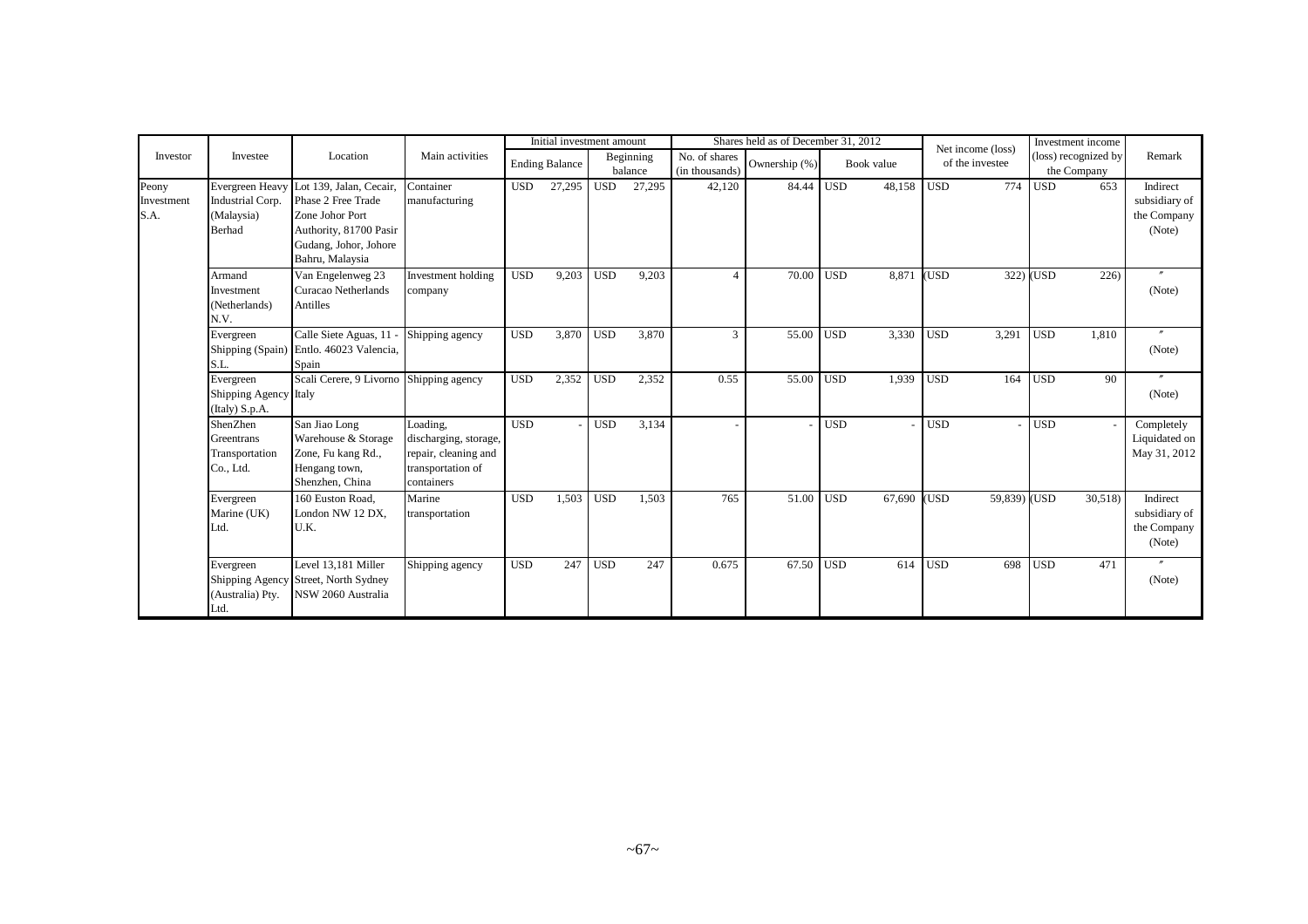|                             |                                                                    |                                                                                                                      |                                                                                                                                               |            | Initial investment amount |                  |                      |                                 | Shares held as of December 31, 2012 |                  |            |                  | Net income (loss) |                  | Investment income                   |                                                    |
|-----------------------------|--------------------------------------------------------------------|----------------------------------------------------------------------------------------------------------------------|-----------------------------------------------------------------------------------------------------------------------------------------------|------------|---------------------------|------------------|----------------------|---------------------------------|-------------------------------------|------------------|------------|------------------|-------------------|------------------|-------------------------------------|----------------------------------------------------|
| Investor                    | Investee                                                           | Location                                                                                                             | Main activities                                                                                                                               |            | <b>Ending Balance</b>     |                  | Beginning<br>balance | No. of shares<br>(in thousands) | Ownership (%)                       |                  | Book value |                  | of the investee   |                  | (loss) recognized by<br>the Company | Remark                                             |
| Peony<br>Investment<br>S.A. | Evergreen<br>Shipping Agency<br>(Russia) Ltd.                      | Evergreen Office, 11<br>Millionnaya Streeet,<br>ST. Petersburg, 191186<br><b>RUSSIA</b>                              | Shipping agency                                                                                                                               | <b>USD</b> | 848                       | <b>USD</b>       | 848                  |                                 | $51.00$ USD                         |                  | 1,892      | $\overline{USD}$ | 3,422             | <b>USD</b>       | 1,745                               | Indirect<br>subsidiary of<br>the Company<br>(Note) |
|                             | Evergreen<br>Ltd.                                                  | 200 Cantonment Road<br>Shipping Agency #12-02 Southpoint,<br>(Singapore) PTE. Singapore 089763                       | Shipping agency                                                                                                                               | <b>USD</b> | 2,157                     | <b>USD</b>       | 2,157                | 765                             | 51.00 USD                           |                  | 5,463      | <b>USD</b>       | 1,352             | <b>USD</b>       | 690                                 | (Note)                                             |
|                             | Evergreen<br>(Thailand) Co.,<br>Ltd.                               | Green Tower, 24-25th<br>Shipping Agency Floors 3656/81 Rama<br><b>IV Road Klongton</b><br>Klongtoey Bangkok<br>10110 | Shipping agency                                                                                                                               | <b>USD</b> | 1,474                     | <b>USD</b>       | 1,474                | 408                             | 51.00 USD                           |                  | 2,964      | <b>USD</b>       | 2,807             | <b>USD</b>       | 1,431                               | (Note)                                             |
|                             | Evergreen<br>(Vietnam) Corp.                                       | 11F. Fideco Tower 81<br>Shipping Agency 85 Ham Nghi St.,<br>Dist.1, Ho Chi Minh<br>City, Vietnam                     | Shipping agency                                                                                                                               | <b>USD</b> | 454                       | <b>USD</b>       | 454                  |                                 | 51.00                               | <b>USD</b>       | 1.538      | <b>USD</b>       | 2,491             | <b>USD</b>       | 1,270                               | (Note)                                             |
|                             | PT. Evergreen<br>Indonesia                                         | <b>GD. MEGA PLAZA</b><br>Shipping Agency 9th Floors Jl. H.R.<br>Rasuna said kav. C-03<br>Jakarta 12920,<br>Indonesia | Shipping agency                                                                                                                               | <b>USD</b> | 973                       | <b>USD</b>       | 973                  | 0.459                           | 51.00                               | <b>USD</b>       | 3,293      | <b>USD</b>       | 2,558             | <b>USD</b>       | 1.305                               | $^{\prime\prime}$<br>(Note)                        |
|                             | Evergreen<br>Agency (South<br>Africa) (PTY)<br>Ltd.                | 9B Riley Road,<br>Bedfordview,<br>Johannesburg 2007,<br>South Africa                                                 | Shipping agency                                                                                                                               | <b>USD</b> | 581                       | $\overline{USD}$ | 581                  | 5,500                           | 55.00                               | USD <sup>1</sup> | 4.187      | <b>USD</b>       | 3,085             | $\overline{USD}$ | 1.697                               | $^{\prime\prime}$<br>(Note)                        |
|                             | Kingstrans<br>International<br>Logistics<br>(Tianjin) Co.,<br>Ltd. | No. 295 JiYun East<br>Road, Tianjin Port<br><b>Container Logistics</b><br>Center, Binhai New<br>District, Tianjin    | Inland container<br>transportation,<br>container storage,<br>loading, discharging,<br>leasing, repair,<br>cleaning, and related<br>activities | <b>USD</b> | 2,000                     | <b>USD</b>       | 2,000                |                                 | 20.00                               | <b>USD</b>       | 2,844      | <b>USD</b>       | 1,188             | <b>USD</b>       | 238                                 | (Note)                                             |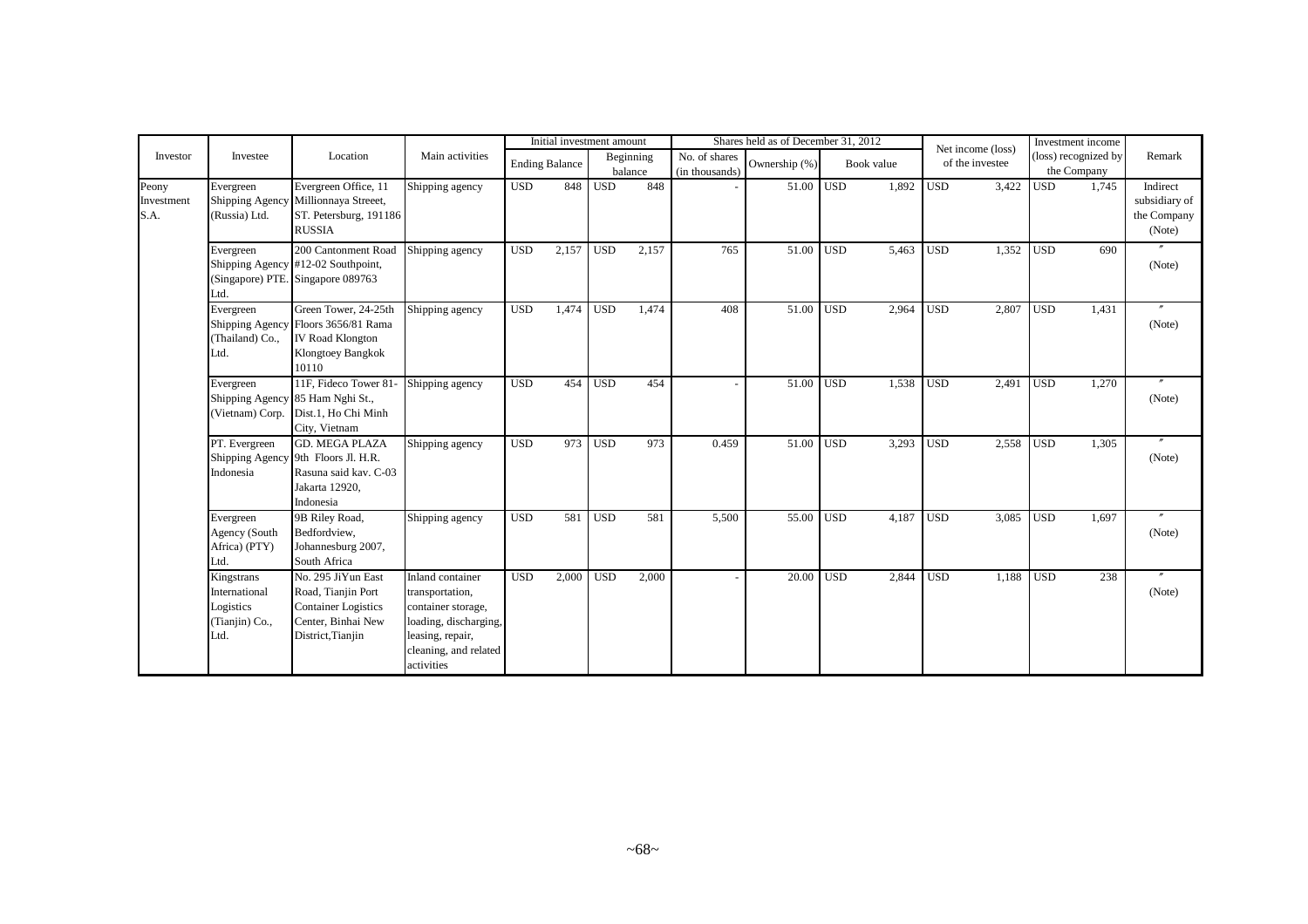|                             | Investee                                                                        | Location                                                                                                                                 | Main activities                                                                                                                               | Initial investment amount |                       |            |                      | Shares held as of December 31, 2012 |               |            |            | Net income (loss) |              | Investment income                   |        |                                                                                |
|-----------------------------|---------------------------------------------------------------------------------|------------------------------------------------------------------------------------------------------------------------------------------|-----------------------------------------------------------------------------------------------------------------------------------------------|---------------------------|-----------------------|------------|----------------------|-------------------------------------|---------------|------------|------------|-------------------|--------------|-------------------------------------|--------|--------------------------------------------------------------------------------|
| Investor                    |                                                                                 |                                                                                                                                          |                                                                                                                                               |                           | <b>Ending Balance</b> |            | Beginning<br>balance | No. of shares<br>(in thousands)     | Ownership (%) |            | Book value | of the investee   |              | (loss) recognized by<br>the Company |        | Remark                                                                         |
| Peony<br>Investment<br>S.A. | Luanta<br>Investment<br>(NetherLands)<br>N.V.                                   | Waalhaven Z. z. 19,<br>PortCity II, 3089JH<br>Rotterdan                                                                                  | Investment holding<br>company                                                                                                                 | <b>USD</b>                | 39,721                | <b>USD</b> | 33,161               | 460                                 | 50.00 USD     |            | 85,641     | (USD)             | 9,046) (USD  |                                     | 4,523  | Investee<br>company of<br>Peony<br>accounted for<br>under the<br>equity method |
|                             | Balsam<br>Investment<br>(NetherLands)<br>N.V.                                   | 21-A Van Engelenweg,<br>Curacao, Netherlands,<br>Antilles                                                                                | Investment holding<br>company                                                                                                                 |                           | USD 183,191           | <b>USD</b> | 122,696              | 0.451                               | 49.00         | <b>USD</b> | 61,667     | (USD)             | 96,122) (USD |                                     | 47,100 |                                                                                |
|                             | Ningbo Victory<br>Container Co.,<br>Ltd.                                        | No. 201 Xiaoshan<br>Road, Beilun District,<br>Ningbo, China                                                                              | Inland container<br>transportation,<br>container storage,<br>loading, discharging,<br>leasing, repair,<br>cleaning, and related<br>activities | <b>USD</b>                | 1,199                 | <b>USD</b> | 1,199                |                                     | 40.00         | <b>USD</b> | 2,361      | <b>USD</b>        | 661          | <b>USD</b>                          | 264    |                                                                                |
|                             | Qingdao<br>Evergreen<br>Container<br>Storage $&$<br>Transportation<br>Co., Ltd. | No. 114 Huangho E.<br>Rd., Huangdao District<br>Qingdao, China                                                                           | Inland container<br>transportation,<br>container storage,<br>loading, discharging,<br>leasing, repair,<br>cleaning, and related<br>activities | <b>USD</b>                | 4,447                 | <b>USD</b> | 4,447                |                                     | 40.00         | <b>USD</b> | 8,040      | <b>USD</b>        | 3,731        | <b>USD</b>                          | 1,492  |                                                                                |
|                             | Green Peninsula<br>Agencies SDN.<br>BHD.                                        | NO. 7, Jalan Jurutera<br>U1/23, Section U1,<br>Hicom Glenmarie<br>Industrial Park, 40150<br>Shah Alam, Selangor<br>Darul Ehsan, Malaysia | Investment holding<br>company                                                                                                                 | <b>USD</b>                | 7,255                 | <b>USD</b> | 7,255                | 1,500                               | 30.00         | <b>USD</b> | 8,267      | <b>USD</b>        | 5,929        | <b>USD</b>                          | 1,779  |                                                                                |
|                             | Evergreen<br>$Co$ (U.A.E.)<br>LLC.                                              | 5F, Shipping Tower,<br>Shipping Agency Al-Mina Road, P.O.<br>Box 34984, Dubai,<br>U.A.E                                                  | Shipping agency                                                                                                                               | <b>USD</b>                | 2,082                 | <b>USD</b> | 2,082                |                                     | 49.00         | <b>USD</b> | 2,565      | <b>USD</b>        | 3,027        | <b>USD</b>                          | 1,483  |                                                                                |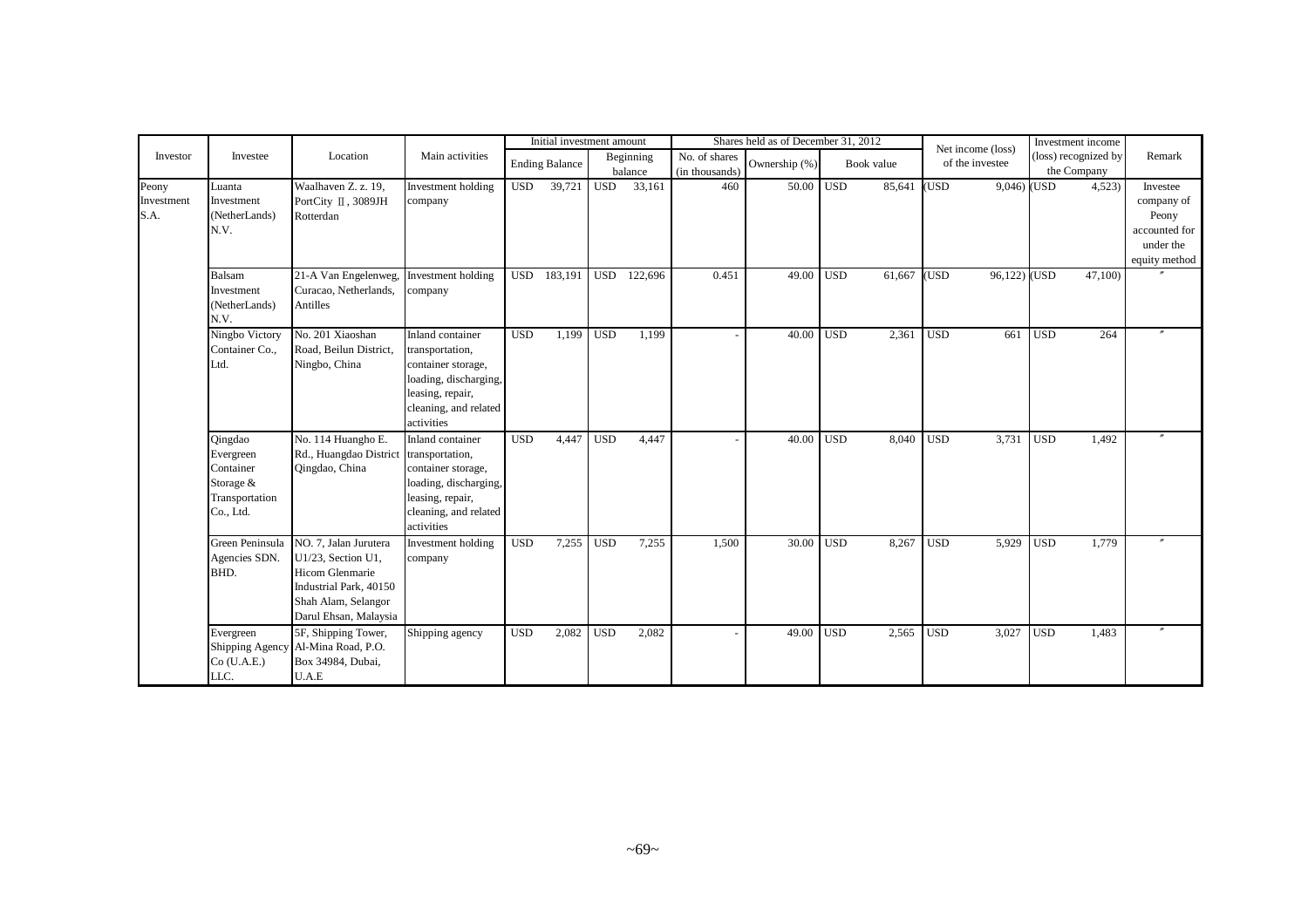|                                               | Investee                                            | Location                                                                                                     | Main activities                                    | Initial investment amount |                       |            |                      | Shares held as of December 31, 2012 |               |                  | Investment income |                                      |               |                                     |       |                                                                                                    |
|-----------------------------------------------|-----------------------------------------------------|--------------------------------------------------------------------------------------------------------------|----------------------------------------------------|---------------------------|-----------------------|------------|----------------------|-------------------------------------|---------------|------------------|-------------------|--------------------------------------|---------------|-------------------------------------|-------|----------------------------------------------------------------------------------------------------|
| Investor                                      |                                                     |                                                                                                              |                                                    |                           | <b>Ending Balance</b> |            | Beginning<br>balance | No. of shares<br>(in thousands)     | Ownership (%) |                  | Book value        | Net income (loss)<br>of the investee |               | (loss) recognized by<br>the Company |       | Remark                                                                                             |
| Armand<br>Investment<br>(Netherlands)<br>N.V. | <b>Armand Estate</b><br>B.V.                        | Amsteldijk 166,<br>1079LH, Amsterdam                                                                         | Investment holding<br>company                      | <b>USD</b>                | 13,636                | <b>USD</b> | 13.636               | 0.045                               | 100.00        | $\overline{USD}$ | 12,657            | (USD)                                |               | 308) (USD                           | 308)  | Indirect<br>subsidiary of<br>the Company<br>(Note)                                                 |
| Armand<br>Estate B.V.                         | Taipei Port<br>Container<br>Terminal<br>Corporation | No.25 Siajhuwei,<br>Syuntang Village, Bali<br>District, New Taipei<br>City, Taiwan                           | Container<br>distribution and<br>cargo stevedoring | <b>USD</b>                | 12,678                | <b>USD</b> | 12,678               | 41,000                              | 9.76          | <b>USD</b>       | 12,593            | (USD                                 | $2,754)$ (USD |                                     | 269)  | Investee<br>company of<br><b>Armand Estate</b><br>B.V. accounted<br>for under the<br>equity method |
| Clove<br>Holding Ltd.                         | <b>Colon Container</b><br>Terminal S.A.             | COCO SOLO NORTH<br><b>ADM BUILDING</b><br><b>PANAMA</b>                                                      | Inland container<br>storage and loading            | <b>USD</b>                | 22,860                | <b>USD</b> |                      | 22,860                              | 40.00         | <b>USD</b>       | 78,919            | <b>USD</b>                           | 19,040        | <b>USD</b>                          | 7,616 | Investee<br>company of<br>Clove Holding<br>Ltd. accounted<br>for under the<br>equity method        |
|                                               | LLC.                                                | Island Equipment 655 Deep Valley Drive, Investment holding<br>Suite 300, Rolling Hils company<br>Estates, CA |                                                    | <b>USD</b>                | 144                   | <b>USD</b> | 144                  |                                     | 36.00         | <b>USD</b>       | 2,327             | <b>USD</b>                           | 771           | <b>USD</b>                          | 277   | Indirect<br>subsidiary of<br>the Company<br>(Note)                                                 |
|                                               | Ample Holding<br>Ltd.                               | Craigmuir Chambers,<br>P.O.BOX71, Road<br>Town, Tortola, B.V.I                                               | Investment holding<br>company                      | <b>USD</b>                |                       | <b>USD</b> | 9                    |                                     |               | $\overline{USD}$ |                   | <b>USD</b>                           |               | $\overline{USD}$                    |       | Completed<br>liquidated on<br>December 31,<br>2012                                                 |
| Ample<br>Holding Ltd.                         | <b>Colon Container</b><br>Terminal S.A.             | <b>COCO SOLO NORTH</b><br><b>ADM BUILDING</b><br><b>PANAMA</b>                                               | Inland container<br>storage and loading            | USD <sub></sub>           |                       | <b>USD</b> | 22,860               |                                     |               | <b>USD</b>       |                   | <b>USD</b>                           |               | <b>USD</b>                          |       | Investee<br>company of<br>Ample Holding<br>Ltd. accounted<br>for under the<br>equity method        |
| Island<br>Equipment<br>LLC.                   | Whitney<br>Equipment LLC                            | 2711 Centerville Road.<br>Suite 400, Wilmington,<br>Delaware 19808                                           | Equipment leasing<br>company                       | <b>USD</b>                | 200                   | <b>USD</b> | 200                  |                                     | 100.00        | <b>USD</b>       | 2,147             | <b>USD</b>                           | 473           | <b>USD</b>                          | 473   | Indirect<br>subsidiary of<br>the Company<br>(Note)                                                 |
|                                               | Hemlock<br>Equipment LLC                            | 2711 Centerville Road<br>Suite 400, Wilmington,<br>Delaware 19808                                            | <b>Equipment</b> leasing<br>company                | <b>USD</b>                | 200                   | <b>USD</b> | 200                  |                                     | 100.00        | <b>USD</b>       | 4,284             | <b>USD</b>                           | 324           | <b>USD</b>                          | 324   | (Note)                                                                                             |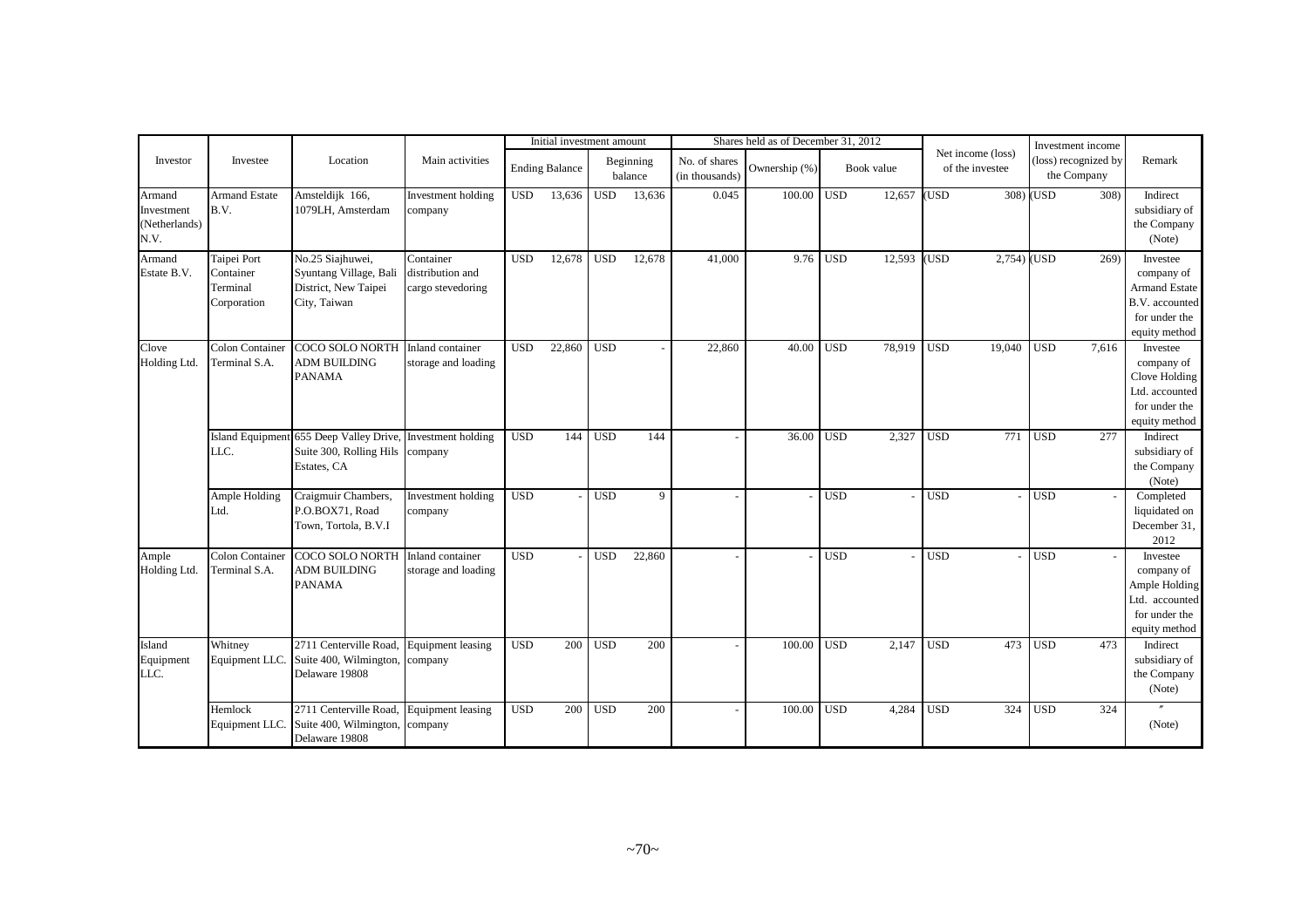|                                         | Investee                                                           | Location                                                                                                         | Main activities                                                                                                                               | Initial investment amount |                       |            |                      |                                 | Shares held as of December 31, 2012 |                  |            |             | Investment income                    |            |                                     |                                                    |
|-----------------------------------------|--------------------------------------------------------------------|------------------------------------------------------------------------------------------------------------------|-----------------------------------------------------------------------------------------------------------------------------------------------|---------------------------|-----------------------|------------|----------------------|---------------------------------|-------------------------------------|------------------|------------|-------------|--------------------------------------|------------|-------------------------------------|----------------------------------------------------|
| Investor                                |                                                                    |                                                                                                                  |                                                                                                                                               |                           | <b>Ending Balance</b> |            | Beginning<br>balance | No. of shares<br>(in thousands) | Ownership (%)                       |                  | Book value |             | Net income (loss)<br>of the investee |            | (loss) recognized by<br>the Company | Remark                                             |
| Evergreen<br>Marine (UK)<br>Ltd.        | Kingstrans<br>International<br>Logistics<br>(Tianjin) Co.,<br>Ltd. | No.295 JiYun East<br>Road, Tianjin Port<br><b>Container Logistics</b><br>Center, Binhai New<br>District, Tianjin | Inland container<br>transportation,<br>container storage,<br>loading, discharging,<br>leasing, repair,<br>cleaning, and related<br>activities | <b>USD</b>                | 2,000                 | <b>USD</b> | 2,000                |                                 | 20.00                               | USD <sup>1</sup> | 2,844      | <b>USD</b>  | 1,188                                | <b>USD</b> | 238                                 | Indirect<br>subsidiary of<br>the Company<br>(Note) |
|                                         | LLC.                                                               | Island Equipment 655 Deep Valley Drive,<br>Suite 300, Rolling Hils company<br>Estates, CA                        | Investment holding                                                                                                                            | <b>USD</b>                | 60                    | <b>USD</b> | 60                   |                                 | 15.00                               | <b>USD</b>       | 970        | <b>USD</b>  | 771                                  | <b>USD</b> | 116                                 | (Note)                                             |
|                                         | Evergreen<br>(UK) Ltd.                                             | 160 Euston Road,<br>Shipping Agency London NW 12 DX,<br>U.K.                                                     | Shipping agency                                                                                                                               | <b>USD</b>                | 0.002                 | <b>USD</b> | 0.002                |                                 | 100.00                              | <b>USD</b>       | 2,742      | <b>USD</b>  |                                      | 258 USD    | 258                                 | $^{\prime\prime}$<br>(Note)                        |
| PT. Multi<br>Bina Pura<br>International | PT. Multi Bina<br>Transport                                        | JL. Raya Cakung<br>Cilincing, KM.4<br>Jakarta Utara 14260,<br>Indonesia                                          | Container repair,<br>cleaning and inland<br>transportation                                                                                    | <b>USD</b>                | 3,301                 | <b>USD</b> | 3,301                | 8                               | 72.95                               | <b>IDR</b>       | 18,174,909 | <b>IDR</b>  | 4,448,211                            | <b>IDR</b> | 3,244,970                           | $^{\prime\prime}$<br>(Note)                        |
| Evergreen<br>Shipping<br>Agency         | Evergreen<br>(Austria) GmbH                                        | Theresianumgasse 7,<br>Shipping Agency 1040 Wien, Austria                                                        | Shipping agency                                                                                                                               | <b>EUR</b>                | 18                    | <b>EUR</b> | 18                   |                                 | 100.00                              | <b>EUR</b>       | 473        | ${\rm EUR}$ | 28                                   | <b>EUR</b> | 28                                  | $^{\prime\prime}$<br>(Note)                        |
| (Deutschland) Evergreen<br>GmbH         | (Switzerland)<br>S.A.                                              | Av. des Boveresses 52.<br>Shipping Agency 1000 Lausanne 21,<br>Switzerland                                       | Shipping agency                                                                                                                               | <b>EUR</b>                | 69                    | <b>EUR</b> | 69                   | 0.1                             | 100.00                              | <b>EUR</b>       | 176        | <b>EUR</b>  | 20 l                                 | <b>EUR</b> | 20                                  | $^{\prime\prime}$<br>(Note)                        |

Note: This transaction was written off when the consolidated financial statement was prepared.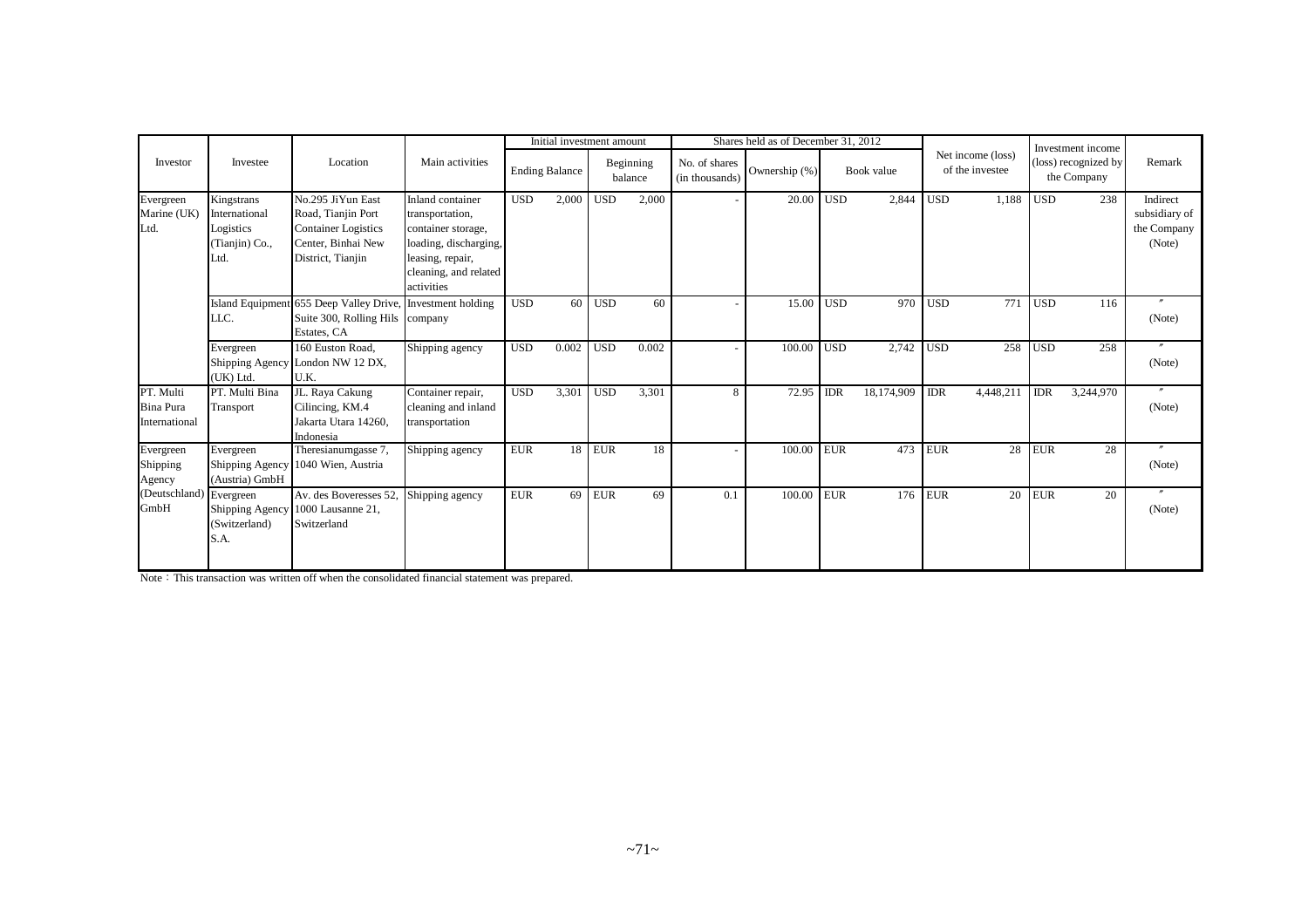B.Loans granted for the year ended December 31, 2012 Unit : Thousands of New Taiwan Dollars

| No. | Creditor                            | Borrower                                               | General ledger<br>account                          | Maximum<br>outstanding balance<br>for the year ended | Balance at<br>December 31,<br>2012 | Utilized<br>Credits     | Interest rate<br>(% ) | Nature of loan<br>(Note 1) | Amount of<br>transaction<br>with the | Reason for<br>short-term<br>financing | Allowance<br>for<br>doubtful |      | Collateral | Limit on loans<br>granted to a single<br>party (Note 3) | Ceiling on total<br>loans granted<br>(Note 3) |
|-----|-------------------------------------|--------------------------------------------------------|----------------------------------------------------|------------------------------------------------------|------------------------------------|-------------------------|-----------------------|----------------------------|--------------------------------------|---------------------------------------|------------------------------|------|------------|---------------------------------------------------------|-----------------------------------------------|
|     |                                     |                                                        |                                                    | December 31, 2012                                    |                                    |                         |                       |                            | borrower                             | (Note 2)                              | accounts                     | Item | Value      |                                                         |                                               |
|     | Peony<br>Investment<br>S.A.         | Kingtrans Intl.<br>Logistics<br>(Tianjin) Co.,<br>.td. | Receivables<br>from related<br>parties<br>(Note 4) | 45,080                                               | 43,572<br>- \$                     | 43,572<br><sup>\$</sup> | 1.527                 | 2                          |                                      | Working<br>capital<br>requirement     | $\mathbb{S}$                 |      |            | 8,102,909<br>$\mathcal{S}$                              | 16,205,817                                    |
|     |                                     | Luanta<br>Investment<br>(NetherLands)<br>N.V.          |                                                    | 439,665                                              | 335,715                            | 155,105                 | $1.308 - 2.183$       | 2                          |                                      |                                       |                              |      |            | 8,102,909                                               | 16,205,817                                    |
|     |                                     | Clove Holding<br>Ltd.                                  | $^{\prime\prime}$<br>(Note 4)                      | 261,432                                              | 319,528                            | 261,432                 | 1.211                 | 2                          |                                      |                                       |                              |      |            | 8,102,909                                               | 16,205,817                                    |
|     | <b>Tove Holding Whitney</b><br>Ltd. | Equipment LLC.                                         | $^{\prime\prime}$<br>(Note 4)                      | 74,865                                               | 72,620                             | 72,620                  | 1.355                 | 2                          |                                      | $\boldsymbol{''}$                     |                              |      |            | 385,567                                                 | 771,135                                       |
| 3   | Evergreen<br>Marine (UK)<br>Ltd.    | Kingtrans Intl.<br>Logistics<br>(Tianjin) Co.,<br>Ltd. | $^{\prime\prime}$<br>(Note 4)                      | 45,080                                               | 43,572                             | 43,572                  | 1.527                 | $\overline{2}$             |                                      |                                       |                              |      |            | 818,790                                                 | 1,637,580                                     |

Note 1:Nature of loans extended

"1" denotes the loans extended to the companies which have transactions with the Company or its subsidiaries.

"2" denotes the loans extended to the companies which require short-term financing.

Note 2:The reason that the loan was granted and the usage of the loan should be stated, if the nature of the loan is "2".

Note 3: The explanation of the equation of the limits and amounts is required and set forth as follows:

1.According to the company's credit policy, the total amount of loans granted to a single company should not exceed 20% of the net worth stated in the latest financial statements.

The calculation is as follows:

PEONY USD1,394,745\*29.0480\*20%=\$8,102,909

CLOVE USD66,367\*29.0480\*20%=\$385,567

EMU USD140,937\*29.0480\*20%=\$818,790

2.According to the company's credit policy, the total amount of loans granted by the company should not exceed 40% of the net worth stated in the latest financial statements.

The calculation is as follows:

PEONY USD1,394,745\*29.0480\*40%=\$16,205,817

CLOVE USD66,367\*29.0480\*40%=\$771,135

EMU USD140,937\*29.0480\*40%=\$1,637,580

Note 4: This transaction was written off when the consolidated financial statement was prepared.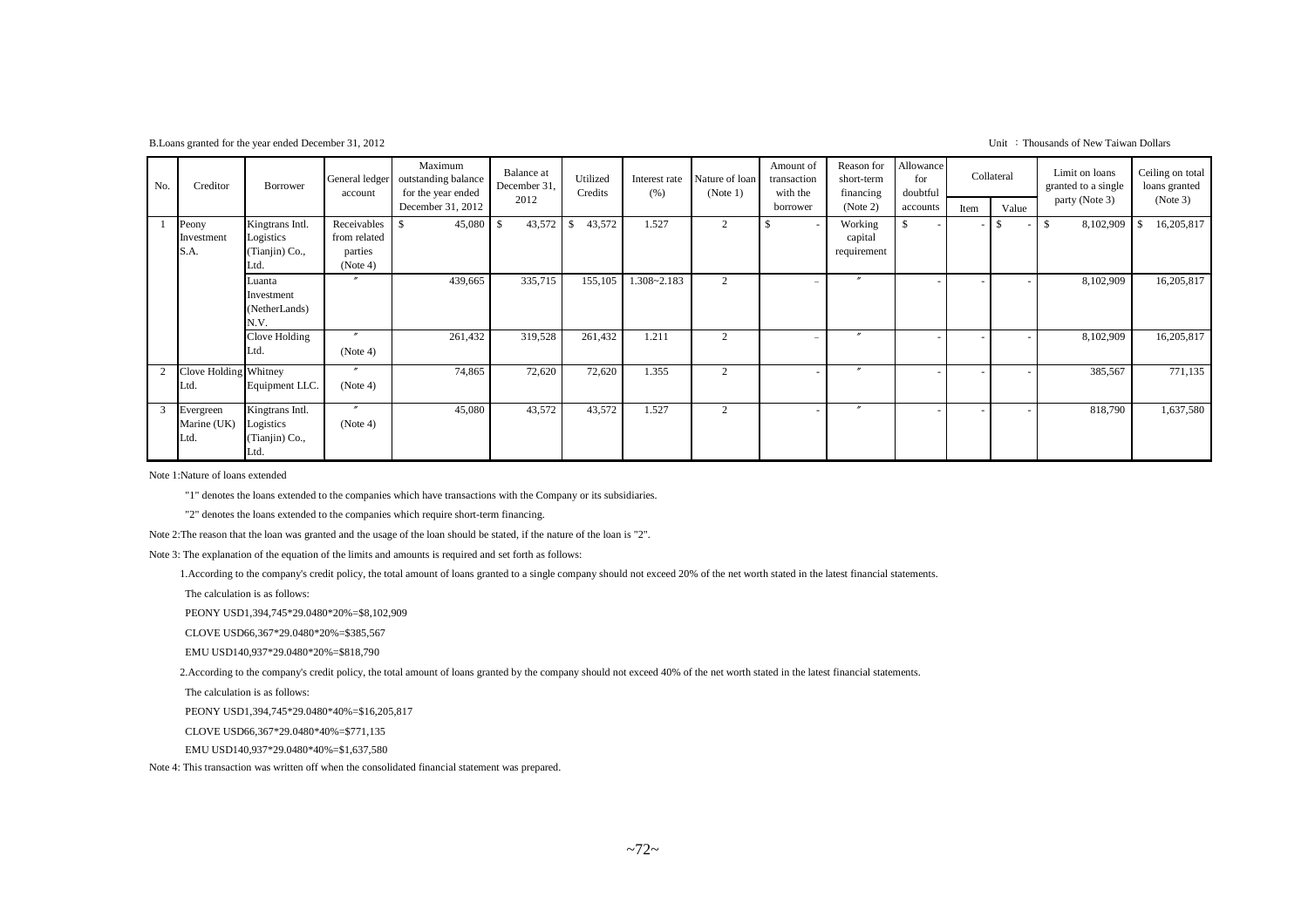C. Endorsements and guarantees provided as of December 31, 2012:

Unit: Thousands of New Taiwan Dollars

| Number<br>(Note 1) | Endorser                 |                                      | Party Being endorsed             | Limit on<br>endorsement<br>provided for a | Maximum outstanding endorsement<br>endorsement amount at | Outstanding<br>amount at | Amount of<br>endorsements<br>secured with | Ratio of<br>accumulated<br>endorsement<br>amount to net | Ceiling on total<br>amount of<br>endorsements |
|--------------------|--------------------------|--------------------------------------|----------------------------------|-------------------------------------------|----------------------------------------------------------|--------------------------|-------------------------------------------|---------------------------------------------------------|-----------------------------------------------|
|                    |                          | Counterparty                         | Relationship with the<br>Company | single party                              | December 31, 2012                                        | December 31,<br>2012     | collateral                                | asset value of<br>the Company                           | provided                                      |
|                    | Greencompass Marine S.A. | Taranto Container<br>Terminal S.p.A. |                                  | 169,006 \$                                | $113,787$ \$                                             | $113,787$ \$             |                                           | $0.45\%$ \$                                             | 62,930,405                                    |
|                    |                          |                                      |                                  |                                           | <b>USD 3,917</b>                                         | <b>USD 3,917</b>         |                                           |                                                         |                                               |

Note 1: The number is assigned as follows:

"0" denotes issuer

The investee is numbered from "1" in sequence by different company.

Note 2: Nature of the counterparty's relationship with the Company or its subsidiaries

"1" denotes the endorsements/guarantees provided to the companies which have transactions with the Company or its subsidiaries.

"2" denotes the endorsements/guarantees provided to the subsidiaries of which the Company holds more than 50% of the common stock.

"3" denotes the endorsements/guarantees provided to the investees of which the Company together with its subsidiaries hold more than 50% of the common stock.

"4" denotes the endorsements/guarantees provided to the companies which directly or indirectly hold more than 50% of the Company's common stock.

"5" denotes the endorsements/guarantees provided pursuant to construction contracts.

"6" denotes the endorsements/guarantees provided to joint venture companies based on the Company's or its subsidiaries proportionate equity interest in the Company.

Note 3: The method of calculating upper limit and the amount of the upper limit should be noted. If there is any contingent loss is recognized in the financial statements, such loss amount is also required to be note Note 4: According to the GMS's credit policy, the total amount of endorsements or guarantees provided by the GMS should not exceed 250% of the net worth stated in the latest

financial statements. The calculation is as follows:

USD 866,571\*29.0480\*250%=\$62,930,405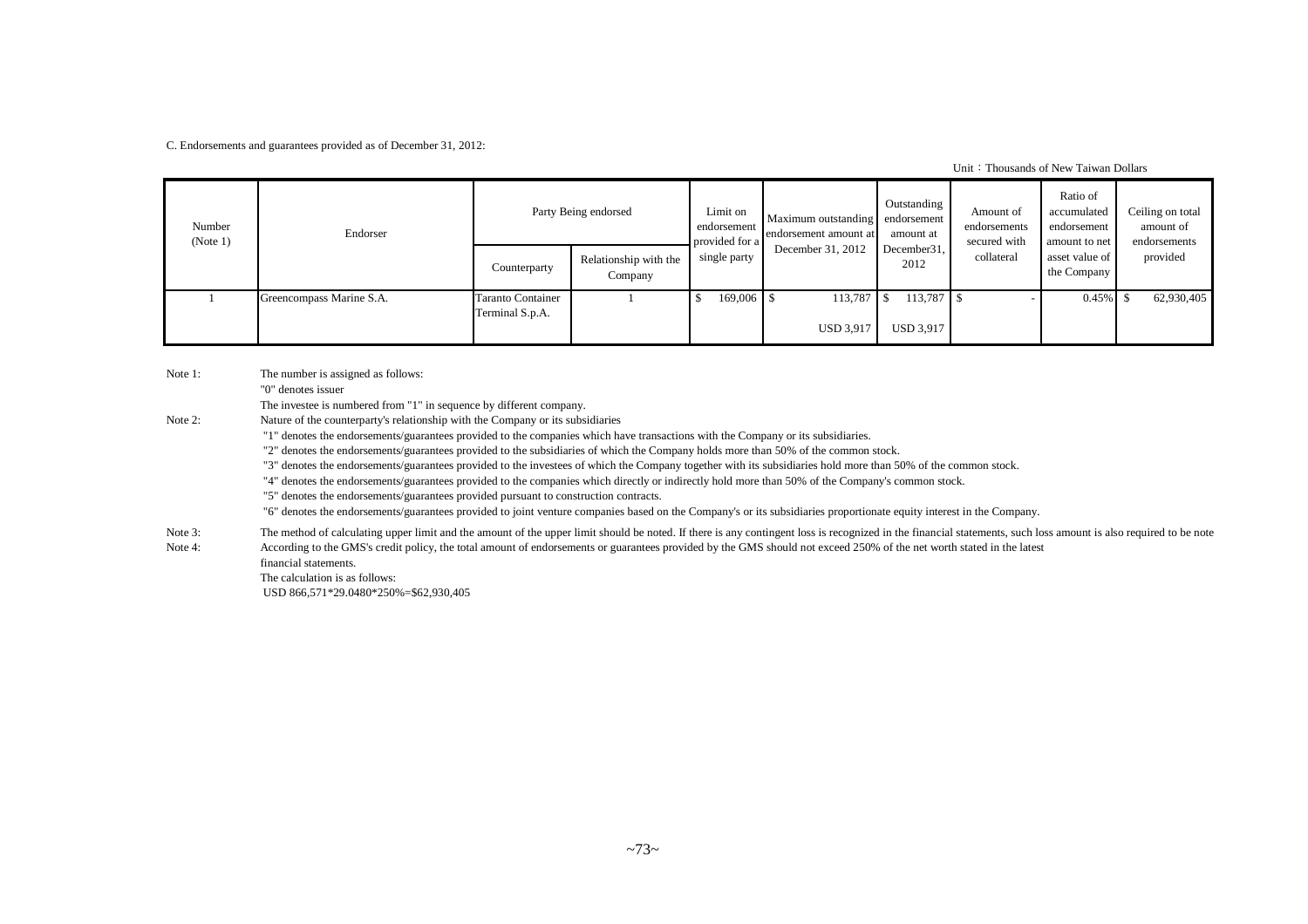### Unit: Thousands of New Taiwan Dollars/ Thousands of shares

| Securities held by       |                                                       | Relationship of the                   |                                                                            |                                       |            | December 31, 2012 |                   |            |              |        |
|--------------------------|-------------------------------------------------------|---------------------------------------|----------------------------------------------------------------------------|---------------------------------------|------------|-------------------|-------------------|------------|--------------|--------|
|                          | Marketable securities                                 | securities issuer<br>with the Company | General ledger account                                                     | Number of<br>shares<br>(in thousands) | Book value |                   | Ownership<br>(% ) |            | Market value | Remark |
| Peony Investment<br>S.A. | Clove Holding Ltd.                                    | Indirect subsidiary<br>of the Company | Long-term equity<br>investment accounted<br>for under the equity<br>method | 10                                    | <b>USD</b> | 75,235            | 100.00            | <b>USD</b> | 75,235       | (Note) |
|                          | Evergreen Shipping Agency (Deutschland)<br>GmbH       | $\prime$                              | $^{\prime\prime}$                                                          |                                       | <b>USD</b> | 7,562             | 100.00            | <b>USD</b> | 7,562        | (Note) |
|                          | Evergreen Shipping Agency (Ireland) Ltd.              | $^{\prime\prime}$                     | $^{\prime\prime}$                                                          | 0.1                                   | <b>USD</b> | 227               | 100.00            | <b>USD</b> | 227          | (Note) |
|                          | Evergreen Shipping Agency (Korea)<br>Corporation      | $^{\prime\prime}$                     | $^{\prime\prime}$                                                          | 121                                   | <b>USD</b> | 2,615             | 100.00            | <b>USD</b> | 2,615        | (Note) |
|                          | Evergreen Shipping Agency (Netherlands)<br>B.V.       | $\prime$                              | $^{\prime\prime}$                                                          | 0.047                                 | <b>USD</b> | 5,618             | 100.00            | <b>USD</b> | 5,618        | (Note) |
|                          | Evergreen Shipping Agency (Poland)<br>SP.ZO.O         | $\prime\prime$                        | $^{\prime\prime}$                                                          | $\overline{2}$                        | <b>USD</b> | 622               | 100.00            | <b>USD</b> | 622          | (Note) |
|                          | Greencompass Marine S.A.                              | $^{\prime\prime}$                     | $^{\prime\prime}$                                                          | 3,535                                 | <b>USD</b> | 903,083           | 100.00            | <b>USD</b> | 903,083      | (Note) |
|                          | Vigor Enterprise S.A.                                 | $^{\prime\prime}$                     | $^{\prime\prime}$                                                          | 5                                     | <b>USD</b> | 498               | 100.00            | <b>USD</b> | 498          | (Note) |
|                          | Evergreen Shipping Agency (India) Pvt Ltd.            | $^{\prime\prime}$                     | $^{\prime\prime}$                                                          | 100                                   | <b>USD</b> | 6,012             | 99.99             | <b>USD</b> | 6,012        | (Note) |
|                          | Evergreen Argentina S.A.                              | $^{\prime\prime}$                     | $\prime\prime$                                                             | 150                                   | <b>USD</b> | 153               | 95.00             | <b>USD</b> | 153          | (Note) |
|                          | Evergreen Shipping Agency France S.A.S.               | $\prime$                              | $^{\prime\prime}$                                                          | 5                                     | <b>USD</b> | 1,729             | 100.00            | <b>USD</b> | 1.729        | (Note) |
|                          | PT Multi Bina Pura International                      | $^{\prime\prime}$                     | $^{\prime\prime}$                                                          | 17                                    | <b>USD</b> | 10.000            | 95.03             | <b>USD</b> | 10.000       | (Note) |
|                          | PT Multi Bina Transport                               | $\prime$                              | $^{\prime\prime}$                                                          | $\overline{2}$                        | <b>USD</b> | 448               | 17.39             | <b>USD</b> | 448          | (Note) |
|                          | Evergreen Heavy Industrial Corp. (Malaysia)<br>Berhad | $^{\prime\prime}$                     | $^{\prime\prime}$                                                          | 42,120                                | <b>USD</b> | 48,158            | 84.44             | <b>USD</b> | 48,158       | (Note) |
|                          | Armand Investment (Netherlands) N.V.                  | $^{\prime\prime}$                     | $^{\prime\prime}$                                                          | $\overline{4}$                        | <b>USD</b> | 8,871             | 70.00             | <b>USD</b> | 8,871        | (Note) |
|                          | Evergreen Shipping (Spain) S.L.                       | $^{\prime\prime}$                     | $^{\prime\prime}$                                                          | 3                                     | <b>USD</b> | 3,330             | 55.00             | <b>USD</b> | 3,330        | (Note) |
|                          | Evergreen Shipping Agency (Italy) S.p.A.              | $^{\prime\prime}$                     | $\prime\prime$                                                             | 0.55                                  | <b>USD</b> | 1,939             | 55.00             | <b>USD</b> | 1.939        | (Note) |
|                          | Evergreen Marine (UK) Ltd.                            | $^{\prime\prime}$                     | $\prime\prime$                                                             | 765                                   | <b>USD</b> | 67,690            | 51.00             | <b>USD</b> | 67,690       | (Note) |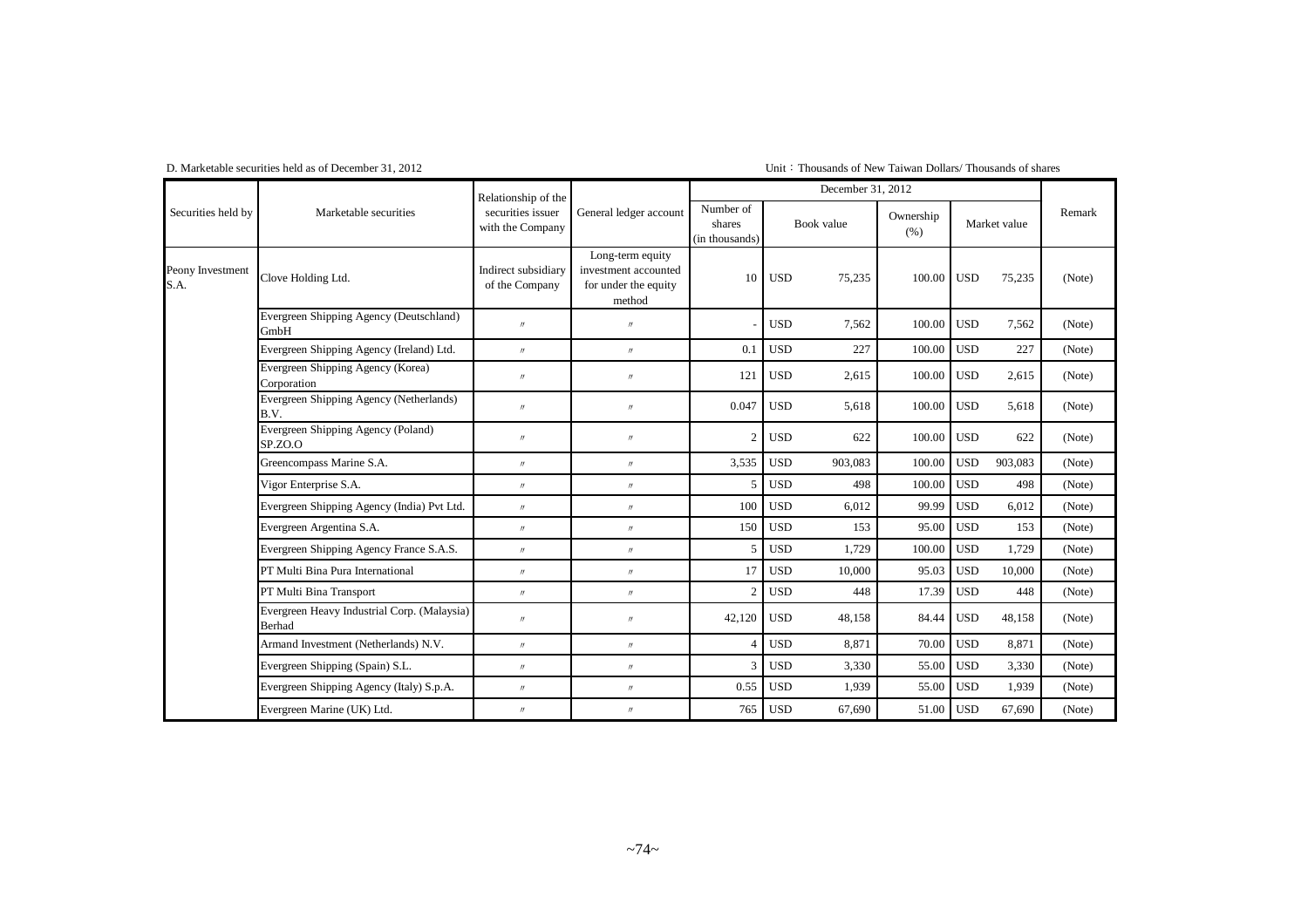|                          |                                                                   | Relationship of the                                                              |                                                                            |                                       |            | December 31, 2012 |                   |            |              |        |
|--------------------------|-------------------------------------------------------------------|----------------------------------------------------------------------------------|----------------------------------------------------------------------------|---------------------------------------|------------|-------------------|-------------------|------------|--------------|--------|
| Securities held by       | Marketable securities                                             | securities issuer<br>with the Company                                            | General ledger account                                                     | Number of<br>shares<br>(in thousands) | Book value |                   | Ownership<br>(% ) |            | Market value | Remark |
| Peony Investment<br>S.A. | Evergreen Shipping Agency (Australia) Pty<br>Ltd.                 | Indirect subsidiary<br>of the Company                                            | Long-term equity<br>investment accounted<br>for under the equity<br>method | 0.675                                 | <b>USD</b> | 614               | 67.50             | <b>USD</b> | 614          | (Note) |
|                          | Evergreen Shipping Agency (Russia) Ltd.                           | $^{\prime\prime}$                                                                | $^{\prime\prime}$                                                          |                                       | <b>USD</b> | 1,892             | 51.00             | <b>USD</b> | 1,892        | (Note) |
|                          | Evergreen Shipping Agency (Singapore) Pte.<br>Ltd.                | $^{\prime\prime}$                                                                | $^{\prime\prime}$                                                          | 765                                   | <b>USD</b> | 5,463             | 51.00             | <b>USD</b> | 5,463        | (Note) |
|                          | Evergreen Shipping Agency (Thailand) Co.,<br>Ltd.                 | $^{\prime\prime}$                                                                | $^{\prime\prime}$                                                          | 408                                   | <b>USD</b> | 2,964             | 51.00             | <b>USD</b> | 2,964        | (Note) |
|                          | Evergreen Shipping Agency (Vietnam) Corp.                         | $^{\prime\prime}$                                                                | $^{\prime\prime}$                                                          |                                       | <b>USD</b> | 1,538             | 51.00             | <b>USD</b> | 1,538        | (Note) |
|                          | PT. Evergreen Shipping Agency Indonesia                           | $^{\prime\prime}$                                                                | $^{\prime\prime}$                                                          | 0.459                                 | <b>USD</b> | 3.293             | 51.00             | <b>USD</b> | 3,293        | (Note) |
|                          | Evergreen Agency (South Africa) (PTY) Ltd.                        | $^{\prime\prime}$                                                                | $^{\prime\prime}$                                                          | 5,500                                 | <b>USD</b> | 4,187             | 55.00             | <b>USD</b> | 4,187        | (Note) |
|                          | Luanta Investment (Netherlands) N.V.                              | Investee of Peony<br>Investment S.A.<br>accounted for under<br>the equity method | $\overline{''}$                                                            | 460                                   | <b>USD</b> | 85,641            | 50.00             | <b>USD</b> | 85,641       |        |
|                          | Balsam Investment (Netherlands) N.V.                              |                                                                                  | $\prime\prime$                                                             | 0.451                                 | <b>USD</b> | 61,667            | 49.00             | <b>USD</b> | 61,667       |        |
|                          | Evergreen Shipping Agency Co. (U.A.E.)<br>LLC                     | $\overline{r}$                                                                   | $\overline{''}$                                                            |                                       | <b>USD</b> | 2,565             | 49.00             | <b>USD</b> | 2,565        |        |
|                          | Ningbo Victory Container Co., Ltd.                                | $\prime\prime$                                                                   | $^{\prime\prime}$                                                          |                                       | <b>USD</b> | 2,361             | 40.00             | <b>USD</b> | 2,361        |        |
|                          | Oingdao Evergreen Container Storage &<br>Transportation Co., Ltd. | $\overline{''}$                                                                  | $\prime\prime$                                                             |                                       | <b>USD</b> | 8,040             | 40.00             | <b>USD</b> | 8,040        |        |
|                          | Green Peninsula Agencies SDN. BHD.                                | $^{\prime\prime}$                                                                | $^{\prime\prime}$                                                          | 1,500                                 | <b>USD</b> | 8,267             | 30.00             | <b>USD</b> | 8,267        |        |
|                          | Kingtrans Intl. Logistics (Tianjin) Co., Ltd.                     | Indirect subsidiary<br>of the Company                                            |                                                                            |                                       | <b>USD</b> | 2,844             | 20.00             | <b>USD</b> | 2,844        | (Note) |
|                          | Dongbu Pusan Container Terminal Co. Ltd.                          | None                                                                             | Financial assets carried<br>at cost - non-current                          | 300                                   | <b>USD</b> | 1,556             | 15.00             | <b>USD</b> | 1,556        |        |
|                          | Hutchison Inland Container Depots Ltd.                            | $\prime\prime$                                                                   | $\overline{''}$                                                            | 0.75                                  | <b>USD</b> | 1.492             | 7.50              | <b>USD</b> | 1,492        |        |
|                          | Colombo - South Asia Gateway Terminal                             | $\prime$                                                                         | $\overline{v}$                                                             | 18,942                                | <b>USD</b> | 2,412             | 5.00              | <b>USD</b> | 2,412        |        |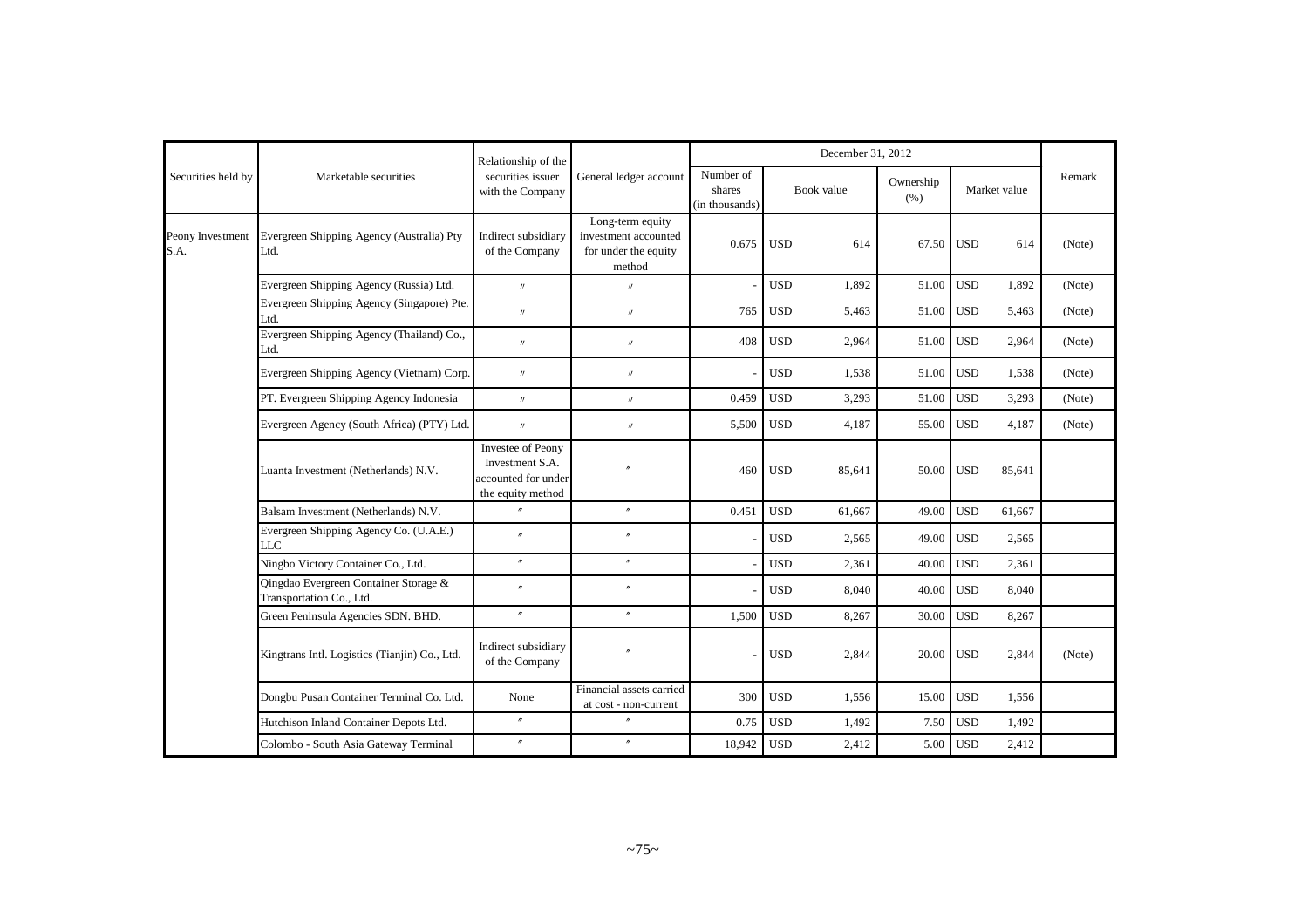| Securities held by                         |                                               | Relationship of the                                            |                                                                            |                                       |            | December 31, 2012 |                   |            |                |        |
|--------------------------------------------|-----------------------------------------------|----------------------------------------------------------------|----------------------------------------------------------------------------|---------------------------------------|------------|-------------------|-------------------|------------|----------------|--------|
|                                            | Marketable securities                         | securities issuer<br>with the Company                          | General ledger account                                                     | Number of<br>shares<br>(in thousands) |            | Book value        | Ownership<br>(96) |            | Market value   | Remark |
| PT. Multi Bina<br>Pura International       | PT. Multi Bina Transport                      | Indirect subsidiary<br>of Peony                                | Long-term equity<br>investment accounted<br>for under the equity<br>method | 8                                     | <b>IDR</b> | 18,174,909        | 72.95             |            | IDR 18,174,909 | (Note) |
| Clove Holding<br>Ltd.                      | Colon Container Terminal S.A.                 | Investee of Clove<br>accounted for under<br>the equity method  |                                                                            | 22,860                                | <b>USD</b> | 78,919            | 40.00             | <b>USD</b> | 78,919         |        |
|                                            | Island Equipment LLC.                         | Indirect subsidiary<br>of Peony                                | $\overline{v}$                                                             |                                       | <b>USD</b> | 2,327             | 36.00             | <b>USD</b> | 2,327          | (Note) |
| <b>Island Equipment</b><br><b>LLC</b>      | Whitney Equipment LLC.                        | Investee of Island<br>accounted for under<br>the equity method |                                                                            |                                       | <b>USD</b> | 2,147             | 100.00            | <b>USD</b> | 2,147          | (Note) |
|                                            | Hemlock Equipment LLC.                        | $\theta$                                                       | $^{\prime\prime}$                                                          |                                       | <b>USD</b> | 4,284             | 100.00            | <b>USD</b> | 4,284          | (Note) |
| Evergreen Marine<br>(UK) Ltd.              | Island Equipment LLC.                         | Indirect subsidiary<br>of Peony                                | $^{\prime\prime}$                                                          |                                       | <b>USD</b> | 970               | 15.00             | <b>USD</b> | 970            | (Note) |
|                                            | Kingtrans Intl. Logistics (Tianjin) Co., Ltd. | Indirect subsidiary<br>of the Company                          | $\overline{v}$                                                             |                                       | <b>USD</b> | 2,844             | 20.00             | <b>USD</b> | 2,844          | (Note) |
|                                            | Evergreen Shipping Agency (UK) Limited        | $\theta$                                                       | $\theta$                                                                   |                                       | <b>USD</b> | 2,742             | 100.00            | <b>USD</b> | 2,742          | (Note) |
|                                            | Italia Marittima UK Limited                   | Investee of EMU<br>accounted for under<br>cost method          | Financial assets carried<br>at cost - non-current                          | 0.2                                   | <b>USD</b> | 0.4               | 100.00            | <b>USD</b> | 0.4            |        |
|                                            | Evergreen Marine (Latin America), S.A.        | Investee of EMU<br>accounted for under<br>cost method          | Financial assets carried<br>at cost - non-current                          | 99                                    | <b>USD</b> | 99                | 16.50             | <b>USD</b> | 99             |        |
| Armand<br>Investment<br>(Netherlands) N.V. | Armand Estate B.V.                            | Indirect subsidiary<br>of Peony                                | Long-term equity<br>investment accounted<br>for under the equity<br>method | 0.045                                 | <b>USD</b> | 12,657            | 100.00            | <b>USD</b> | 12,657         | (Note) |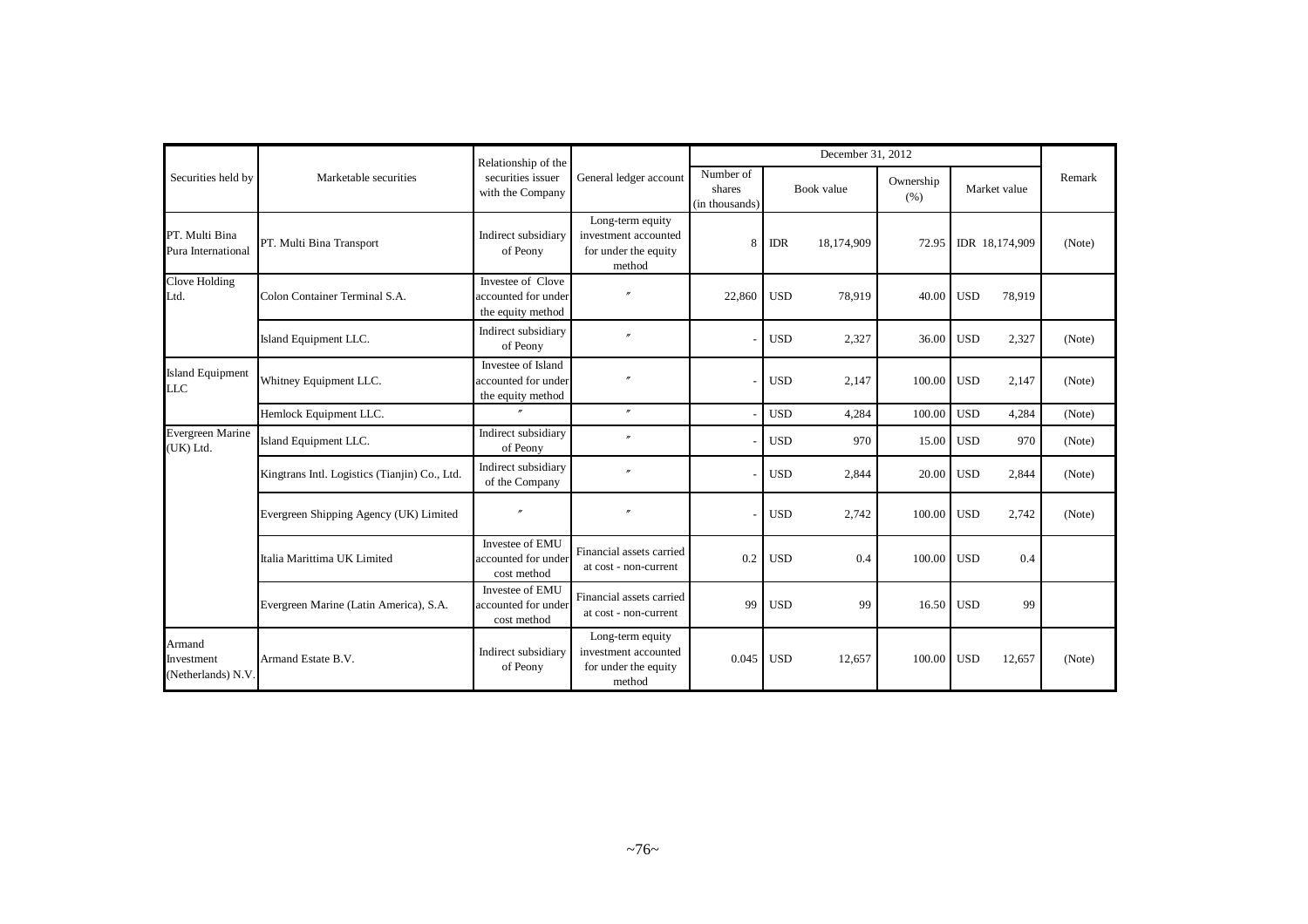|                                                               |                                                 | Relationship of the                                                           |                                                                            |                                       | December 31, 2012    |                   |                      |        |
|---------------------------------------------------------------|-------------------------------------------------|-------------------------------------------------------------------------------|----------------------------------------------------------------------------|---------------------------------------|----------------------|-------------------|----------------------|--------|
| Securities held by                                            | Marketable securities                           | securities issuer<br>with the Company                                         | General ledger account                                                     | Number of<br>shares<br>(in thousands) | Book value           | Ownership<br>(% ) | Market value         | Remark |
| <b>Armand Estate</b><br>B.V.                                  | Taipei Port Container Terminal Corporation      | Investee of Armand<br>Estate B.V.<br>accounted for under<br>the equity method | Long-term equity<br>investment accounted<br>for under the equity<br>method | 41,000                                | <b>USD</b><br>12,593 | 9.76              | <b>USD</b><br>12,593 |        |
| Evergreen<br>Shipping Agency<br>(Singapore) Pte               | RTW AIR SERVICES (S) PL                         | Investee of EGS<br>accounted for under<br>cost method                         | Financial assets carried<br>at cost - non-current                          | 30                                    | <b>SGD</b><br>41     | 2.00              | SGD<br>41            |        |
| Ltd.<br>Evergreen<br>Shipping Agency<br>(Thailand) Co.,       | Green Siam Air Service Co.                      | Investee of EGT<br>accounted for under<br>cost method                         |                                                                            | Δ                                     | <b>THB</b><br>1,160  | 2.00              | <b>THB</b><br>1,160  |        |
| Ltd.<br>Evergreen<br>Shipping Agency<br>(Deutschland)<br>GmbH | Evergreen Shipping Agency (Austria) GmbH        | Indirect subsidiary<br>of Peony                                               | Long-term equity<br>investment accounted<br>for under the equity<br>method |                                       | 473<br><b>EUR</b>    | 100.00            | 473<br><b>EUR</b>    | (Note) |
|                                                               | Zoll Pool Hafen Hamburg AG                      | Investee of EGD<br>accounted for under<br>cost method                         | Financial assets carried<br>at cost - non-current                          | 10                                    | <b>EUR</b><br>10     | 3.36              | <b>EUR</b><br>10     |        |
|                                                               | Evergreen Shipping Agency (Switzerland)<br>S.A. | Indirect subsidiary<br>of Peony                                               | Long-term equity<br>investment accounted<br>for under the equity<br>method | $\overline{0}$ .                      | <b>EUR</b><br>176    | 100.00            | 176<br><b>EUR</b>    | (Note) |

Note: This transaction was written off when the consolidated financial statement was prepared.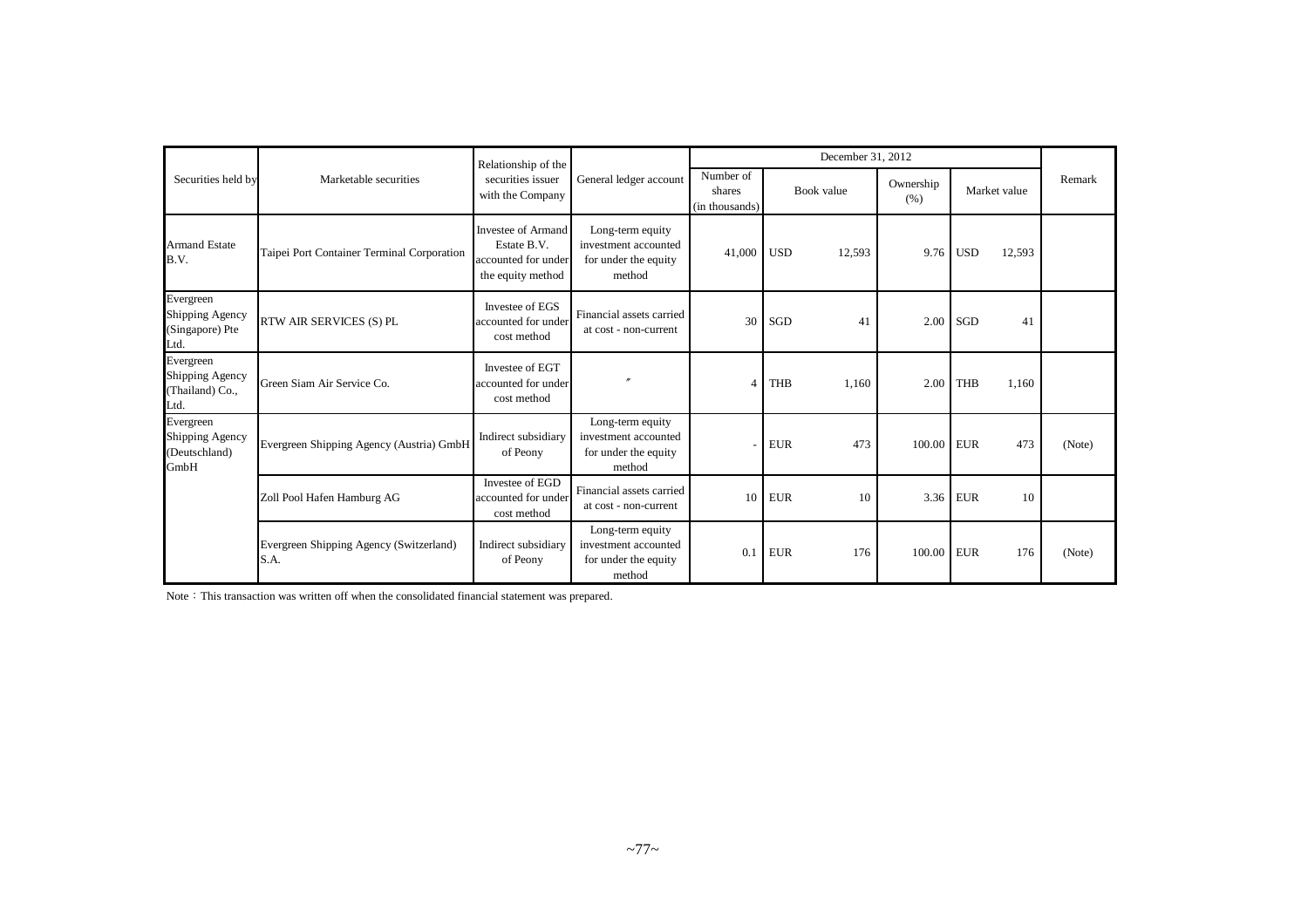E.Acquisition or disposal of the same security with the accumulated cost exceeding \$100 million or 20% of the Company's paid-in capital for the year ended December 31, 2012 : None.

F.Acquisition of real estate properties exceeding \$100 million or 20% of the Company's paid-in capital for the year ended December 31, 2012 : None.

G.Disposal of real estate properties exceeding \$100 million or 20% of the Company's paid-in capital for the year ended December 31, 2012 : None. H.Purchases from or sales to related parties exceeding \$100 million or 20% of the Company's paid-in capital for the year ended December 31, 2012

Unit: Thousands of New Taiwan Dollars

|                                                                           |                                                            | Relationship        |                            |            | Transaction |                               |                | Differences in transaction<br>terms compared to third party<br>transactions |             |            | (payable) | Notes/accounts receivable                               |        |
|---------------------------------------------------------------------------|------------------------------------------------------------|---------------------|----------------------------|------------|-------------|-------------------------------|----------------|-----------------------------------------------------------------------------|-------------|------------|-----------|---------------------------------------------------------|--------|
| Purchaser/seller                                                          | Counterparty                                               | with the<br>Company | Purchases/<br><b>Sales</b> |            | Amount      | % of total<br>purchases/sales | Credit term    | Unit price                                                                  | Credit term |            | Balance   | % of total<br>notes/accounts<br>receivable<br>(payable) | Remark |
| <b>Taiwan Terminal Services</b><br>Co., Ltd.                              | Evergreen Marine<br>Corp.                                  | The parent          | <b>Sales</b>               | \$         | 724,580     | 99%                           | 30~60 Days     | $\mathbf{\hat{S}}$                                                          |             | \$         | 50,001    | 56%                                                     | (Note) |
| Greencompass Marine                                                       | Evergreen Marine                                           | Related party       | <b>Sales</b>               | <b>USD</b> | 12,236      |                               | $15-30$ Days   |                                                                             |             |            |           |                                                         |        |
| S.A.                                                                      | (Hong Kong) Ltd.                                           |                     | Purchases                  | <b>USD</b> | 38,137      | 1%                            | $15 - 30$ Days |                                                                             |             |            |           |                                                         |        |
|                                                                           | <b>Evergreen International</b><br>S.A.                     | Related party       | Purchases                  | <b>USD</b> | 24,663      | 1%                            | $15 - 30$ Days |                                                                             |             |            |           |                                                         |        |
|                                                                           | Evergreen Marine (UK)                                      | Related party       | <b>Sales</b>               | <b>USD</b> | 11,470      |                               | $15 - 30$ Days |                                                                             |             | <b>USD</b> | 1,784     | 1%                                                      | (Note) |
|                                                                           | Ltd.                                                       | Related party       | Purchases                  | <b>USD</b> | 8,711       |                               | $15 - 30$ Days |                                                                             |             | (USD)      | 504)      | 1%                                                      | (Note) |
|                                                                           | Evergreen Marine                                           | Related party       | Purchases                  | <b>USD</b> | 12,045      |                               | $15-30$ Days   |                                                                             |             |            |           |                                                         |        |
|                                                                           | (Singapore) Pte. Ltd                                       | Related party       | Sales                      | <b>USD</b> | 3,833       |                               | $15 - 30$ Days |                                                                             |             |            |           |                                                         |        |
|                                                                           | Italia Marittima S.p.A                                     | $\overline{ }$      | Sales                      | <b>USD</b> | 3,566       |                               | 15~30 Days     |                                                                             |             |            |           |                                                         |        |
|                                                                           | Evergreen Marine<br>Corporation                            | Related party       | Purchases                  | <b>USD</b> | 4,392       |                               | $15 - 30$ Days |                                                                             |             |            |           |                                                         | (Note) |
|                                                                           | <b>EVERPORT</b><br><b>TERMINAL</b><br><b>SERVICES INC.</b> | Related party       | Purchases                  | <b>USD</b> | 9,540       |                               | 15~30 Days     |                                                                             |             |            |           |                                                         | (Note) |
|                                                                           | Evergreen International<br>Corporation                     | Related party       | Purchases                  | <b>USD</b> | 5,833       |                               | 15~30 Days     |                                                                             |             |            |           |                                                         |        |
| Evergreen Heavy Industrial Greencompass Marine<br>Corp. (Malaysia) Berhad | S.A.                                                       | Related party       | <b>Sales</b>               | <b>MYR</b> | 27,932      | 10%                           | 45 Days        |                                                                             |             |            |           |                                                         | (Note) |
|                                                                           | Evergreen Marine<br>(Singapore) Pte. Ltd.                  | Related party       | <b>Sales</b>               | <b>MYR</b> | 51,376      | 19%                           | 45 Days        |                                                                             |             |            |           |                                                         |        |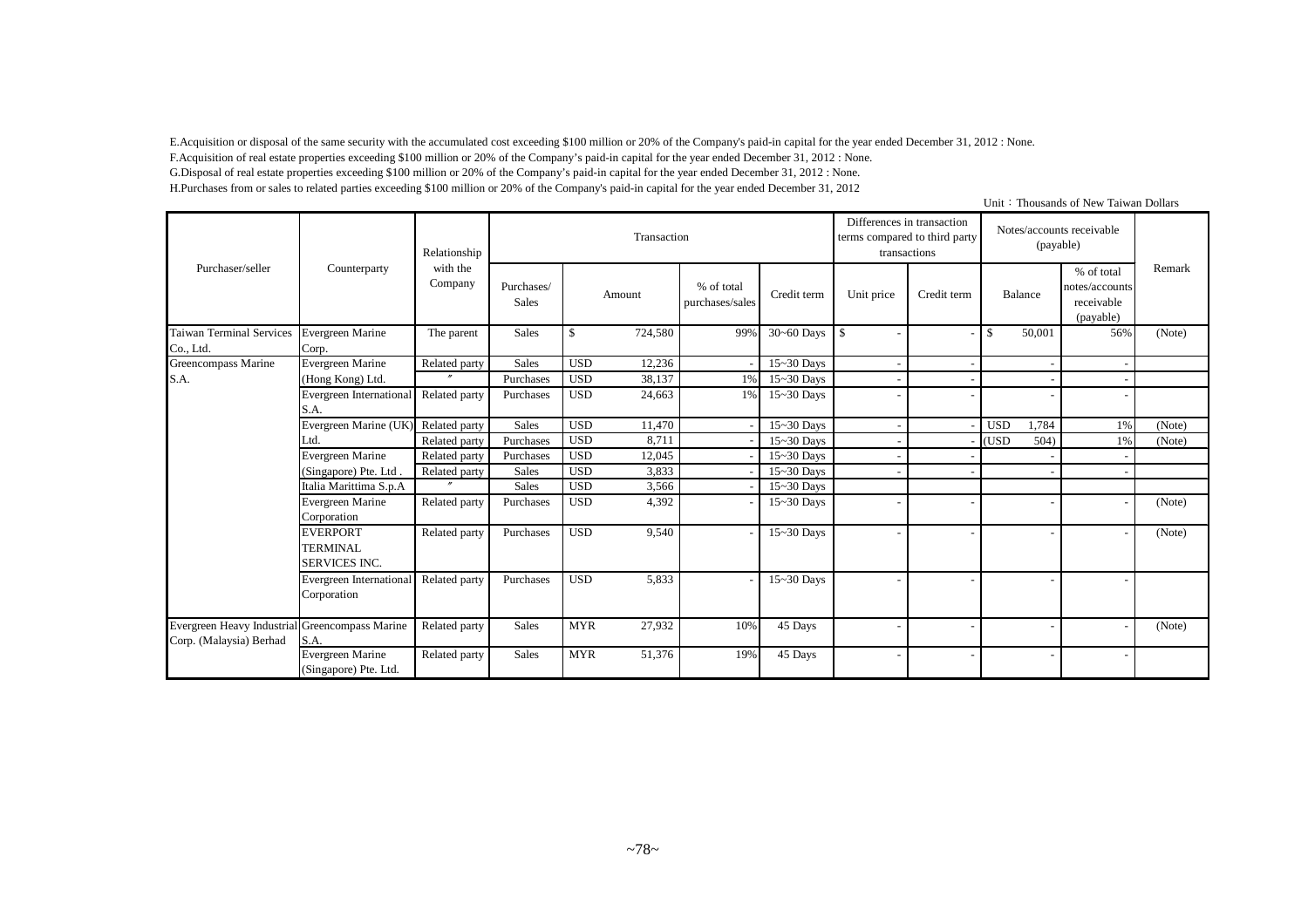|                                                      |                                                            |                                     |                            |            | Transaction |                               |                | Differences in transactions |             | Notes/accounts receivable |                                                         |        |
|------------------------------------------------------|------------------------------------------------------------|-------------------------------------|----------------------------|------------|-------------|-------------------------------|----------------|-----------------------------|-------------|---------------------------|---------------------------------------------------------|--------|
| Purchaser/seller                                     | Counterparty                                               | Relationship<br>with the<br>Company | Purchases/<br><b>Sales</b> |            | Amount      | % of total<br>purchases/sales | Credit term    | Unit price                  | Credit term | Balance                   | % of total<br>notes/accounts<br>receivable<br>(payable) | Remark |
| Evergreen Marine (UK)<br>Ltd.                        | Greencompass Marine<br>S.A.                                | Related party                       | Purchases                  | <b>USD</b> | 11,470      | 1%                            | $30 - 60$ Days | $\vert$ s                   |             | \$                        |                                                         | (Note) |
|                                                      | Greencompass Marine<br>S.A.                                | Related party                       | <b>Sales</b>               | <b>USD</b> | 8,711       | 1%                            | $30 - 60$ Days |                             |             |                           |                                                         | (Note) |
|                                                      | Evergreen International<br>Corporation                     | Related party                       | Purchases                  | <b>USD</b> | 7,951       | 1%                            | $30 - 60$ Days |                             |             |                           |                                                         |        |
|                                                      | Evergreen Shipping<br>Agency (Deutschland)<br>GmbH         | Related party                       | Purchases                  | <b>USD</b> | 6,400       |                               | $30 - 60$ Days |                             |             |                           |                                                         | (Note) |
|                                                      | Evergreen Shipping<br>Agency (Netherlands)<br>B.V.         | Related party                       | Purchases                  | <b>USD</b> | 6,496       |                               | 30~60 Days     |                             |             |                           |                                                         | (Note) |
|                                                      | <b>EVERPORT</b><br><b>TERMINAL</b><br><b>SERVICES INC.</b> | Related party                       | Purchases                  | <b>USD</b> | 6,050       |                               | $30 - 60$ Days |                             |             |                           |                                                         | (Note) |
|                                                      | <b>Evergreen Shipping</b><br>Agency France S.A.S.          | Related party                       | Purchases                  | <b>USD</b> | 4,139       |                               | $30 - 60$ Days |                             |             |                           |                                                         | (Note) |
| Evergreen Shipping<br>Agency (Deutschland)<br>GmbH   | Evergreen Marine (UK)<br>Ltd.                              | Related party                       | <b>Sales</b>               | <b>EUR</b> | 5,018       | 42%                           |                |                             |             | <b>EUR</b><br>382         | 3%                                                      | (Note) |
| Evergreen Shipping<br>Agency (Netherlands) B.V. Ltd. | Evergreen Marine (UK)                                      | Related party                       | <b>Sales</b>               | <b>EUR</b> | 5,060       | 44%                           |                |                             |             |                           |                                                         | (Note) |

Note: This transaction was written off when the consolidated financial statement was prepared.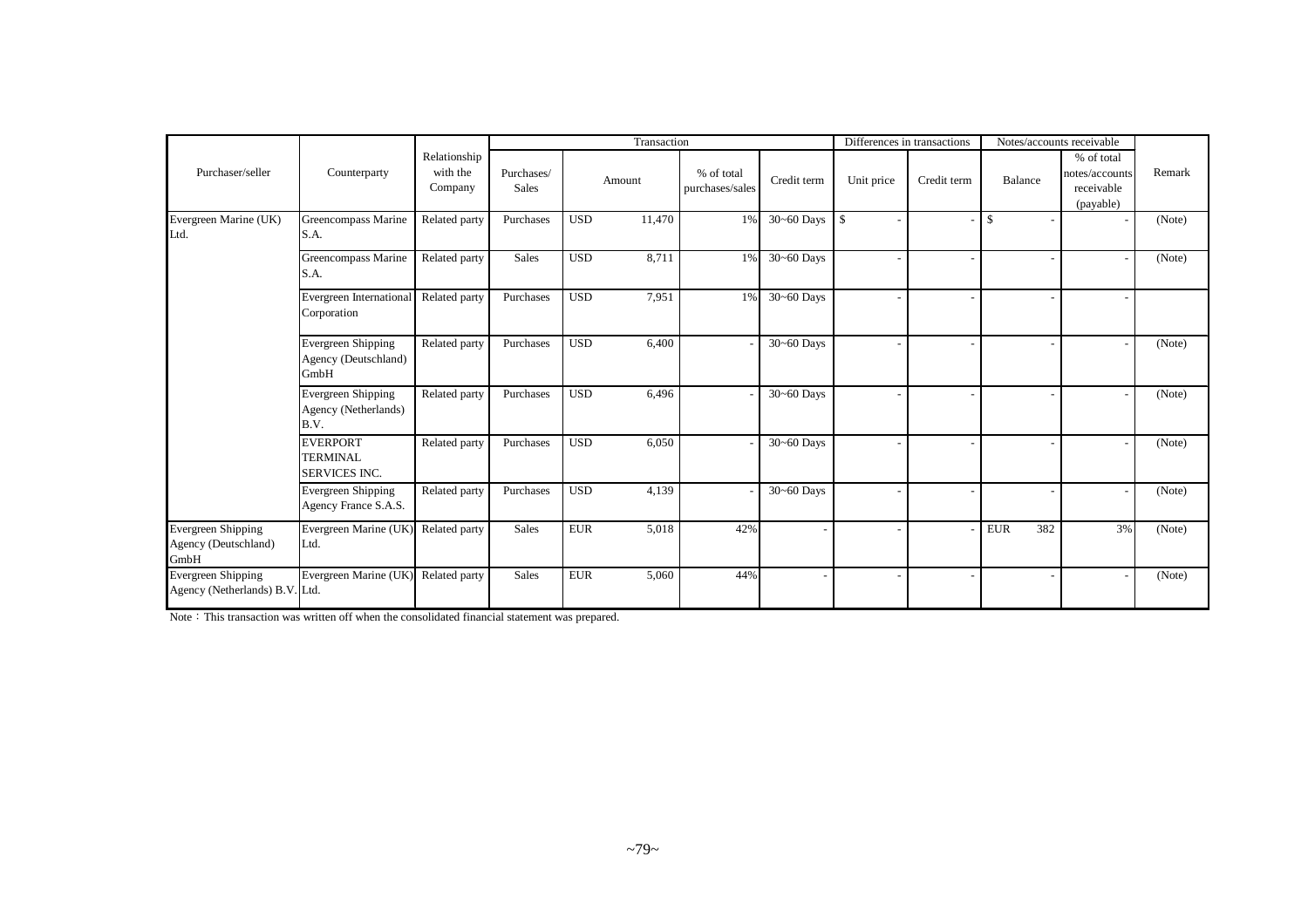I. Receivables from related parties exceeding \$100 million or 20% of the Company's paid-in capital for the year ended December 31, 2012

Unit: Thousands of New Taiwan Dollars

| Creditor                    | Counterparty                    | Relationship with the Company | Balance             | Turnover rate |            | Overdue receivables | Amount received<br>subsequent to the balance | Allowance for bad<br>debts |
|-----------------------------|---------------------------------|-------------------------------|---------------------|---------------|------------|---------------------|----------------------------------------------|----------------------------|
|                             |                                 |                               |                     |               | Amount     | <b>Action Taken</b> | sheet date                                   |                            |
| Peony Investment S.A $N.V.$ | Luanta Investment (Netherlands) | Related party                 | 5,362<br><b>USD</b> |               | <b>USD</b> |                     | - USD                                        | - IUSD                     |
|                             | Clove Holding Ltd.              | (Note)                        | 9,002<br><b>USD</b> |               | <b>USD</b> |                     | $-$ USD                                      | -lusd                      |

Note: This transaction was written off when the consolidated financial statement was prepared.

J. Derivative financial instruments transactions:None.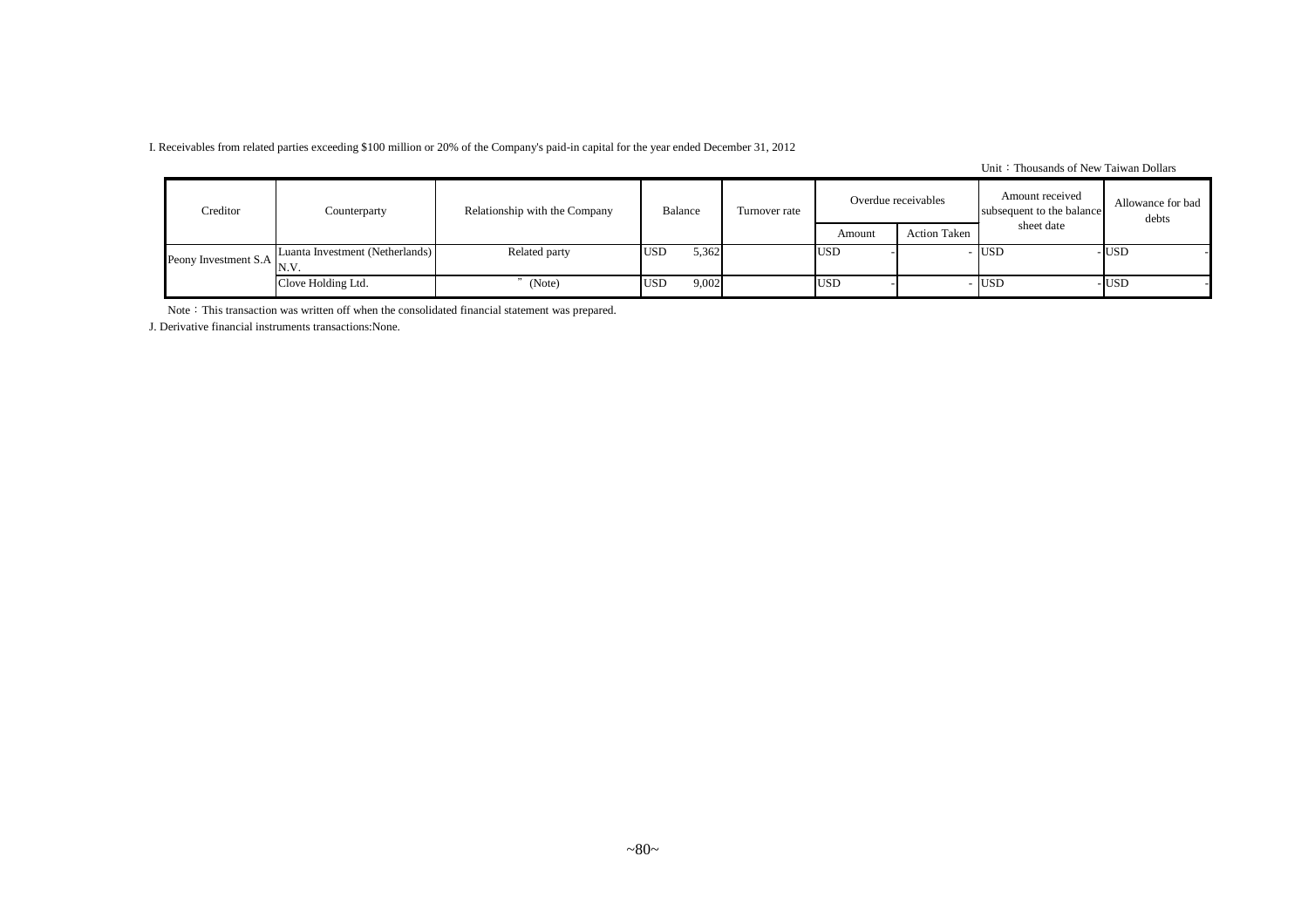## (3)Disclosure of information on indirect investments in Mainland China

|                                                       |                                                                                                                      |                      |                                  |                                                                                   |                      | Amount remitted   | Accumulated                                                                  |                                                              |                                                                                                                                           |                                                  | Accumulated                                                                                   |
|-------------------------------------------------------|----------------------------------------------------------------------------------------------------------------------|----------------------|----------------------------------|-----------------------------------------------------------------------------------|----------------------|-------------------|------------------------------------------------------------------------------|--------------------------------------------------------------|-------------------------------------------------------------------------------------------------------------------------------------------|--------------------------------------------------|-----------------------------------------------------------------------------------------------|
| Investee in<br>Mainland China                         | Main activities                                                                                                      | Paid-in Capital      | Investment<br>method<br>(Note 1) | Accumulated amount<br>of remittance to<br>Mainland China as of<br>January 1, 2012 | to Mainland<br>China | back to<br>Taiwan | amount of<br>remittance to<br>Mainland<br>China as of<br>December 31<br>2012 | Ownership<br>held by the<br>Company<br>(direct/<br>indirect) | Investment income Book value of<br>(loss) recognized by<br>the Company for the<br>year ended<br>December 31, 2012 December 31<br>(Note 2) | investment in<br>Mainland<br>China as of<br>2012 | amount of<br>investment<br>income<br>remitted back<br>to Taiwan as<br>of December<br>31, 2012 |
| Ningbo Victory                                        | Inland container                                                                                                     | <b>CNY</b><br>24,119 | (2)                              | $29,556$ \$<br>\$                                                                 |                      | \$                | 29,556<br>$\mathbf{\hat{S}}$                                                 |                                                              | 7,821                                                                                                                                     | 68,585<br>-\$                                    | - \$                                                                                          |
|                                                       | Container Co., Ltd. transportation, container<br>storage, loading, and<br>discharging, and repair of<br>brackets     |                      |                                  |                                                                                   |                      |                   |                                                                              |                                                              |                                                                                                                                           |                                                  |                                                                                               |
|                                                       | Inland container                                                                                                     | <b>CNY</b><br>92,500 |                                  | (USD 1,018)<br>129,174<br>$\mathbf{\hat{S}}$                                      |                      |                   | (USD 1,018)                                                                  | 40.00                                                        | (USD 264)<br>$\mathbf{s}$                                                                                                                 | (USD 2,361)                                      |                                                                                               |
| Qingdao Evergreen<br>Transportation Co.,<br>Ltd.      | Container Storage & transportation, container<br>storage, loading, repair,<br>discharging, and related<br>activities |                      | (2)                              |                                                                                   |                      |                   | 129,174<br>$\mathbf{\$}$                                                     |                                                              | 44,125                                                                                                                                    | 233,553                                          |                                                                                               |
|                                                       |                                                                                                                      |                      |                                  | (USD 4,447)                                                                       |                      |                   | (USD 4, 447)                                                                 |                                                              | (USD 1,492)                                                                                                                               | (USD 8,040)                                      |                                                                                               |
| Shenzhen<br>Greentrans<br>Transportation Co.,<br>Ltd. | Inland container loading,<br>discharging, restoring,<br>repair, clearing, and<br>transportation                      | <b>CNY</b><br>44,960 | (2)                              | \$<br>91,044                                                                      |                      | 88,811            | 91,044<br><sup>\$</sup>                                                      | note 4                                                       | note 4                                                                                                                                    | note 4                                           |                                                                                               |
|                                                       |                                                                                                                      | <b>HKD</b>           |                                  | (USD 3, 134)                                                                      |                      | (USD 3,057)       | (USD 3, 134)                                                                 |                                                              |                                                                                                                                           |                                                  |                                                                                               |
| <b>Inland Container</b><br>Depots Co., Ltd.           | Shenzhen Hutchison Inland container yards                                                                            | 92,000               | (2)                              | \$<br>23,621                                                                      |                      |                   | 23,621<br><sup>\$</sup>                                                      |                                                              |                                                                                                                                           | 23,621                                           |                                                                                               |
|                                                       |                                                                                                                      |                      |                                  | (HKD 6, 304)                                                                      |                      |                   | (HKD 6,304)                                                                  |                                                              |                                                                                                                                           | (HKD 6,304)                                      |                                                                                               |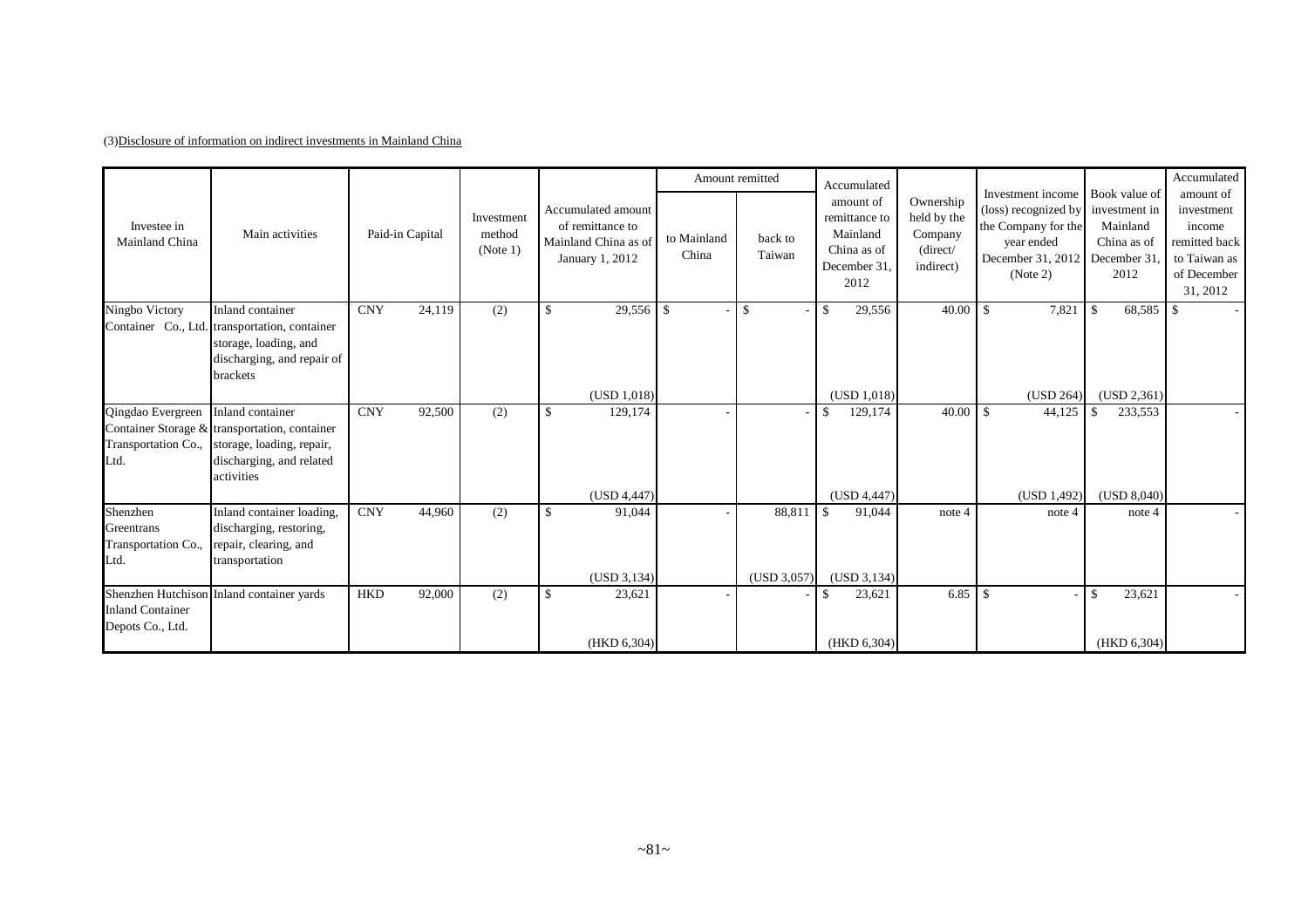|                                                                        |                                                                                                                                            |                                                                                                                                    |                                 | Accumulated                                                                    |             | Amount remitted   | Accumulated                                                                | Ownership                                                | Investment income                                                                       | Book value of                                                    | Accumulated                                                                             |
|------------------------------------------------------------------------|--------------------------------------------------------------------------------------------------------------------------------------------|------------------------------------------------------------------------------------------------------------------------------------|---------------------------------|--------------------------------------------------------------------------------|-------------|-------------------|----------------------------------------------------------------------------|----------------------------------------------------------|-----------------------------------------------------------------------------------------|------------------------------------------------------------------|-----------------------------------------------------------------------------------------|
| Investee in Mailand China                                              | Main activities                                                                                                                            | Paid-in Capital                                                                                                                    | Investment<br>method<br>(Note1) | amount of<br>remittance to<br>Mainland China as Mainland<br>of January 1, 2012 | to<br>China | back to<br>Taiwan | amount of<br>remittance to<br>Mainland China as<br>of December 31,<br>2012 | held by the<br>Company<br>$\langle$ direct/<br>indirect) | (loss) recognized by the<br>Company for the year<br>ended December 31,<br>2012 (Note 2) | investment in<br>Mainland<br>China as of<br>December 31.<br>2012 | amount of<br>investment income<br>remitted back to<br>Taiwan as of<br>December 31, 2012 |
| Kingtrans Intl. Logistics<br>(Tianjin) Co., Ltd.                       | Inland container<br>transportation, container<br>storage, loading,<br>discharging, leasing,<br>repair, cleaning, and<br>related activities | 77,929<br><b>CNY</b>                                                                                                               | (2)                             | 116,192<br>(USD 4,000)                                                         |             |                   | 116,192<br>(USD 4,000)                                                     | 40.00                                                    | 14,054<br>(USD 476)                                                                     | $165,198$ \$<br>(USD 5,688)                                      |                                                                                         |
| Balance of investments in<br>Mainland China as of<br>December 31, 2012 | <b>Investment Amount</b><br>Approved by the<br>Investment Commission of<br>the Ministry of Economic<br>Affairs (MOEA) (Note 3)             | Quota of Investments in<br>Mainland China imposed by the<br>Investment Commission of the<br>Ministry of Economic Affairs<br>(MOEA) |                                 |                                                                                |             |                   |                                                                            |                                                          |                                                                                         |                                                                  |                                                                                         |
| \$389,587                                                              | $$1,048,409$ \$                                                                                                                            |                                                                                                                                    | 35,739,130                      |                                                                                |             |                   |                                                                            |                                                          |                                                                                         |                                                                  |                                                                                         |

(Net worth of the Company:\$59,565,217)

1.Note 1:Investment in Mainland China can be conducted by the following ways:

(1) Remitting the funds to Mainland China via a third country

(2) Via a new investee to be set up in a third country

(USD 12,599) (USD 36,092)

(3) Via an existing investee set up in a third country

(4) Investing directly in Mainland China

(5) Others

Note 2:Investment income (loss) for the year

(HKD 6,304)

(1) Denotes that the investee is still in the start-up stage.

(2) Denotes the basis on which the investment income (loss) is recognized.

(a) Based on the investee's financial statements audited by an international accounting firm other than the Company's auditors

(b) Based on the investee's financial statements audited by the Company's auditors

(c) Others

Note 3:The amount in the table should be stated in New Taiwan Dollars.

Note 4:Shenzhen Greentrans Transportation Co., Ltd.was liquidated on May 31, 2012. Related amount allotted from the liquidation had been received on October 23, 2012.

2. Investment company and the mainland is directly or indirectly through a third cause of significant transactions occurred: None.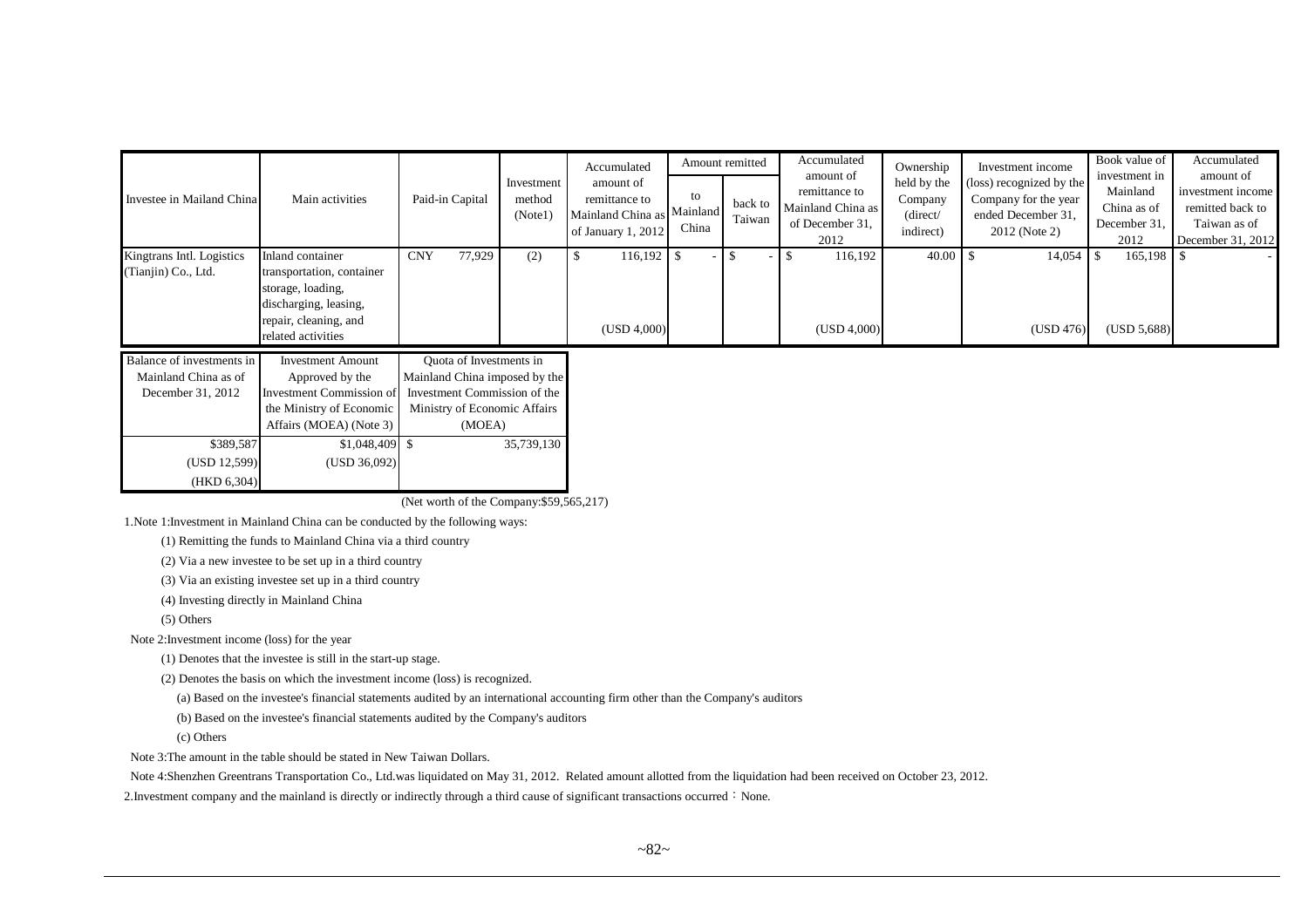## (4)Business and significant transactions between the company and its subsidiary

December 31, 2012

|                |                  |                                                |              |                                     | Transaction |                 |                                 |
|----------------|------------------|------------------------------------------------|--------------|-------------------------------------|-------------|-----------------|---------------------------------|
| Number         |                  |                                                | Relationship |                                     |             |                 | Ratio of total revenue or total |
| Note $(1)$     | Name of party    | Counterparty                                   | (Note 2)     | Account                             | Amount      | Trade condition | assets $(\%)$                   |
| $\overline{0}$ | Evergreen Marine | Taiwan Terminal Service Co., Ltd               |              | Accounts payable                    | 50,001      | Note 3          | 0.03                            |
|                | Coorporation     |                                                |              |                                     |             |                 |                                 |
|                |                  |                                                |              | Operating revenue                   | 2,966       | $\mathbf{u}$    |                                 |
|                |                  |                                                |              | Operating cost                      | 724,580     | $\mathbf{u}$    | 0.51                            |
|                |                  | Greencompass Marine S.A.                       |              | Accounts receivable                 | 9,577       | $\mathbf{u}$    | 0.01                            |
|                |                  |                                                |              | Other receivables                   | 16          | $\mathbf{u}$    |                                 |
|                |                  |                                                |              | Agency reciprocal accounts - credit | 156,845     | $^{\prime}$     | 0.10                            |
|                |                  |                                                |              | Operating revenue                   | 126,057     |                 | 0.09                            |
|                |                  |                                                |              | Operating cost                      | 36          | $\mathbf{u}$    |                                 |
|                |                  | Evergreen Marine (UK) Ltd.                     |              | Accounts receivable                 | 3,724       | $\mathbf{u}$    |                                 |
|                |                  |                                                |              | Other receivables                   | 1,539       | $\mathbf{u}$    |                                 |
|                |                  |                                                |              | Agency reciprocal accounts - credit | 53,822      | $\cdots$        | 0.03                            |
|                |                  |                                                |              | Operating revenue                   | 41,444      | $\mathbf{H}$    | 0.03                            |
|                |                  | Evergreen Shipping Agency (India)<br>Pvt. Ltd. |              | Operating cost                      | 3,674       |                 |                                 |
|                |                  |                                                |              | Agency accounts - debit             | 16,333      | $^{\prime}$     | 0.01                            |
|                |                  | Evergreen Shipping Agency                      |              | Operating cost                      | 22,227      |                 | 0.02                            |
|                |                  | (Thailand) Co., Ltd.                           |              |                                     |             |                 |                                 |
|                |                  | $\mathbf{u}$                                   |              | Agency accounts - debit             | 12,623      | $\mathbf{H}$    | 0.01                            |
|                |                  | PT. Evergreen Shipping Agency                  |              | Agency accounts - debit             | 29,276      |                 | 0.02                            |
|                |                  | Indonesia                                      |              |                                     |             |                 |                                 |
|                |                  | $\mathbf{u}$                                   |              | Operating cost                      | 27,233      | $\mathbf{u}$    | 0.02                            |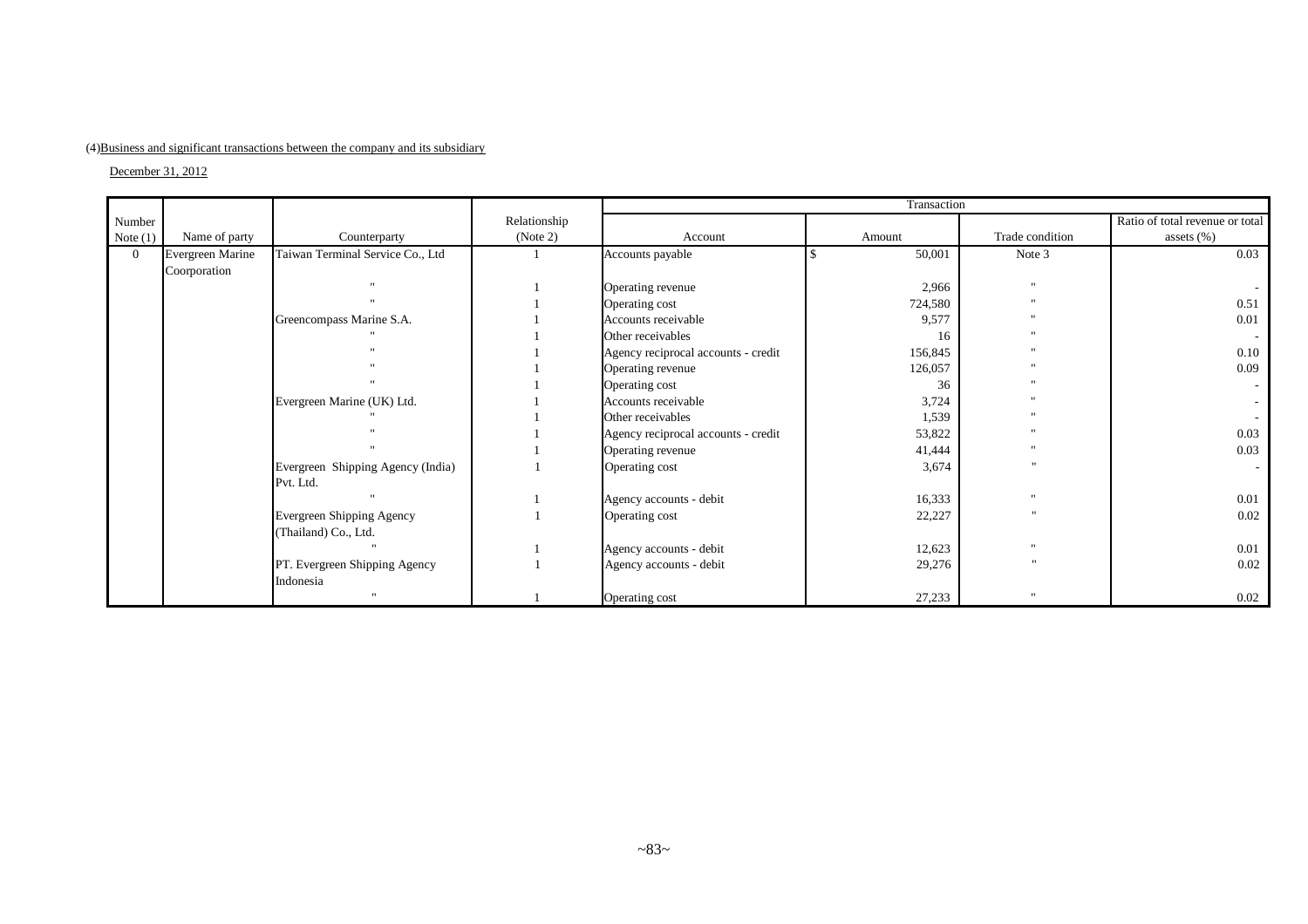|                |                  |                                     |              |                          | Transaction  |                      |                                 |
|----------------|------------------|-------------------------------------|--------------|--------------------------|--------------|----------------------|---------------------------------|
| Number         |                  |                                     | Relationship |                          |              |                      | Ratio of total revenue or total |
| Note $(1)$     | Name of party    | Counterparty                        | (Note 2)     | Account                  | Amount       | Trade condition      | assets (%)                      |
| $\overline{0}$ | Evergreen Marine | Evergreen Shipping Agency           |              | Agency accounts - debit  | 1,055<br>-\$ | Note 3               |                                 |
|                | Coorporation     | (Singapore) Pte. Ltd.               |              |                          |              |                      |                                 |
|                |                  |                                     |              | Operating cost           | 12,003       | $\mathbf{u}$         | 0.01                            |
|                |                  | Evergreen Shipping Agency (Korea)   |              | Operating cost           | 1,152        | $^{\prime}$          |                                 |
|                |                  | Corporation                         |              |                          |              |                      |                                 |
|                |                  |                                     |              | Agency accounts - credit | 1,728        |                      |                                 |
|                |                  | <b>Evergreen Shipping Agency</b>    |              | Agency accounts - credit | 8,163        |                      | 0.01                            |
|                |                  | (Deutschland) GmbH                  |              |                          |              |                      |                                 |
|                |                  |                                     |              | Operating cost           | 7,972        | $\ddot{\phantom{0}}$ | 0.01                            |
|                |                  | Evergreen Shipping Agency (Ireland) |              | Agency accounts - debit  | 859          | $^{\prime}$          |                                 |
|                |                  | Ltd.                                |              |                          |              |                      |                                 |
|                |                  |                                     |              | Operating cost           | 528          |                      |                                 |
|                |                  | Evergreen Shipping Agency           |              | Agency accounts - credit | 10,523       |                      | 0.01                            |
|                |                  | (Netherlands) B.V.                  |              |                          |              |                      |                                 |
|                |                  |                                     |              | Operating cost           | 8,898        |                      | 0.01                            |
|                |                  | Evergreen Shipping Agency (Poland)  |              | Agency accounts - credit | 471          | $^{\prime}$          |                                 |
|                |                  | SP.ZO.O                             |              |                          |              |                      |                                 |
|                |                  |                                     |              | Operating cost           | 904          |                      |                                 |
|                |                  | Evergreen Shipping Agency France    |              | Agency accounts - credit | 815          | $^{\prime}$          |                                 |
|                |                  | S.A.S.                              |              |                          |              |                      |                                 |
|                |                  |                                     |              | Operating cost           | 702          |                      |                                 |
|                |                  | Evergreen Shipping (Spain) S.L.     |              | Operating cost           | 1,491        |                      |                                 |
|                |                  |                                     |              | Agency accounts - credit | 1,483        |                      |                                 |
|                |                  | Evergreen Shipping Agency (Italy)   |              | Agency accounts - debit  | 1,580        |                      |                                 |
|                |                  | S.p.A.                              |              |                          |              |                      |                                 |
|                |                  |                                     |              | Operating cost           | 2,417        |                      |                                 |
|                |                  | Evergreen Shipping Agency (Russia)  |              | Other receivables        | 14           |                      |                                 |
|                |                  | Limited                             |              |                          |              |                      |                                 |
|                |                  |                                     |              | Agency accounts - credit | 391          |                      |                                 |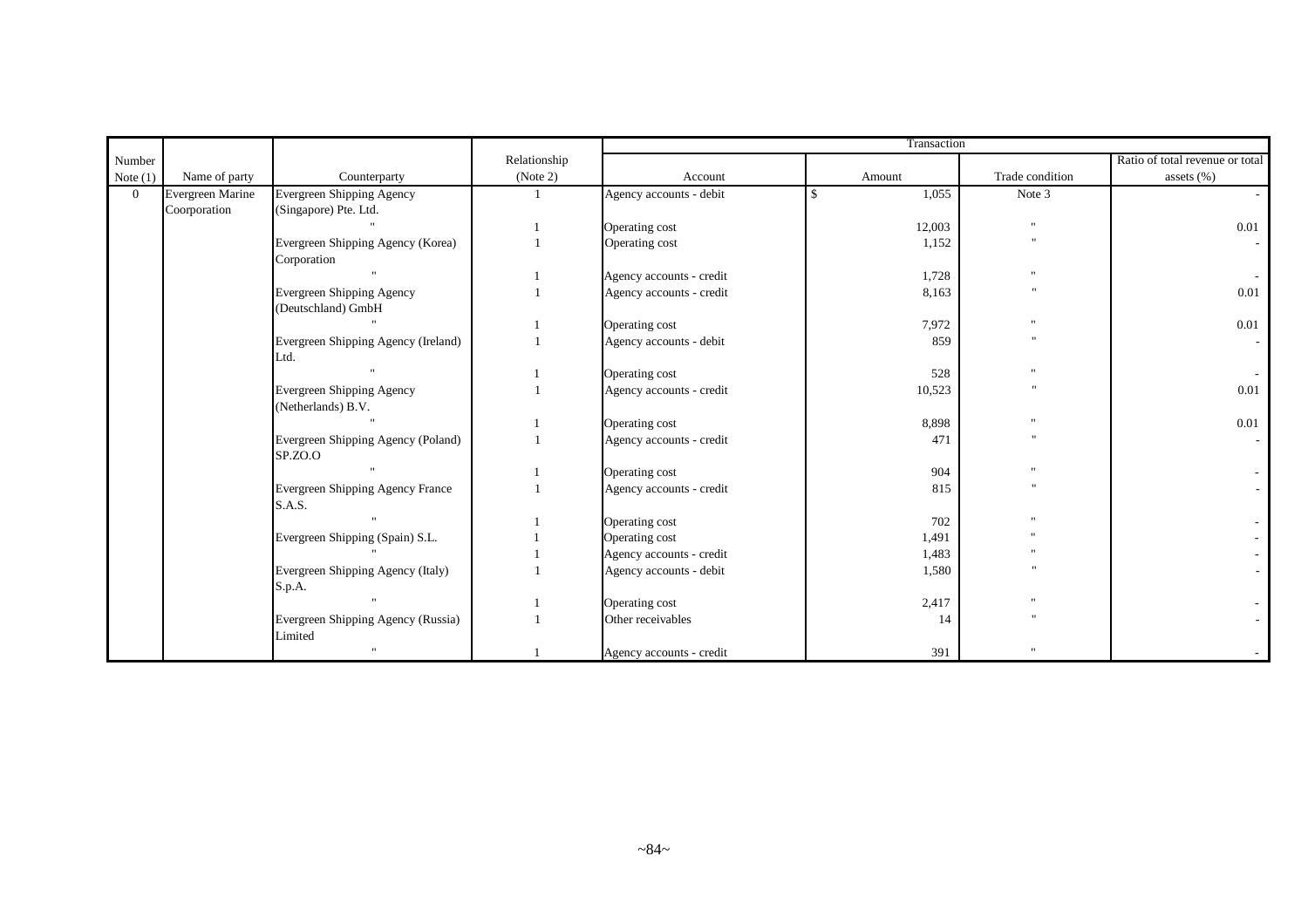|                |                             |                                                        |              | Transaction              |                         |                      |                                 |  |  |
|----------------|-----------------------------|--------------------------------------------------------|--------------|--------------------------|-------------------------|----------------------|---------------------------------|--|--|
| Number         |                             |                                                        | Relationship |                          |                         |                      | Ratio of total revenue or total |  |  |
| Note $(1)$     | Name of party               | Counterparty                                           | (Note 2)     | Account                  | Amount                  | Trade condition      | assets (%)                      |  |  |
| $\overline{0}$ | Evergreen Marine            | <b>Evergreen Shipping Agency</b>                       |              | Operating cost           | 19,751<br>$\mathcal{S}$ | Note 3               | 0.01                            |  |  |
|                | Coorporation                | (Vietnam) Corp.                                        |              |                          |                         |                      |                                 |  |  |
|                |                             |                                                        |              | Agency accounts - credit | 3,686                   |                      |                                 |  |  |
|                |                             | Evergreen Shipping Agency                              |              | Agency accounts - credit | 492                     | $\ddot{\phantom{0}}$ |                                 |  |  |
|                |                             | (Australia) Pty. Ltd.                                  |              |                          |                         |                      |                                 |  |  |
|                |                             |                                                        |              | Operating cost           | -7                      |                      |                                 |  |  |
|                |                             | Evergreen Shipping Agency (UK)<br>Limited              |              | Agency accounts - credit | 4,869                   |                      |                                 |  |  |
|                |                             |                                                        |              | Operating cost           | 5,368                   |                      |                                 |  |  |
|                |                             | <b>Evergreen Shipping Agency</b><br>(Switzerland) S.A. |              | Agency accounts - credit |                         |                      |                                 |  |  |
|                |                             |                                                        |              | Operating cost           | 144                     |                      |                                 |  |  |
|                |                             | Evergreen Shipping Agency (Austria)<br>GmbH            |              | Agency accounts - debit  | 46                      |                      |                                 |  |  |
|                |                             |                                                        |              | Operating cost           | 641                     |                      |                                 |  |  |
|                |                             | Evergreen Shipping Agency (South<br>Africa) (PTY) Ltd. |              | Agency accounts - credit | 22                      |                      |                                 |  |  |
|                |                             | PT. Multi Bina Pura International                      |              | Other receivables        | 3                       |                      |                                 |  |  |
| $\overline{c}$ | Greencompass<br>Marine S.A. | Evergreen Marine (UK) Limited                          | 3            | Accounts receivable      | 51,818                  |                      | 0.03                            |  |  |
|                |                             |                                                        | 3            | Agency accounts - debit  | 68,539                  |                      | 0.04                            |  |  |
|                |                             |                                                        | 3            | Accounts payable         | 14,633                  |                      | 0.01                            |  |  |
|                |                             |                                                        | $\mathbf{3}$ | Operating revenue        | 339,170                 |                      | 0.24                            |  |  |
|                |                             |                                                        | 3            | Operating cost           | 257,581                 |                      | 0.18                            |  |  |
|                |                             | Evergreen Shipping Agency (India)<br>Pvt. Ltd.         | 3            | Agency accounts - debit  | 86                      |                      |                                 |  |  |
|                |                             |                                                        | 3            | Agency accounts - credit | 894                     |                      |                                 |  |  |
|                |                             |                                                        | 3            | Operating cost           | 31,238                  |                      | 0.02                            |  |  |
|                |                             | <b>Evergreen Shipping Agency</b>                       | 3            | Agency accounts - debit  | 17,324                  |                      | 0.01                            |  |  |
|                |                             | (Thailand) Co., Ltd.                                   |              |                          |                         |                      |                                 |  |  |
|                |                             |                                                        | 3            | Agency accounts - credit | 16,447                  |                      | 0.01                            |  |  |
|                |                             |                                                        | 3            | Operating cost           | 67,862                  |                      | 0.05                            |  |  |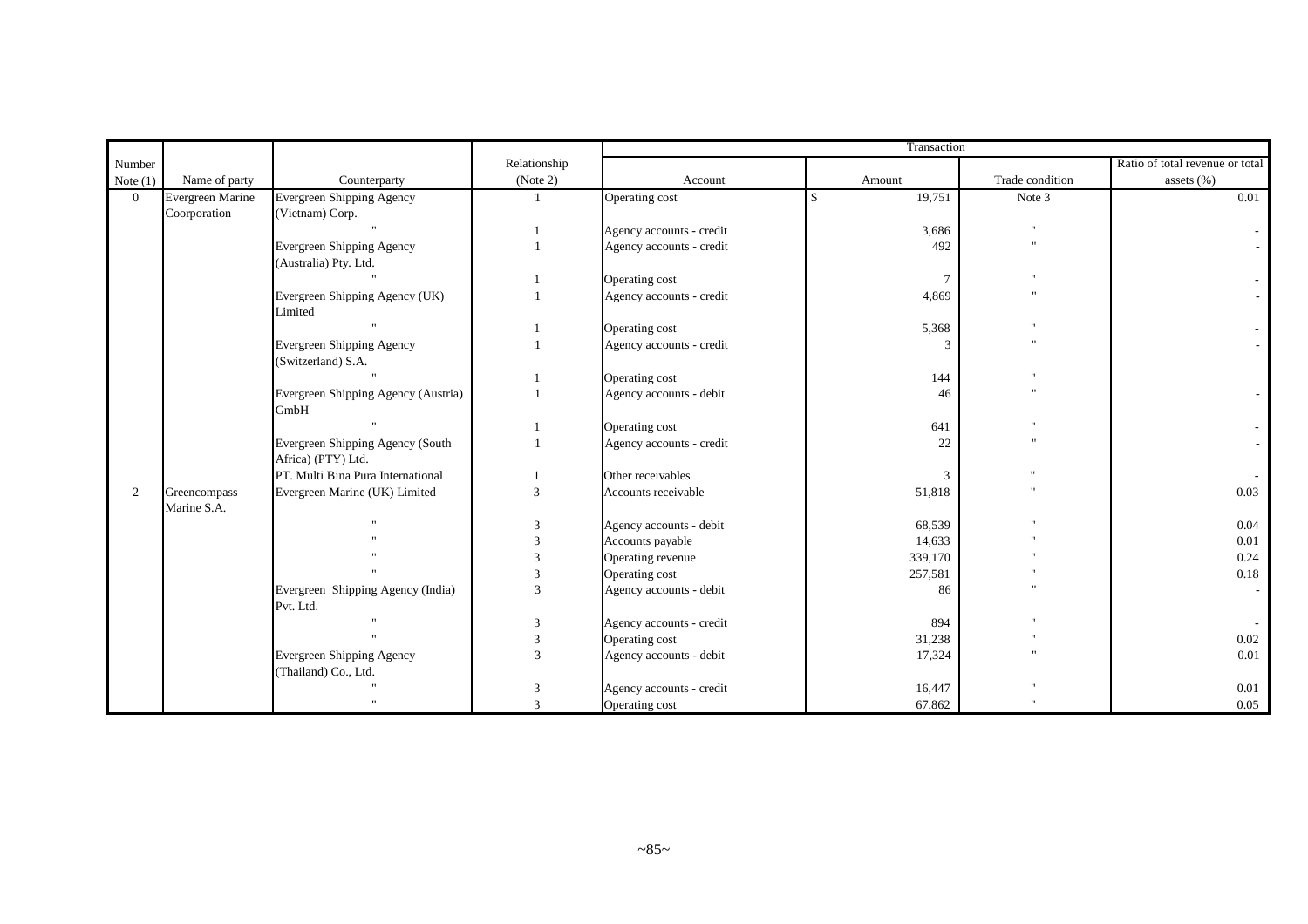|            |               |                                     |                | Transaction              |                     |                 |                                 |  |  |
|------------|---------------|-------------------------------------|----------------|--------------------------|---------------------|-----------------|---------------------------------|--|--|
| Number     |               |                                     | Relationship   |                          |                     |                 | Ratio of total revenue or total |  |  |
| Note $(1)$ | Name of party | Counterparty                        | (Note 2)       | Account                  | Amount              | Trade condition | assets $(\% )$                  |  |  |
|            | Greencompass  | PT. Evergreen Shipping Agency       | 3              | Agency accounts - debit  | 17<br>$\mathcal{S}$ | Note 3          |                                 |  |  |
|            | Marine S.A.   | Indonesia                           |                |                          |                     |                 |                                 |  |  |
|            |               |                                     | 3              | Operating cost           | 55,977              | $^{\prime}$     | 0.04                            |  |  |
|            |               | Evergreen Shipping Agency           | 3              | Agency accounts - debit  | 45,573              |                 | 0.03                            |  |  |
|            |               | (Singapore) Pte. Ltd.               |                |                          |                     |                 |                                 |  |  |
|            |               |                                     | 3              | Operating cost           | 42,146              | $^{\prime}$     | 0.03                            |  |  |
|            |               | Evergreen Shipping Agency (Korea)   | 3              | Agency accounts - credit | 13,146              |                 | 0.01                            |  |  |
|            |               | Corporation                         |                |                          |                     |                 |                                 |  |  |
|            |               |                                     | $\mathfrak{Z}$ | Operating cost           | 62,063              | $^{\prime}$     | 0.04                            |  |  |
|            |               | Evergreen Shipping Agency           | $\mathcal{R}$  | Accounts payable         | 7,348               |                 |                                 |  |  |
|            |               | (Deutschland) GmbH                  |                |                          |                     |                 |                                 |  |  |
|            |               |                                     | 3              | Operating cost           | 99,708              | $^{\prime}$     | 0.07                            |  |  |
|            |               | Evergreen Shipping Agency (Ireland) | 3              | Agency accounts - debit  | 1,495               |                 |                                 |  |  |
|            |               | Ltd.                                |                |                          |                     |                 |                                 |  |  |
|            |               |                                     | 3              | Operating cost           | 4,723               | $^{\prime}$     |                                 |  |  |
|            |               | Evergreen Shipping Agency           | 3              | Accounts receivable      | 10,463              | $\mathbf{u}$    | 0.01                            |  |  |
|            |               | (Netherlands) B.V.                  |                |                          |                     |                 |                                 |  |  |
|            |               |                                     | 3              | Operating cost           | 73,914              | $^{\prime}$     | 0.05                            |  |  |
|            |               | Evergreen Shipping Agency (Poland)  | 3              | Accounts receivable      | 3,351               |                 |                                 |  |  |
|            |               | SP.ZO.O                             |                |                          |                     |                 |                                 |  |  |
|            |               |                                     | 3              | Accounts payable         | 420                 | $^{\prime}$     |                                 |  |  |
|            |               |                                     | 3              | Operating cost           | 4,706               | $^{\rm{u}}$     |                                 |  |  |
|            |               | Evergreen Shipping Agency France    | $\mathcal{R}$  | Agency accounts - credit | 7,426               |                 |                                 |  |  |
|            |               | S.A.S.                              |                |                          |                     |                 |                                 |  |  |
|            |               |                                     | 3              | Operating cost           | 58,984              | $^{\prime}$     | 0.04                            |  |  |
|            |               | Evergreen Shipping (Spain) S.L.     | 3              | Accounts receivable      | 6,295               |                 |                                 |  |  |
|            |               |                                     | $\mathcal{R}$  | Operating cost           | 34,537              |                 | 0.02                            |  |  |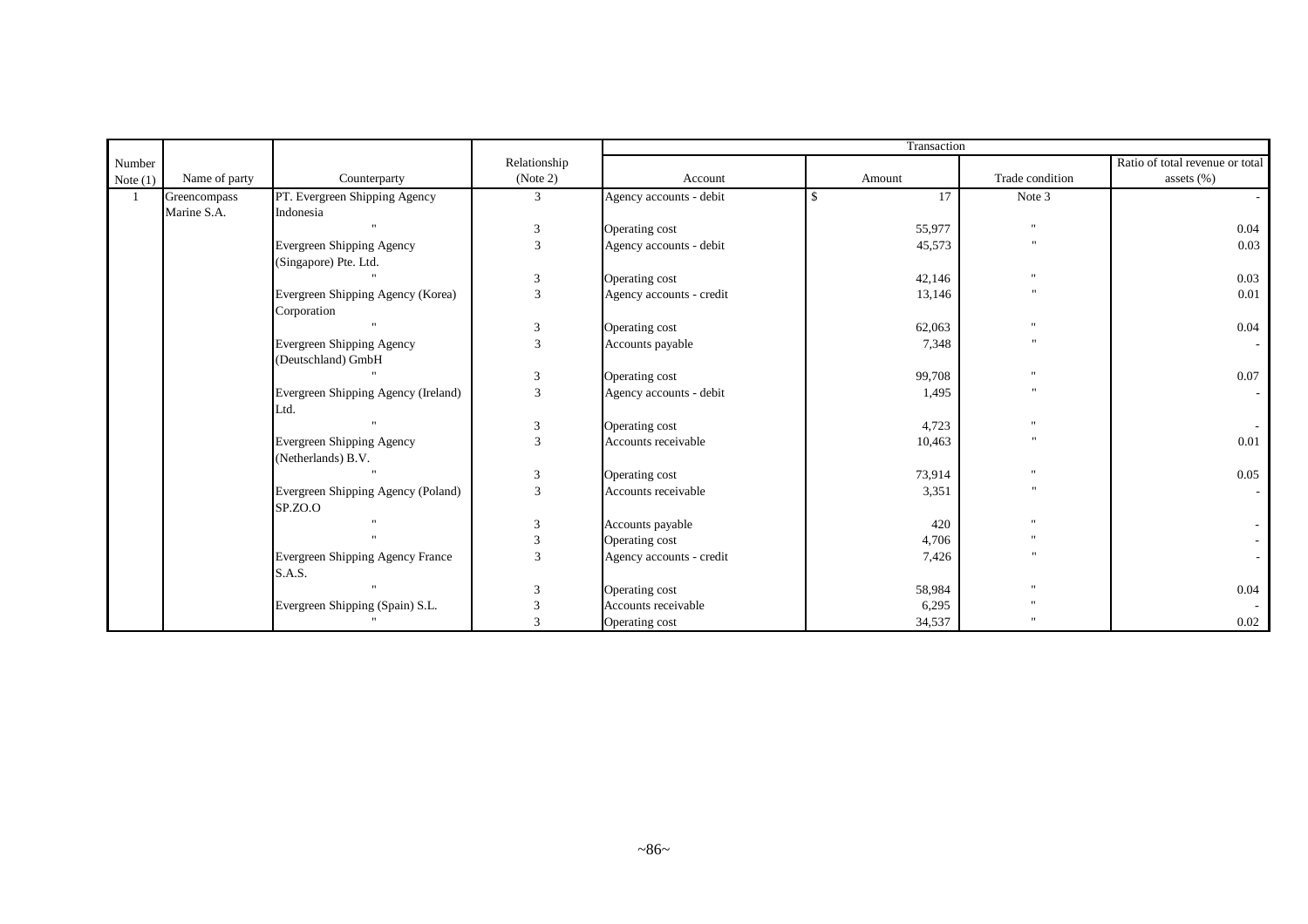|            |                  |                                                        |                | Transaction              |               |                 |                                 |  |  |
|------------|------------------|--------------------------------------------------------|----------------|--------------------------|---------------|-----------------|---------------------------------|--|--|
| Number     |                  |                                                        | Relationship   |                          |               |                 | Ratio of total revenue or total |  |  |
| Note $(1)$ | Name of party    | Counterparty                                           | (Note 2)       | Account                  | Amount        | Trade condition | assets $(\% )$                  |  |  |
| 1          | Greencompass     | Evergreen Shipping Agency (Italy)                      | $\mathfrak{Z}$ | Agency accounts - debit  | 20,339<br>-\$ | Note 3          | 0.01                            |  |  |
|            | Marine S.A.      | S.p.A.                                                 |                |                          |               |                 |                                 |  |  |
|            |                  |                                                        | 3              | Operating cost           | 41,426        | $^{\prime}$     | 0.03                            |  |  |
|            |                  | <b>Evergreen Shipping Agency</b>                       | 3              | Agency accounts - debit  | 3             | $\mathbf{u}$    |                                 |  |  |
|            |                  | (Vietnam) Corp.                                        |                |                          |               |                 |                                 |  |  |
|            |                  |                                                        | 3              | Operating cost           | 36,096        |                 | 0.03                            |  |  |
|            |                  | <b>Evergreen Shipping Agency</b>                       | $\overline{3}$ | Agency accounts - debit  | 8,115         |                 | 0.01                            |  |  |
|            |                  | (Australia) Pty. Ltd.                                  |                |                          |               |                 |                                 |  |  |
|            |                  |                                                        | 3              | Agency accounts - credit | 772           | $^{\prime}$     |                                 |  |  |
|            |                  |                                                        | 3              | Operating cost           | 5,772         |                 |                                 |  |  |
|            |                  | Evergreen Shipping Agency (South                       | 3              | Agency accounts - debit  | 529           |                 |                                 |  |  |
|            |                  | Africa) (PTY) Ltd.                                     |                |                          |               |                 |                                 |  |  |
|            |                  |                                                        | 3              | Operating cost           | 30,638        | $\mathbf{u}$    | 0.02                            |  |  |
|            |                  | Evergreen Shipping Agency (UK)<br>Limited              | 3              | Operating cost           | 84,789        | $^{\prime}$     | 0.06                            |  |  |
|            |                  | Evergreen Shipping Agency (Austria)<br>GmbH            | 3              | Agency accounts - debit  | 245           | $^{\prime}$     |                                 |  |  |
|            |                  |                                                        | 3              | Operating cost           | 3,794         | $^{\prime}$     |                                 |  |  |
|            |                  | <b>Evergreen Shipping Agency</b><br>(Switzerland) S.A. | 3              | Agency accounts - debit  | 59            | $^{\prime}$     |                                 |  |  |
|            |                  |                                                        | 3              | Operating cost           | 123           | $^{\prime}$     |                                 |  |  |
|            |                  | Everport Terminal Services Inc.                        | 3              | Operating cost           | 282,110       |                 | 0.20                            |  |  |
| 2          | Evergreen Marine | Evergreen Shipping Agency                              | 3              | Agency accounts - debit  | 12,514        | $^{\prime}$     | 0.01                            |  |  |
|            | (UK) Ltd.        | (Thailand) Co., Ltd.                                   |                |                          |               |                 |                                 |  |  |
|            |                  |                                                        | 3              | Agency accounts - credit | 27,055        | $^{\prime}$     | 0.02                            |  |  |
|            |                  |                                                        | 3              | Operating cost           | 42,085        | $^{\prime}$     | 0.03                            |  |  |
|            |                  | Evergreen Shipping Agency (India)                      | 3              | Agency accounts - debit  | 8,947         |                 | 0.01                            |  |  |
|            |                  | Pvt. Ltd.                                              |                |                          |               |                 |                                 |  |  |
|            |                  |                                                        | 3              | Operating cost           | 33,359        | $^{\prime}$     | 0.02                            |  |  |
|            |                  | PT. Evergreen Shipping Agency<br>Indonesia             | 3              | Agency accounts - debit  | 3,722         | $\mathbf{u}$    | $\sim$                          |  |  |
|            |                  |                                                        | 3              | Operating cost           | 32,322        |                 | 0.02                            |  |  |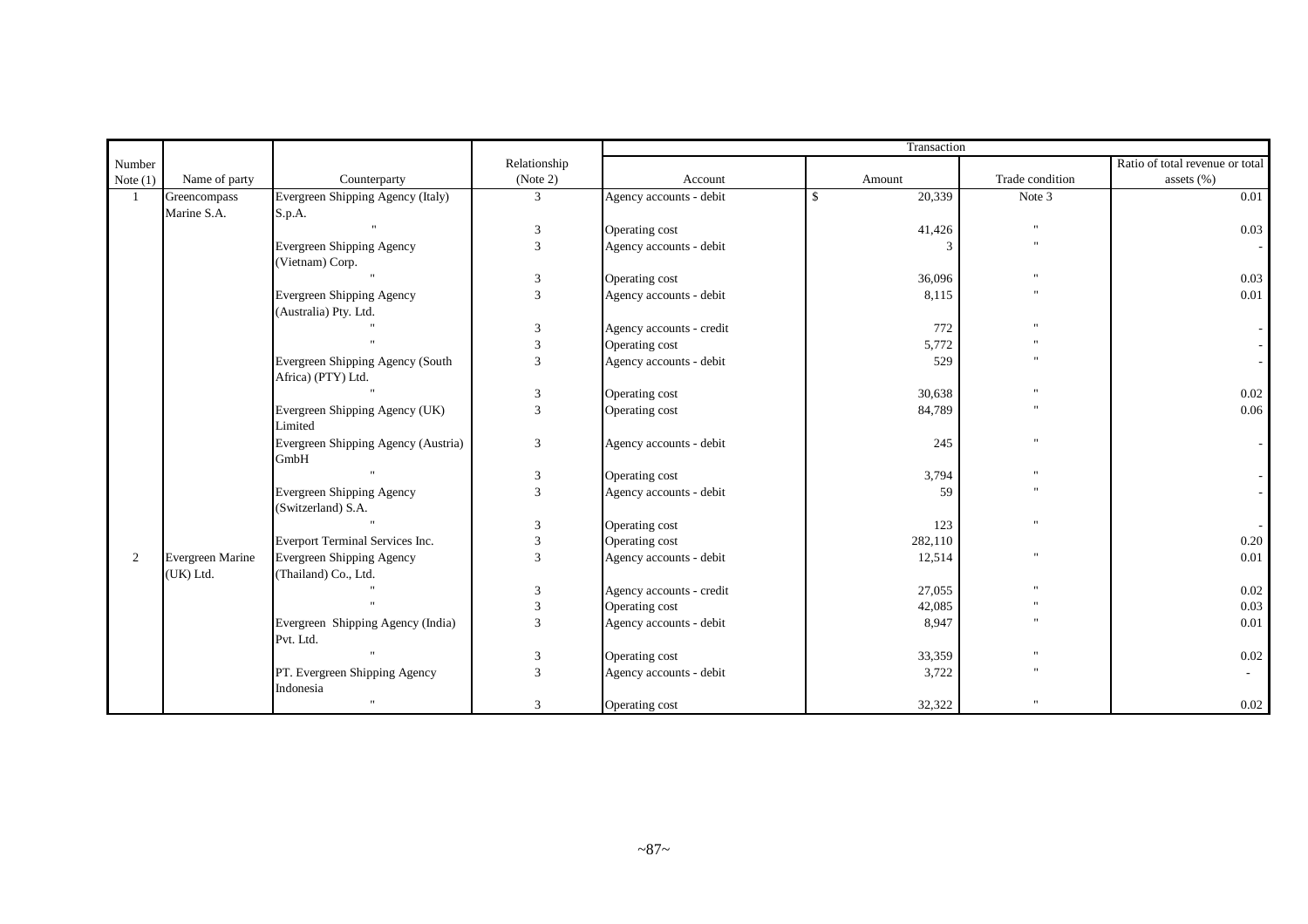|                |                  |                                                        |                |                          | Transaction |                 |                                 |  |
|----------------|------------------|--------------------------------------------------------|----------------|--------------------------|-------------|-----------------|---------------------------------|--|
| Number         |                  |                                                        | Relationship   |                          |             |                 | Ratio of total revenue or total |  |
| Note $(1)$     | Name of party    | Counterparty                                           | (Note 2)       | Account                  | Amount      | Trade condition | assets $(\%)$                   |  |
| $\overline{2}$ | Evergreen Marine | <b>Evergreen Shipping Agency</b>                       | 3              | Accounts receivable      | 5,450<br>S  | Note 3          |                                 |  |
|                | (UK) Ltd.        | (Singapore) Pte. Ltd.                                  |                |                          |             |                 |                                 |  |
|                |                  |                                                        | 3              | Agency accounts - credit | 316         | $\overline{1}$  |                                 |  |
|                |                  |                                                        | $\overline{3}$ | Operating cost           | 17,999      |                 | 0.01                            |  |
|                |                  | Evergreen Shipping Agency (Korea)<br>Corporation       | $\overline{3}$ | Agency accounts - credit | 2,677       |                 |                                 |  |
|                |                  |                                                        | 3              | Operating cost           | 13,262      |                 | 0.01                            |  |
|                |                  | Evergreen Shipping Agency<br>(Deutschland) GmbH        | $\mathfrak{Z}$ | Accounts payable         | 17,434      |                 | 0.01                            |  |
|                |                  |                                                        | 3              | Operating cost           | 189,245     |                 | 0.13                            |  |
|                |                  | Evergreen Shipping Agency (Ireland)<br>Ltd.            | 3              | Other receivables        | 130         | $^{\circ}$      |                                 |  |
|                |                  |                                                        | 3              | Agency accounts - credit | 127         |                 |                                 |  |
|                |                  |                                                        | 3              | Operating revenue        | 2,730       |                 |                                 |  |
|                |                  |                                                        | 3              | Operating cost           | 12,221      |                 | 0.01                            |  |
|                |                  | <b>Evergreen Shipping Agency</b><br>(Netherlands) B.V. | 3              | Accounts receivable      | 13,009      |                 | 0.01                            |  |
|                |                  |                                                        | 3              | Operating cost           | 192,087     |                 | 0.14                            |  |
|                |                  | Evergreen Shipping Agency (Poland)<br>SP.ZO.O          | $\overline{3}$ | Accounts receivable      | 2,268       |                 |                                 |  |
|                |                  |                                                        | $\overline{3}$ | Accounts payable         | 975         |                 |                                 |  |
|                |                  |                                                        | 3              | Operating cost           | 10,128      |                 | 0.01                            |  |
|                |                  | Evergreen Shipping Agency France<br>S.A.S.             | 3              | Agency accounts - debit  | 8,981       |                 | 0.01                            |  |
|                |                  |                                                        | $\sqrt{3}$     | Operating cost           | 122,391     |                 | 0.09                            |  |
|                |                  | Evergreen Shipping Agenoy (Russia)<br>Ltd.             | $\overline{3}$ | Agency accounts - debit  | 689         |                 |                                 |  |
|                |                  |                                                        | 3              | Operating cost           | 1,661       |                 |                                 |  |
|                |                  | Evergreen Shipping (Spain) S.L.                        | 3              | Agency accounts - debit  | 26,675      |                 | $0.02\,$                        |  |
|                |                  |                                                        | 3              | Agency accounts - credit | 7,978       |                 | 0.01                            |  |
|                |                  |                                                        | 3              | Operating cost           | 42,205      |                 | 0.01                            |  |
|                |                  | Evergreen Shipping Agency (Italy)<br>S.p.A.            | 3              | Operating cost           | 14,565      |                 | 0.01                            |  |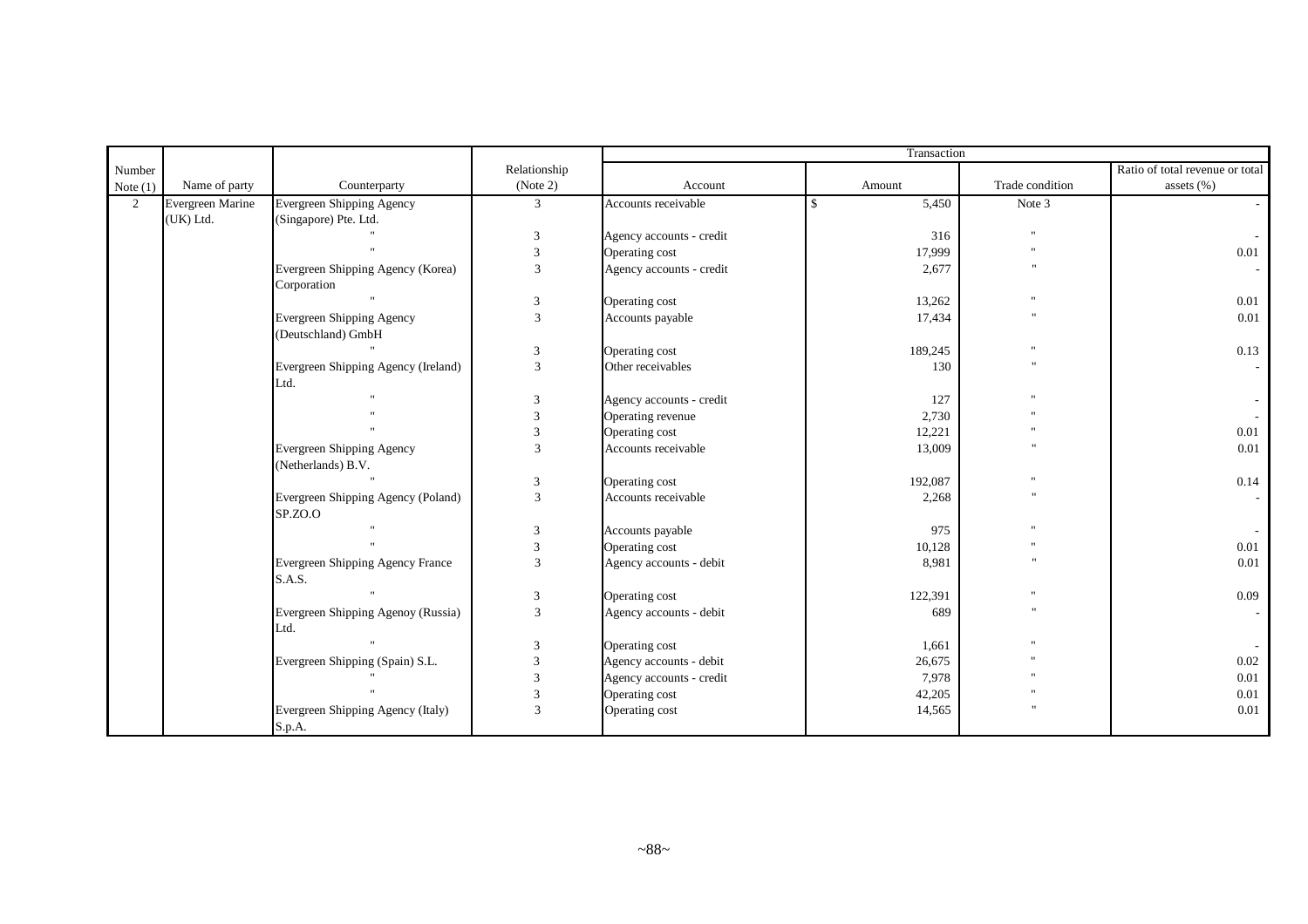|                |                          |                                                           |                | Transaction              |         |                 |                                 |  |  |
|----------------|--------------------------|-----------------------------------------------------------|----------------|--------------------------|---------|-----------------|---------------------------------|--|--|
| Number         |                          |                                                           | Relationship   |                          |         |                 | Ratio of total revenue or total |  |  |
| Note $(1)$     | Name of party            | Counterparty                                              | (Note 2)       | Account                  | Amount  | Trade condition | assets (%)                      |  |  |
| $\overline{2}$ | Evergreen Marine         | <b>Evergreen Shipping Agency</b>                          | 3              | Agency accounts - debit  | 2,933   | Note 3          |                                 |  |  |
|                | (UK) Ltd.                | (Vietnam) Corp.                                           |                |                          |         |                 |                                 |  |  |
|                |                          |                                                           | 3              | Agency accounts - credit | 1,068   |                 |                                 |  |  |
|                |                          |                                                           | 3              | Operating cost           | 36,509  |                 | 0.03                            |  |  |
|                |                          | Evergreen Shipping Agency<br>(Australia) Pty. Ltd.        | 3              | Agency accounts - credit | 53      | $^{\prime}$     |                                 |  |  |
|                |                          |                                                           | 3              | Operating cost           | 315     |                 |                                 |  |  |
|                |                          | Evergreen Shipping Agency (Sounth<br>Africa) (PTY) Ltd.   | 3              | Agency accounts - credit | 18      |                 |                                 |  |  |
|                |                          |                                                           | 3              | Operating cost           | 739     |                 |                                 |  |  |
|                |                          | Kingstrans International Logistics                        | 3              | Other receivables        | 43,572  | $^{\prime}$     | 0.03                            |  |  |
|                |                          | (Tianjing) Co., Ltd                                       |                |                          |         |                 |                                 |  |  |
|                |                          | <b>Evergreen Shipping Agency</b>                          | 3              | Agency accounts - credit | 13      | $^{\prime}$     |                                 |  |  |
|                |                          | (Switzerland) S.A.                                        |                |                          |         |                 |                                 |  |  |
|                |                          |                                                           | 3              | Operating cost           | 15,178  |                 | 0.01                            |  |  |
|                |                          | Evergreen Shipping Agency (Austria)<br>GmbH               | $\mathfrak{Z}$ | Agency accounts - debit  | 64      |                 |                                 |  |  |
|                |                          |                                                           | 3              | Operating cost           | 13,577  |                 | 0.01                            |  |  |
|                |                          | Everport Terminal Services Inc.                           | 3              | Operating cost           | 178,908 |                 | 0.13                            |  |  |
| 3              | Peony Investment<br>S.A. | Clove Holding Ltd.                                        | $\mathcal{R}$  | Other receivables        | 261,502 |                 | 0.17                            |  |  |
|                |                          | Kingstrans International Logistics<br>(Tianjing) Co., Ltd | 3              | Other receivables        | 44,034  |                 | 0.03                            |  |  |
| $\overline{4}$ | PT.Multi Bina Pura       | PT.Multi Bina Transport                                   | 3              | Accounts receivable      | 353     |                 |                                 |  |  |
|                | International            |                                                           | $\mathbf{3}$   | Accounts payable         | 81      |                 |                                 |  |  |
|                |                          |                                                           |                | Operating revenue        | 5,570   |                 |                                 |  |  |
|                |                          |                                                           |                | Operating cost           | 2,671   |                 |                                 |  |  |
|                |                          | PT. Evergreen Shipping Agency<br>Indonesia                | 3              | Accounts receivable      | 687     |                 |                                 |  |  |
| 5              |                          | Clove Holding Ltd. Whitney Equipment LLC.                 | 3              | Other receivables        | 72,656  |                 | 0.05                            |  |  |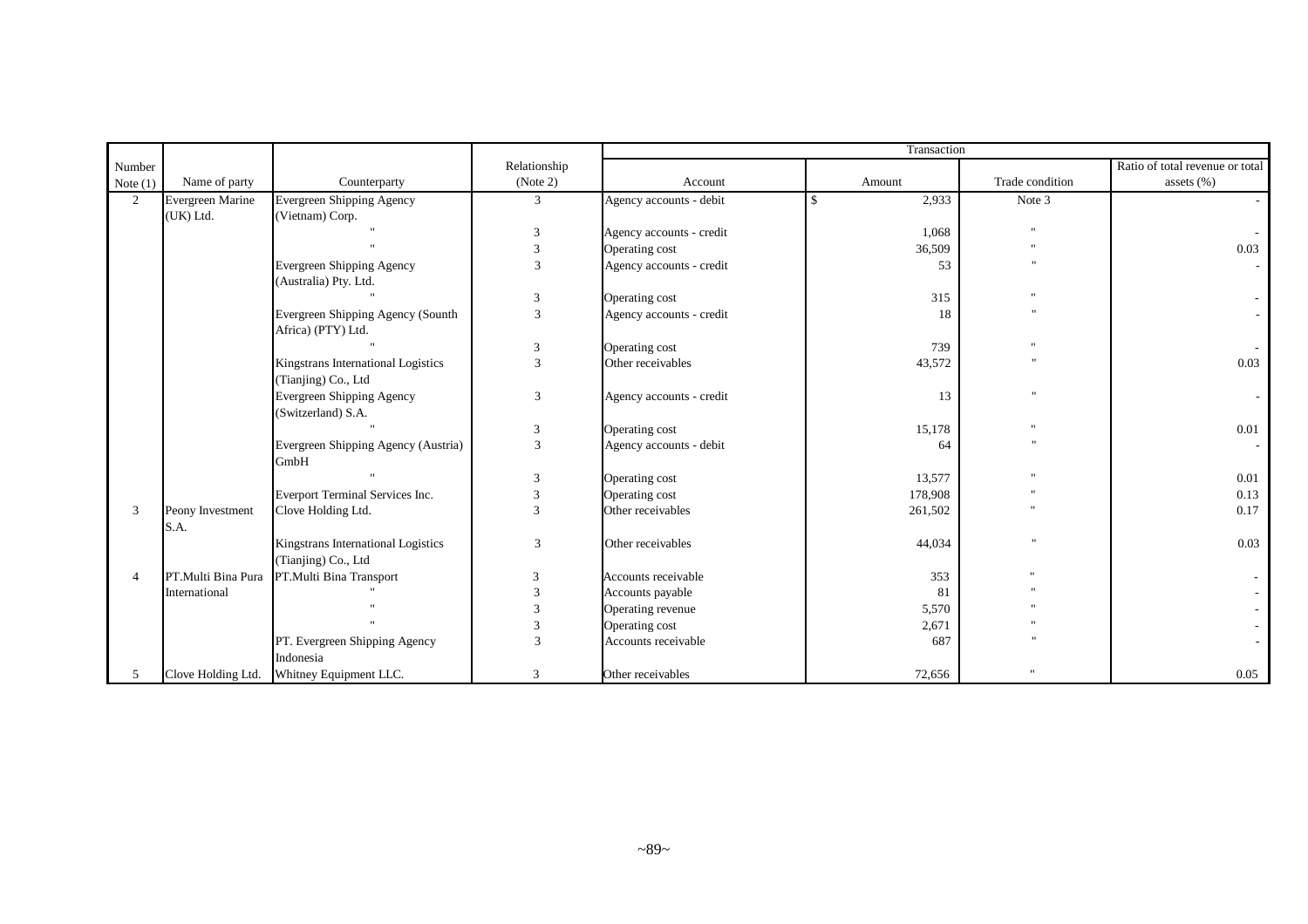|            |                   |                                              |              | Transaction         |         |                      |                                 |  |  |  |
|------------|-------------------|----------------------------------------------|--------------|---------------------|---------|----------------------|---------------------------------|--|--|--|
| Number     |                   |                                              | Relationship |                     |         |                      | Ratio of total revenue or total |  |  |  |
| Note $(1)$ | Name of party     | Counterparty                                 | (Note 2)     | Account             | Amount  | Trade condition      | assets $(\%)$                   |  |  |  |
|            |                   | Evergreen Shipping Evergreen Shipping Agency |              | Accounts receivable | 7.491   | Note 3               | ۰                               |  |  |  |
|            | Agency (Russia)   | (Deutschland) GmbH                           |              |                     |         |                      |                                 |  |  |  |
|            | Limited           |                                              |              |                     |         |                      |                                 |  |  |  |
|            |                   |                                              |              | Accounts payable    | 11,504  | .                    | 0.01                            |  |  |  |
|            |                   |                                              |              | Operating revenue   | 92,570  | $\cdot$              | 0.07                            |  |  |  |
|            | Evergreen Heavy   | Greencompass Marine S.A.                     |              | Operating revenue   | 267,265 |                      | 0.19                            |  |  |  |
|            | Industrial Co.,   |                                              |              |                     |         |                      |                                 |  |  |  |
|            | (Malaysia) Berhad |                                              |              |                     |         |                      |                                 |  |  |  |
| 8          | PT.Multi Bina     | PT. Evergreen Shipping Agency                |              | Accounts receivable | 1,573   | $\ddot{\phantom{0}}$ |                                 |  |  |  |
|            | Transport         | Indonesia                                    |              |                     |         |                      |                                 |  |  |  |

Note 1: Transaction between the Company and the subsidiary are shown as follows: (1) the "0" represents the Company.

(2) the subsidiary are numbered from "1" in sequence.

Note 2: The relationship are shown as follows:

(1) the Company to the subsidiary.

(2) the subsidiary to the Company

(3) the subsidiary to the subsidiary.

Note 3: There is no difference of trade type compared with ordinary transaction.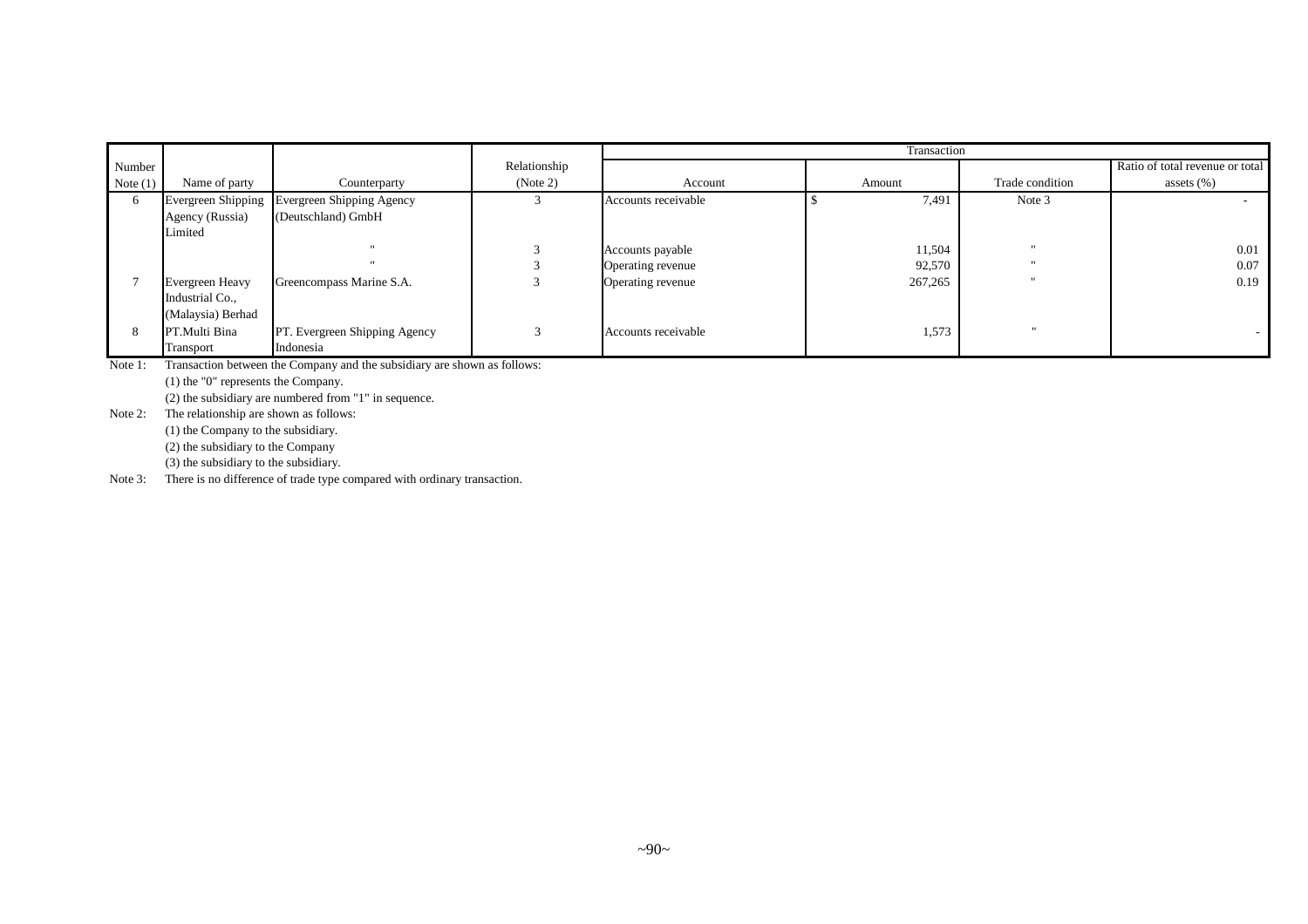#### $December 31, 2011$

|                    |                  |                                                   |                          |                                   | Transaction |                   |                                               |
|--------------------|------------------|---------------------------------------------------|--------------------------|-----------------------------------|-------------|-------------------|-----------------------------------------------|
| Number<br>(Note 1) | Name of party    | Counterparty                                      | Relationship<br>(Note 2) | Account                           | Amount      | Trade condition   | Ratio of total revenue or total<br>assets (%) |
| $\overline{0}$     | Evergreen Marine | Taiwan Terminal Service Co., Ltd.                 |                          | Accounts payable                  | 38,695<br>S | Note 3            | 0.03                                          |
|                    | Corporation      | $^{\prime\prime}$                                 |                          | Operating revenue                 | 2,946       | $\prime\prime$    |                                               |
|                    |                  | $^{\prime\prime}$                                 | 1                        | Operating cost                    | 684,593     | $\prime\prime$    | 0.63                                          |
|                    |                  | Greencompass Marine S.A.                          |                          | Accounts receivable               | 7,698       | $^{\prime\prime}$ | 0.01                                          |
|                    |                  | $\prime\prime$                                    | 1                        | Other receivables                 | 15          | $\prime\prime$    |                                               |
|                    |                  | $^{\prime\prime}$                                 |                          | Agency reciprocal accounts-debit  | 719,628     | $^{\prime\prime}$ | 0.52                                          |
|                    |                  | $^{\prime\prime}$                                 |                          | Operating revenue                 | 87,171      | $\prime\prime$    | 0.08                                          |
|                    |                  | $^{\prime\prime}$                                 |                          | Operating cost                    | 41,749      | $\prime\prime$    | 0.04                                          |
|                    |                  | Evergreen Marine (UK) Ltd.                        |                          | Accounts receivable               | 2,895       | $\prime\prime$    |                                               |
|                    |                  | $^{\prime\prime}$                                 |                          | Other receivables                 | 2,100       | $\prime\prime$    |                                               |
|                    |                  | $^{\prime\prime}$                                 |                          | Agency reciprocal accounts- debit | 43,956      | $^{\prime\prime}$ | 0.03                                          |
|                    |                  | $^{\prime\prime}$                                 | 1                        | Operating revenue                 | 33,821      | $\prime\prime$    | 0.03                                          |
|                    |                  | Evergreen Shipping Agency (India) Pvt. Ltd.       | 1                        | Operating cost                    | 1,601       | $^{\prime\prime}$ |                                               |
|                    |                  | $^{\prime\prime}$                                 | $\mathbf{1}$             | Other receivables                 |             | $^{\prime\prime}$ |                                               |
|                    |                  | $^{\prime\prime}$                                 |                          | Agency accounts-debit             | 79,227      | $^{\prime\prime}$ | 0.06                                          |
|                    |                  | Evergreen Shipping Agency (Thailand) Co.,<br>Ltd. |                          | Operating cost                    | 20,732      | $\prime\prime$    | 0.02                                          |
|                    |                  | $\mathbf{u}$                                      | 1                        | Agency accounts-debit             | 9,660       | $\prime\prime$    | 0.01                                          |
|                    |                  | PT. Evergreen Shipping Agency Indonesia           |                          | Agency accounts- debit            | 21,245      | $\prime\prime$    | 0.02                                          |
|                    |                  | $^{\prime\prime}$                                 |                          | Operating cost                    | 28,170      | $^{\prime\prime}$ | 0.03                                          |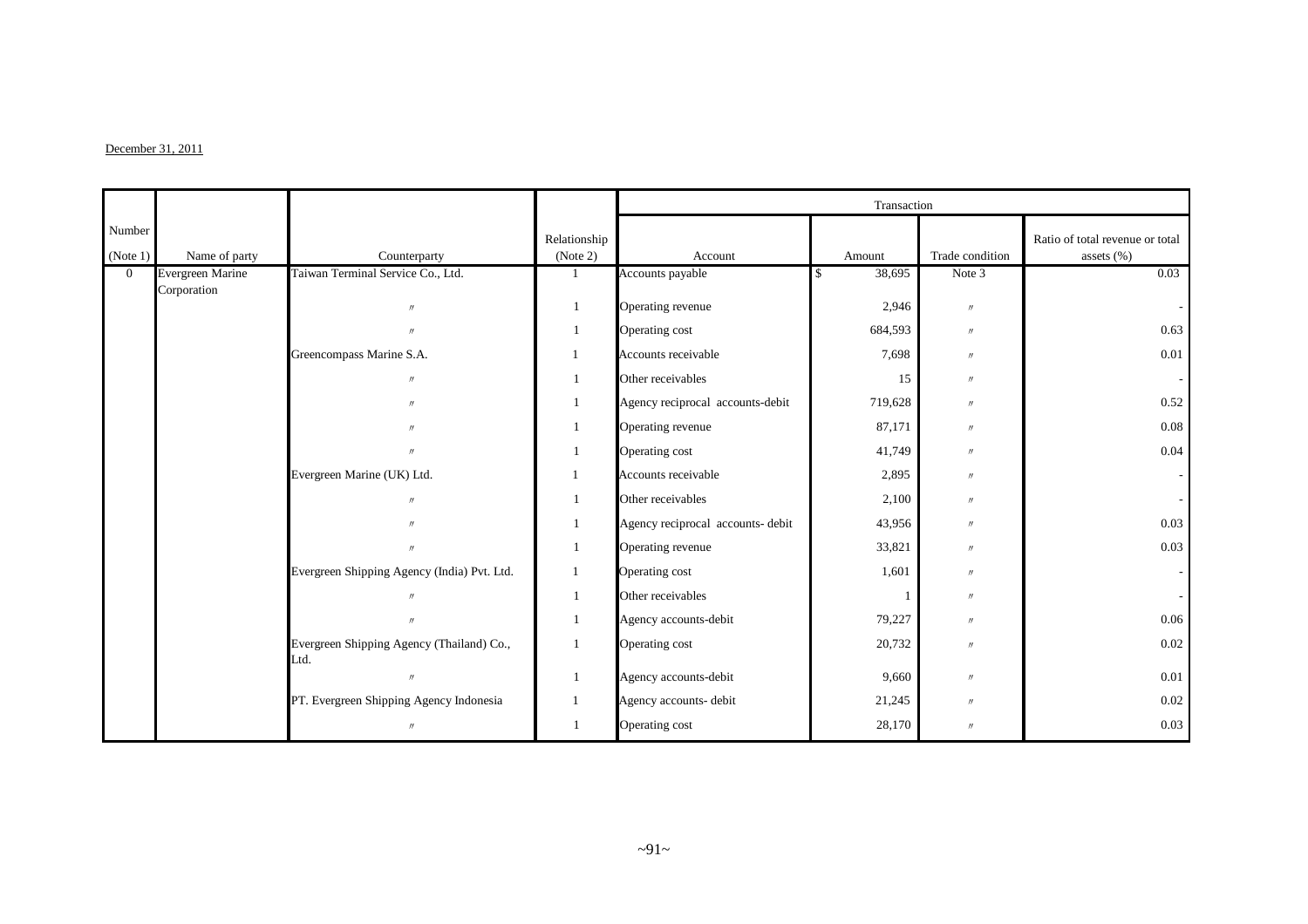|                    |                                 |                                                    |                          | Transaction             |           |                   |                                                  |  |
|--------------------|---------------------------------|----------------------------------------------------|--------------------------|-------------------------|-----------|-------------------|--------------------------------------------------|--|
| Number<br>(Note 1) | Name of party                   | Counterparty                                       | Relationship<br>(Note 2) | Account                 | Amount    | Trade condition   | Ratio of total revenue or total<br>assets $(\%)$ |  |
| $\Omega$           | Evergreen Marine<br>Corporation | Evergreen Shipping Agency (Singapore) Pte.<br>Ltd. |                          | Agency accounts-debit   | 951<br>\$ | Note 3            |                                                  |  |
|                    |                                 | $^{\prime\prime}$                                  | $\mathbf{1}$             | Operating cost          | 11,744    | $^{\prime\prime}$ | 0.01                                             |  |
|                    |                                 | Evergreen Shipping Agency (Korea)<br>Corporation   | $\mathbf{1}$             | Operating cost          | 1,655     | $^{\prime\prime}$ |                                                  |  |
|                    |                                 |                                                    | -1                       | Agency accounts-debit   | 768       | $\prime$          |                                                  |  |
|                    |                                 | Evergreen Shipping Agency (Deutschland)<br>GmbH    |                          | Agency accounts-debit   | 2,421     | $^{\prime\prime}$ |                                                  |  |
|                    |                                 | $^{\prime\prime}$                                  | $\mathbf{1}$             | Operating cost          | 9,097     | $^{\prime\prime}$ | 0.01                                             |  |
|                    |                                 | Evergreen Shipping Agency (Ireland) Ltd.           | $\mathbf{1}$             | Agency accounts- debit  | 459       | $^{\prime\prime}$ |                                                  |  |
|                    |                                 |                                                    |                          | Operating cost          | 645       | $^{\prime\prime}$ |                                                  |  |
|                    |                                 | Evergreen Shipping Agency (Netherland) B.V.        | -1                       | Other receivables       |           | $^{\prime\prime}$ |                                                  |  |
|                    |                                 |                                                    | $\mathbf{1}$             | Agency accounts- credit | 83,252    | $^{\prime\prime}$ | 0.06                                             |  |
|                    |                                 |                                                    |                          | Operating cost          | 8,529     | $^{\prime\prime}$ | 0.01                                             |  |
|                    |                                 | Evergreen Shipping Agency (Poland) SP.ZO.O         | $\mathbf{1}$             | Agency accounts- debit  | 69        | $^{\prime\prime}$ |                                                  |  |
|                    |                                 |                                                    | $\overline{1}$           | Accounts payable        |           | $^{\prime\prime}$ |                                                  |  |
|                    |                                 |                                                    | $\mathbf{1}$             | Operating cost          | 933       | $^{\prime\prime}$ |                                                  |  |
|                    |                                 | Evergreen Shipping Agency France S.A.S.            |                          | Accounts payable        |           | $^{\prime\prime}$ |                                                  |  |
|                    |                                 |                                                    |                          | Agency accounts- credit | 38        | $^{\prime\prime}$ |                                                  |  |
|                    |                                 |                                                    |                          | Operating cost          | 602       | $^{\prime\prime}$ |                                                  |  |
|                    |                                 | Evergreen Shipping (Spain) S.L.                    |                          | Operating cost          | 1,603     | $^{\prime\prime}$ |                                                  |  |
|                    |                                 |                                                    |                          | Agency accounts- credit | 10        | $^{\prime\prime}$ |                                                  |  |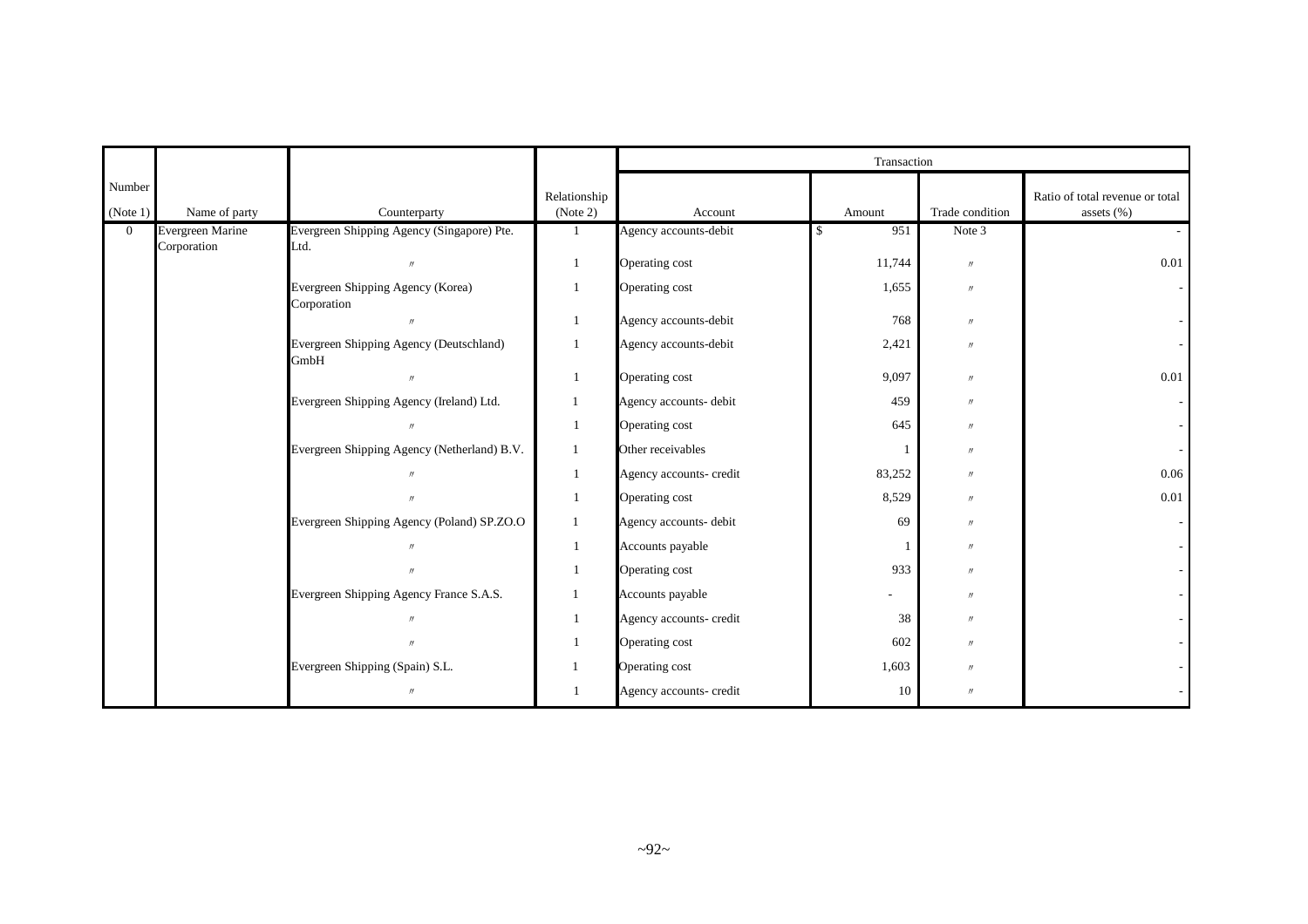|                    |                         |                                                        |                          |                         | Transaction    |                   |                                               |  |  |
|--------------------|-------------------------|--------------------------------------------------------|--------------------------|-------------------------|----------------|-------------------|-----------------------------------------------|--|--|
| Number<br>(Note 1) | Name of party           | Counterparty                                           | Relationship<br>(Note 2) | Account                 | Amount         | Trade condition   | Ratio of total revenue or total<br>assets (%) |  |  |
| $\overline{0}$     | <b>Evergreen Marine</b> | Evergreen Shipping Agency (Italy) S.p.A.               | 1                        | Agency accounts-debit   | 12,822<br>S.   | Note 3            | 0.01                                          |  |  |
|                    | Corporation             | $^{\prime\prime}$                                      | 1                        | Operating cost          | 5,312          | $\prime\prime$    |                                               |  |  |
|                    |                         | Evergreen Shipping Agency (Russia) Ltd.                | 1                        | Other receivables       | 2              | $\prime\prime$    |                                               |  |  |
|                    |                         |                                                        | 1                        | Agency accounts- credit | 1,133          | $^{\prime\prime}$ |                                               |  |  |
|                    |                         | Evergreen Shipping Agency (Vietnam) Corp.              | 1                        | Operating cost          | 10,111         | $^{\prime\prime}$ | 0.01                                          |  |  |
|                    |                         |                                                        | $\mathbf{1}$             | Agency accounts- credit | 3,722          | $\prime$          |                                               |  |  |
|                    |                         | Evergreen Shipping Agency (Australia)Pty. Ltd.         | 1                        | Agency accounts- credit | 65             | $\prime$          |                                               |  |  |
|                    |                         | $\mathbf{u}$                                           | $\mathbf{1}$             | Operating cost          | $\mathfrak{2}$ | $\prime\prime$    |                                               |  |  |
|                    |                         | Evergreen Shipping Agency (South<br>Africa)(PTY). Ltd. | 1                        | Agency accounts- debit  | 1,379          | $\prime$          |                                               |  |  |
|                    |                         | Everport Terminal Services Inc.                        | 1                        | Short-term advances     | 2,991          | $\prime$          |                                               |  |  |
|                    | Greencompass Marine     | Evergreen Marine (UK) Limited                          | 3                        | Accounts receivable     | 41,600         | $^{\prime\prime}$ | 0.03                                          |  |  |
|                    | S.A.                    | $^{\prime\prime}$                                      | $\mathfrak{Z}$           | Agency accounts-debit   | 17,662         | $\prime$          | 0.01                                          |  |  |
|                    |                         | $^{\prime\prime}$                                      | 3                        | Accounts payable        | 23,434         | $^{\prime\prime}$ | 0.02                                          |  |  |
|                    |                         | Evergreen Heavy Industrial Co.,<br>(Malaysia)Berhad    | $\mathfrak{Z}$           | Accounts payable        | 192,268        | $\prime$          | 0.14                                          |  |  |
|                    |                         | Evergreen Shipping Agency (India) Pvt. Ltd.            | $\mathfrak{Z}$           | Agency accounts- debit  | 15,609         | $\prime$          | 0.01                                          |  |  |
|                    |                         | $^{\prime\prime}$                                      | $\mathfrak{Z}$           | Agency accounts- credit | 99             | $^{\prime\prime}$ |                                               |  |  |
|                    |                         | $^{\prime\prime}$                                      | $\mathfrak{Z}$           | Operating cost          | 22,472         | $\prime$          | 0.02                                          |  |  |
|                    |                         | Evergreen Shipping Agency (Thailand) Co.,<br>Ltd.      | $\mathfrak{Z}$           | Agency accounts- debit  | 9,263          | $\prime$          | 0.01                                          |  |  |
|                    |                         | $^{\prime\prime}$                                      | 3                        | Agency accounts- credit | 24,731         | $\prime\prime$    | 0.02                                          |  |  |
|                    |                         | $^{\prime\prime}$                                      | 3                        | Operating cost          | 42,826         | $^{\prime\prime}$ | 0.04                                          |  |  |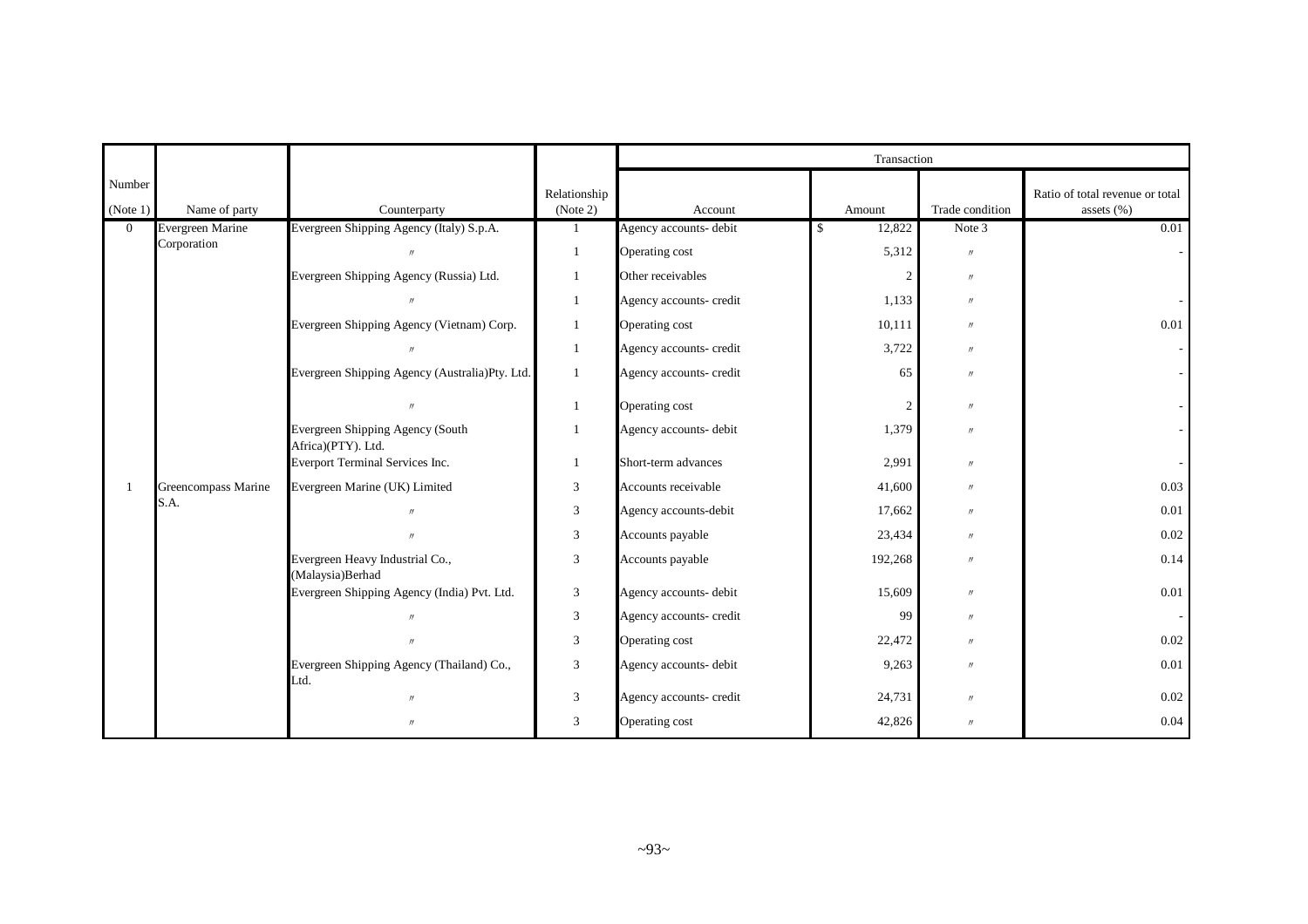|                    |                     |                                                    |                          | Transaction             |             |                   |                                                   |  |
|--------------------|---------------------|----------------------------------------------------|--------------------------|-------------------------|-------------|-------------------|---------------------------------------------------|--|
| Number<br>(Note 1) | Name of party       | Counterparty                                       | Relationship<br>(Note 2) | Account                 | Amount      | Trade condition   | Ratio of total revenue or total<br>assets $(\% )$ |  |
|                    | Greencompass Marine | PT. Evergreen Shipping Agency Indonesia            | $\mathfrak{Z}$           | Accounts receivable     | 3,147<br>\$ | Note 3            |                                                   |  |
|                    | S.A.                |                                                    | 3                        | Operating cost          | 26,118      | $^{\prime\prime}$ | 0.02                                              |  |
|                    |                     | Evergreen Shipping Agency (Singapore) Pte.<br>Ltd. | 3                        | Agency accounts- debit  | 3,760       | $^{\prime\prime}$ |                                                   |  |
|                    |                     |                                                    | $\mathfrak{Z}$           | Operating cost          | 22,899      | $^{\prime\prime}$ | 0.02                                              |  |
|                    |                     | Evergreen Shipping Agency (Korea)<br>Corporation   | $\mathfrak{Z}$           | Agency accounts- debit  | 31,894      | $^{\prime\prime}$ | 0.02                                              |  |
|                    |                     | $\overline{u}$                                     | $\mathfrak{Z}$           | Agency accounts- credit | 8,796       | $^{\prime\prime}$ | 0.01                                              |  |
|                    |                     |                                                    | $\mathfrak{Z}$           | Operating cost          | 36,923      | $^{\prime\prime}$ | 0.03                                              |  |
|                    |                     | Evergreen Shipping Agency (Deutschland)<br>GmbH    | $\mathfrak{Z}$           | Agency accounts-debit   | 9,142       | $^{\prime\prime}$ | 0.01                                              |  |
|                    |                     | $^{\prime\prime}$                                  | $\mathfrak{Z}$           | Accounts payable        | 9,564       | $^{\prime\prime}$ | 0.01                                              |  |
|                    |                     |                                                    | $\sqrt{3}$               | Operating cost          | 123,928     | $^{\prime\prime}$ | 0.11                                              |  |
|                    |                     | Evergreen Shipping Agency (Ireland) Ltd.           | 3                        | Operating cost          | 7,499       | $^{\prime\prime}$ | 0.01                                              |  |
|                    |                     | $^{\prime\prime}$                                  | $\mathfrak{Z}$           | Agency accounts- debit  | 343         | $^{\prime\prime}$ |                                                   |  |
|                    |                     |                                                    | 3                        | Accounts payable        | 6           | $\prime$          |                                                   |  |
|                    |                     | Evergreen Shipping Agency (Netherlands) B.V.       | 3                        | Accounts receivable     | 6,304       | $^{\prime\prime}$ |                                                   |  |
|                    |                     |                                                    | 3                        | Agency accounts- credit | 12,201      | $^{\prime\prime}$ | 0.01                                              |  |
|                    |                     |                                                    | $\mathfrak{Z}$           | Operating cost          | 111,624     | $^{\prime\prime}$ | 0.10                                              |  |
|                    |                     | Evergreen Shipping Agency (Poland) SP.ZO.O         | $\mathfrak{Z}$           | Agency accounts- debit  | 1,184       | $^{\prime\prime}$ |                                                   |  |
|                    |                     |                                                    | 3                        | Operating cost          | 5,586       | $^{\prime\prime}$ | 0.01                                              |  |
|                    |                     | Evergreen Shipping Agency France S.A.S.            | $\overline{3}$           | Agency accounts- debit  | 6,330       | $^{\prime\prime}$ |                                                   |  |
|                    |                     | $\prime\prime$                                     | 3                        | Operating cost          | 166,965     | $^{\prime\prime}$ | 0.15                                              |  |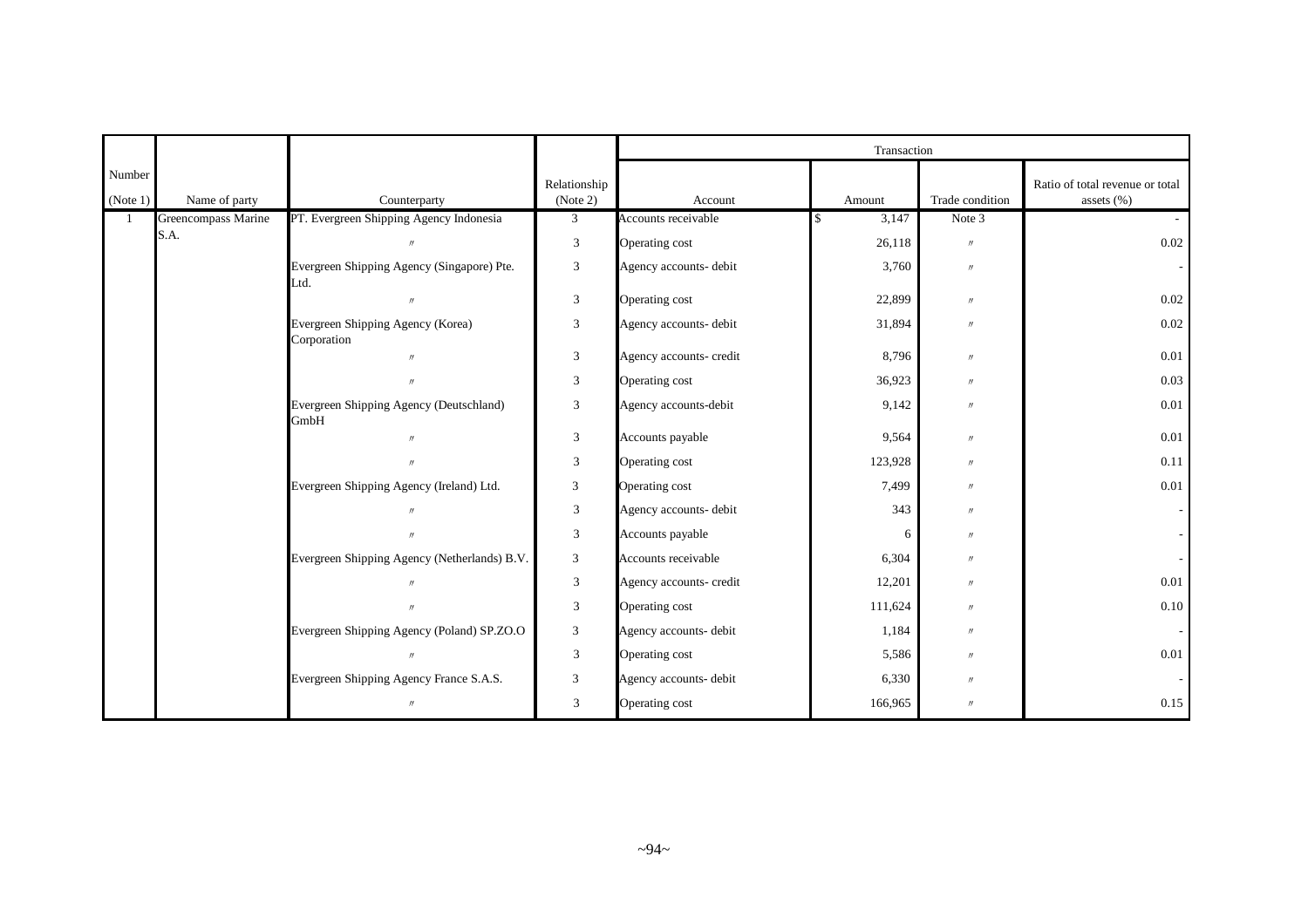|                    |                               |                                                        |                          | Transaction             |        |                   |                                                  |  |  |
|--------------------|-------------------------------|--------------------------------------------------------|--------------------------|-------------------------|--------|-------------------|--------------------------------------------------|--|--|
| Number<br>(Note 1) | Name of party                 | Counterparty                                           | Relationship<br>(Note 2) | Account                 | Amount | Trade condition   | Ratio of total revenue or total<br>assets $(\%)$ |  |  |
| $\mathbf{1}$       | Greencompass Marine           | Evergreen Shipping (Spain) S.L.                        | $\mathfrak{Z}$           | Agency accounts- debit  | 7,628  | Note 3            | 0.01                                             |  |  |
|                    | S.A.                          | $\prime\prime$                                         | 3                        | Operating cost          | 44,757 | $\prime\prime$    | 0.04                                             |  |  |
|                    |                               | Evergreen Shipping Agency (Italy) S.p.A.               | 3                        | Agency accounts- debit  | 37,895 | $\prime\prime$    | 0.03                                             |  |  |
|                    |                               |                                                        | 3                        | Agency accounts- credit | 13,056 | $\prime$          | $0.01\,$                                         |  |  |
|                    |                               | $^{\prime}$                                            | 3                        | Operating cost          | 41,580 | $\prime\prime$    | 0.04                                             |  |  |
|                    |                               | Evergreen Shipping Agency (Vietnam) Corp.              | $\mathfrak{Z}$           | Agency accounts- credit | 6,191  | $^{\prime\prime}$ |                                                  |  |  |
|                    |                               | $^{\prime\prime}$                                      | 3                        | Operating cost          | 26,089 | $^{\prime\prime}$ | 0.02                                             |  |  |
|                    |                               | Evergreen Shipping Agency (Australia) Pty.<br>Ltd.     | 3                        | Accounts payable        | 19     | $^{\prime\prime}$ |                                                  |  |  |
|                    |                               | $\prime$                                               | 3                        | Agency accounts- debit  | 3,984  | $^{\prime\prime}$ |                                                  |  |  |
|                    |                               | $^{\prime\prime}$                                      | 3                        | Agency accounts- credit | 598    | $^{\prime\prime}$ |                                                  |  |  |
|                    |                               | $\prime$                                               | 3                        | Operating cost          | 5,071  | $^{\prime\prime}$ |                                                  |  |  |
|                    |                               | Evergreen Shipping Agency (South<br>Africa)(PTY). Ltd. | 3                        | Agency accounts-debit   | 4,518  | $^{\prime\prime}$ |                                                  |  |  |
|                    |                               | $\prime$                                               | 3                        | Agency accounts- credit | 114    | $^{\prime\prime}$ |                                                  |  |  |
|                    |                               |                                                        | 3                        | Operating cost          | 619    | $^{\prime\prime}$ |                                                  |  |  |
| 2                  | Evergreen Marine (UK)<br>Ltd. | Evergreen Shipping Agency (Thailand) Co.,<br>Ltd.      | 3                        | Agency accounts- debit  | 10,498 | $^{\prime\prime}$ | $0.01\,$                                         |  |  |
|                    |                               | $\mathcal{U}$                                          | $\mathfrak{Z}$           | Agency accounts- credit | 20,080 | $^{\prime\prime}$ | 0.01                                             |  |  |
|                    |                               | $\boldsymbol{\eta}$                                    | 3                        | Operating cost          | 31,377 | $^{\prime\prime}$ | 0.03                                             |  |  |
|                    |                               | Evergreen Shipping Agency (India) Pvt. Ltd.            | $\mathfrak{Z}$           | Operating cost          | 25,539 | $\prime\prime$    | 0.02                                             |  |  |
|                    |                               |                                                        | 3                        | Agency accounts- debit  | 7,665  | $\prime\prime$    | $0.01\,$                                         |  |  |
|                    |                               | PT. Evergreen Shipping Agency Indonesia                | $\mathfrak{Z}$           | Agency accounts- debit  | 684    | $\prime\prime$    |                                                  |  |  |
|                    |                               | $^{\prime\prime}$                                      | 3                        | Operating cost          | 33,298 | $^{\prime\prime}$ | 0.03                                             |  |  |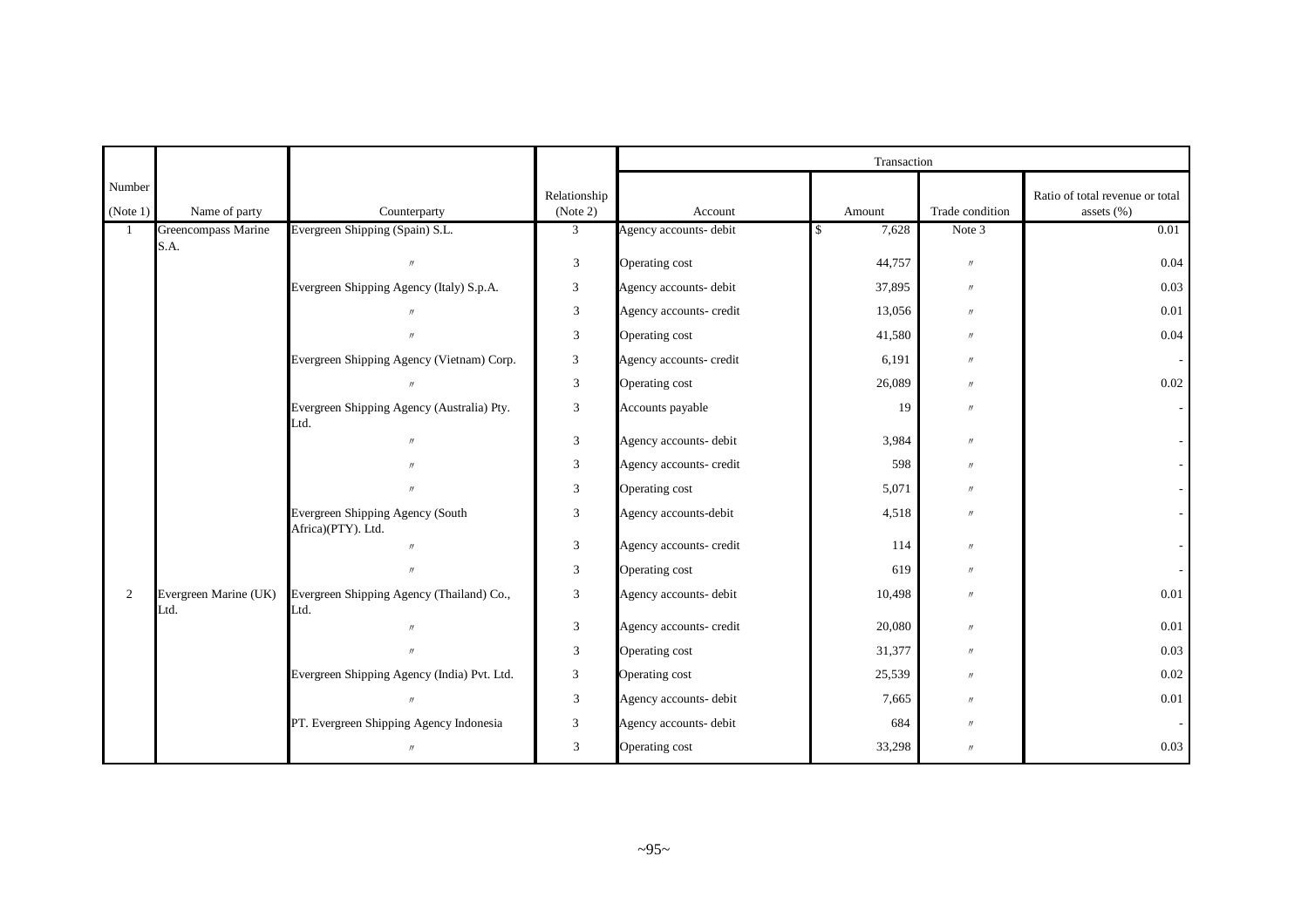|                    |                       |                                                  |                          |                         | Transaction |                   |                                               |
|--------------------|-----------------------|--------------------------------------------------|--------------------------|-------------------------|-------------|-------------------|-----------------------------------------------|
| Number<br>(Note 1) | Name of party         | Counterparty                                     | Relationship<br>(Note 2) | Account                 | Amount      | Trade condition   | Ratio of total revenue or total<br>assets (%) |
| $\overline{2}$     | Evergreen Marine (UK) | Evergreen Shipping Agency (Singapore) Pte.       | $\mathfrak{Z}$           | Accounts receivable     | 2,157<br>\$ | Note 3            |                                               |
|                    | Ltd.                  | Ltd.                                             |                          |                         |             |                   |                                               |
|                    |                       | $\prime\prime$                                   | $\mathfrak{Z}$           | Agency accounts- credit | 1,855       | $\prime\prime$    |                                               |
|                    |                       | $\prime\prime$                                   | $\overline{3}$           | Operating cost          | 12,293      | $^{\prime\prime}$ | 0.01                                          |
|                    |                       | Evergreen Shipping Agency (Korea)<br>Corporation | $\mathfrak{Z}$           | Agency accounts- debit  | 505         | $^{\prime\prime}$ |                                               |
|                    |                       |                                                  | $\overline{3}$           | Operating cost          | 11,617      | $^{\prime\prime}$ | 0.01                                          |
|                    |                       | Evergreen Shipping Agency (Deutschland)<br>GmbH  | 3                        | Agency accounts- debit  | 819         | $^{\prime\prime}$ |                                               |
|                    |                       | $\prime$                                         | $\mathfrak{Z}$           | Accounts payable        | 5,593       | $\prime$          |                                               |
|                    |                       |                                                  | $\overline{3}$           | Agency accounts- credit | 1,245       | $\prime$          |                                               |
|                    |                       | $^{\prime\prime}$                                | $\overline{3}$           | Operating cost          | 66,124      | $^{\prime\prime}$ | 0.06                                          |
|                    |                       | Evergreen Shipping Agency (Ireland) Ltd.         | 3                        | Other receivables       | 134         | $^{\prime\prime}$ |                                               |
|                    |                       |                                                  | $\mathfrak{Z}$           | Agency accounts- debit  | 1,297       | $^{\prime\prime}$ |                                               |
|                    |                       |                                                  | 3                        | Operating cost          | 5,162       | $^{\prime\prime}$ |                                               |
|                    |                       | Evergreen Shipping Agency (Netherlands) B.V.     | 3                        | Accounts receivable     | 1,966       | $^{\prime\prime}$ |                                               |
|                    |                       | $\prime$                                         | 3                        | Agency accounts- credit | 6,592       | $^{\prime\prime}$ |                                               |
|                    |                       | $^{\prime\prime}$                                | 3                        | Operating cost          | 94,808      | $\prime$          | 0.09                                          |
|                    |                       | Evergreen Shipping Agency (Poland) SP.ZO.O       | 3                        | Accounts receivable     | 82          | $\prime$          |                                               |
|                    |                       |                                                  | 3                        | Agency accounts- credit | 20          | $^{\prime\prime}$ |                                               |
|                    |                       |                                                  | 3                        | Operating cost          | 3,787       | $^{\prime\prime}$ |                                               |
|                    |                       | Evergreen Shipping Agency France S.A.S.          | 3                        | Agency accounts- debit  | 1,135       | $^{\prime\prime}$ |                                               |
|                    |                       |                                                  | $\mathfrak{Z}$           | Operating cost          | 21,291      | $^{\prime\prime}$ | $0.02\,$                                      |
|                    |                       | Evergreen Shipping Agency (Russia) Limited       | $\mathfrak{Z}$           | Operating cost          | 2,505       | $^{\prime\prime}$ |                                               |
|                    |                       | $\prime$                                         | 3                        | Accounts payable        | 2,601       | $^{\prime\prime}$ |                                               |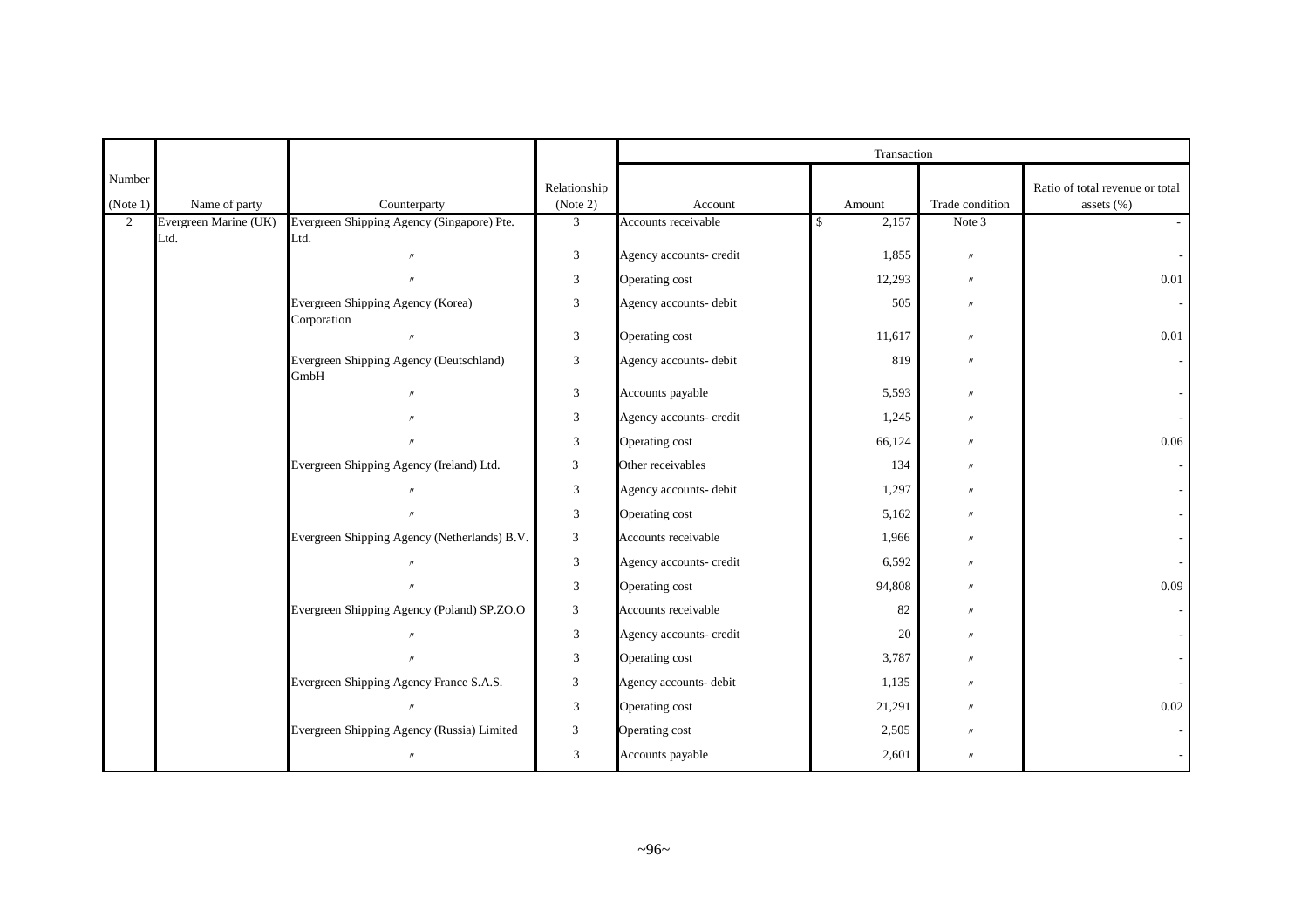|                    |                       |                                                            |                          | Transaction             |        |                   |                                                  |  |  |
|--------------------|-----------------------|------------------------------------------------------------|--------------------------|-------------------------|--------|-------------------|--------------------------------------------------|--|--|
| Number<br>(Note 1) | Name of party         | Counterparty                                               | Relationship<br>(Note 2) | Account                 | Amount | Trade condition   | Ratio of total revenue or total<br>assets $(\%)$ |  |  |
| $\overline{2}$     | Evergreen Marine (UK) | Evergreen Shipping (Spain) S.L.                            | $\mathfrak{Z}$           | Agency accounts- debit  | 11     | $^{\prime\prime}$ |                                                  |  |  |
|                    | Ltd.                  | $\overline{u}$                                             | $\mathfrak{Z}$           | Operating cost          | 19,787 | $\prime\prime$    | 0.02                                             |  |  |
|                    |                       | Evergreen Shipping Agency (Italy) S.p.A.                   | 3                        | Agency accounts- debit  | 10,725 | $\prime\prime$    | 0.01                                             |  |  |
|                    |                       |                                                            | $\mathfrak z$            | Agency accounts- credit | 953    |                   |                                                  |  |  |
|                    |                       |                                                            | $\mathfrak z$            | Operating cost          | 14,396 | $\prime\prime$    | 0.01                                             |  |  |
|                    |                       | Evergreen Shipping Agency (Vietnam) Corp.                  | $\mathfrak{Z}$           | Agency accounts- debit  | 1,121  | $\prime\prime$    |                                                  |  |  |
|                    |                       |                                                            | 3                        | Agency accounts- credit | 4,929  | $\prime$          |                                                  |  |  |
|                    |                       |                                                            | $\mathfrak{Z}$           | Operating cost          | 30,706 | $\prime$          | 0.03                                             |  |  |
|                    |                       | Evergreen Shipping Agency (Australia)Pty. Ltd.             | 3                        | Operating cost          | 593    | $^{\prime\prime}$ |                                                  |  |  |
|                    |                       | $\prime$                                                   | $\sqrt{3}$               | Agency accounts- credit | 86     | $^{\prime\prime}$ |                                                  |  |  |
|                    |                       |                                                            | $\mathfrak{Z}$           | Agency accounts- debit  | 421    | $^{\prime\prime}$ |                                                  |  |  |
|                    |                       | Evergreen Shipping Agency (Sounth Africa)<br>(PTY) Ltd.    | 3                        | Agency accounts- debit  | 346    | $^{\prime\prime}$ |                                                  |  |  |
|                    |                       |                                                            | 3                        | Operating cost          | 1,040  | $\prime$          |                                                  |  |  |
|                    |                       | Kingstrans International Logistics (Tianjing)<br>Co., Ltd. | 3                        | Other receivables       | 45,415 | $^{\prime\prime}$ | 0.03                                             |  |  |
| 3                  | Peony Investment S.A. | PT. Evergreen Shipping Agency Indonesia                    | 3                        | Other receivables       | 24,936 | $\prime$          | 0.02                                             |  |  |
|                    |                       | Evergreen Argentina S.A.                                   | 3                        | Other receivables       | 8      | $^{\prime\prime}$ |                                                  |  |  |
|                    |                       |                                                            | $\mathfrak{Z}$           | Other payables          | 425    | $^{\prime\prime}$ |                                                  |  |  |
|                    |                       | Kingstrans International Logistics (Tianjing)<br>Co., Ltd. | 3                        | Other receivables       | 45,505 | $^{\prime\prime}$ | 0.03                                             |  |  |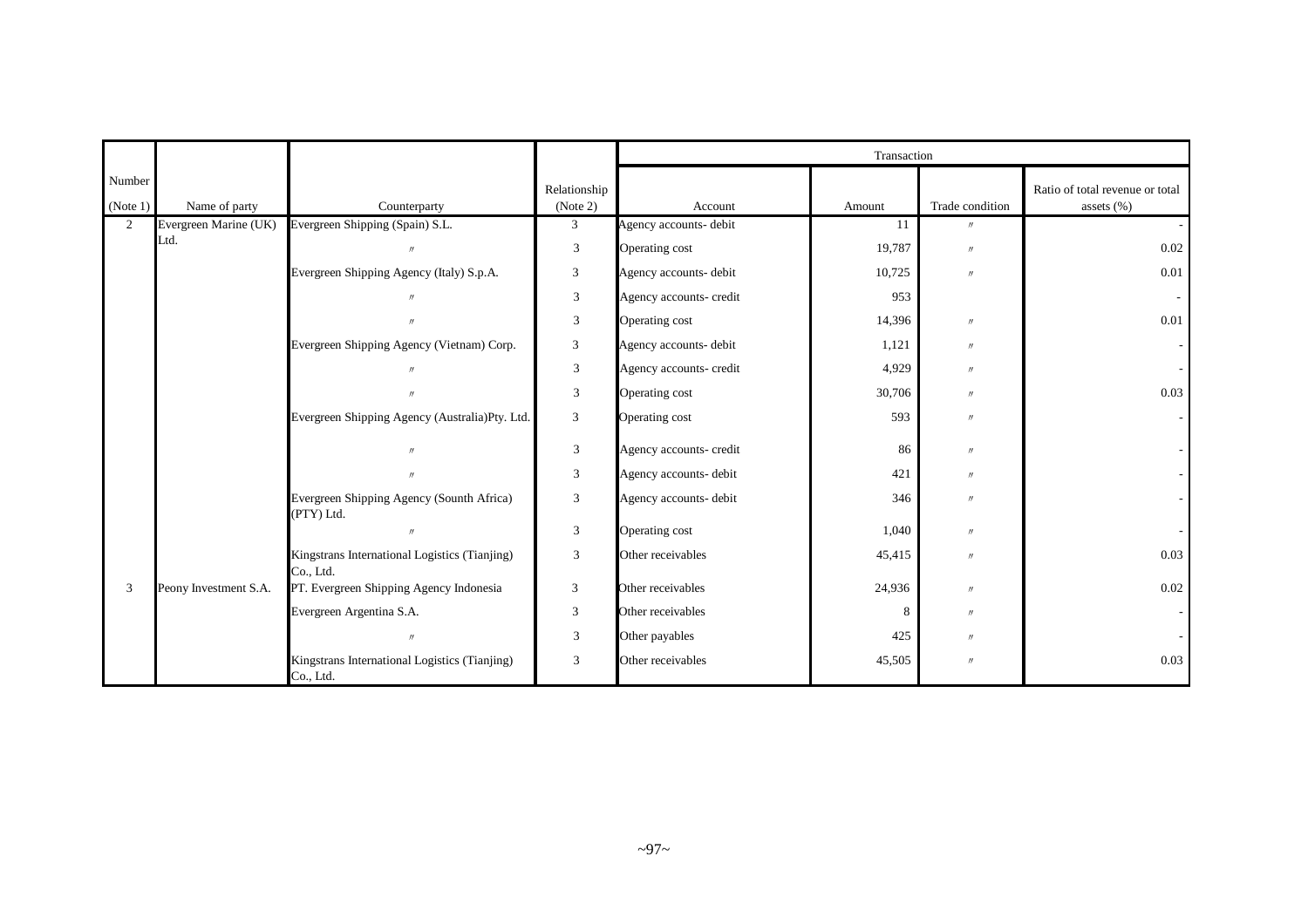|                    |                                                           |                                                                  |                          | Transaction         |           |                   |                                                  |  |  |  |
|--------------------|-----------------------------------------------------------|------------------------------------------------------------------|--------------------------|---------------------|-----------|-------------------|--------------------------------------------------|--|--|--|
| Number<br>(Note 1) | Name of party                                             | Counterparty                                                     | Relationship<br>(Note 2) | Account             | Amount    | Trade condition   | Ratio of total revenue or total<br>assets $(\%)$ |  |  |  |
| 4                  | PT. Multi Bina Pura                                       | PT. Multi Bina Transport                                         | 3                        | Accounts receivable | 410       | $^{\prime\prime}$ |                                                  |  |  |  |
|                    | International                                             | $^{\prime\prime}$                                                | 3                        | Accounts payable    | 454       | $^{\prime\prime}$ |                                                  |  |  |  |
|                    |                                                           |                                                                  | 3                        | Other payables      | 280       | $^{\prime\prime}$ |                                                  |  |  |  |
|                    |                                                           | $^{\prime\prime}$                                                | 3                        | Operating revenue   | 6,227     | $^{\prime\prime}$ | 0.01                                             |  |  |  |
|                    |                                                           | $^{\prime\prime}$                                                | 3                        | Operating cost      | 4,387     | $^{\prime\prime}$ |                                                  |  |  |  |
|                    |                                                           | PT. Evergreen Shipping Agency Indonesia                          | 3                        | Accounts receivable | 1,267     | $^{\prime\prime}$ |                                                  |  |  |  |
| 5                  | Island Equipment LLC.                                     | Everport Terminal Services Inc.                                  | 3                        | Other receivables   | 4,389     | $^{\prime\prime}$ |                                                  |  |  |  |
| 6                  | <b>Evergreen Shipping</b><br>Agency (Russsia)Limited GmbH | Evergreen Shipping Agency (Deutschland)                          | 3                        | Accounts receivable | 6,239     | $^{\prime\prime}$ |                                                  |  |  |  |
|                    |                                                           |                                                                  | 3                        | Accounts payable    | 13,137    | $^{\prime\prime}$ | 0.01                                             |  |  |  |
|                    |                                                           | $^{\prime\prime}$                                                | 3                        | Operating revenue   | 57,620    | $^{\prime\prime}$ | 0.05                                             |  |  |  |
| $\tau$             | <b>Evergreen Heavy</b>                                    | Evergreen Marine Corp (Taiwan) Ltd                               | 2                        | Operating revenue   | 1,652,183 |                   | 1.53                                             |  |  |  |
|                    | <b>Berhad</b>                                             | Industrial Co., (Malaysia) Greencompass Marine S.A.              | 3                        | Operating revenue   | 682,044   |                   | 0.64                                             |  |  |  |
| 8                  |                                                           | PT. Multi Bina Transport PT. Evergreen Shipping Agency Indonesia | 3                        | Accounts receivable | 4,667     | $\prime\prime$    |                                                  |  |  |  |

Note 1: Transaction between the Company and the subsidiary are shown as follows:

(1) the "0" represents the Company.

(2) the subsidiary are numbered from "1" in sequence.

Note 2: The relationship are shown as follows:

(1) the Company to the subsidiary.

(2) the subsidiary to the Company

(3) the subsidiary to the subsidiary.

Note 3: There is no difference of trade type compared with ordinary transaction.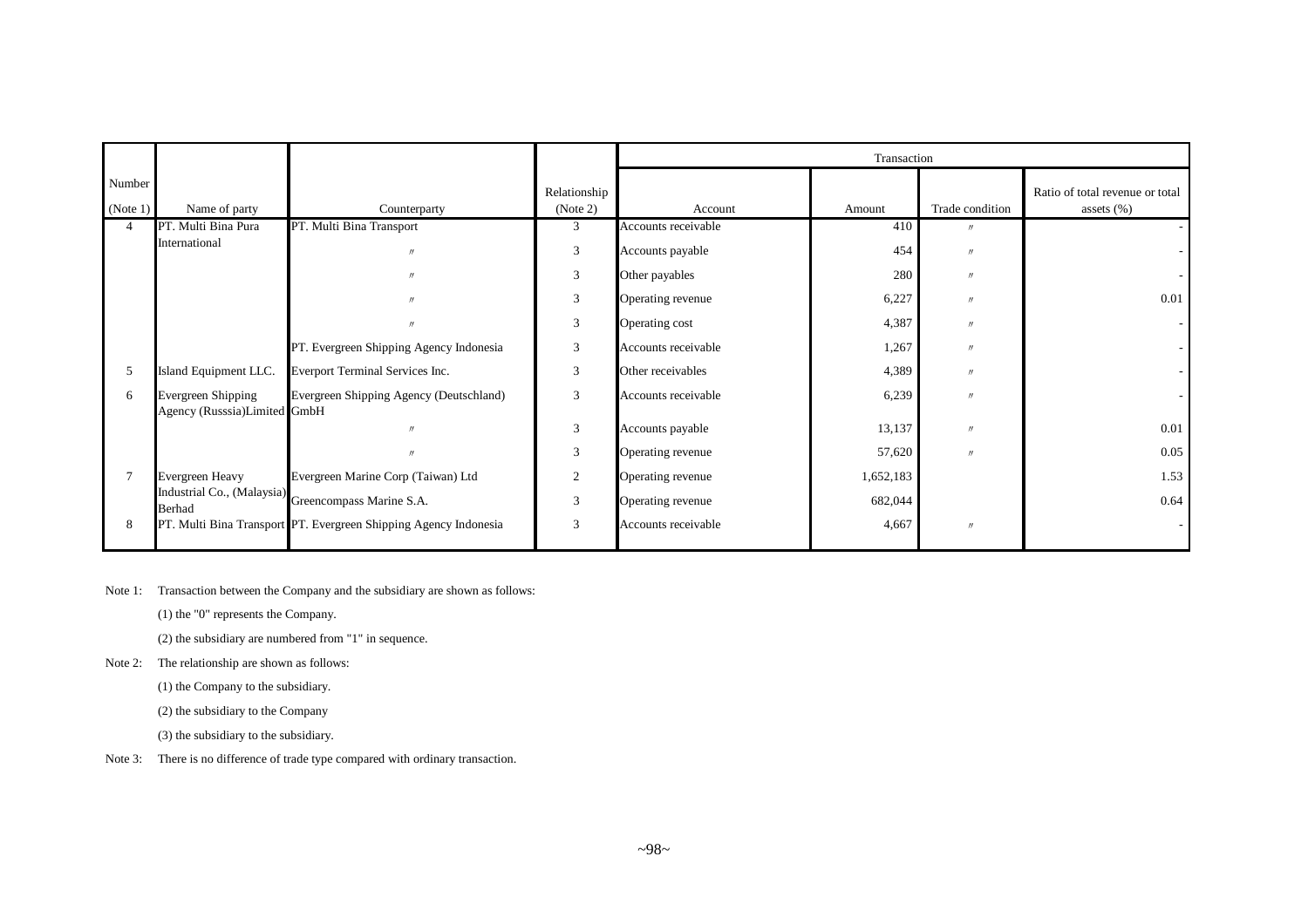## 12. SEGMENT INFORMATION

## (1) General information

- A.Management has determined the operating segments based on the reports reviewed by the chief operating decision-maker that are used to make strategic decisions.
- B.The Company has grouped some operating segments according to similar economic characteristics and conform to the aggregation criteria as "reportable operating segment" and has categorized other operating segments which do not meet the quantitative thresholds required as "other departments". The revenue sourcing of every reportable operating segment is as follows:
	- (a) Transportation department:

Main revenues are derived from marine income and agency income.

(b) Investing and holding department:

Main revenues are derived from investments in transportation.

(c) Other departments:

Main revenues are derived from manufacturing container.

(2) Measurement of segment information

The Company assesses the performance of the operating segments based on the profits and losses of segments.

(3) Information on segment profit (loss), assets and liabilities

The segment information provided to the chief operating decision-maker for the reportable segments is as follows:

|                                                                                          |                              |    |                                        | 2012 |                      |                             |              |
|------------------------------------------------------------------------------------------|------------------------------|----|----------------------------------------|------|----------------------|-----------------------------|--------------|
|                                                                                          | Transportation<br>Department |    | Investing and<br>holding<br>Department |      | Other<br>Departments |                             | Total        |
| Segment revenue                                                                          | \$<br>138,279,009            | \$ | 467,553                                | -S   | 2,281,566            | <sup>\$</sup>               | 141,028,128  |
| Interest income                                                                          | 206,423                      |    | 26,139                                 |      | 487                  |                             | 233,049      |
| Interest expense                                                                         | 456,984)                     |    |                                        |      | 787) (               |                             | 457,771)     |
| Depreciation and amortization<br>Investment income (loss)<br>accounted for under the     | $5,452,466$ ) (              |    | $131,855$ ) (                          |      | $34,345$ ) (         |                             | 5,618,666)   |
| equity method                                                                            | 361,134                      |    | 1,160,825                              |      |                      |                             | 799,691)     |
| Other items                                                                              | 132,166,951) (               |    | $154,905$ )                            |      | 2,218,371)           |                             | 134,540,227) |
| Segment profit (loss)                                                                    | 770,165                      | (S | 953,893)                               | \$   | 28,550               | $\left( \mathcal{S}\right)$ | 155,178)     |
| Recognizable assets<br>Long-term equity<br>investments accounted<br>for under the equity | \$<br>124,349,040            | \$ | 4,948,892                              | \$   | 1,979,515            | \$                          | 131,277,447  |
| method                                                                                   | 16,466,383                   |    | 7,554,008                              |      |                      |                             | 24,020,391   |
| Segment assets                                                                           | 140,815,423                  | \$ | 12,502,900                             | \$   | 1,979,515            |                             | 155,297,838  |
| Segment liabilities                                                                      | 91,180,194                   | \$ | 1,370,651                              | \$   | 318,152              |                             | 92,868,997   |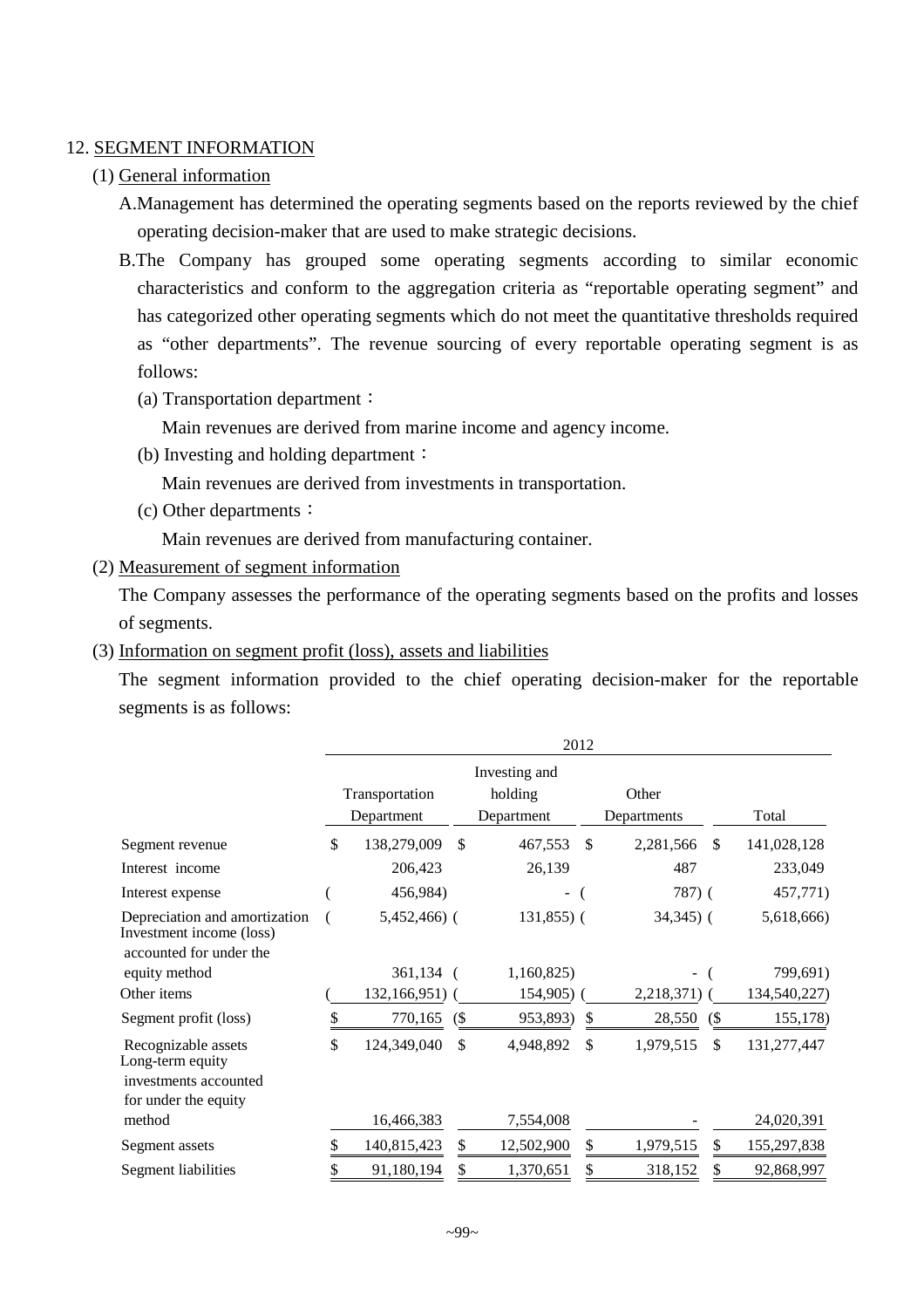|                                                                                      |        | 2011           |               |             |               |                |        |              |
|--------------------------------------------------------------------------------------|--------|----------------|---------------|-------------|---------------|----------------|--------|--------------|
|                                                                                      |        | Investing and  |               |             |               |                |        |              |
|                                                                                      |        | Transportation |               | holding     |               | Other          |        |              |
|                                                                                      |        | Department     |               | Department  |               | Departments    |        | Total        |
| Segment revenue                                                                      | \$     | 107,373,921    | $\mathcal{S}$ | 492,990     | $\mathcal{S}$ | 289,147        | \$.    | 108,156,058  |
| Interest income                                                                      |        | 199,963        |               | 38,897      |               | 661            |        | 239,521      |
| Interest expense                                                                     |        | 397,702) (     |               | $14,911)$ ( |               | $3,152)$ (     |        | 415,765)     |
| Depreciation and amortization<br>Investment income (loss)<br>accounted for under the |        | $5,325,095$ (  |               | 178,529) (  |               | $37,602$ (     |        | 5,541,226)   |
| equity method                                                                        |        | 398,799 (      |               | 2,337,334)  |               | $\overline{a}$ |        | 1,938,535)   |
| Other items                                                                          |        | 105,253,473)   |               | 1,540,585   |               | 206,320)       |        | 103,919,208) |
| Segment profit (loss)                                                                | $($ \$ | 3,003,587)     | (S)           | 458,302)    | \$            | 42,734         | $($ \$ | 3,419,155)   |
| Recognizable assets<br>Long-term equity                                              | \$     | 104,954,089    | \$            | 6,841,902   | \$            | 2,069,723      | \$     | 113,865,714  |
| investments accounted                                                                |        |                |               |             |               |                |        |              |
| for under the equity<br>method                                                       |        |                |               |             |               |                |        |              |
|                                                                                      |        | 16,812,639     |               | 7,107,106   |               |                |        | 23,919,745   |
| Segment assets                                                                       |        | 121,766,728    |               | 13,949,008  | \$            | 2,069,723      | \$     | 137,785,459  |
| Segment liabilities                                                                  |        | 69,545,980     |               | 2,023,832   | \$            | 614,112        |        | 72,183,924   |

(4) Reconciliation for segment profit (loss), assets and liabilities

A.Sales between segments are carried out at arm's length. The revenue from external parties reported to the chief operating decision-maker is measured in a manner consistent with that in the statement of income.

- B.The amounts provided to the chief operating decision-maker with respect to total assets are measured in a manner consistent with that in the balance sheet.
- C.The amounts provided to the chief operating decision-maker with respect to total liabilities are measured in a manner consistent with that in the balance sheet.

# (5) Trade information

|                | For the year ended |                |          | For the year ended |                |  |
|----------------|--------------------|----------------|----------|--------------------|----------------|--|
|                | December 31, 2012  |                |          | December 31, 2011  |                |  |
|                |                    | $%$ of         |          |                    | $%$ of         |  |
|                |                    | Account        |          |                    | Account        |  |
| Service routes | Amount             | <b>Balance</b> |          | Amount             | <b>Balance</b> |  |
| North America  | \$<br>53,844,321   | 41             | <b>S</b> | 41,136,771         | 40             |  |
| Europe         | 34, 145, 179       | 26             |          | 25,710,482         | 25             |  |
| Asia           | 24,952,246         | 19             |          | 21,596,805         | 21             |  |
| Other          | 18,385,866         | 14             |          | 14,397,869         | 14             |  |
|                | 131,327,612        | 100            |          | 102,841,927        | 100            |  |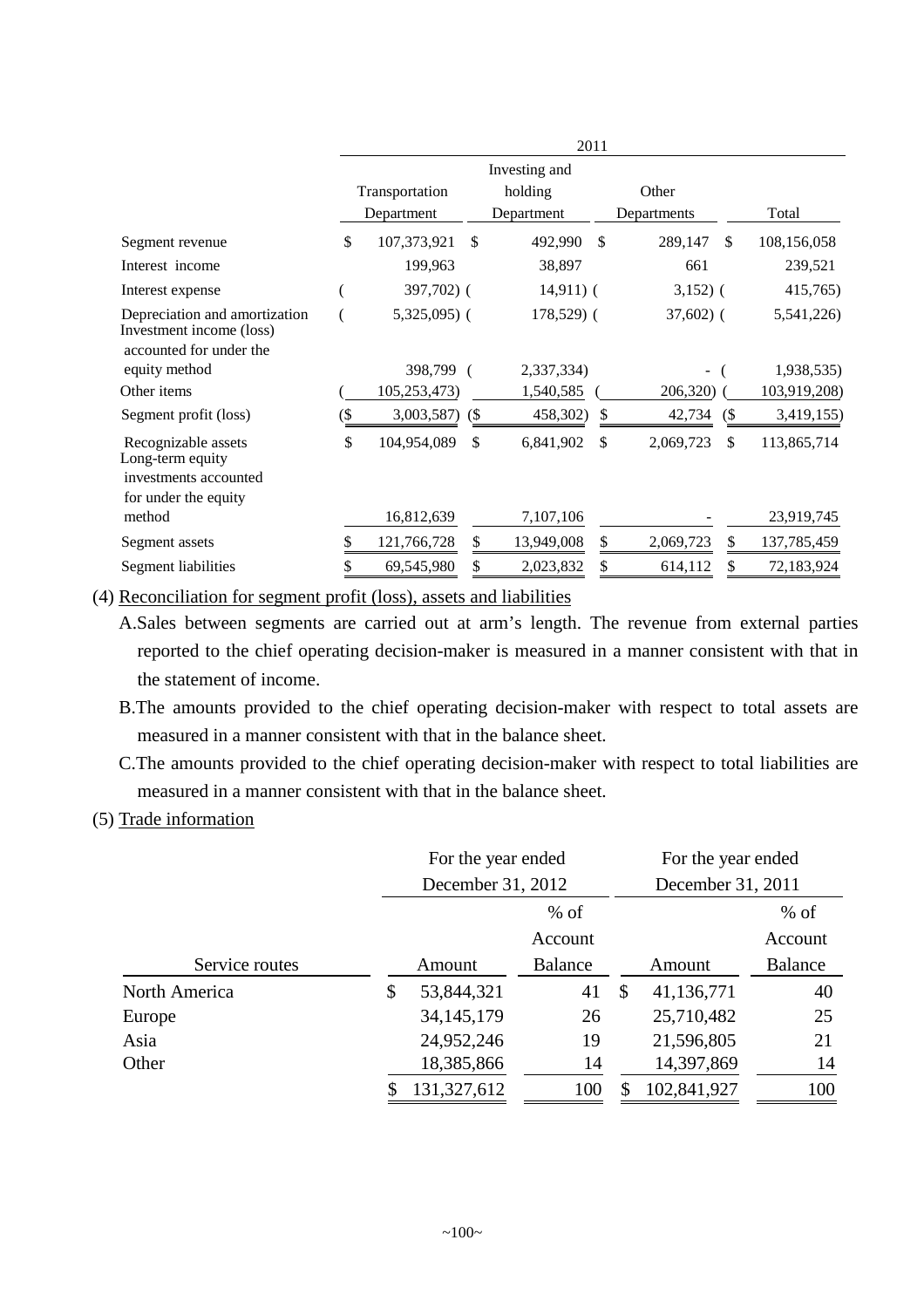# (6) Region information

|               |                         | 2012        | 2011                    |             |
|---------------|-------------------------|-------------|-------------------------|-------------|
|               |                         | Non-current |                         | Non-current |
| Region        | <b>Operating Income</b> | Asset       | <b>Operating Income</b> | Asset       |
| Taiwan        | 16,059,897              | 17,598,584  | 15,258,095<br>\$        | 15,041,255  |
| North America | 81,688,818              | 24,035,884  | 59,697,203              | 25,011,064  |
| Europe        | 39,397,704              | 29,377,653  | 31,482,983              | 23,590,140  |
| Asia          | 3,475,950               | 1,434,055   | 1,286,382               | 1,499,875   |
| Other         | 405,759                 | 11,320      | 431,395                 | 16,378      |
|               | 141,028,128             | 72,457,496  | 108,156,058             | 65,158,712  |

# (7) Information on major customers

The Group provides services to customers all over the world. No single customer of the Company accounts for more than 10% of the Company's operating revenues.

# 13. DISCLOSURES RELATING TO THE ADOPTION OF IFRSs

Pursuant to the regulations of the former Financial Supervisory Commission, Executive Yuan, R.O.C., effective January 1, 2013, a public company whose stock is listed on the Taiwan Stock Exchange Corporation or traded in the GreTai Securities Market should prepare financial statements in accordance with the International Financial Reporting Standards, International Accounting Standards, and relevant interpretations and interpretative bulletins ("IFRSs") that are ratified by the Financial Supervisory Commission.

The Group discloses the following information in advance prior to the adoption of IFRSs under the requirements of Jin-Guan-Zheng-Shen-Zi Order No. 0990004943 of the Financial Supervisory Commission, dated February 2, 2010:

Major contents and status of execution of the Group's plan for IFRSs adoption:

(1) The Group has formed an IFRSs group headed by the Group's Chief Financial Officer, which is responsible for setting up a plan relative to the Group's transition to IFRSs. The major contents and status of execution of this plan are outlined below:

|    | Working Items for IFRSs Adoption                           | <b>Status of Execution</b> |
|----|------------------------------------------------------------|----------------------------|
|    | a. Formation of an IFRSs group                             | Done                       |
| b. | Setting up a plan relative to the Group's transition to    | Done                       |
|    | <b>IFRSs</b>                                               |                            |
|    | c. Identification of the differences between current       | Done                       |
|    | accounting policies and IFRSs                              |                            |
|    | d. Identification of consolidated entities under the IFRSs | Done                       |
|    | framework                                                  |                            |
|    | e. Evaluation of the impact of each exemption and          | Done                       |
|    | option on the Group under IFRS $1 -$ First-time            |                            |
|    | Adoption of International Financial Reporting              |                            |
|    | <b>Standards</b>                                           |                            |
| f. | Evaluation of needed information system adjustments        | Done                       |
| g. | Evaluation of needed internal control adjustments          | Done                       |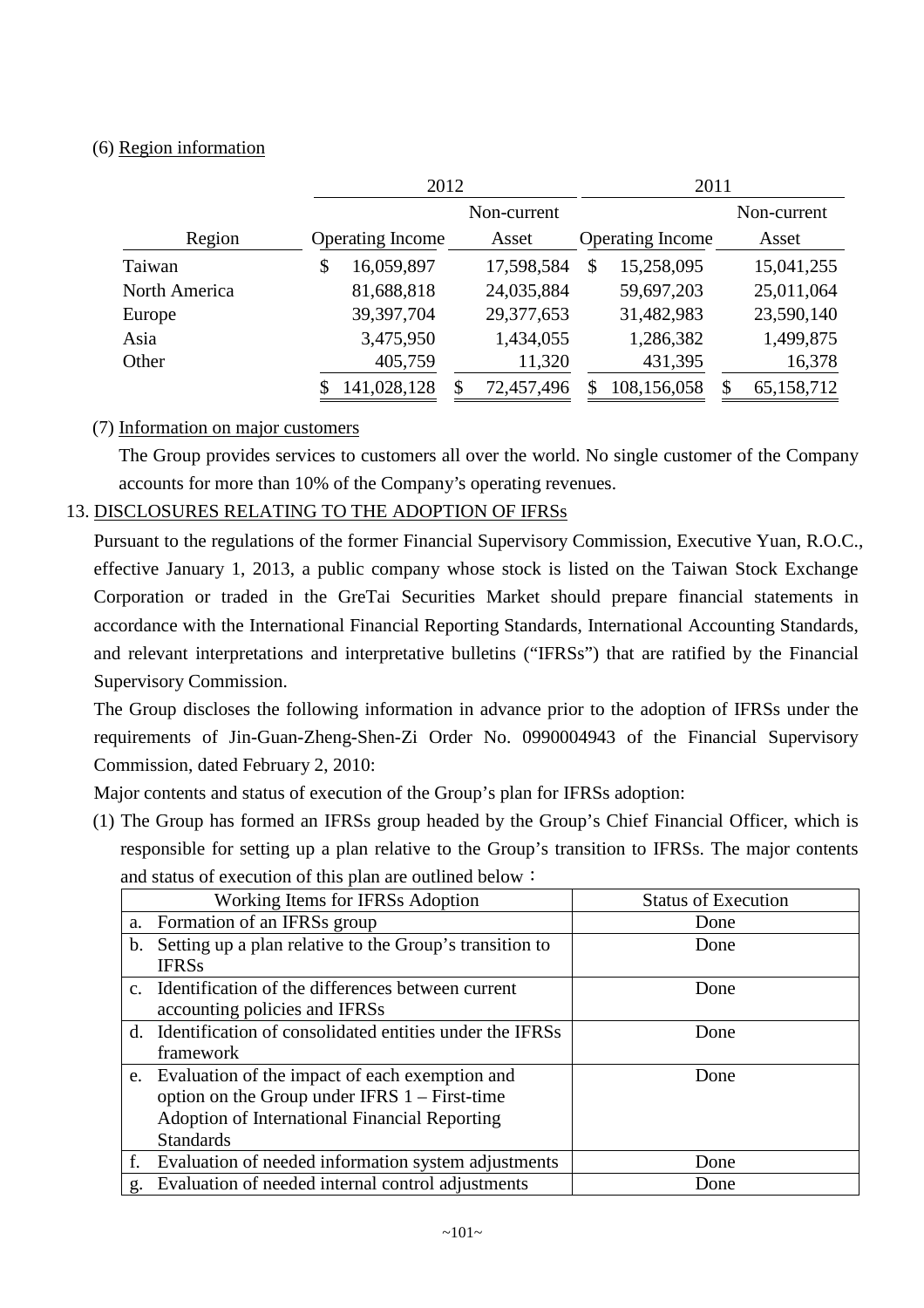|    | Working Items for IFRSs Adoption                      | <b>Status of Execution</b> |
|----|-------------------------------------------------------|----------------------------|
| h. | Establish IFRSs accounting policies                   | Done                       |
| i. | Selection of exemptions and options available under   | Done                       |
|    | IFRS 1 – First-time Adoption of International         |                            |
|    | <b>Financial Reporting Standards</b>                  |                            |
|    | Preparation of statement of financial position on the | Done                       |
|    | date of transition to IFRSs                           |                            |
|    | k. Preparation of IFRSs comparative financial         | Done                       |
|    | information for 2012                                  |                            |
|    | Completion of relevant internal control (including    | Done                       |
|    | financial reporting process and relevant information  |                            |
|    | system) adjustments                                   |                            |

(2) Material differences that may arise between current accounting policies used in the preparation of financial statements and IFRSs and "Rules Governing the Preparation of Financial Statements by Securities Issuers" that will be used in the preparation of financial statements in the future:

The Group uses the IFRSs already ratified currently by the Financial Supervisory Commission and the "Rules Governing the Preparation of Financial Statements by Securities Issuers" that will be applied in 2013 as the basis for evaluation of material differences in accounting policies as mentioned above. However, the Group's current evaluation results may be different from the actual differences that may arise when new issuances of or amendments to IFRSs are subsequently ratified by the Financial Supervisory Commission or relevant interpretations or amendments to the "Rules Governing the Preparation of Financial Statements by Securities Issuers" come in the future.

Material differences identified by the Group that may arise between current accounting policies and the accounting policy follows "Rules Governing the Preparation of Financial Statements by Securities Issuers" that will be used in the preparation of financial statements in the future, and the effects of exemptions selected by the Group under IFRS 1 – First-time Adoption of International Financial Reporting Standards (refer to Note 13(3)) are set forth below:

A. Significant differences reconciliation of its balance sheet as of January 1, 2012: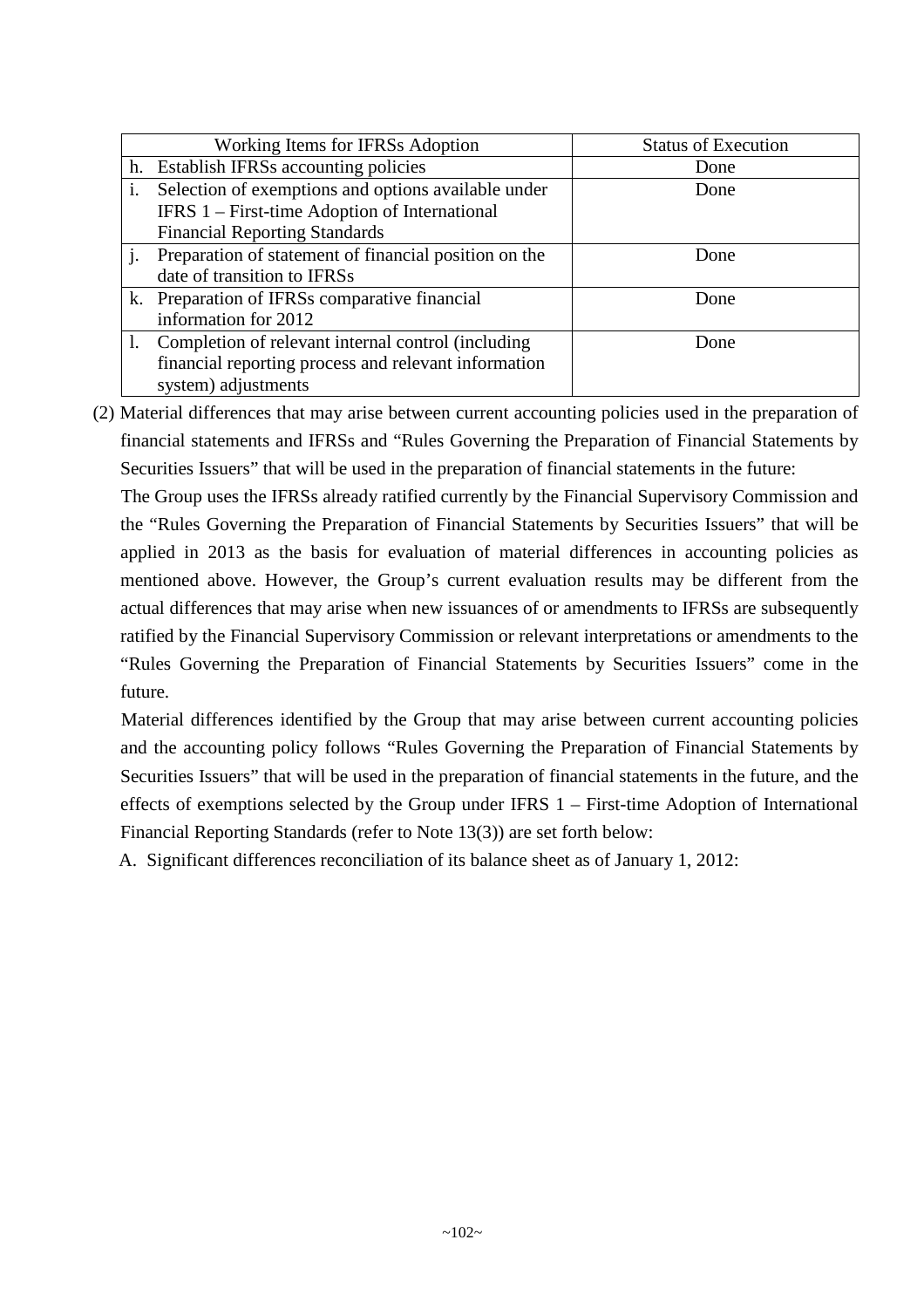|                                    | <b>ROC GAAP</b> | Effects                | <b>IFRSs</b>                         | Note             |
|------------------------------------|-----------------|------------------------|--------------------------------------|------------------|
| Prepaid expenses                   | \$<br>482,422   | $\mathcal{S}$<br>1,483 | $\boldsymbol{\mathsf{S}}$<br>483,905 | (1)              |
| Other financial assets             |                 | 520,132                | 520,132                              | (11)             |
| Deferred income tax assets -       |                 |                        |                                      |                  |
| current                            | 253,930         | 253,930)<br>€          |                                      | (2)              |
| <b>Restricted assets</b>           | 520,132         | 520,132                |                                      | (11)             |
| Other current assets               | 3,419,358       | 107,671                | 3,527,029                            | (3)(4)           |
| Available-for-sale financial       | 602,904         | 895,194                | 1,498,098                            |                  |
| assets - non-current               |                 |                        |                                      | (5)              |
| Financial assets carried at cost - | 1,515,391       | 1,511,970)<br>€        | 3,421                                | (5)              |
| non-current                        |                 |                        |                                      |                  |
| Investments accounted for under    | 23,919,745      | 561,934)<br>(          | 23,357,811                           | (7)              |
| the equity method                  |                 |                        |                                      |                  |
| Investment property, net           |                 | 2,022,584              | 2,022,584                            | (6)              |
|                                    |                 | (16,739,204)           |                                      | (1)(6)           |
| Property, plant and equipment      | 64,762,841      |                        | 48,023,637                           | (10)(12)         |
| Computer software cost             |                 | 3,380                  | 3,380                                | (12)             |
| Deferred pension costs             | 61,058          | 61,058)                |                                      | (3)              |
| Deferred income tax assets         |                 | 568,435                | 568,435                              | (2)(3)<br>(4)(7) |
| Deferred expenses                  | 274,235         | 274,235)               |                                      | (3)(12)          |
| Other non-current assets           | 121,324         | 16,540,409             | 16,661,733                           | (10)(12)         |
| Others                             | 42,079,344      |                        | 42,079,344                           |                  |
| <b>Total Assets</b>                | 138,012,684     | 736,825                | 138,749,509                          |                  |
|                                    |                 |                        |                                      | (1)(3)           |
| Accounts payable                   | 8,817,050       | 222,156)<br>€          | 8,594,894                            | (4)              |
| Other current liabilities          | 2,121,915       | 189,391                | 2,311,306                            | (1)              |
| Accrued pension liabilities        | 1,450,813       | 1,275,907              | 2,726,720                            | (3)              |
| Deferred income tax liabilities    | 1,316,628       | 91,076                 | 1,407,704                            | (2)(3)<br>(4)    |
| Long-term leases payable           | 1,953,360       | 1,326,311              | 3,279,671                            | (1)              |
| Other liabilities                  | 1,104,217       | 98,760)                | 1,005,457                            | (3)              |
| Others                             | 55,647,166      |                        | 55,647,166                           |                  |
| <b>Total Liabilities</b>           | 72,411,149      | 2,561,769              | 74,972,918                           |                  |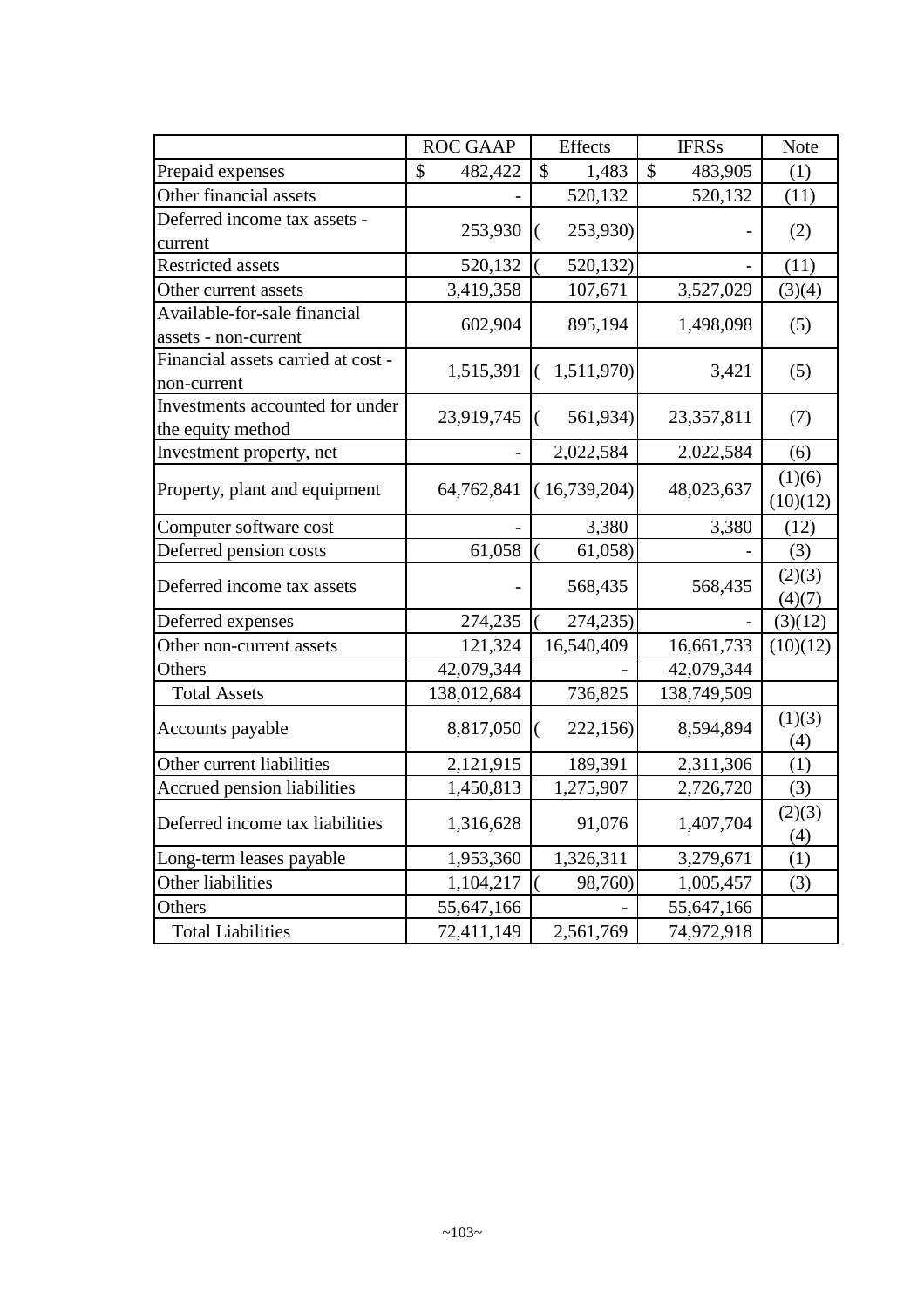|                                                                                                                        | <b>ROC GAAP</b>  | <b>Effects</b> | <b>IFRSs</b>     | <b>Note</b>                |
|------------------------------------------------------------------------------------------------------------------------|------------------|----------------|------------------|----------------------------|
| Common stock                                                                                                           | \$<br>34,734,581 | \$             | \$<br>34,734,581 |                            |
| Capital reserve from long-term<br>investments                                                                          | 1,606,562        | 218,012)       | 1,388,550        | (8)                        |
| Capital reserve - other                                                                                                | 5,873,830        |                | 5,873,830        |                            |
| Legal reserve                                                                                                          | 9,102,785        |                | 9,102,785        |                            |
| Special reserve                                                                                                        | 4,579,324        |                | 4,579,324        |                            |
| Undistributed earnings                                                                                                 | 8,862,023        | 4,787,992)     | 4,074,031        | (1)(3)<br>(4)(7)<br>(8)(9) |
| Cumulative translation<br>differences arising on the<br>translation of the financial<br>statements of foreign entities | 2,656,053        | 2,656,053      |                  | (9)                        |
| Unrecognized pension cost                                                                                              | 1,229,959)       | 1,229,959      |                  | (3)(7)                     |
| Unrealized gain or loss on<br>financial instruments                                                                    | 292,733          | $635,722$ ]    | 342,989)         | (5)(7)                     |
| Minority interest                                                                                                      | 4,435,709        | 69,230         | 4,366,479        | (3)(4)<br>(T)              |
| Total shareholders' equity                                                                                             | 65,601,535       | 1,824,944)     | 63,776,591       |                            |

Notes to the reconciliation:

- (1)In accordance with IAS 17, "Leases", that the Group accounted for under operating lease to capital lease. On the date of transition, the Group increased "Property, plant and equipment" by \$1,587,691, "other current liabilities" by \$189,391, "prepaid expense" by \$1,483, "long-term leases payable" by \$1,326,311 "undistributed earnings" by \$76,336 and decreased "accrued expenses" by \$2,864.
- (2)In accordance with current accounting standards in R.O.C., a deferred income tax asset or liability should, according to the classification of its related asset or liability, be classified as current or non-current. However, a deferred income tax asset or liability that is not related to an asset or liability for financial reporting, should be classified as current or non-current according to the expected period to realize or settle a deferred income tax asset or liability. However, under IAS 1, "Presentation of Financial Statements", an entity should not classify a deferred tax asset or liability as current. Therefore, the Group decreased "deferred income tax assets - current" by \$253,930 and increase "deferred income tax assets" by \$253,930. Further, in accordance with IAS 12, "Income Taxes", deferred income tax assets are only recognized to the extent that it is probable that there will be sufficient taxable profits and the valuation allowance account is no longer used. Therefore, the Group increased "deferred income tax assets" and "deferred income tax liabilities" by \$90,045 at the date of transition to IFRS.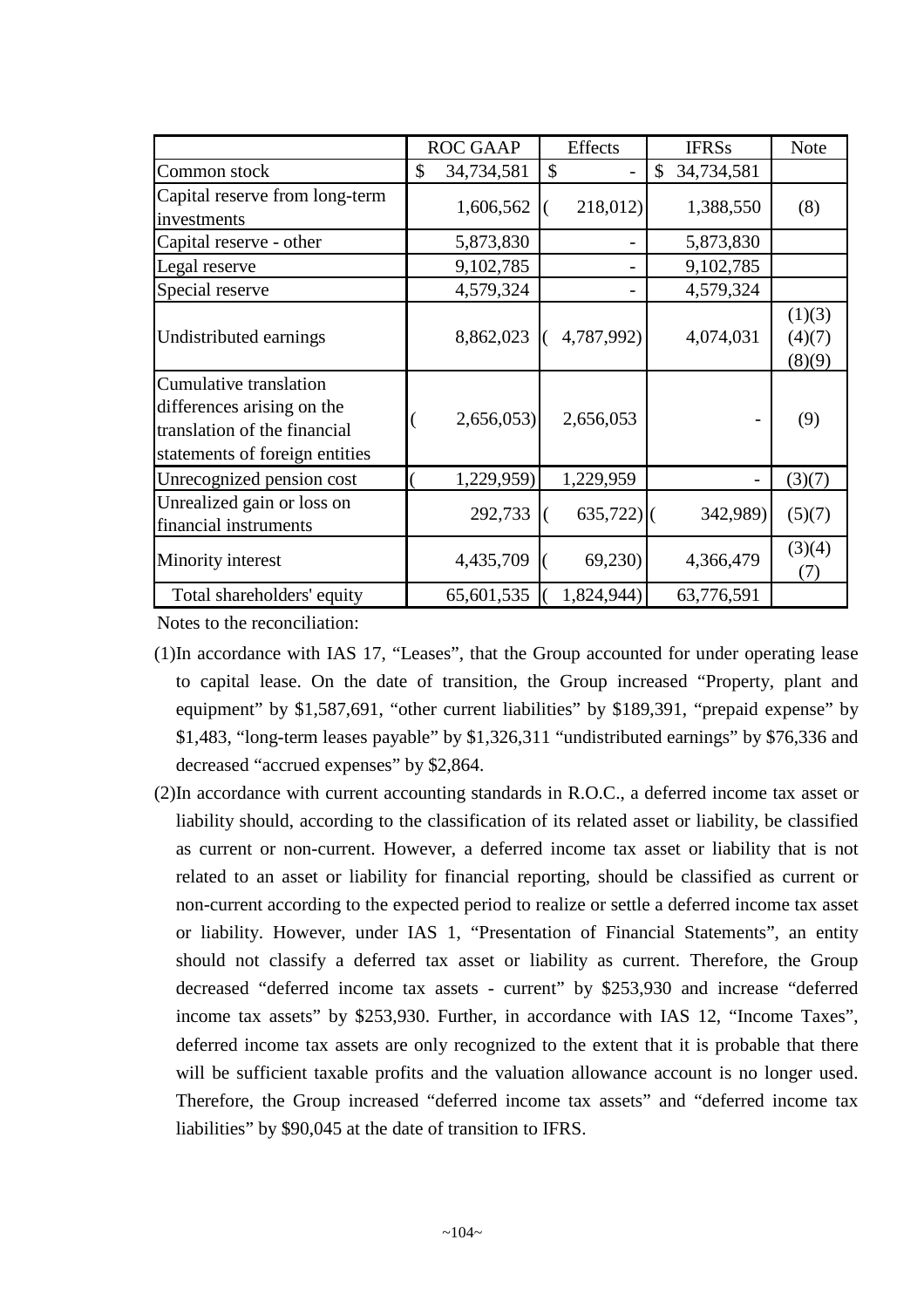- (3)On the date of transition, the Group increased "other current assets" by \$106,728, "accrued pension liabilities" by \$1,275,907, "deferred income tax assets" by \$216,103, "deferred income tax liabilities" by \$851, "unrecognized pension cost" by \$910,098, and decreased "minority interest" by \$69,007, "deferred expenses" by \$34,757, "accounts payable" by \$268,526, "deferred pension cost" by \$61,058, "other liabilities" by \$98,760 and "undistributed earnings" by \$1,523,547. Notes on the reconciliations are as follow:
	- (a)The discount rate used to calculate pensions shall be determined with reference to the factors specified in R.O.C. SFAS 18, paragraph 23. However, IAS 19, "Employee Benefits", requires an entity to determine the rate used to discount employee benefits with reference to market yields on high quality corporate bonds that match the currency at the end day of the reporting period and duration of its pension plan; when there is no deep market in corporate bonds, an entity is required to use market yields on government bonds (at the end day of the reporting period) instead.
	- (b)In accordance with current accounting standards in R.O.C., the unrecognized transitional net benefit obligation should be amortized on a straight-line basis over the average remaining service period of employees still in service and expected to receive benefits. However, the transitional provisions in IAS 19, "Employee Benefits", are not applied to the Group as the first-time adopter of IFRSs, so the Group has no unrecognized transitional liabilities.
	- (c)In accordance with current accounting standards in R.O.C., the excess of the accumulated benefit obligation over the fair value of the pension plan (fund) assets on the balance sheet date is the minimum amount of pension liability that is required to be recognized on the balance sheet ("minimum pension liability"). However, IAS 19, "Employee Benefits", has no regulation regarding the minimum pension liability.
	- (d)The Group selects to recognise all the accumulated actuarial pension gain or loss related to the plan of employee benefits in undistributed earnings at the transition date.
	- (e)In accordance with current accounting stadards in R.O.C., actuarial pension gain or loss of the Group is recognised in net pension cost of current period using the 'corridor' method. However, in accordance with IAS 19, 'Employee Benefits', the Group selects to recognise immediately actuarial pension gain or loss in undistributed earnings of other comprehensive income.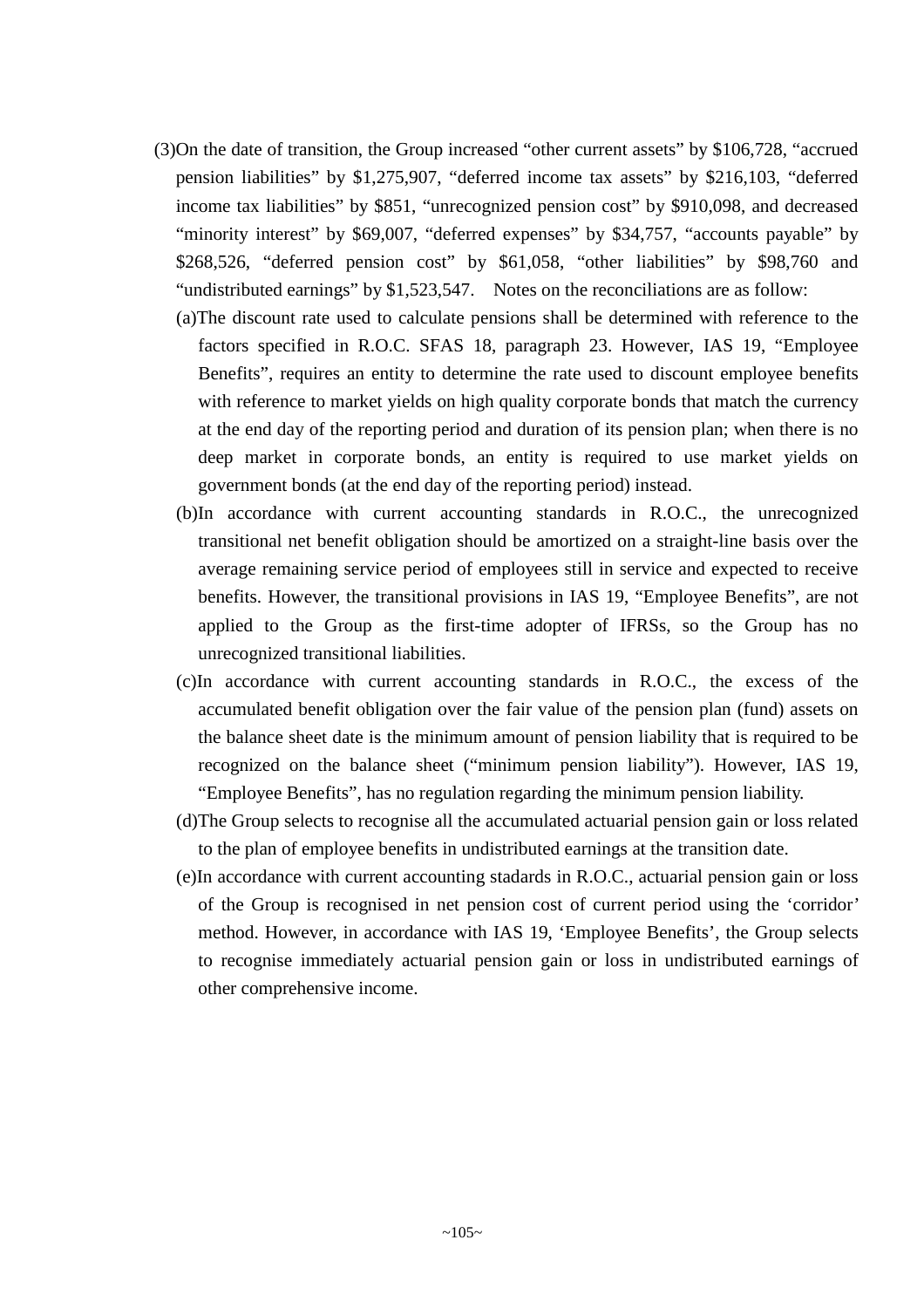- (4)The current accounting standards in R.O.C. do not specify the rules on recognition of the cost for accumulated unused compensated absences. The Group recognized such costs as expenses upon actual payment. However, IAS 19, "Employee Benefits", requires that the costs of accumulated unused compensated absences should be accrued as expenses at the end of the reporting period. Therefore, the Group increased "other current assets" by \$943, "deferred income tax assets" by \$8,329, "deferred income tax liabilities" by \$180, "accrued expenses" by \$49,234 and decreased "minority interest" by \$36,782, "undistributed earnings" by \$3,360.
- (5)In accordance with the amended "Rules Governing the Preparation of Financial Statements by Securities Issuers", dated July 7, 2011, unlisted stocks held by the Group should be measured at cost and recognized in "Financial assets carried at cost". However, in accordance with IAS 39, "Financial Instruments: Recognition and Measurement", investments in equity instruments without an active market but with reliable fair value measurement (i.e. the variability of the estimation interval of reasonable fair values of such equity instruments is insignificant, or the probability for these estimates can be made reliably) should be measured at fair value. In accordance with the amended "Rules Governing the Preparation of Financial Statements by Securities Issuers", dated December 22, 2011, the Group designated "financial assets carried at cost - non-current" as "available-for-sale financial assets - non-current" by fair value, increasing "available-for-sale financial assets - non-current" by \$895,194, decreasing "financial assets carried at cost - non-current" by \$1,511,970, and decreasing "unrealized gain or loss on financial instruments" by \$616,776.
- (6)In accordance with current accounting standards in R.O.C., the Group's property that is leased to others is presented in the "Property, Plant and Equipment, Net" account. In accordance with IAS 40, "Investment Property", property that meets the definition of investment property is classified and accounted for as "Investment property". The Group thus decreased "property, plant and equipment" by \$2,022,584 and increased "investment property, net" by \$2,022,584 on transition date.
- (7)As the investee has elected to adopt the IFRSs, the Group recognized such effect of IFRSs and adjusted to the investment accounted for under the equity method in proportion to its share ownership in the investee. The Group thus decreased "investment accounted for under the equity method" by \$561,934, "undistributed earnings" by \$899,378, "unrealized gain or loss on financial assets" by \$18,946, and increased "deferred income tax assets" by \$28, "unrealized pension cost" by \$319,861, "minority interest" by \$36,559 on transition date.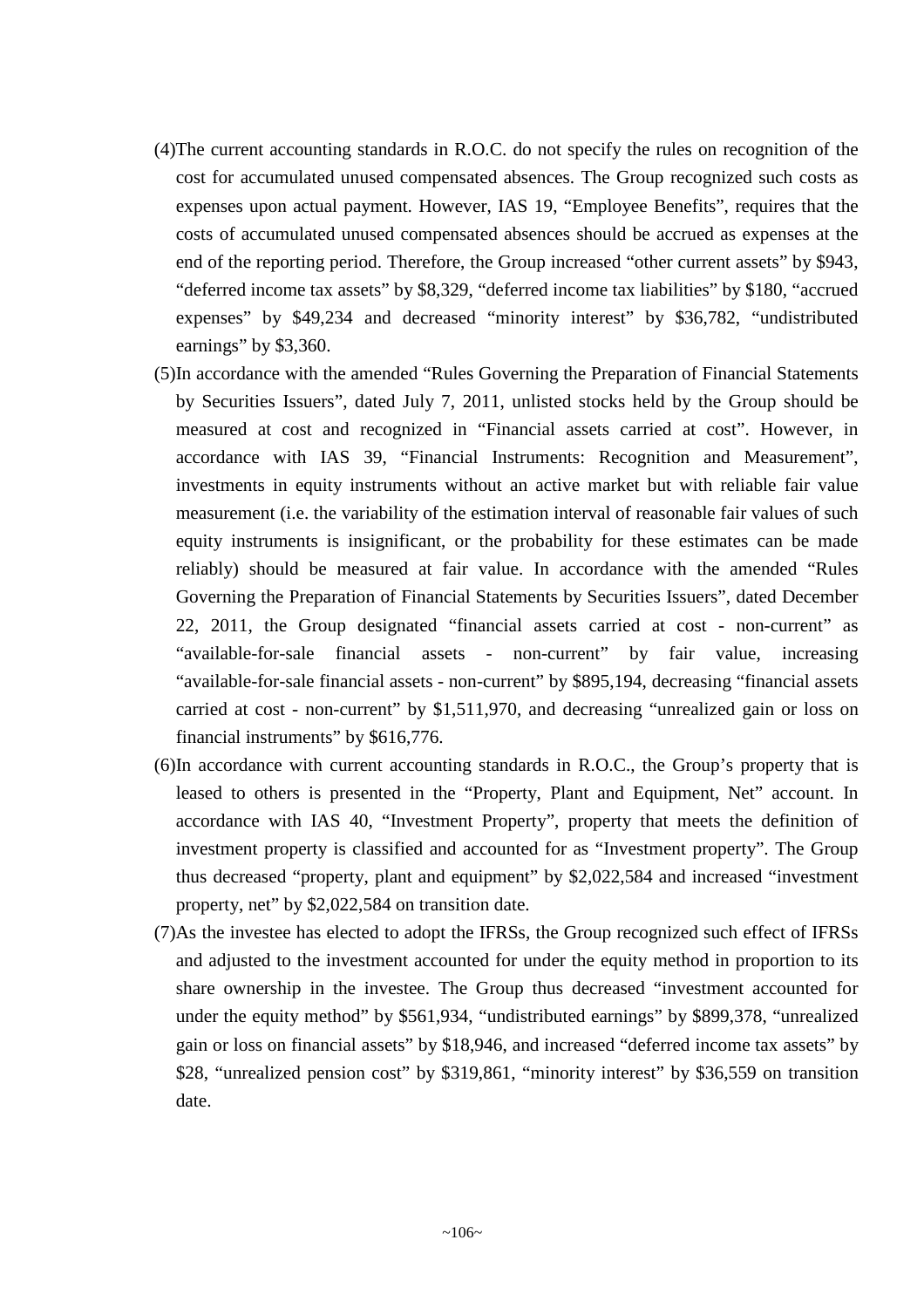- (8)The Group has elected not to apply the requirements in IFRS 3, "Business Combinations", retrospectively to investments in associates that occurred prior to the date of transition to IFRSs, and has adjusted undistributed earnings on the date of transition to IFRSs for the capital surplus—long-term investments of \$218,012 under ROC GAAP that did not meet the regulations of IFRSs.
- (9)In accordance with current accounting standards in R.O.C., exchange differences arising from translation of the financial statements of overseas investee companies accounted for under the equity method are recorded as "cumulative translation adjustments" under stockholders' equity. In accordance with IFRS 1, "First-time Adoption of International Financial Reporting Standards", the Group has elected to reset the cumulative translation differences arising on the translation of the financial statements of foreign entities to "undistributed earnings" by \$2,656,053 at the opening IFRS balance sheet date, and to deal with translation differences arising subsequent to the opening IFRS balance sheet date in accordance with IAS 21, "The Effects of Changes in Foreign Exchange Rates".
- (10)Prepayment for acquisition of property, plant and equipment is presented in "Property, Plant and Equipment" in accordance with the "Rules Governing the Preparation ofFinancial Statements by Securities Issuers". However, such prepayment should be presented in "other non-current assets" based on its nature under IFRSs. Therefore, the Group increased "other non-current assets" by \$16,523,249 and decreased "property, plant and equipment" by \$16,523,249.
- (11)Under ROC GAAP, restricted cash and cash equivalents are presented in "restricted assets". However under the IFRSs, as the Group's restricted assets of \$520,132 did not meet the definitions of cash equivalents, they were reclassified to "other financial assets" on the date of transition to IFRSs.
- (12)Under ROC GAAP, deferred expenses are accounted for under "other assets". However under the IFRSs, deferred expenses shall be classified appropriately based on their nature. Thus, the Group reclassified deferred expenses of \$218,938, \$3,380 and \$17,160 to "property, plant and equipment", "computer software" and "other non-current assets", respectively, on the date of transition to IFRSs.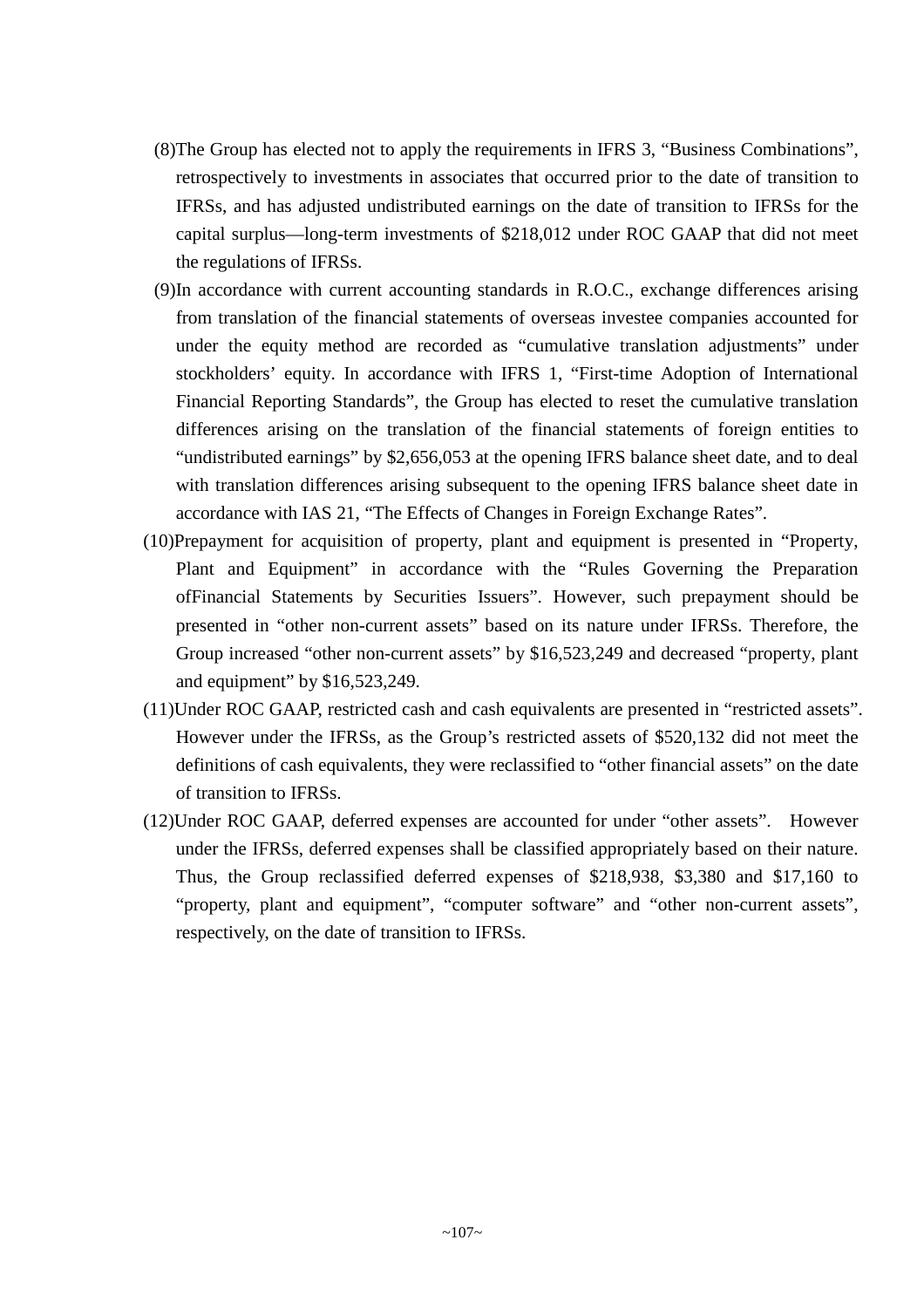ROC GAAP | Effects | IFRSs | Note Other accounts receivables  $\begin{vmatrix} 8 & 618,997 \\ 15,481 \end{vmatrix}$  (3)(4)  $\binom{3}{4}$ Other financial assets  $550,214$   $550,214$   $(12)$ Prepaid expenses  $532,800$   $(22,364)$   $510,436$   $(1)(3)$ Deferred income tax assests current  $275.927$   $\begin{pmatrix} 275.927 \end{pmatrix}$  (2) Restricted assets  $550,214$   $(550,214)$  (12) Other current assets - other 1,368,992 103,672 1,472,664 (3)(4) Available-for-sale financial assets - non-current  $640,209$  897,923 1,538,132 (5) Financial assets accounted for under the equity method - noncurrent  $1,505,358$  (  $1,505,358$ ) (5) Investments accounted for under the equity method  $24,020,391$   $(468,458)$   $23,551,933$  (7) Investment property, net  $2,040,255$   $2,040,255$  (6) Property, plant and equipment  $\begin{bmatrix} 71,944,088 \\ (14,199,521) \end{bmatrix}$  57,744,567 (1)(6)  $(11)(13)$ Computer software cost  $\begin{array}{|c|c|c|c|c|c|c|c|c|} \hline \text{Computer software cost} & & - & 6,214 & 6,214 & (13) \ \hline \end{array}$ Deferred pension costs  $458,670 | (-458,670) |$  (3)

Deferred income tax assets  $395,641 | (-395,641) | (-1)(3)(13)$ Deferred expenses  $-$  620,383 620,383 (2)(3)(4) Other non-current assets 117,455 | 13,886,035 | 14,003,490 | (11)

Others 52,869,096 - 52,869,096 Total Assets 155,297,838 213,062 155,510,900

B. Major adjustments on the Income Statement and Balance Sheet items as of and for the year ended in December 31, 2012: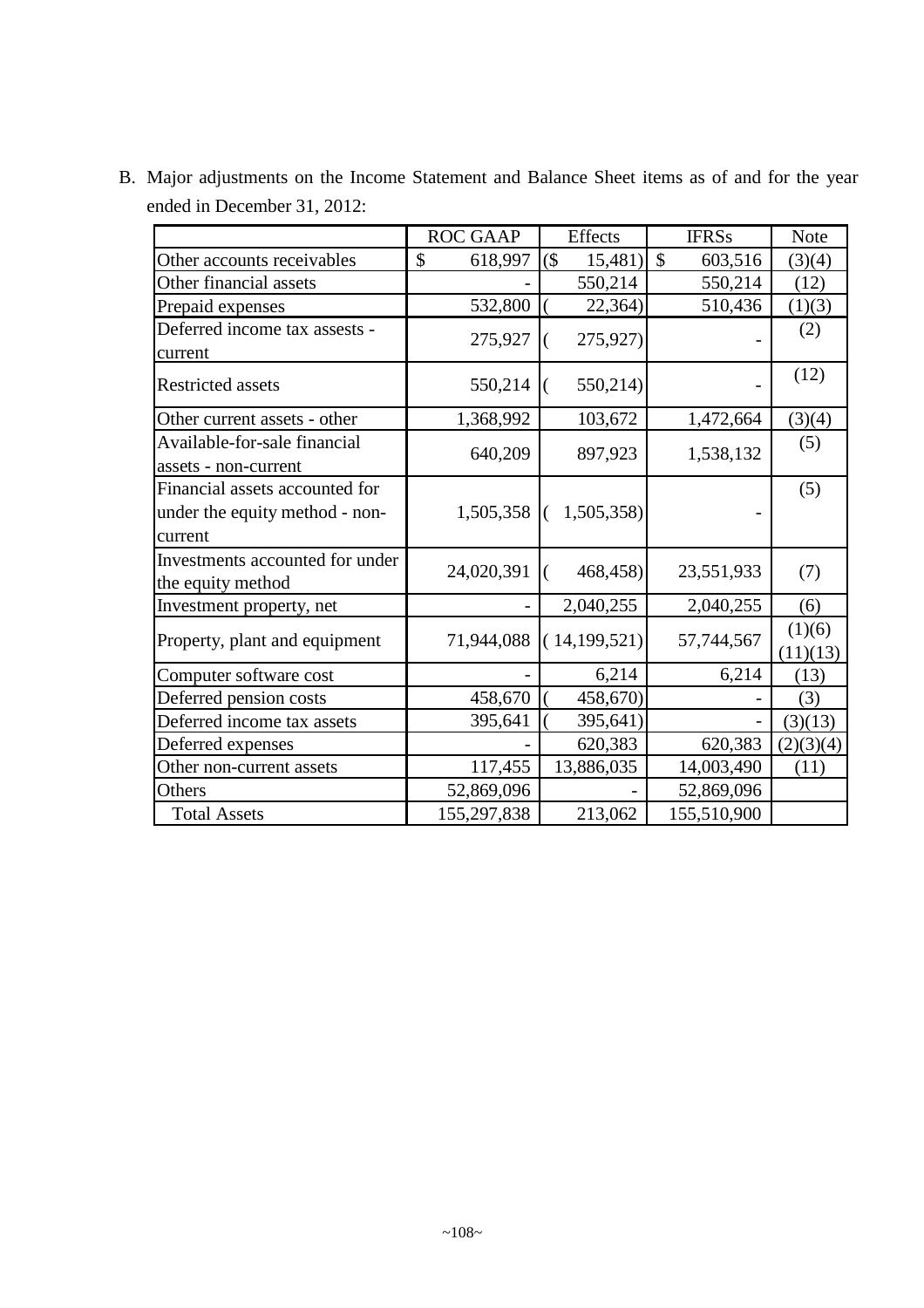|                                  | <b>ROC GAAP</b>                        | Effects              | <b>IFRSs</b>                | <b>Note</b> |
|----------------------------------|----------------------------------------|----------------------|-----------------------------|-------------|
| Income tax payable               | 84,832                                 | 116                  | 84,948                      | (4)         |
| Accounts payable                 | 9,842,125                              | 29,741               | 9,871,866                   | (1)(3)(4)   |
| Other current liabilities        | 5,781,879                              | 159,010              | 5,940,889                   | (1)         |
| Long-term leases payable - non-  |                                        |                      |                             | (1)         |
| current                          | 13,658,953                             | 1,113,484            | 14,772,437                  |             |
| Accrued pension liabilities      | 2,288,158                              | 480,374              | 2,768,532                   | (3)         |
| Deferred income tax liabilities- | 1,275,630                              | 116,509              | 1,392,139                   | (2)(3)      |
| non-current                      |                                        |                      |                             | (4)(7)      |
| Others                           | 59,937,420                             |                      | 59,937,420                  |             |
| <b>Total Liabilities</b>         | 92,868,997                             | 1,899,234            | 94,768,231                  |             |
| Common stock                     | 34,749,407                             |                      | 34,749,407                  |             |
| Capital reserve from long-term   | 1,606,562                              | 218,012)<br>$\left($ |                             | (8)         |
| investments                      |                                        |                      | 1,388,550                   |             |
| Capital reserve - other          | 5,883,329                              |                      | 5,883,329                   |             |
| Legal reserve                    | 9,102,785                              |                      | 9,102,785                   |             |
| Special reserve                  | 3,593,280                              |                      | 3,593,280                   |             |
| Undistributed earnings           |                                        |                      |                             | (1)(3)      |
|                                  | 9,976,596                              | 4,871,247)           | 5,105,349                   | (4)(7)      |
|                                  |                                        |                      |                             | (8)(9)      |
|                                  |                                        |                      |                             | (10)        |
| Cumulative translation           |                                        |                      |                             | (1)(3)      |
| differences arising on the       | 4,877,940)<br>$\overline{\mathcal{L}}$ | 3,010,485            | 1,867,455)<br>$\mathcal{L}$ | (4)(7)      |
| translation of the financial     |                                        |                      |                             | (9)         |
| statements of foreign entities   |                                        |                      |                             |             |
| Unrecognized pension cost        | 1,284,299)                             | 1,284,299            |                             | (3)(7)      |
| Unrealized gain or loss on       | 347,247                                | $826,868$ ](         | 479,621)                    | (5)(7)      |
| financial instruments            |                                        | $\left($             |                             |             |
| Minority interest                | 3,331,874                              | 64,829)              | 3,267,045                   | (3)(4)      |
|                                  |                                        |                      |                             | (7)         |
| Total shareholders' equity       | 62,428,841                             | 1,686,172)           | 60,742,669                  |             |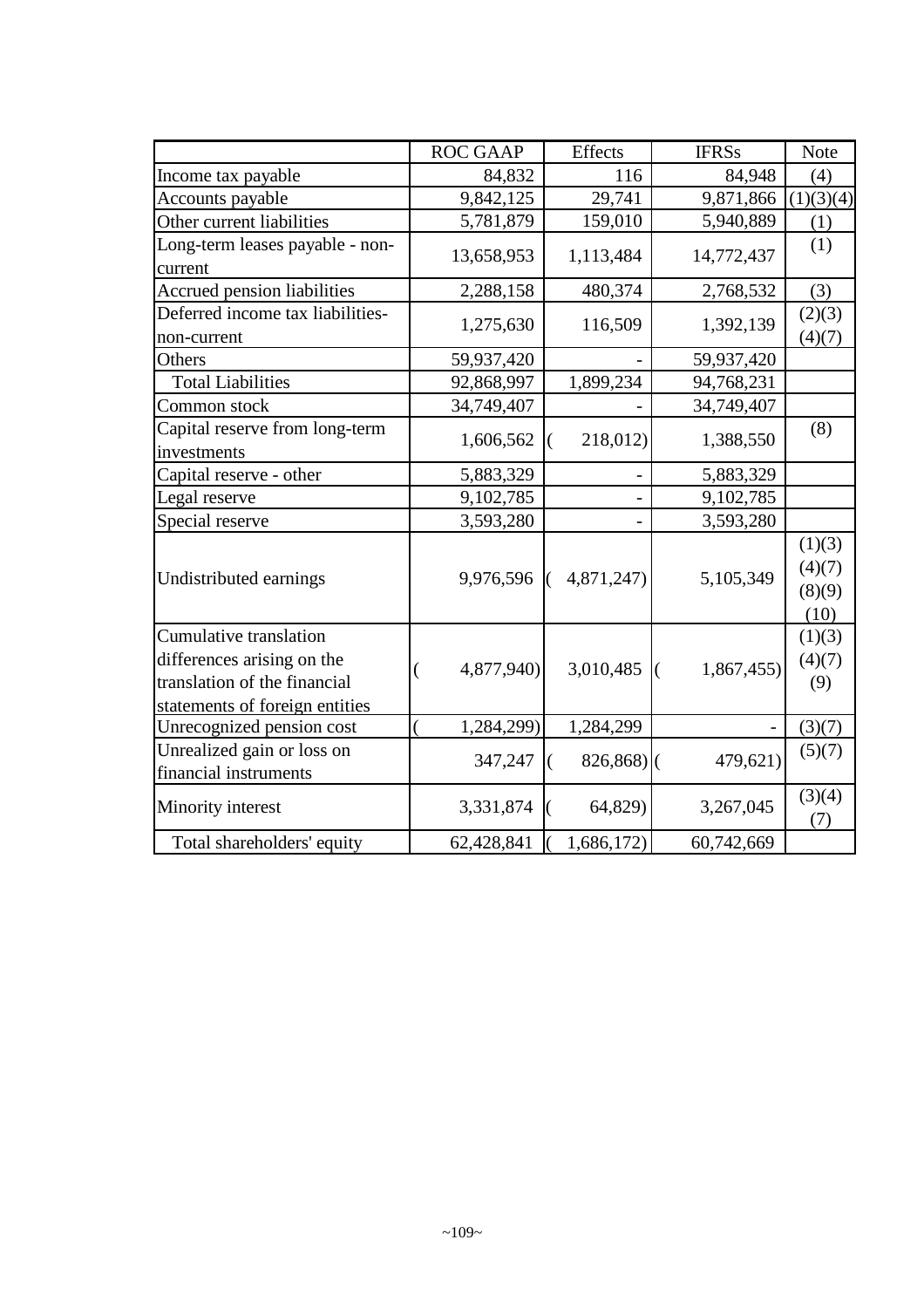|                                                         | <b>ROC GAAP</b>   |        | Effects | <b>IFRSs</b>      | <b>Note</b>   |
|---------------------------------------------------------|-------------------|--------|---------|-------------------|---------------|
| Operating income                                        | \$<br>141,028,128 | $($ \$ | 1,737)  | \$<br>141,026,391 | (3)(4)        |
| Operating cost                                          | 136,948,924)      |        | 84,906  | 136,864,018)      | (1)(3)<br>(4) |
| Operating expenses                                      | 5,350,577)        |        | 53,022  | 5,297,555)        | (3)(4)        |
| <b>Operating loss</b>                                   | 1,271,373)        |        | 136,191 | 1,135,182)        |               |
| Non-operating income and gains<br>(expenses and losses) | 1,116,195         |        | 47,406  | 1,163,601         | (7)           |
| (Loss) gain before income tax                           | 155,178)          |        | 183,597 | 28,419            |               |
| Income tax expense                                      | 263,459)          |        | 6,788   | 256,671           | (3)(4)<br>(7) |
| Consolidated net loss                                   | 418,637)          |        | 190,385 | 228,252           |               |
| Minority interest loss                                  | 547,168)          |        | 22,952  | 524,216)          | (3)(4)<br>(7) |
| Equity holder of the Company                            | 128,531           |        | 167,433 | 295,964           |               |

Notes to the reconciliation:

- (1)The Group increased "prepaid expenses" by \$1,316, "property, plant and equipment" by \$1,363,271, "other current liabilities" by \$159,010, "long-term leases payable" by \$1,113,484, "undistributed earnings" by \$76,336, and decreased "accounts payable" by \$2,883, "operating cost" by \$22,127 and considerations of foreign subsidiaries exchange rate effects at the opening and current IFRSs balance sheet date decreased "cumulative translation differences arising on the translation of the financial statements of foreign entities" by \$3,487. For explanation, please refer to Note 13. B. 1(1).
- (2)The Group decreased "deferred income tax assets current" by \$275,927, and increased "deferred income tax assets" by \$401,654, "deferred income tax liabilities" by \$125,727. For explanation, please refer to Note 13. B. 1(2).
- (3)The Group increased "other current assets other" by \$102,742, "deferred income tax assets" by \$223,715, "accrued pension liabilities" by \$480,374, "deferred income tax liabilities" by \$10,865, "unrecognized pension cost" by \$880,523, "operating income" \$1,668, and decreased "minority interest loss" by \$52,466, "other accounts receivable" by \$15,456, "deferred pension cost" by \$458,670, "prepaid expenses" by \$23,680, "deferred expenses" by \$25,929, "accounts payable" by \$7,641, "undistributed earnings" by \$1,599,727 (including the amount reclasified from other comprehensive income by \$76,180), "minority interest" by \$141,151, "operating cost" by \$63,041, "operating expenses" by \$43,758, and considerations of foreign subsidiaries exchange rate effects at the opening and current IFRSs balance sheet date increased "cumulative translation differences arising on the translation of the financial statements of foreign entities" \$21,882. For explanation, please refer to Note 13, B, 1(3). Such differences that may arise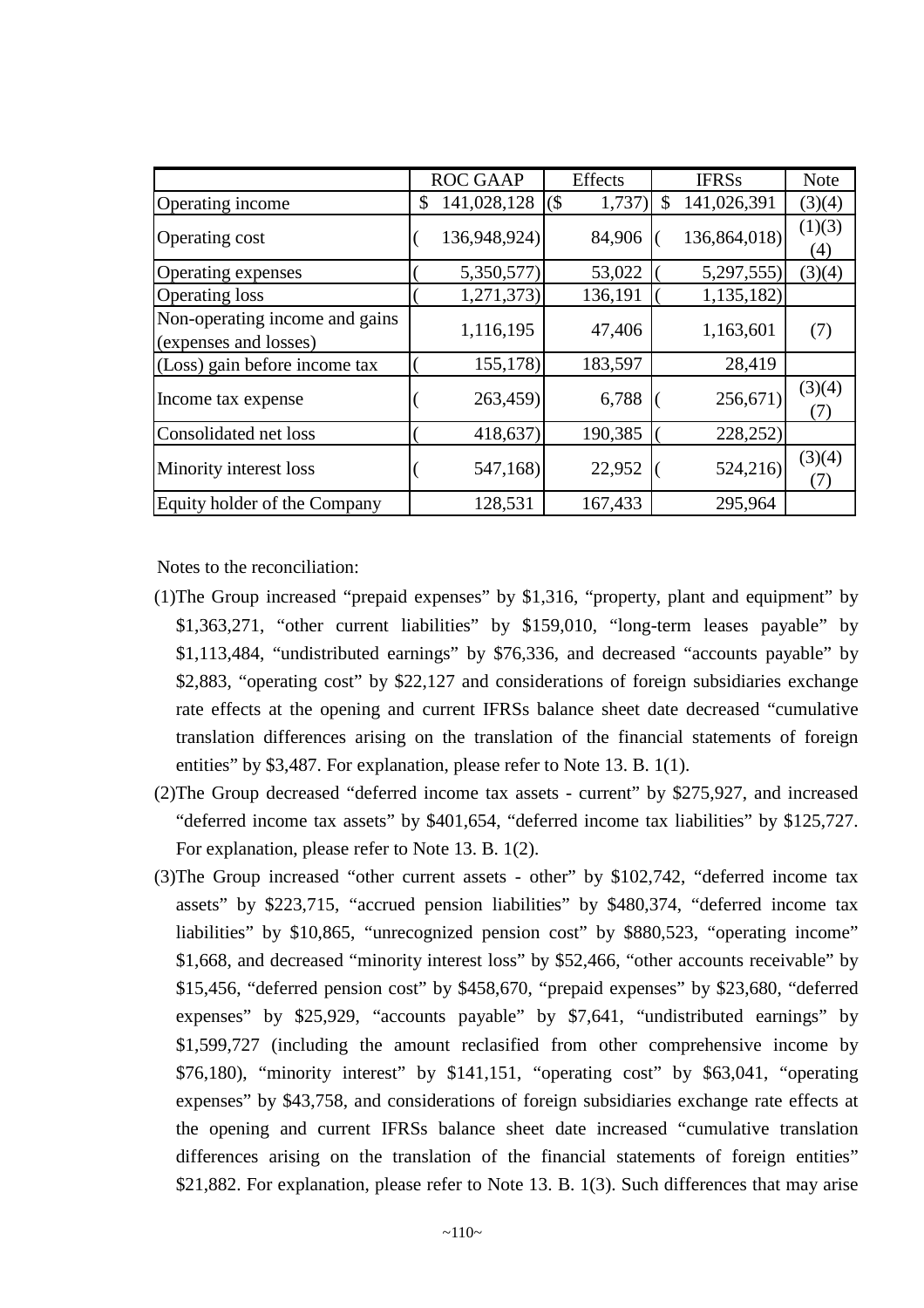between current accounting policies and IFRSs increased "income tax expenses" by \$11,821 and decreased "deferred income tax assets" by \$11,821.

- (4)The Group increased "other current assets-other" by \$930, "deferred income tax assets" by \$8,288, "deferred income tax liabilities" by \$5, "income tax payable" by \$116, "accounts payable" by \$40,265, "operating cost" by \$262, "minority interest loss" by \$32,584, "other receivables" by \$25. The Group decreased "undistributed earnings" by \$3,361, "minority interest" by \$4,198, "operating income" by \$69, "operating expenses" by \$9,264 and considerations of foreign subsidiaries exchange rate effects at the opening and current IFRSs balance sheet date increased "cumulative translation differences arising on the translation of the financial statements of foreign entities" by \$17. For explanation, please refer to Note 13. B. 1(4). Such differences that may arise between current accounting policies and IFRSs increased "income tax expense" by \$1,453 and decreased "deferred income tax assets" by \$1,453.
- (5)The Group designated "financial assets carried at cost non-current" of \$1,505,358 as "available-for sale financial assets - non-current", and adjusted the difference between fair value and book value as a decrease in "unrealized gain or loss on financial instruments" by \$607,435. For explanation, please refer to Note 13. B. 1(5).
- (6)The Group increased "investment property, net" and decreased "property, plant and equipment" both by \$2,040,255. For explanation, please refer to Note 13. B. 1(6)
- (7)The Group increased "income tax expense" by \$26, "minority interest" by \$80,520, "unrecognized pension cost" by \$403,776, "non-operating income and gains (expense and losses)" by \$47,406, "minority interest loss" by \$42,834, and decreased "investment accounted for under the equity method" by \$468,458, "unrealized gain or loss on financial assets" by 219,433, "undistributed earnings" by \$1,073,887 (including the amount reclasified from other comprehensive income by \$ 174,508) and considerations of foreign subsidiaries exchange rate effects at the opening and current IFRSs balance sheet date increased "cumulative translation differences arising on the translation of the financial statements of foreign entities" by \$336,020. For explanation, please refer to Note 13. B. 1(7). Such differences that may arise between current accounting policies and IFRSs increased "deferred income tax liabilities" by \$20,088 and "income tax expense" by \$20,088.
- (8)For explanation, please refer to Note 13. B. 1(8)
- (9)The Group increased "cumulative translation differences arising on the translation of the financial statements of foreign entities" by \$3,010,485 due to the increase of \$2,656,053 on the opening IFRSs balance sheet date and the increase of \$354,423 for the opening of foreign subsidiaries' IFRSs balance sheets and foreign exchange effects of the current-period adjustments as stated above. For explanation, please refer to Note 13. B. 1(9).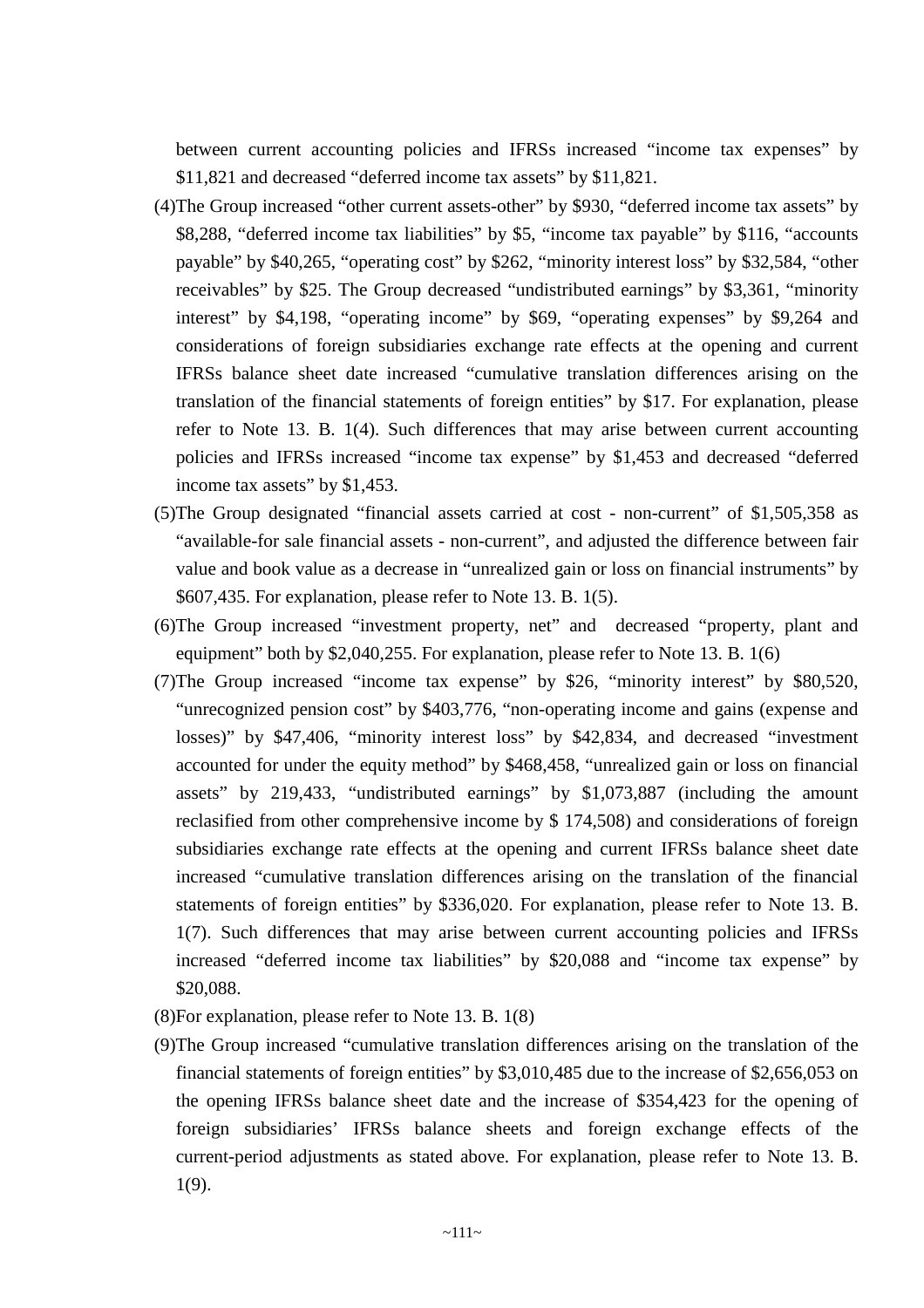- (10)The Group decreased "undistributed earnings" by \$4,871,247 due to the decrease of \$4,787,992 on the opening IFRSs balance sheet date as stated above, the increase of \$167,433 for the differences between the adoptions of current R.O.C. accounting standards and the IFRSs for the year ended December 31, 2012, and the amount reclassified from "other comprehensive income" as "undistributed earnings" by \$250,688 this year.
- (11)Prepayment for acquisition of property, plant and equipment is presented in 'Propety, plant and equipment' in accordance with the "Rules Governing the Preparation of Financial Statements by Securities issuers". However, such prepayment should be presented in "Other non-current assets" based on its nature under IFRSs. Therefore, the Group increased "other non-current assets" by \$13,725,227 and decreased "other non-current assets" by \$13,725,227.
- (12)Under ROC GAAP, restricted cash and cash equivalents are presented in "restricted assets". However under the IFRSs, as the Group's restricted assets of \$550,214 did not meet the definitions of cash equivalents, they were reclassified to "other financial assets" on the date of transition to IFRSs.
- (13)Under ROC GAAP, deferred expenses are accounted for under "other assets". However under the IFRSs, deferred expenses shall be classified appropriately based on their nature. Thus, the Group reclassified deferred expenses of \$202,690, \$6,214 and \$160,808 to "property, plant and equipment", "computer software" and "other non-current assets", respectively, on the date of transition to IFRSs.
- (3) According to IFRS 1, "First-time Adoption of International Financial Reporting Standards" and "Rules Governing the Preparation of Financial Statements by Securities Issuers" that are expected to be applied in 2013, the Company selected the following exemptions:
	- A. Business combinations

The Group selected not to apply IFRS 3, "Business Combinations" retrospectively to business combinations which occurred before December 31, 2011.

B. Employee benefits

The Group elected to recognize all cumulative actuarial gains and losses relating to employee benefits plan as retained earnings at the date of transition to IFRSs, January 1, 2012.

C. Cumulative translation differences

The Group elected to reset the cumulative translation differences arising on the translation of the financial statements of foreign entities under ROC GAAP to zero and recognized as retained earnings at the opening IFRSs balance sheet date, January 1, 2012.